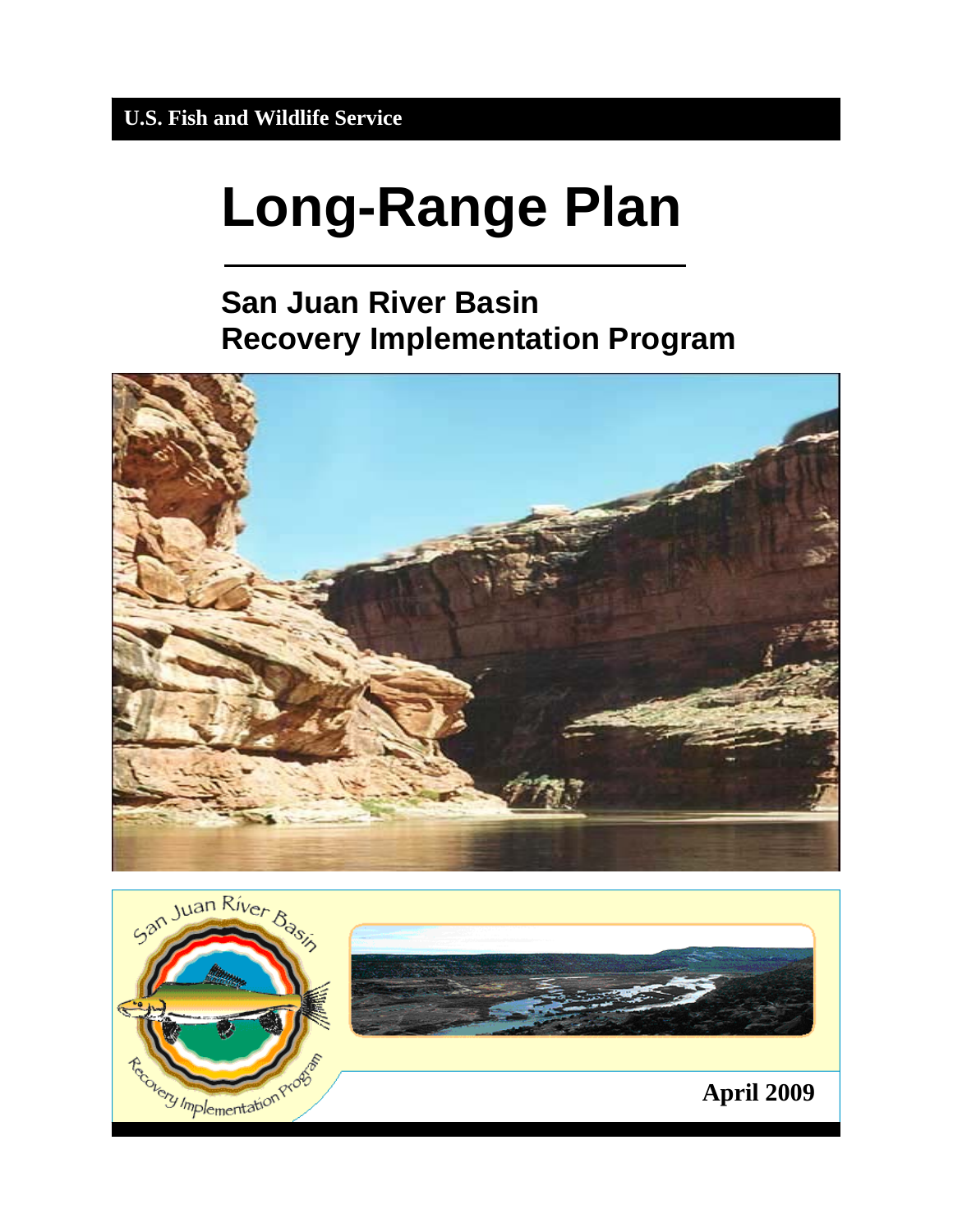Recommended Citation:

San Juan River Basin Recovery Implementation Program. 2009. Long-range plan. San Juan River Basin Recovery Implementation Program, U.S. Fish and Wildlife Service, Albuquerque, New Mexico.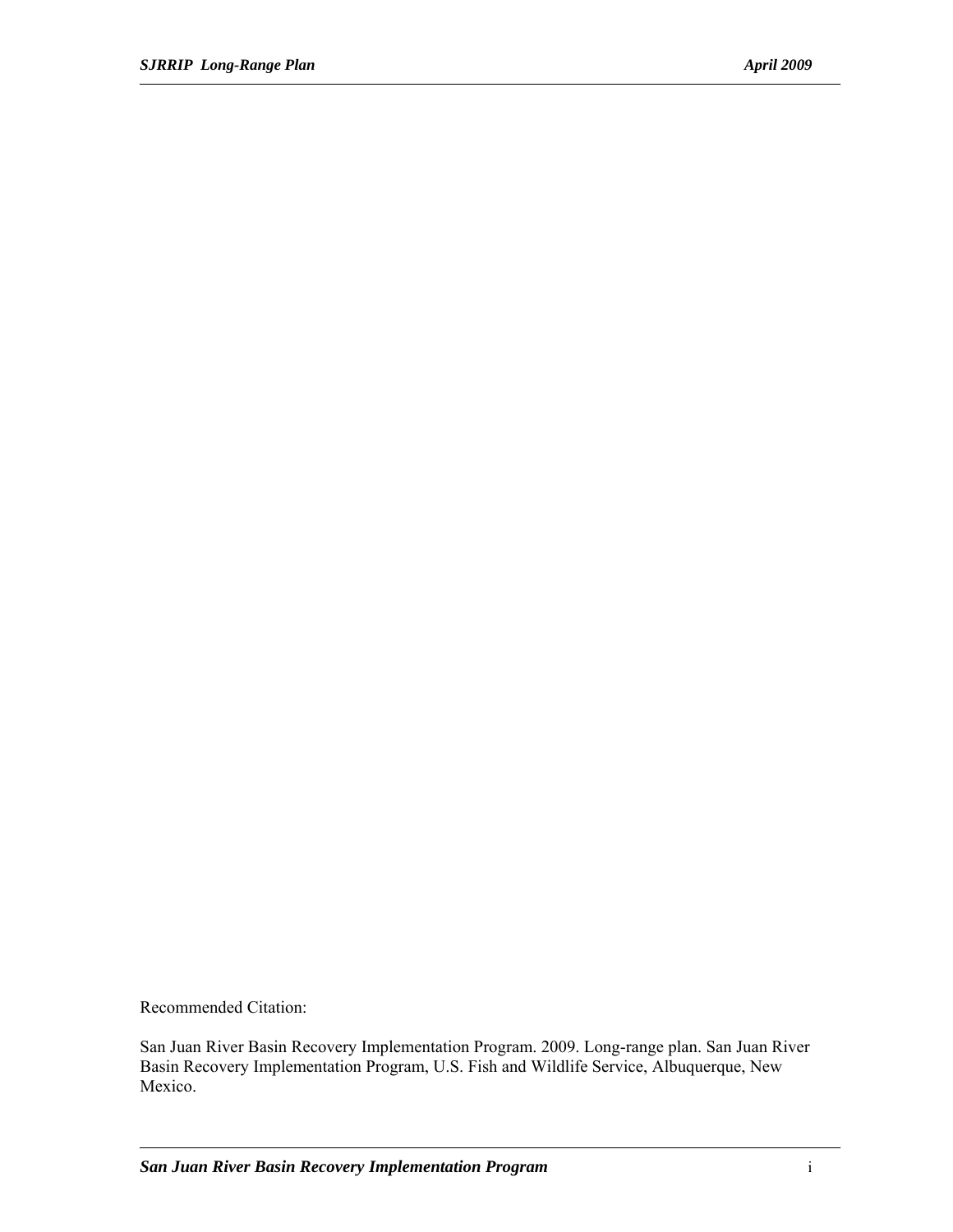# **LONG-RANGE PLAN**

**San Juan River Basin Recovery Implementation Program** 

**April 2009**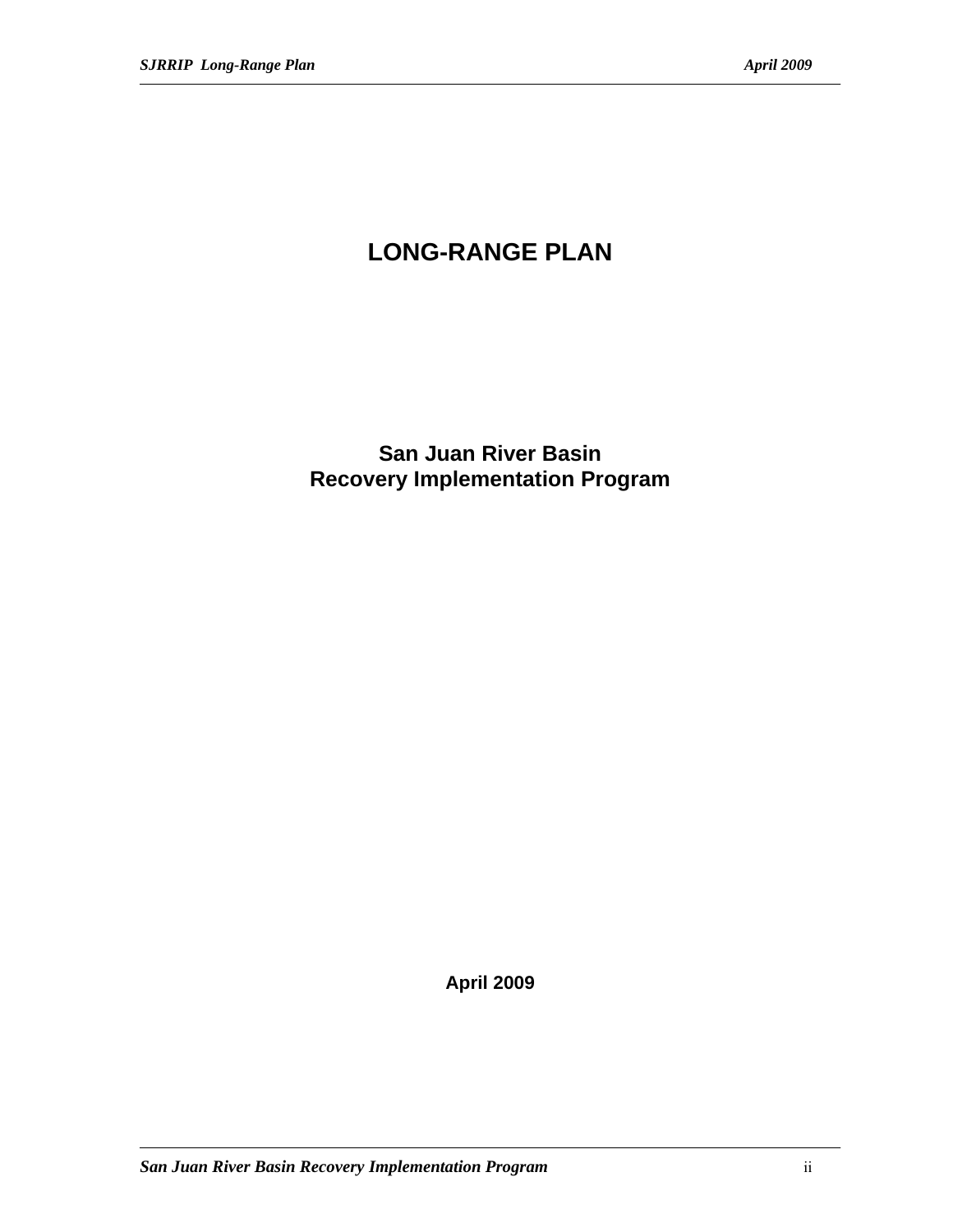# **ACKNOWLEDGEMENTS**

This Long-Range Plan (LRP) was compiled by SWCA, Inc. with the assistance of the Program Coordinator's Office, Biology Committee, Hydrology Committee, and Coordination Committee of the San Juan River Basin Recovery Implementation Program (Program). The primary authors of the LRP were members of the Program's Biology Committee and Richard Valdez of SWCA, Inc. David Campbell, U.S. Fish and Wildlife Service Program Coordinator, and Sharon Whitmore, Assistant Program Coordinator, provided ongoing guidance and review of the document. Mark McKinstry, Bureau of Reclamation, served as Contract Officer Technical Representative and provided assistance with the organizational framework of the LRP. Members of the Biology Committee that helped craft the document included Paul Holden, Ron Bliesner, and Jim Brooks (also of the Coordination Committee), as well as Ron Ryel of the Peer Review Panel. Further technical review was provided by the Biology Committee, Hydrology Committee, and Peer Review Panel. The Coordination Committee provided guidance and oversight for development of the LRP.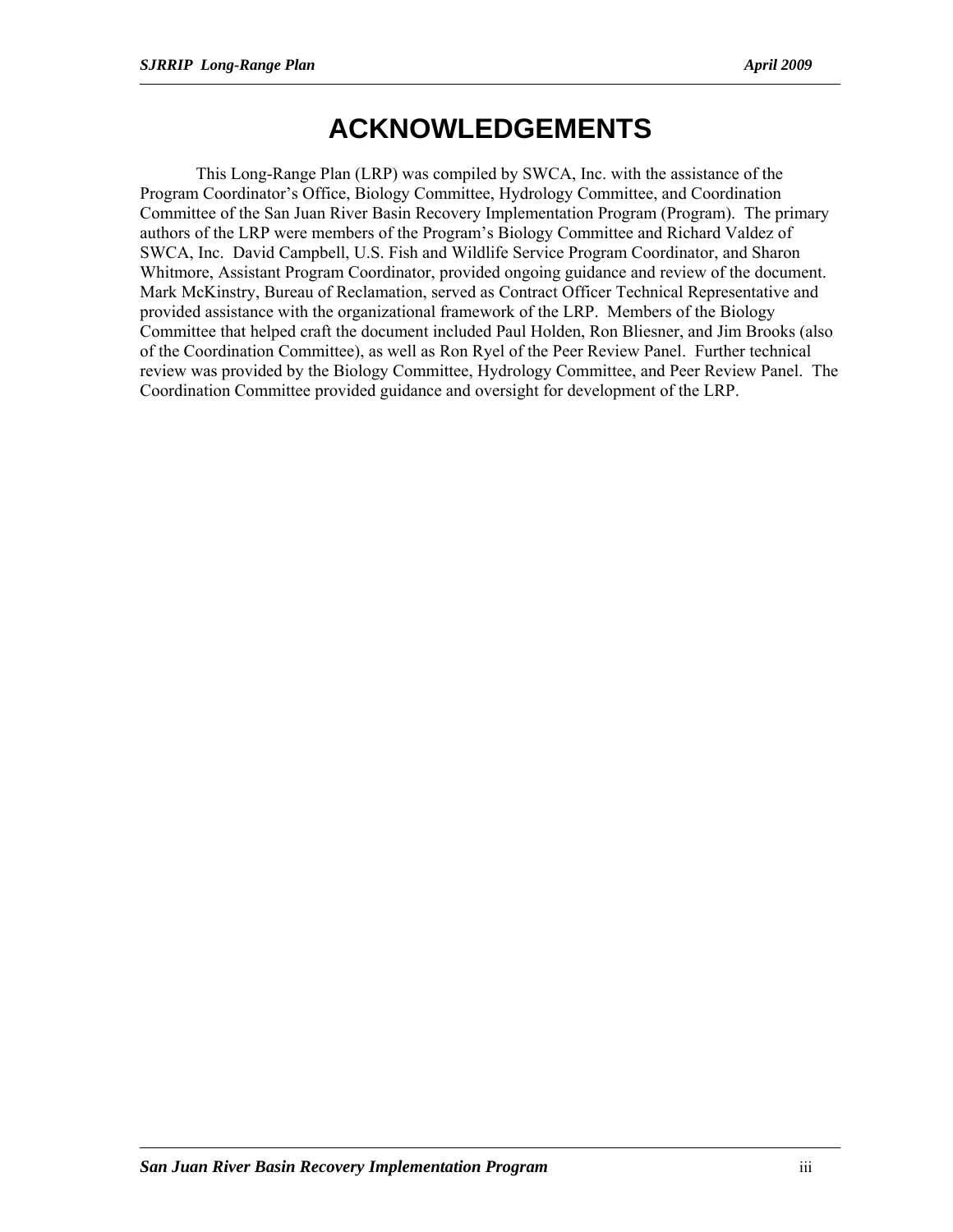# **TABLE OF CONTENTS**

#### Page

| Element 1. Development, Integration, and Evaluation of Information for Recovery  12 |    |
|-------------------------------------------------------------------------------------|----|
|                                                                                     |    |
|                                                                                     |    |
| Goal 1.3—Synthesize and Integrate Information to Evaluate Progress                  |    |
|                                                                                     |    |
| Element 2. Management and Augmentation of Populations and Protection of             |    |
|                                                                                     |    |
| Goal 2.1—Establish a Genetically and Demographically Viable, Self-Sustaining        |    |
|                                                                                     |    |
| Goal 2.2—Establish a Genetically and Demographically Viable, Self-Sustaining        |    |
|                                                                                     |    |
|                                                                                     |    |
| Goal 3.1—Provide Suitable Flows to Support Recovery of Colorado Pikeminnow          |    |
|                                                                                     |    |
| Goal 3.2-Provide Suitable Habitat to Support Recovery of Colorado Pikeminnow        |    |
|                                                                                     |    |
| Goal 3.3-Provide Increased Range to Support Recovery of Colorado Pikeminnow         |    |
|                                                                                     |    |
| Goal 3.4—Provide Suitable Water Quality to Support Recovery of Colorado             |    |
|                                                                                     | 24 |
|                                                                                     |    |
|                                                                                     |    |
| Goal 4.2—Manage Sport Fish in a Manner Compatible with Endangered Fish              |    |
|                                                                                     |    |
|                                                                                     |    |
|                                                                                     |    |
|                                                                                     |    |
| Goal 5.3-Integrate and Synthesize Monitoring Data and Information to Evaluate       |    |
| Fish Community and Ecosystem Responses to Recovery Actions  29                      |    |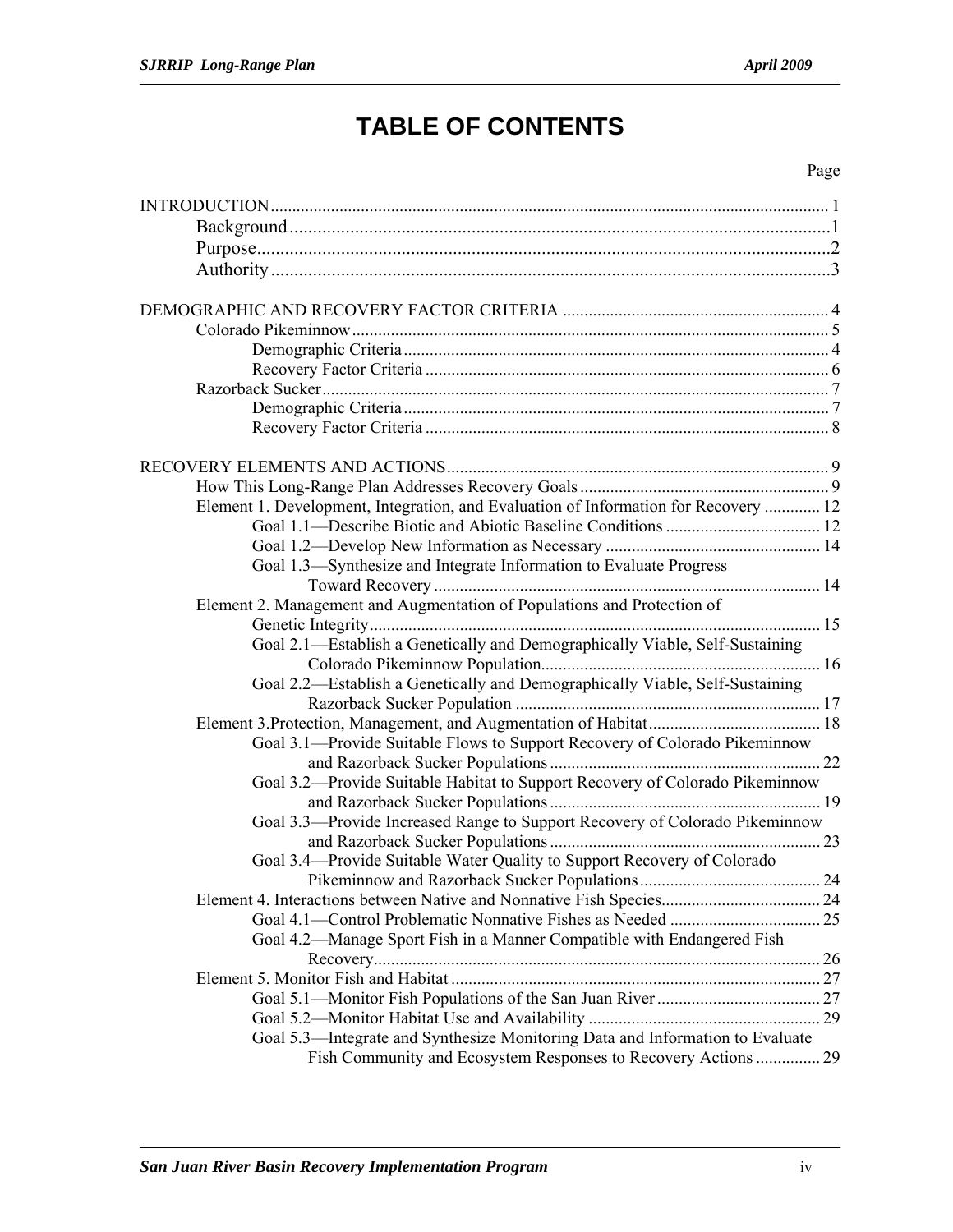# **TABLE OF CONTENTS (continued)**

#### Page

| Goal 6.1—Increase Public Awareness and Support for the Endangered Fishes |  |
|--------------------------------------------------------------------------|--|
|                                                                          |  |
|                                                                          |  |
|                                                                          |  |
|                                                                          |  |
|                                                                          |  |
|                                                                          |  |
|                                                                          |  |

Appendix A. Tasks, priorities, responsibilities, dates, and descriptions for elements of the Long-Range Plan

Appendix B. Timeframes for elements of the Long-Range Plan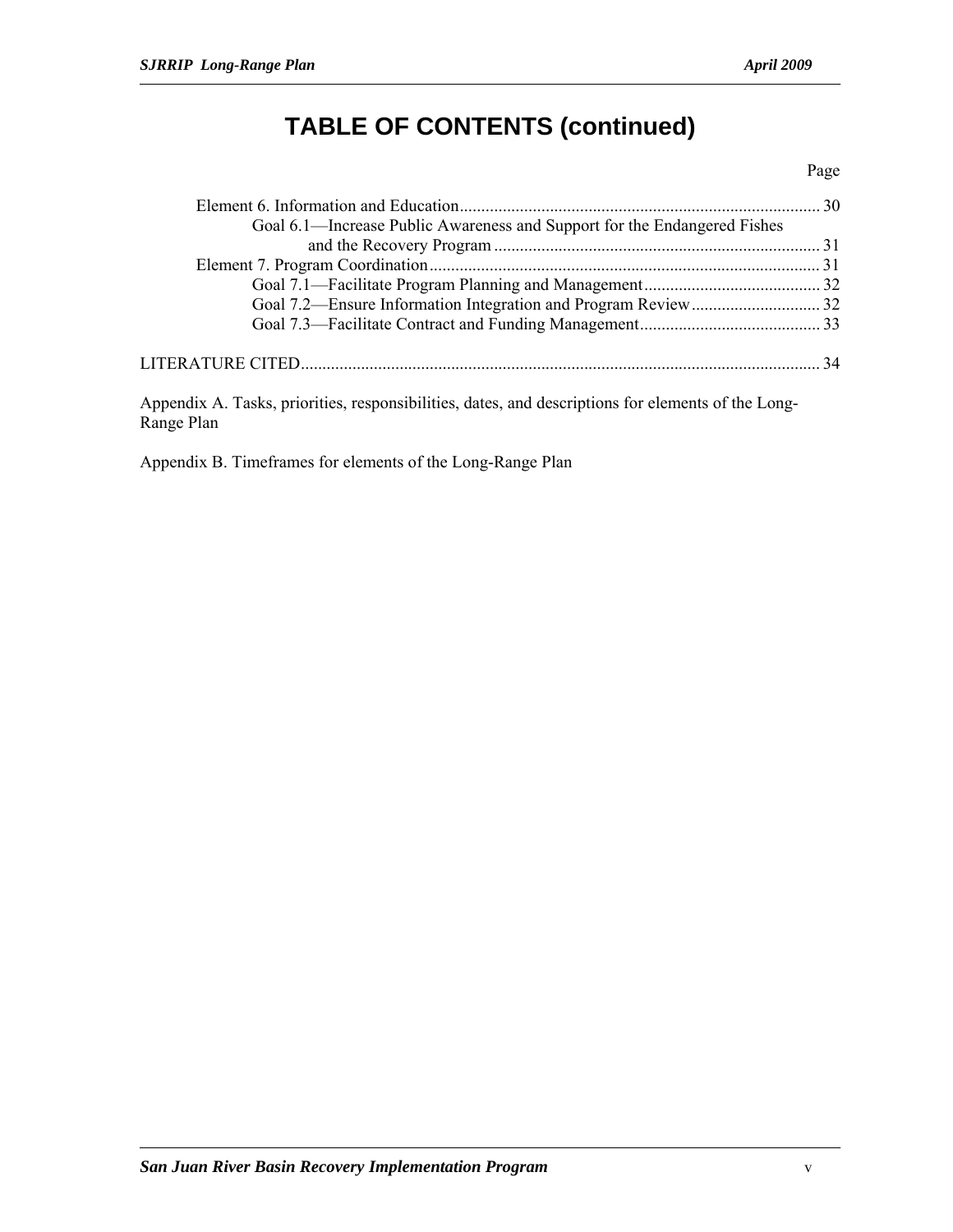## **LIST OF TABLES**

| Table | Page                                                                                   |
|-------|----------------------------------------------------------------------------------------|
| -1. - | Tasks in this Long-Range Plan that address recovery goals criteria for each species 10 |
|       |                                                                                        |

## **LIST OF FIGURES**

| Figure |                                                                                          | Page |
|--------|------------------------------------------------------------------------------------------|------|
|        | Components and relationships of the San Juan River Basin Recovery Implementation Program |      |
|        |                                                                                          |      |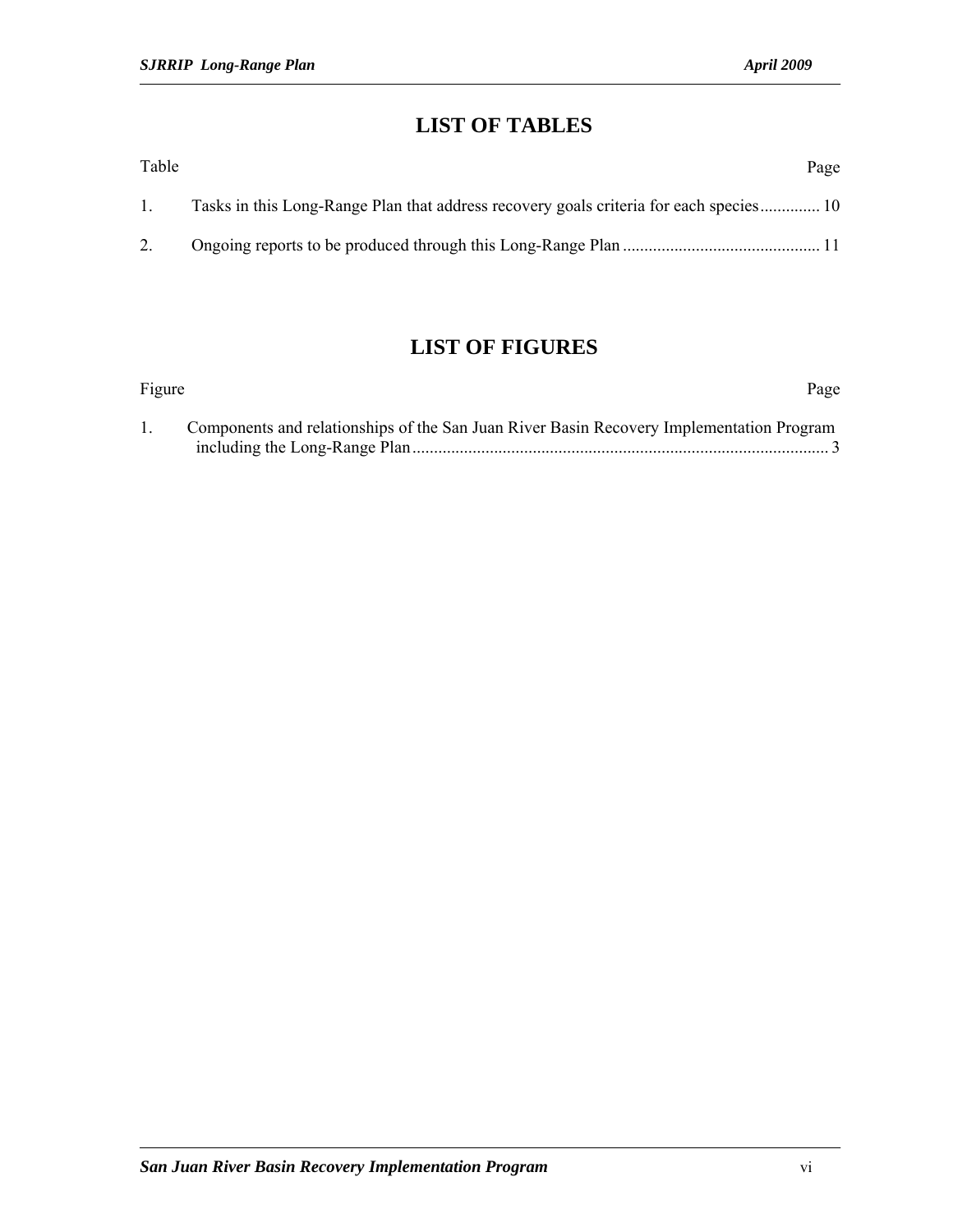# **INTRODUCTION**

## **Background**

The San Juan River Basin Recovery Implementation Program (Program) was initiated in October 1992 to protect and recover populations of two federally-listed endangered fish species in the San Juan River Basin (Basin) while water development proceeds in compliance with all applicable federal, state, and tribal laws. The two listed fish species are the Colorado pikeminnow (*Ptychocheilus lucius*; formerly known as Colorado squawfish) and razorback sucker (*Xyrauchen texanus*). Activities and actions within the Program serve as the "reasonable and prudent alternative" for projects in the San Juan River Basin and help to ensure that those projects will not jeopardize the continued existence of the endangered species. It is anticipated that actions taken under the Program will benefit other native fishes in the Basin and prevent them from becoming endangered.

The goals of the Program are:

- 1. To conserve populations of Colorado pikeminnow and razorback sucker in the Basin consistent with the recovery goals established under the Endangered Species Act of 1973, as amended, 16 U.S.C. §§ 1531 *et seq.* (ESA).
- 2. To proceed with water development in the Basin in compliance with federal and state laws, interstate compacts, U.S. Supreme Court decisions, and federal trust responsibilities to the Southern Ute Tribe, Ute Mountain Ute Tribe, Jicarilla Apache Nation, and Navajo Nation.

The Program was initiated in 1992 after the rediscovery and documentation of successful spawning by Colorado pikeminnow and the continued presence of razorback sucker in the San Juan River. Adult and young-of-year Colorado pikeminnow and adult razorback sucker were collected during 1987-1989 by biologists gathering detailed fish community data for use in potential razorback sucker reintroduction efforts (Platania et al. 1991). This discovery resulted in the reinitiation of Section 7 consultation through the Bureau of Reclamation (Reclamation) for the Animas–La Plata Project, and subsequently, the Navajo Indian Irrigation Project underwent Section 7 consultation through the Bureau of Indian Affairs.

A 7-year research program, conducted during 1991-1997, provided a baseline of information that identified and characterized factors limiting the two endangered species. The research program was incorporated into the Recovery Program when it was formed in 1992. Culmination of the research program in 1997 marked the end of the research phase and the beginning of the implementation and management phase for the Program. In 1991, a Program Document (Document) was developed to provide the framework for the Program. This Document was adopted by the Coordination Committee in 1992 (SJRIP 1992) and updated in 2006 (SJRIP 2006). The Document outlines the Program's purposes, authorities, structure, and operating procedures including funding and budgeting. The Document details the purposes of the Program's committees and defines their composition, authorities, and duties. The Document also includes a description of the process for conducting Section 7 consultations and for reviewing sufficient progress. The Section 7 procedures specifically reference implementation of a Long Range Plan as the principal means for determination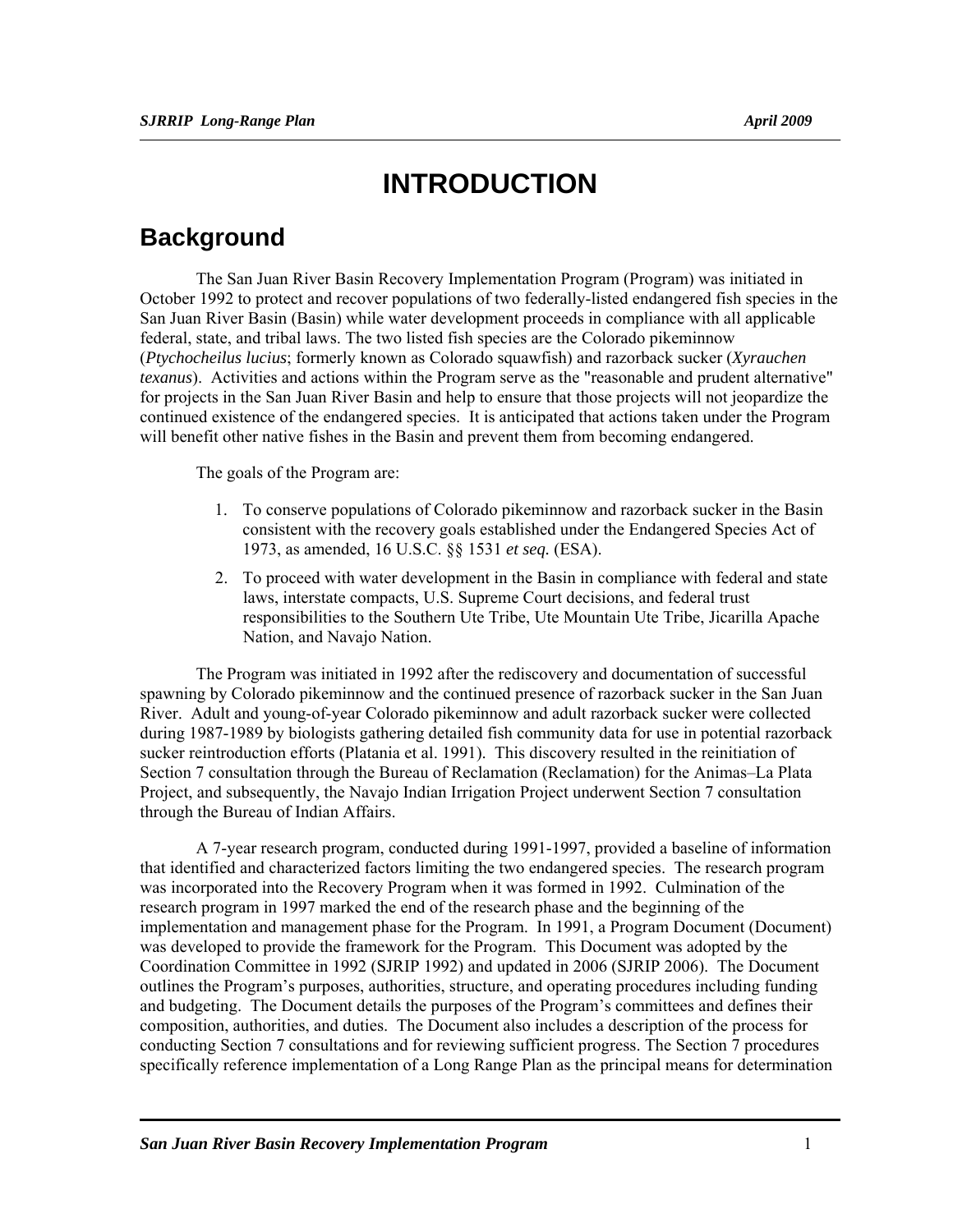of ESA compliance for water projects in the Basin. The Program operates through a committee processes that identifies the actions needed to attain the Program goals. The committees include representatives of the signatories to a cooperative agreement (SJRIP 1992), including state and federal agencies and Native American Tribes. Water development and conservation interests are also Program participants.

## **Purpose**

The purpose of this Long-Range Plan (LRP) is to identify specific actions to be implemented in the Basin that will contribute to recovery of the Colorado pikeminnow and razorback sucker in accordance with species recovery goals (U.S. Fish and Wildlife Service [Service] 2002a, 2002b). Recovery of both protected species will be accomplished within context of conservation and management of the entire native fish assemblage and in a manner that does not compromise, impair, or diminish persistence of unprotected native fishes. The LRP uses research information from past San Juan River studies, as well as that from other regions and Program evaluation reports to identify multi-year research, monitoring, and recovery actions necessary to achieve the Program goals.

The need for a long-range plan was identified in the original Program Document (SJRIP 1992). The first LRP was developed in 1995 by the Biology Committee and was intended primarily to guide the Program through the completion of a 7-year research program to identify and characterize factors limiting the two endangered species. The research program was completed in 1997 and it became necessary to revise and update the LRP to provide guidance on the implementation and management phase of the Program. This revised LRP was a culmination of drafts that updated the 1995 plan and identified new recovery actions based on evaluation and review of the Program's progress (Holden 2000; Miller 2006; SJRIP 2006) and on species recovery goals. The LRP will be reviewed annually and updated as needed. The relationship of the LRP to the various Program components is shown in Figure 1.

This LRP identifies actions and tasks to be accomplished and the time frame for carrying these out these tasks and activities consistent with species recovery and appropriate for evaluating Program progress. This LRP identifies and describes the progression and priority of implementing identified recovery actions that are expected to result in recovery and delisting of the Colorado pikeminnow and razorback sucker. Because actions identified in this LRP are linked to recovery goals and plans adopted by the Service (USFWS 2002a, 2002b), accomplishing the actions and tasks described in this LRP constitutes the milestones toward achieving recovery of the endangered fish species. As long as these actions and tasks are satisfactorily met and demonstrably contribute to recovery of the listed fishes, it is the mutual expectation of the participants that the Program serves as the foundation for a reasonable and prudent alternative for Section 7 consultations, but shall not preclude the development of reasonable and prudent alternatives independent of the Program.

In order to define and describe specific program activities and projects for upcoming years, the Program develops Annual Work Plan. Annual Work Plans identify and describe activities to be conducted by the program in a given year for conservation of the endangered species. The LRP guides the Program in the development of Annual Work Plans and helps link Program activities for continuity and consistency. Approval of Annual Work Plans and budgets by the Coordination Committee is based, in part, on consistency and compliance with the LRP and available funds.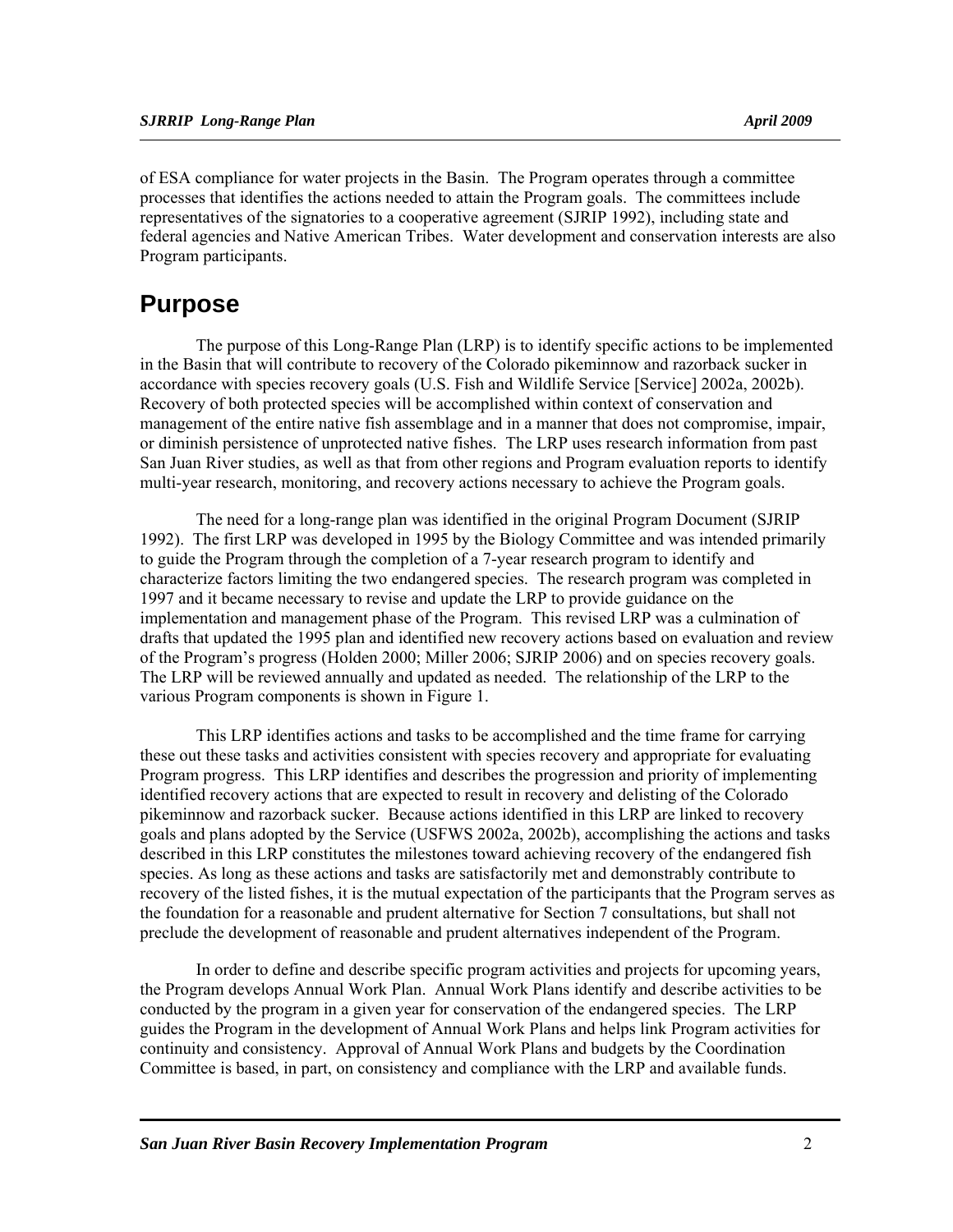

Figure 1. Components and relationships of the San Juan River Basin Recovery Implementation Program including the Long-Range Plan.

# **Authority**

The Program became operational in October 1992 upon execution of a Cooperative Agreement signed by representatives of the Department of the Interior; the States of Colorado and New Mexico, and the Ute Mountain Ute and Southern Ute tribes; and the Jicarilla Apache Nation. The Bureau of Land Management became a participant in the Program in October 1993 as a condition of a Biological Opinion regarding oil and gas development in the Basin, and the Navajo Nation joined the Program in November 1996.

Annual funding reliability is critical to the success of the Program. The Program must be conducted on a continuous basis, and recovery actions need to be funded in a timely manner. Prior to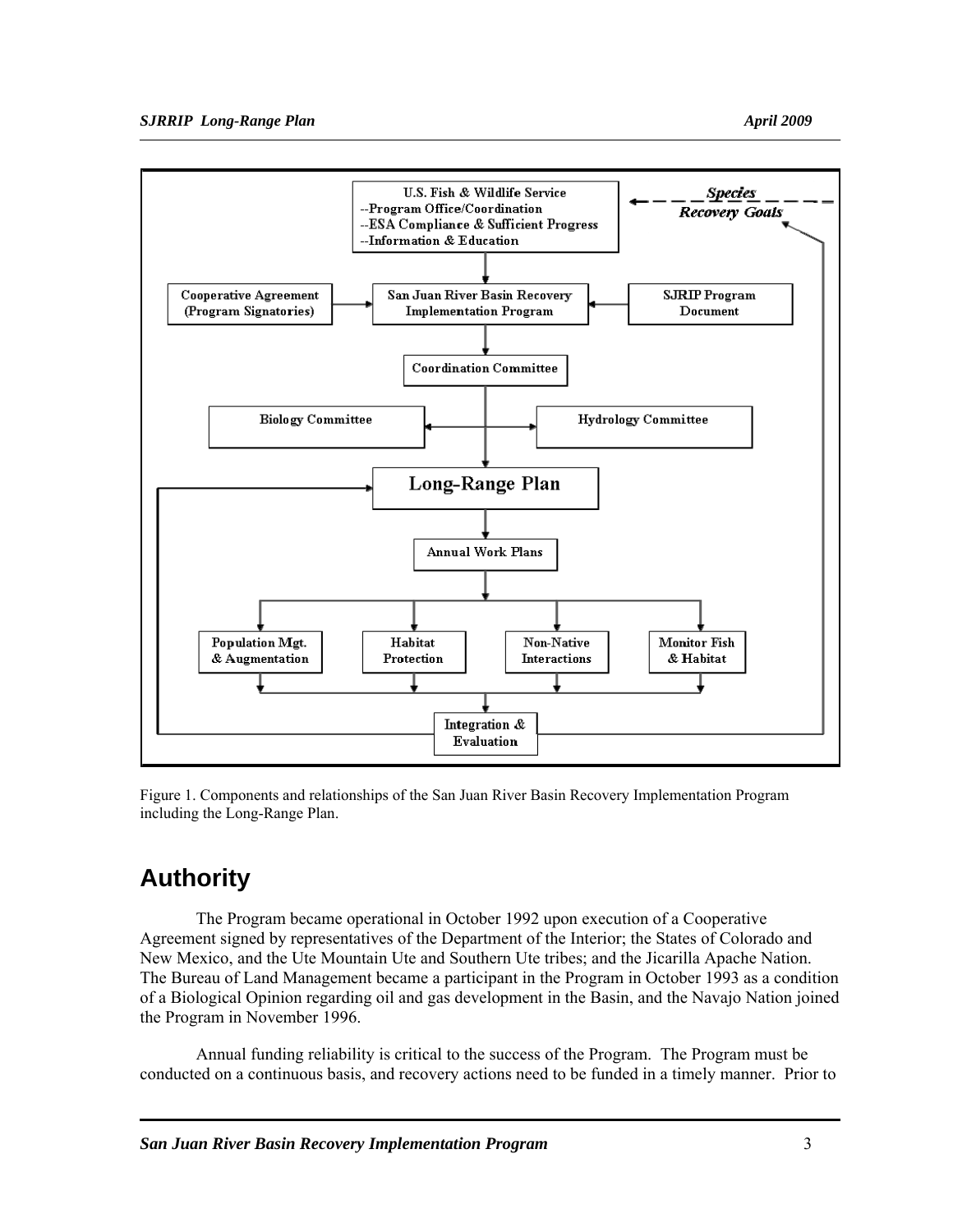2001, Program funding was provided by the Reclamation, the Bureau of Indian Affairs, and the Service. On January 24, 2000, Congress enacted Public Law 106-392 that authorized and directed Reclamation to fund the San Juan River Basin Recovery Implementation Program and the Upper Colorado River Endangered Fish Recovery Program (UCRRP). Public Law 106-392 authorized the Secretary of the Interior to use Colorado River Storage Project (CRSP) power revenues to fund annual base costs of both recovery programs, and authorized cost-sharing of capital costs for implementing recovery projects for both recovery programs through the use of federal appropriations, CRSP power revenues, and state and local funding contributions. If the availability of power revenues proves insufficient to meet the annual base funding and capital project needs exceed revenues, Western Area Power Administration and Reclamation may request federal appropriations to meet these needs.

# **DEMOGRAPHIC AND RECOVERY FACTOR CRITERIA**

Recovery goals for Colorado pikeminnow and razorback sucker identify demographic and recovery factor criteria needed to achieve recovery of the species in the Colorado River System (Service 2002a, 2002b). Five-year status reviews for both species are currently being conducted by the Service, and revised recovery goals are expected in 2009. The UCRRP implements and coordinates these management actions in the Upper Colorado River Basin in Colorado, Utah, and Wyoming, exclusive of the San Juan River Basin. The San Juan River Basin Recovery Implementation Program implements and coordinates these management actions in the San Juan River and its tributaries in Colorado, New Mexico, and Utah. The recovery goals provide sitespecific management actions; objective, measurable criteria; and estimates of time and costs as guidance for each of the recovery programs.

Demographic criteria and recovery factor criteria for the San Juan River Basin identified in the recovery goals are summarized below. The demographic criteria identify the number of populations, numbers of individuals in each population, and the recruitment rates necessary for downlisting and delisting each species. The recovery factor criteria identify actions that should be taken to minimize or remove threats to each of the endangered fish species as identified for each of the five listing factors in Section 4(a)(1) of the ESA. As described in the species recovery goals, implementation of actions and achievement of criteria for downlisting and delisting of the Colorado pikeminnow and razorback sucker are the responsibility of each of the conservation programs in charge of management of these species for their region of the Colorado River System. Hence, achievement of demographic and listing factor criteria in the San Juan River Basin is the responsibility of the San Juan River Basin Recovery Implementation Program. The demographic criteria and recovery factor criteria for each of the two endangered fish species are provided in this LRP to help identify specific actions and tasks that are considered necessary for downlisting and delisting these species.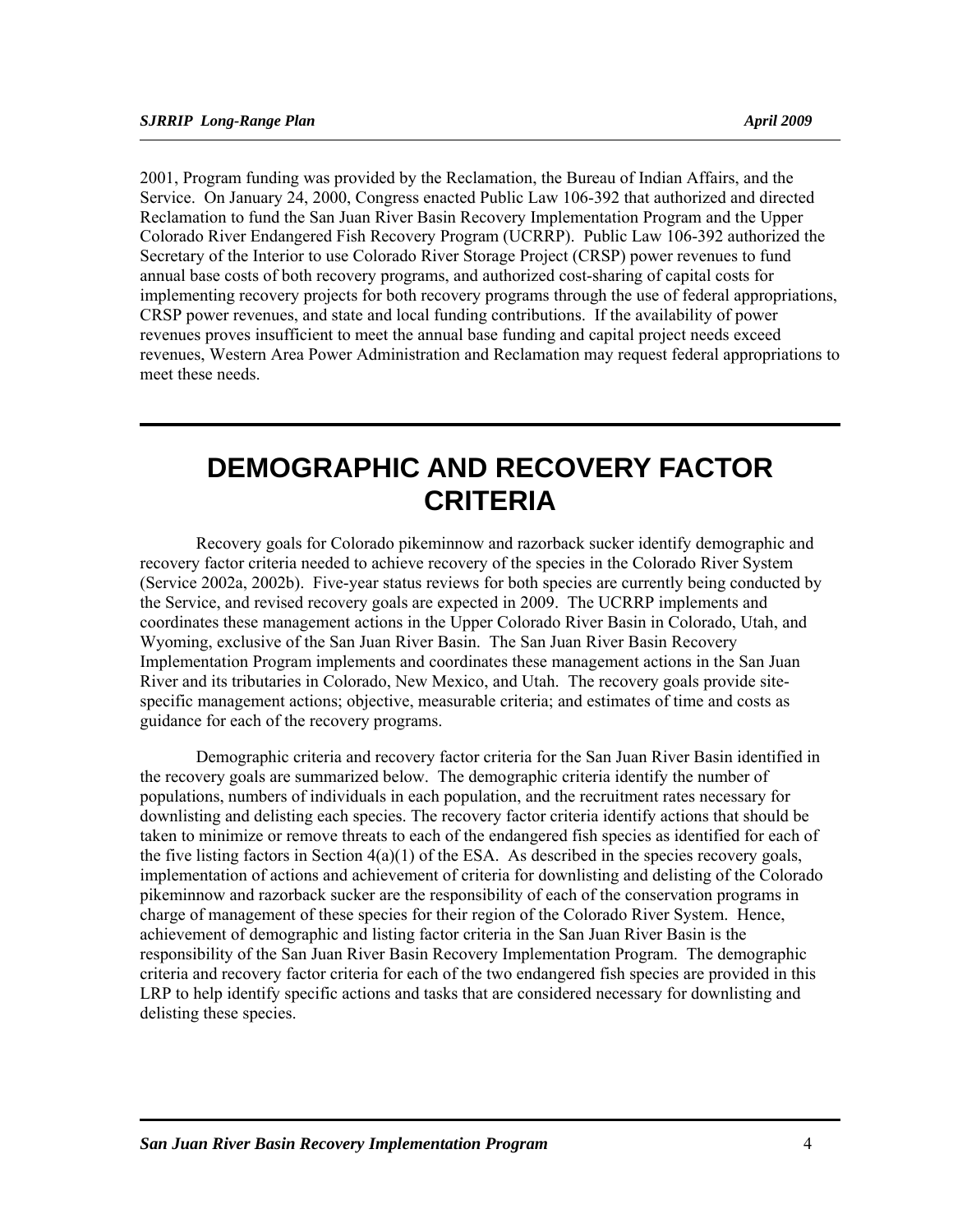## **Colorado Pikeminnow**

## *Demographic Criteria*

Recovery of the Colorado pikeminnow is considered necessary only in the Upper Colorado River Basin. Recovery is dependent on the maintenance of a wild population of at least 2,600 adults in the Green River subbasin and at least 700 adults in the upper Colorado River subbasin, as well as a target of 1,000 subadults in the San Juan River subbasin (note that recovery goals consider the San Juan drainage as a subbasin of the Upper Colorado River Basin). Once each described population is established, the downlist monitoring period is 5 years and the delist period is an additional 8 years.

#### **Downlist criteria**

The downlist criteria for the Colorado pikeminnow are based on the establishment and maintenance, for a 5-year period, of two self-sustaining populations of at least 2,600 adults each, including one in the upper Colorado River subbasin and one in the Green River subbasin. Downlisting will also depend on the establishment of a 1,000 subadults in the San Juan River subbasin through augmentation and/or natural reproduction. The following are the criteria quoted from the recovery goals for the Colorado pikeminnow (Service 2002a):

#### **Upper Colorado River Subbasin**

- 1. A self-sustaining population of at least 700 adults (number based on inferences about carrying capacity) is maintained over a 5-year period, starting with the first point estimate acceptable to the Service, such that:
	- a. the trend in adult (age  $7+$ ;  $\geq$  450 mm TL) point estimates does not decline significantly, and
	- b. mean estimated recruitment of age-6 (400–449 mm TL) naturally produced fish equals or exceeds mean annual adult mortality.

#### **San Juan River Subbasin**

1. A target of 1,000 age-5+ fish  $(≥ 300$  mm TL; number based on estimated survival of stocked fish and inferences about carrying capacity) is established through augmentation and/or natural reproduction.

#### **Delist criteria**

The delist criteria for the Colorado pikeminnow are based on maintenance of a self-sustaining population of at least 2,600 adults (MVP, minimum viable population size) in the Green River for an additional 8 years beyond downlisting. Also, either the upper Colorado River subbasin population exceeds 1,000 adults, or populations of 700 and 800 adults are established and maintained in the upper Colorado River subbasin and the San Juan River subbasin, respectively, for the 8-year delist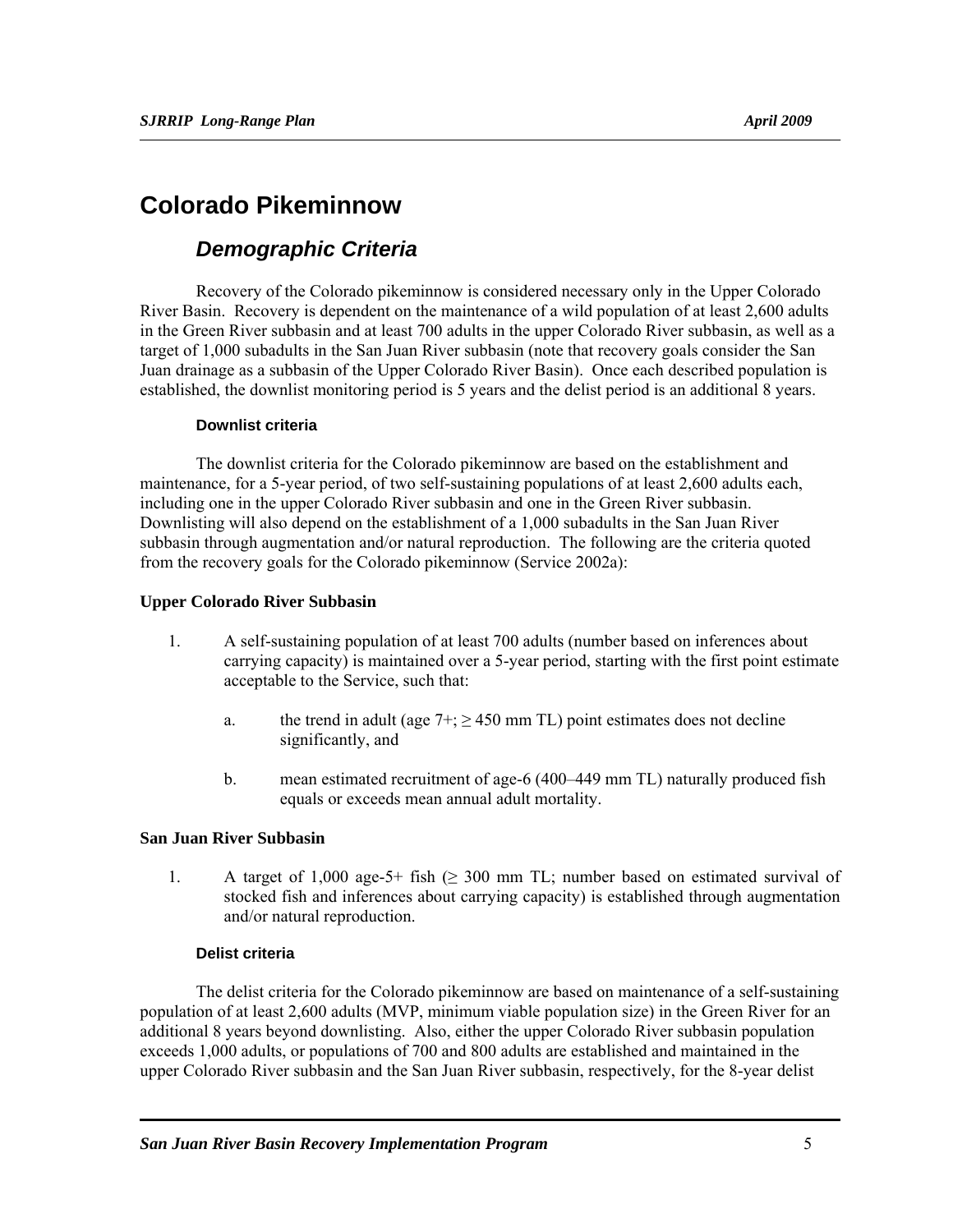period. In order for the species to be delisted, all threats must be sufficiently minimized or removed. The following are criteria quoted from recovery goals for the Colorado pikeminnow (Service 2002a):

#### **Upper Colorado River and San Juan River Subbasins**

1. One of the following must be met over an 8-year period beyond downlisting, starting with the first point estimate acceptable to the Service:

A self-sustaining population that exceeds 1,000 adults (age  $7+$ ;  $\geq$  450 mm TL) is maintained in the upper Colorado River subbasin **OR** a self-sustaining population that exceeds 700 adults is maintained in the upper Colorado River subbasin and a selfsustaining population that exceeds 800 adults is maintained in the San Juan River subbasin, such that for each population (numbers of adults based on inferences about carrying capacity):

- a. the trend in adult point estimates does not decline significantly, and
- b. mean estimated recruitment of age-6 (400–449 mm TL) naturally produced fish equals or exceeds mean annual adult mortality.

## *Recovery Factor Criteria*

Recovery factor criteria in the recovery goals describe site-specific management actions necessary to minimize or remove threats to the species and support wild self-sustaining populations. This LRP incorporates these actions to ensure that the Program is carrying out activities consistent with species recovery. Action 3 does not apply to the San Juan River subbasin, but is included to show the full scale of actions necessary to address threats to the Colorado pikeminnow. The following actions are quoted from the recovery goals for the Colorado pikeminnow (Service 2002a):

- 1. Provide and legally protect habitat (including flow regimes necessary to restore and maintain required environmental conditions) necessary to provide adequate habitat and sufficient range for all life stages to support recovered populations.
- 2. Provide passage over barriers within occupied habitat to allow adequate movement and, potentially, range expansion.
- 3. Investigate options for providing appropriate water temperatures in the Gunnison River.
- 4. Minimize entrainment of subadults and adults in diversion canals.
- 5. Ensure adequate protection from overutilization.
- 6. Ensure adequate protection from diseases and parasites.
- 7. Regulate nonnative fish releases and escapement into the main river, floodplain, and tributaries.
- 8. Control problematic nonnative fishes as needed.
- 9. Minimize the risk of hazardous-materials spills in critical habitat.
- 10. Remediate water-quality problems.
- 11. Provide for the long-term management and protection of populations and their habitats beyond delisting (i.e., conservation plans).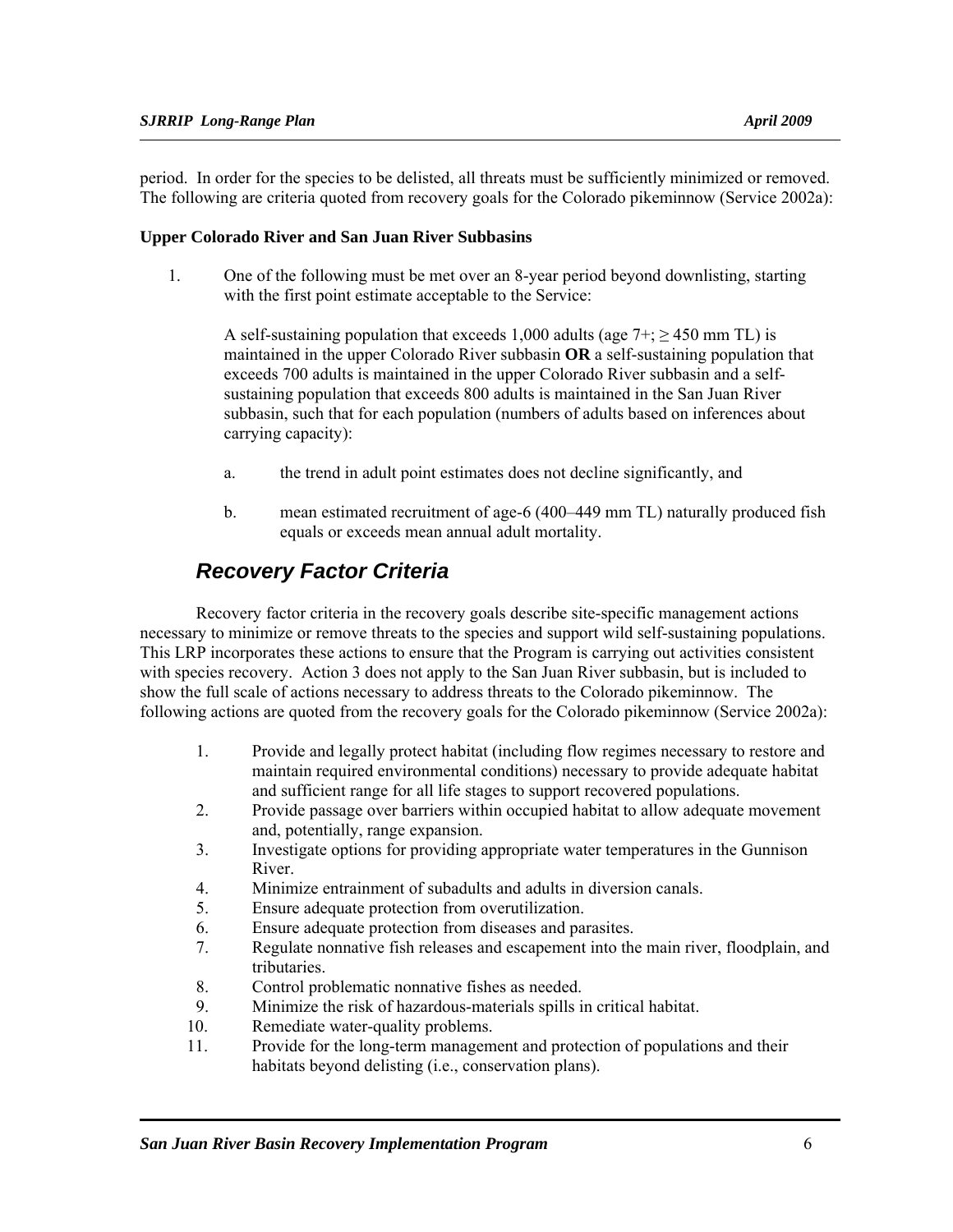## **Razorback Sucker**

## *Demographic Criteria*

Recovery of the razorback sucker in all regions of the Colorado River System is dependent on the establishment of wild populations from stocking of hatchery-produced fish. In order for the species to be considered for downlisting, each population must consist of fish that are spawned and hatched in the wild; hatchery fish cannot be included in recovery demographic criteria. Once each self-sustaining population is established, the downlist monitoring period is 5 years and the delist period is an additional 3 years.

#### **Downlist criteria**

The downlist criteria for the razorback sucker are based on establishment and maintenance, for a 5-year period, of four self-sustaining populations of 5,800 adults each, including two populations in the Upper Colorado River Basin and two in the lower basin. For the upper basin, one population will be established and maintained in the Green River subbasin, and the second in either the upper Colorado River subbasin or in the San Juan River subbasin according to the following criteria quoted from the razorback sucker recovery goals (Service 2002b):

#### **Upper Colorado River and San Juan River Subbasins**

- 1. A self-sustaining population is maintained in **EITHER** the upper Colorado River subbasin or the San Juan River subbasin over a 5-year period, starting with the first point estimate acceptable to the Service, such that for either population:
	- a. the trend in adult (age 4+; 400 mm TL) point estimates does not decline significantly, and
	- b. mean estimated recruitment of age-3 (300–399 mm TL) naturally produced fish equals or exceeds mean annual adult mortality, and
	- c. each point estimate exceeds 5,800 adults (MVP).

The minimum viable population (MVP) of 5,800 wild adults is defined as the number of adults necessary to maintain a genetically and demographically viable, self-sustaining population for about 200 years.

#### **Delist criteria**

The delist criteria for the razorback sucker are based on maintenance of four selfsustaining populations of at least 5,800 adults for an additional 3 years beyond downlisting. Also, in order for the species to be delisted, all threats to the species must be sufficiently minimized or removed. For the upper basin, one population will be maintained in the Green River subbasin, and the second in either the upper Colorado River subbasin or in the San Juan River subbasin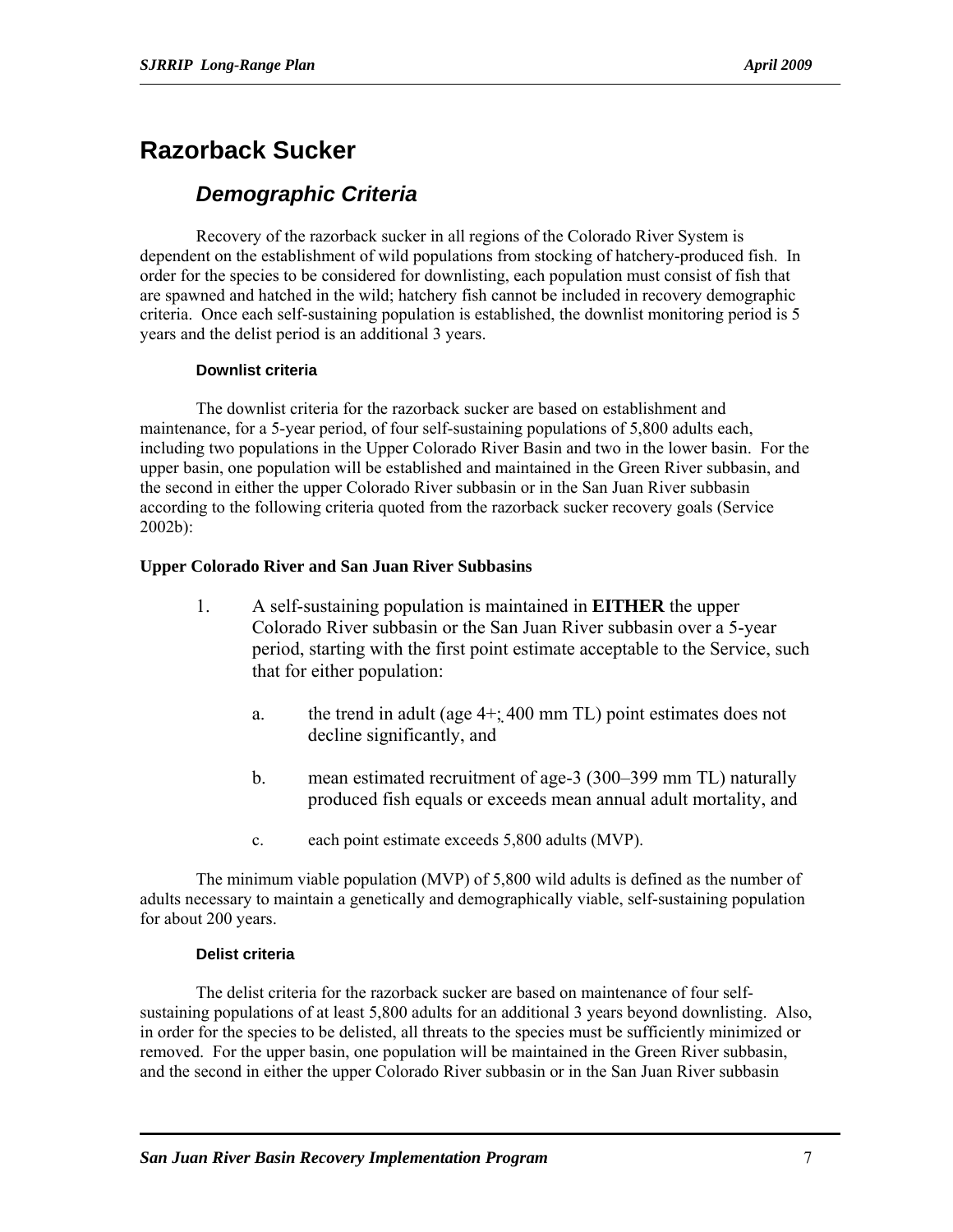according to the following criteria quoted from the razorback sucker recovery goals (Service 2002b):

#### **Upper Colorado River and San Juan River Subbasins**

- 1. A self-sustaining population is maintained in **EITHER** the upper Colorado River subbasin or the San Juan River subbasin over a 3-year period, starting with the first point estimate acceptable to the Service, such that for either population:
	- a. the trend in adult (age 4+; 400 mm TL) point estimates does not decline significantly, and
	- b. mean estimated recruitment of age-3 (300–399 mm TL) naturally produced fish equals or exceeds mean annual adult mortality, and
	- c. each point estimate exceeds 5,800 adults (MVP).

## *Recovery Factor Criteria*

Recovery factor criteria in the recovery goals describe site-specific management actions necessary to minimize or remove threats to the species and support wild self-sustaining populations. This LRP incorporates these actions to ensure that this Program is carrying out activities consistent with species recovery. Actions 2 and 5 do not apply to the San Juan River, but are included to show the full scale of actions necessary to address threats to the razorback sucker. The following actions are quoted from the razorback sucker recovery goals (Service 2002b):

- 1. Reestablish populations with hatchery-produced fish.
- 2. Identify and maintain genetic variability of razorback sucker in Lake Mohave.
- 3. Provide and legally protect habitat (including flow regimes necessary to restore and maintain required environmental conditions) necessary to provide adequate habitat and sufficient range for all life stages to support recovered populations.
- 4. Provide passage over barriers within occupied habitat to allow unimpeded movement and, potentially, range expansion.
- 5. Investigate options for providing appropriate water temperatures in the Gunnison River.
- 6. Minimize entrainment of subadults and adults at diversion/out-take structures.
- 7. Ensure adequate protection from overutilization.
- 8. Ensure adequate protection from diseases and parasites.
- 9. Regulate nonnative fish releases and escapement into the main river, floodplain, and tributaries.
- 10. Control problematic nonnative fishes as needed.
- 11. Minimize the risk of hazardous-materials spills in critical habitat.
- 12. Remediate water-quality problems.
- 13. Minimize the threat of hybridization with white sucker.
- 14. Provide for the long-term management and protection of populations and their habitats beyond delisting (i.e., conservation plans).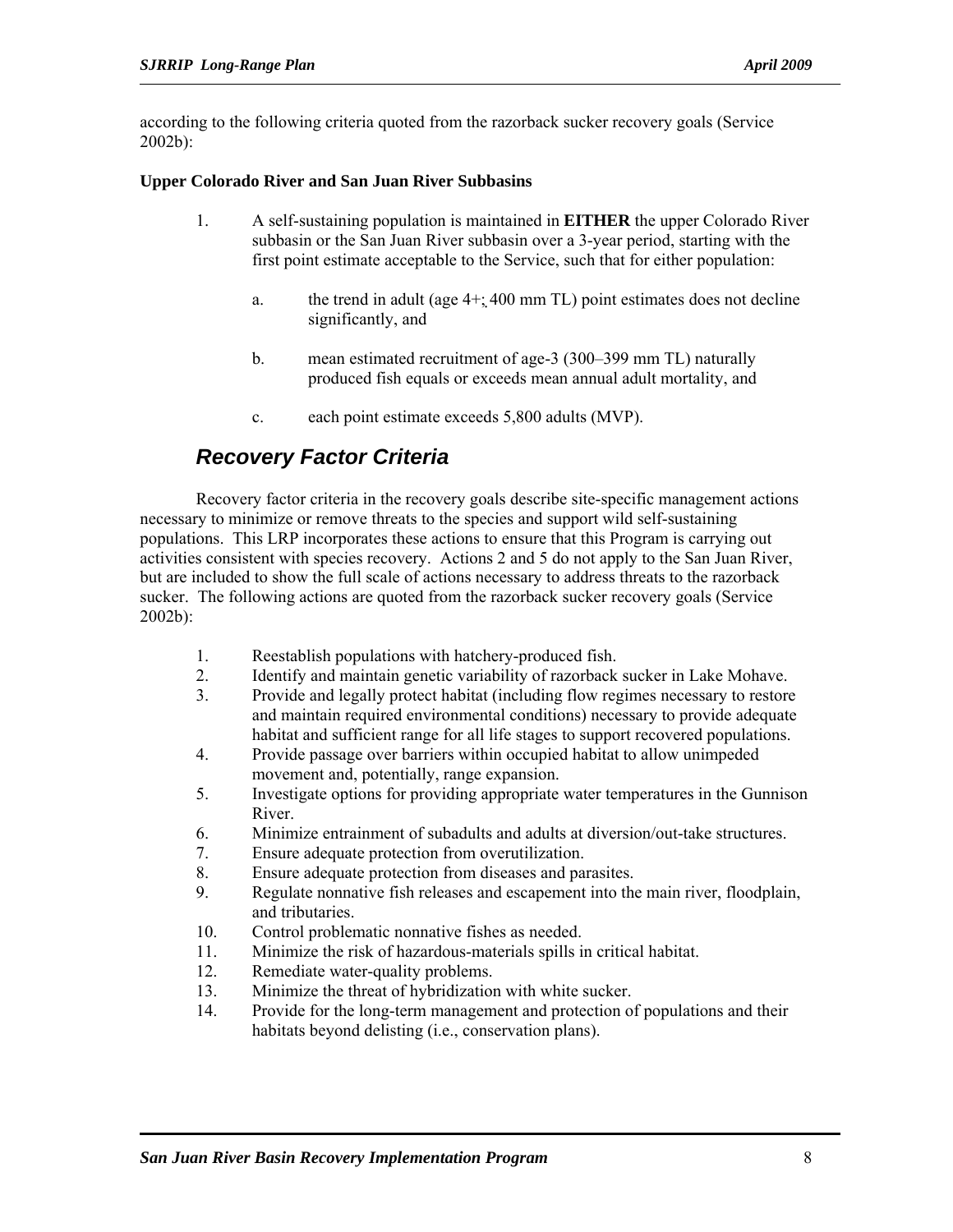# **RECOVERY ELEMENTS AND ACTIONS**

This LRP consists of the following seven Program elements:

- 1. Development, Integration, and Evaluation of Information for Recovery.
- 2. Management and Augmentation of Populations and Protection of Genetic Integrity.
- 3. Protection, Management, and Augmentation of Habitat.
- 4. Interactions between Native and Nonnative Fish Species.
- 5. Monitoring Fish and Habitat.
- 6. Information and Education.
- 7. Program Coordination.

Elements 2 through 5 were identified in the 1995 and 2006 Program Documents. Element 1 was added to identify the need and process for integration and evaluation of existing information and development of new research as needed. Elements 6 and 7 were added to provide actions and tasks for information and education, as well as Program coordination.

For each Program element, the goals, actions, and tasks necessary to achieve the overall Program purpose are identified and described in the following sections. The goals under each element describe major targets that need to be achieved in order to fulfill the specified element. Actions identified under each goal describe the principle actions, and the tasks describe the specific activities or projects. A status box is provided next to each task that identifies the overall status of the task as completed, ongoing, or years in which the activity is planned.

This LRP identifies activities believed necessary to recover the Colorado pikeminnow and razorback sucker in the San Juan River Basin. The LRP describes what actions will be implemented, who will implement them, when they will be implemented, and why. Details of how actions and tasks will be carried out are left to supporting documents and plans, such as genetics management plans, augmentation plans, monitoring plans, and annual work plans. This LRP functions under the principles of adaptive management where annual updates and periodic revisions are necessary to ensure use of the best available scientific information in modifying or eliminating existing activities and formulating future Program activities.

This LRP identifies actions and tasks that began in 1992, at the initiation of the Recovery Program. Incorporating past Program activities into the LRP provides documentation and accounting of activities, time schedules, and successes and failures of each. This LRP can serve as an accounting of the institutional knowledge of the Program and will enable interested parties to assess overall Program progress over time. The LRP is also intended to facilitate evaluation of the Program's progress toward species recovery and development of sufficient progress reports for ESA Section 7 compliance. Furthermore, this LRP is designed to facilitate tracking of projects and associated budgets to assist the Program Coordinator and Reclamation's budget office. Detailed descriptions of each task with priorities, primary responsibilities, and start and end times are provided in Appendix A of this LRP. Priorities assigned to tasks in Appendix A reflect necessary actions identified in recovery goals.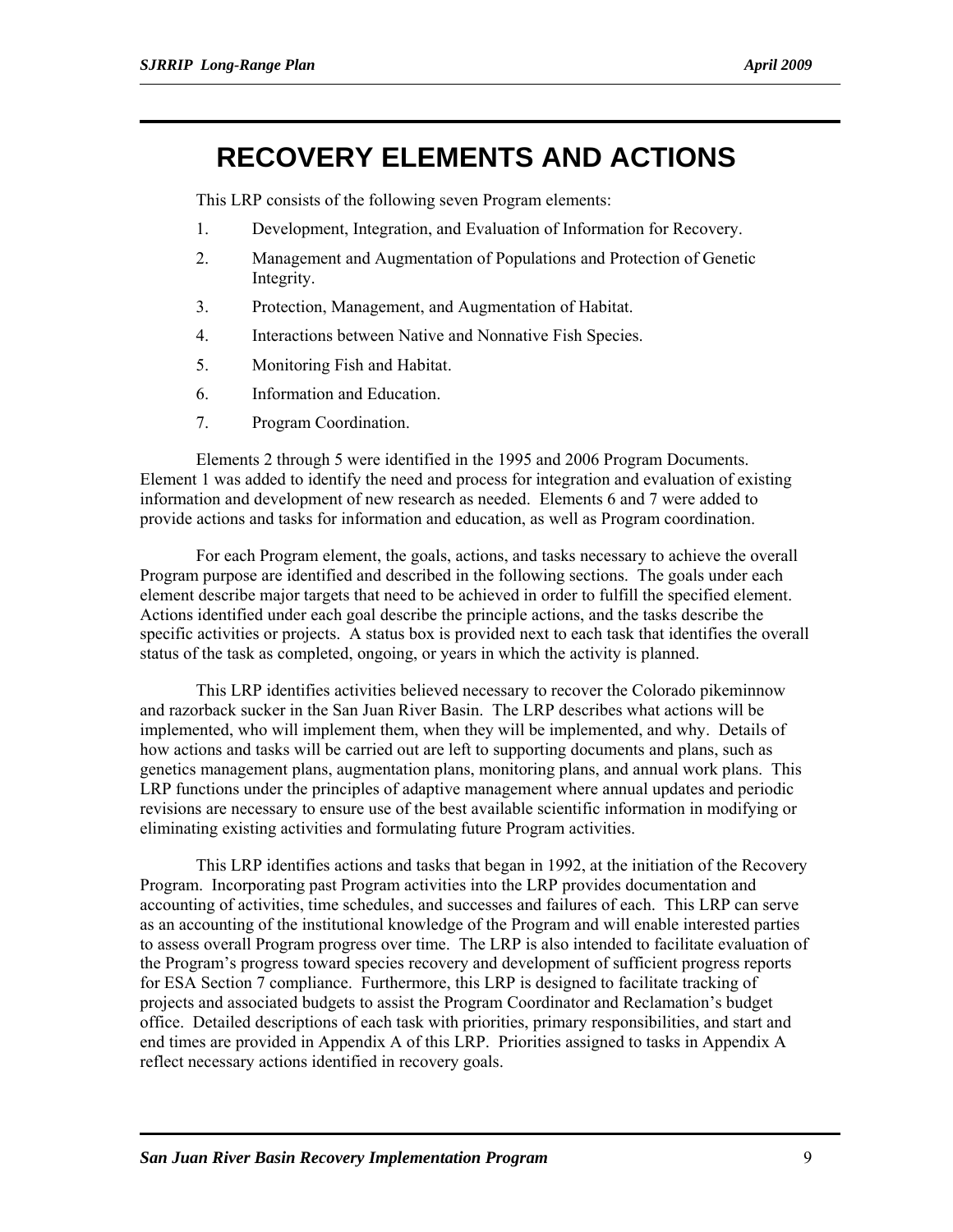Although one of the main goals of this Program is to conserve populations of Colorado pikeminnow and razorback sucker in the Basin consistent with species recovery goals, it is also important to ensure restoration and maintenance of the native fish community. Environmental conditions that support the endangered species also provide suitable conditions for the native fish community and vice versa. Native fishes provide an important food source for the predaceous Colorado pikeminnow, are important in maintaining ecological balance and food web dynamics, and serve as indicator species for a healthy ecosystem. The San Juan River Basin supports seven fish species native to the warm reaches of the drainage, including roundtail chub (*Gila robusta*), Colorado pikeminnow, speckled dace (*Rhinichthys osculus*), bluehead sucker (*Catostomus discobolus*), flannelmouth sucker (*Catostomus latipinnis*), razorback sucker, and mottled sculpin (*Cottus bairdi*) (Holden 1999).

## **Tasks That Address Recovery Goals**

This LRP addresses the species recovery goals through specific tasks that detail actions necessary to quantify demographic criteria and remove or minimize species threats (Table 1). The LRP identifies tasks that reestablish populations with hatchery fish a systematic manner for monitoring population abundance. Numerous tasks help to provide and legally protect habitat, especially flows, and also provide for fish passage, as well as minimize entrainment. A series of ongoing tasks continue to be evaluated, including protection from overutilization and diseases and parasites, as well as water-quality remediation and minimizing the risk of hazardous materials spills. Control of problematic nonnative fish, regulating their escapement, and minimizing the threat of hybridization for razorback sucker are also important activities of this Program and the subject of several tasks.

| <b>Recovery Goals Criteria</b>          | <b>Colorado Pikeminnow</b>            | <b>Razorback Sucker</b>               |
|-----------------------------------------|---------------------------------------|---------------------------------------|
| Demographic criteria                    | $1.2.1.1, 5.1.1.1 - 5.1.1.2, 5.1.3.1$ | $1.2.1.1, 5.1.1.1 - 5.1.1.2, 5.1.3.1$ |
| Reestablish populations                 |                                       |                                       |
| with hatchery-produced                  | 2.1.1.1, 2.1.1.2, 2.1.2.1-2.1.2.4     | 2.2.1.1, 2.2.1.2, 2.2.2.1-2.2.2.4     |
| fish                                    |                                       |                                       |
| Provide and legally protect             | $1.2.2.1, 3.1.1.1-3.1.1.3, 3.1.4.1,$  | $1.2.2.1, 3.1.1.1-3.1.1.3, 3.1.4.1,$  |
| habitat                                 | 3.2.2.1-3.2.2.2, 5.3.3.7              | 3.2.2.1-3.2.2.2, 5.3.3.7              |
| Provide passage over                    | $3.3.1.1 - 3.3.1.6$                   | $3.3.1.1 - 3.3.1.6$                   |
| barriers                                |                                       |                                       |
| Minimize entrainment at                 | 3.3.3.1-3.3.3.7                       | 3.3.3.1-3.3.3.7                       |
| diversion structures.                   |                                       |                                       |
| Ensure adequate protection              | 4221-4222                             | $4.2.2.1 - 4.2.2.2$                   |
| from overutilization                    |                                       |                                       |
| Ensure adequate protection              |                                       |                                       |
| from diseases and                       | 1145                                  | 1.1.4.5                               |
| parasites                               |                                       |                                       |
| Regulate nonnative fish                 | $4.2.1.1 - 4.2.1.2$                   | $4.2.1.1 - 4.2.1.2$                   |
| releases and escapement                 |                                       |                                       |
| Control problematic<br>nonnative fishes | $1.1.4.3, 4.1.1.1-4.1.1.7, 4.1.3.1$   | $1.1.4.3, 4.1.1.1-4.1.1.7, 4.1.3.1$   |
| Minimize risk of                        |                                       |                                       |
| hazardous-materials spills              | 3.4.3.1                               | 3.4.3.1                               |
| Remediate water-quality                 |                                       |                                       |
| problems                                | 1.1.4.1, 3.4.1.1, 5.3.4.1             | 1.1.4.1, 3.4.1.1, 5.3.4.1             |
| Minimize threat of                      |                                       |                                       |
| hybridization                           | Not Applicable                        | 2.2.5.1-2.2.5.2                       |

Table 1. Tasks in this Long-Range Plan that address recovery goals criteria for each species.

*San Juan River Basin Recovery Implementation Program* 10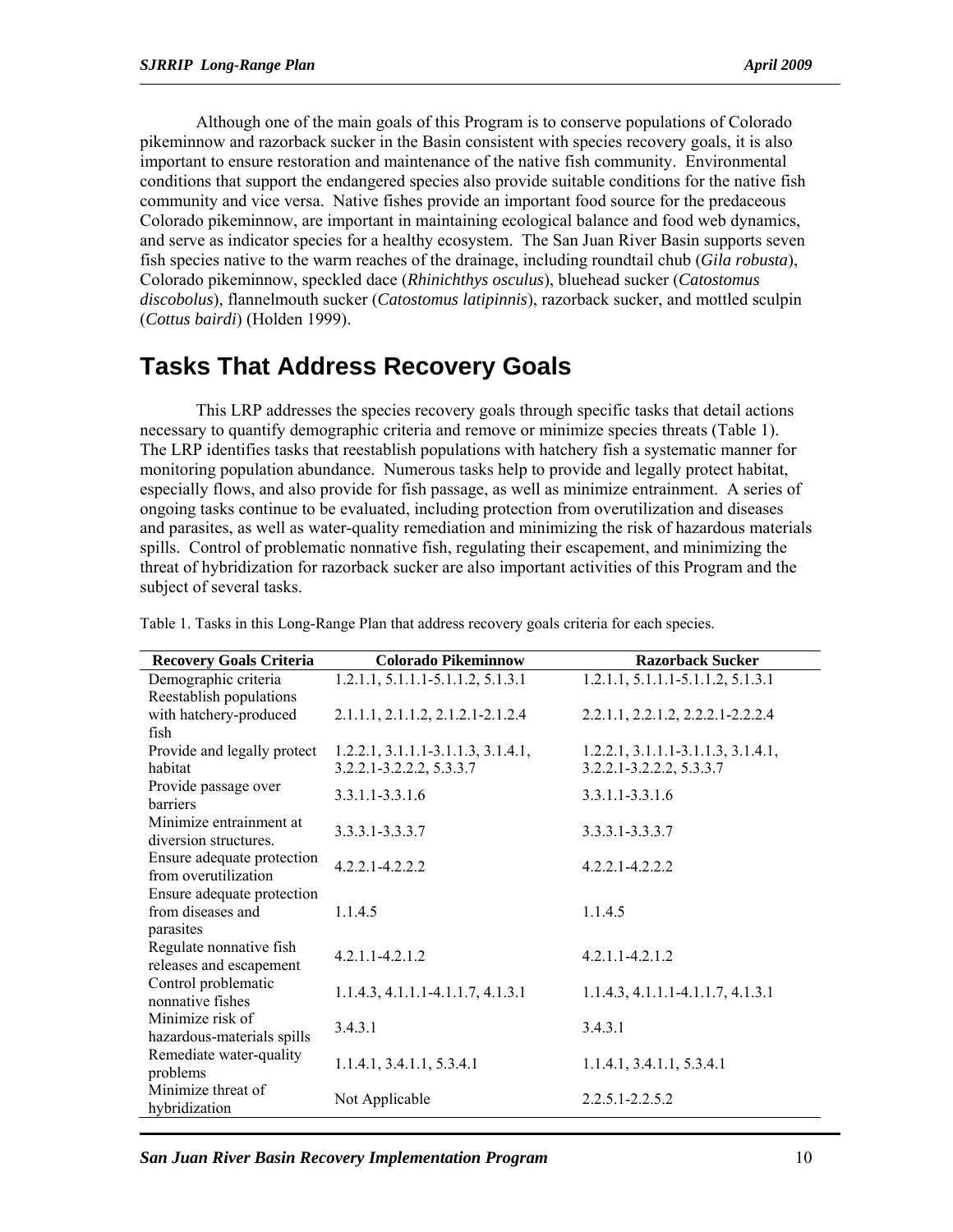# **Ongoing Reports**

 A series of ongoing reports or workshops are identified in this LRP. The reports are designed to provide cohesive and periodic updates on specific issues and are distinct from project reports that describe the findings of a particular study. These reports are provided to the Coordination Committee, the Program Coordinator, Reclamation, and the Technical Committees and are listed in Table 2. The LRP also identifies several workshops that should be held as necessary to help coordinate Program activities and to provide technical assistance to biologists on population estimators and monitoring. These workshops are also listed in Table 2.

| <b>Identified</b><br><b>Task</b> | <b>Report or Workshop</b>                             | <b>Report Schedule/Interval</b>   |
|----------------------------------|-------------------------------------------------------|-----------------------------------|
| 1.3.1.1                          | Synthesis and Integration Report; evaluates           | Every 5 years but may vary in     |
|                                  | progress toward minimizing limiting factors, details  | timing due to competing fiscal    |
|                                  | ongoing Program activities, and assesses current      | resources, project scheduling, or |
|                                  | status of native and endangered fish populations.     | significant new information.      |
| 1.3.2.1                          | Flow Recommendations Update Report; evaluates         | As necessary.                     |
|                                  | and updates flow recommendations and response of      |                                   |
|                                  | native and endangered fishes to flow                  |                                   |
|                                  | recommendations.                                      |                                   |
| 2.1.3.2                          | Standardized Database; for all stocked and            | Annual entry of data with         |
| 2.2.3.2                          | recaptured Colorado pikeminnow and razorback          | appropriate documentation.        |
|                                  | sucker in order to determine the fate of stocked fish |                                   |
| 5.1.1.1                          | Standardized Fish Monitoring Plan; to assess the      | Current version completed in      |
|                                  | presence, status, and trends of Colorado              | 2006 (Propst et al. 2006).        |
|                                  | pikeminnow and razorback sucker.                      |                                   |
| 5.1.1.2                          | Annual Fish Monitoring Report; to ensure that the     | Annual reports by Biology         |
|                                  | best sampling design and strategies are employed.     | Committee.                        |
| 5.1.1.3                          | Monitoring Plan Workshop: to coordinate sampling      | As necessary.                     |
|                                  | design, data collection, and desired precision and    |                                   |
|                                  | detection levels for detecting responses.             |                                   |
| 5.1.3.2                          | Population Estimation Workshop; to evaluate           | As necessary.                     |
|                                  | population estimators used in other systems to        |                                   |
|                                  | identify the most reliable and suitable estimator(s)  |                                   |
|                                  | for Colorado pikeminnow and razorback sucker.         |                                   |
| $\overline{5.2.1.1}$             | Standardized Habitat Monitoring Plan; to assess       | To be written in 2009-2010.       |
|                                  | habitat and flow relationships.                       |                                   |
| 5.2.1.2                          | Habitat Monitoring and Mapping Workshop; to           | As necessary.                     |
|                                  | refine and improve habitat evaluation methods.        |                                   |

Table 2. Ongoing reports to be produced through this Long-Range Plan.

# **Description of Program Elements**

The elements and tasks listed below are designed to guide the Program for federal fiscal years 2008 through 2023, with annual updates as new information is obtained. This schedule is consistent with the razorback sucker recovery goals that estimate recovery by the year 2023. Authorization for construction costs under P.L. 106-392 (as amended by P.L. 107-375) also extends to the year 2023.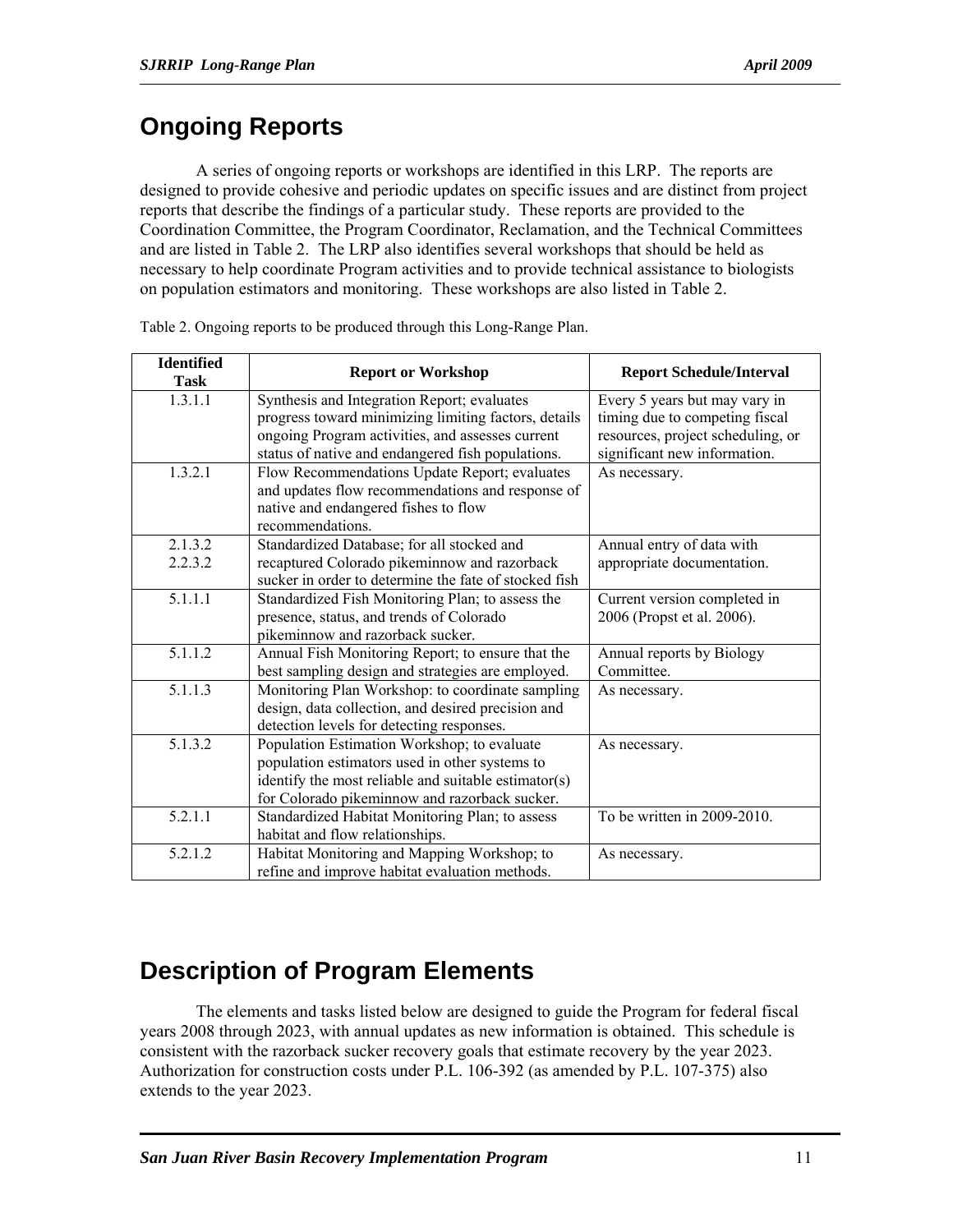## *Element 1. Development, Integration, and Evaluation of Information for Recovery*

Ongoing development, integration, and evaluation of information are essential for assessing progress toward species recovery as well as for guiding future Program direction. An important first step of the SJRIP was implementation of a research phase to document distribution and abundance resident fishes, characterize species life histories, and identify limiting factors. A 7-year research program was conducted during 1991 through 1997 that provided a baseline of information and identified and characterized factors limiting the Colorado pikeminnow and razorback sucker (Holden 2000). The research program was incorporated into the Recovery Program when it was formed in 1992. An array of potential limiting factors have been investigated, including water quality, spawning habitat, nursery habitat, recruitment, hybridization, truncated range, capture-related stress, nonnative fishes, habitat quantity and diversity, flow regime, food, population size, disease, movement barriers, thermal regime, and entrainment in diversion structures. Although activities have been implemented by the Program to address these factors, much remains to be learned about the life history of the endangered fishes, their relationships with other native and nonnative fishes, their habitat associations, and components of their environment that directly and indirectly influence their welfare. Once a potential limiting factor is identified and characterized through research, efforts are made to implement activities that will eliminate or mitigate its impacts. These activities may not always successfully eliminate threats and mitigation alternatives may be developed.

Many of the actions and tasks identified in the initial 7-year research phase of the Program have been completed and the work has contributed understanding the San Juan River Basin. However, because contemporary Colorado pikeminnow and razorback sucker populations in the San Juan River were extremely small, there is still the need to identify and characterize limitations to establishment and maintenance of self-sustaining populations. The knowledge gained from the initial and future research coupled with other Program activities is valuable in evaluating progress toward species recovery and guiding future Program direction through periodic revision of the LRP. Periodic synthesis of this information is vital to interpreting results of research and management so that informed decisions might be made on future management actions and strategies.

## *Goal 1.1—Describe Biotic and Abiotic Baseline Conditions.*

| Action 1.1.1        | Determine the relative abundance and distribution of endangered<br>fishes, as well as other native and nonnative fishes in the San Juan<br>River Basin.           |
|---------------------|-------------------------------------------------------------------------------------------------------------------------------------------------------------------|
| <b>⊠</b> Completed  | Task 1.1.1.1 Conduct ichthyofaunal surveys of mainstem, tributary<br>streams, and secondary channels to determine fish species associated<br>with these habitats. |
| <b>⊠</b> Completed  | Task 1.1.1.2 Conduct radio telemetry investigations to help define<br>species distributions, movements, spawning sites, and habitat use.                          |
| <b>Ø</b> Completed  | Task 1.1.1.3 Monitor the distribution and abundance of wild fish<br>populations in the San Juan River to document status and trends.                              |
| <b>Action 1.1.2</b> | Describe life history parameters of wild Colorado pikeminnow and<br>razorback sucker.                                                                             |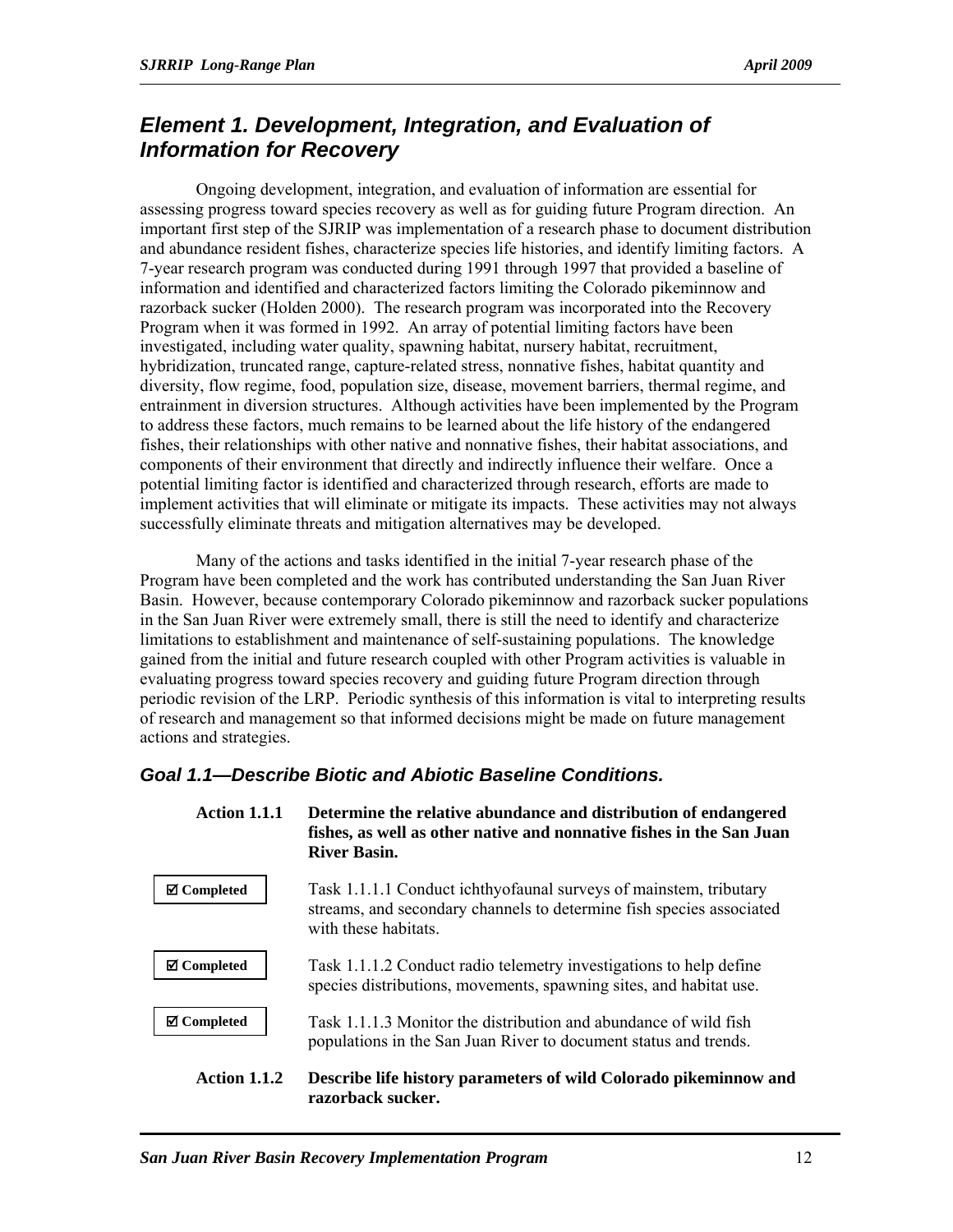| $\Box$ Ongoing        | Task 1.1.2.1 Document and quantify reproduction, survival, and<br>recruitment.                                                                                                                                                                                                                                                                                                             |
|-----------------------|--------------------------------------------------------------------------------------------------------------------------------------------------------------------------------------------------------------------------------------------------------------------------------------------------------------------------------------------------------------------------------------------|
| $\Box$ Completed      | Task 1.1.2.2 Locate and describe areas of reproductive activity and<br>nursery habitats to better understand species spawning needs.                                                                                                                                                                                                                                                       |
| <b>Ø</b> Completed    | Task 1.1.2.3 Describe and quantify, to the extent possible, habitats<br>selected by various life stages of Colorado pikeminnow and razorback<br>sucker.                                                                                                                                                                                                                                    |
| <b>Action 1.1.3</b>   | Describe and evaluate flow, habitat, and other abiotic relationships.                                                                                                                                                                                                                                                                                                                      |
| <b>Ø</b> Completed    | Task 1.1.3.1 Describe, model, and evaluate different flow regimes.                                                                                                                                                                                                                                                                                                                         |
| <b>Ø</b> Completed    | Task 1.1.3.2 Determine response, to the extent possible, of<br>geomorphology and habitat to flow with the use of habitat mapping, river<br>geomorphology, etc.                                                                                                                                                                                                                             |
| $\Box$ Ongoing        | Task 1.1.3.3 Evaluate water quality as potential limiting factors.                                                                                                                                                                                                                                                                                                                         |
| <b>Action 1.1.4</b>   | Identify and evaluate limiting factors and determine necessary<br>research to identity actions that will minimize or remove these                                                                                                                                                                                                                                                          |
|                       | limiting factors.                                                                                                                                                                                                                                                                                                                                                                          |
| $\Box$ Ongoing        | Task 1.1.4.1 Compile, evaluate, and synthesize historical water quality<br>information on the San Juan River, combined with existing or new<br>research on the effects of contaminants on aquatic species, to identify<br>water quality parameters that may be detrimental to native and<br>endangered fish species (e.g., mercury, selenium, polycyclic aromatic<br>hydrocarbons [PAHs]). |
| <b>Ø</b> Completed    | Task 1.1.4.2 Determine and quantify mesohabitat types and channel<br>forms used by native and endangered fish.                                                                                                                                                                                                                                                                             |
| <b>Ø</b> Completed    | Task 1.1.4.3 Evaluate effects of nonnative fishes on native and<br>endangered species and identify the most problematic nonnative species.                                                                                                                                                                                                                                                 |
| <b>Ø</b> Completed    | Task 1.1.4.4 Estimate numbers of wild Colorado pikeminnow and<br>razorback sucker in the San Juan River Basin and evaluate prospects for<br>reestablishment of populations with and without hatchery augmentation.                                                                                                                                                                         |
| <b>Ø</b> Completed    | Task 1.1.4.5 Survey health of fish in the San Juan River to ensure<br>adequate protection from diseases and parasites.                                                                                                                                                                                                                                                                     |
| <b>Action 1.1.5</b>   | Synthesize and integrate information to describe baseline conditions<br>and to guide future actions.                                                                                                                                                                                                                                                                                       |
| $\boxtimes$ Completed | Task 1.1.5.1 Synthesize, integrate, and evaluate the 7-year research<br>program.                                                                                                                                                                                                                                                                                                           |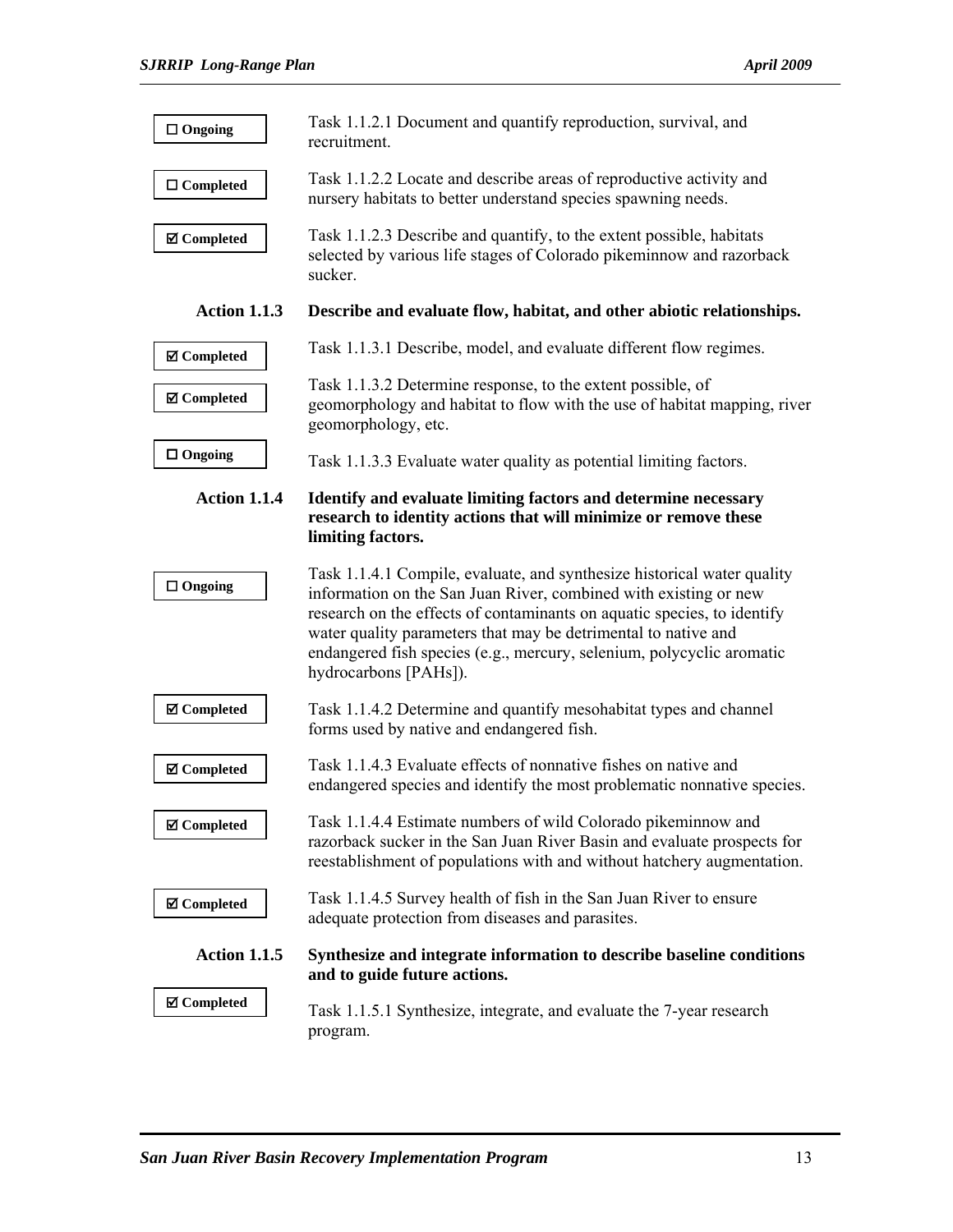## *Goal 1.2—Develop New Information as Necessary.*

#### **Action 1.2.1 Assemble information from population management and augmentation.**

|                     | Task 1.2.1.1 Use data and information gathered from fish surveys,                                                                                                                                                                         |  |
|---------------------|-------------------------------------------------------------------------------------------------------------------------------------------------------------------------------------------------------------------------------------------|--|
| $\square$ 2009-2015 | hatchery augmentation, and survival studies to describe best strategies<br>for establishing wild populations of endangered fish and restoring the<br>native fish community.                                                               |  |
| $\square$ 2009-2015 | Task 1.2.1.2 Assimilate the genetics information on Colorado<br>pikeminnow and razorback sucker to describe best strategies for<br>establishing and maintaining genetically viable wild populations of<br>endangered fish.                |  |
| $\Box$ Ongoing      | Task 1.2.1.3 Monitor genetics of Colorado pikeminnow and razorback<br>sucker in the San Juan River to determine if and to what extent wild<br>produced individuals depart from genetic structure of parental stock<br>(hatchery derived). |  |
| Action 1.2.2        | Assemble information from habitat evaluation and management.                                                                                                                                                                              |  |
| $\Box$ Ongoing      | Task 1.2.2.1 Use data and information gathered from habitat assessments<br>to describe best strategies for providing suitable habitat for native and<br>endangered fish.                                                                  |  |
| <b>Action 1.2.3</b> |                                                                                                                                                                                                                                           |  |
|                     | Assemble information from nonnative fish capture information.                                                                                                                                                                             |  |
| <b>Ø</b> Completed  | Task 1.2.3.1 Use data and information gathered from nonnative fish<br>efforts to describe best strategies for minimizing negative impacts to<br>native and endangered fish species.                                                       |  |
| Action 1.2.4        | Collect and assemble information on native fishes (exclusive of<br>Colorado pikeminnow and razorback sucker).                                                                                                                             |  |
| $\Box$ Ongoing      | Task 1.2.4.1 Use previous and current data collected during ongoing<br>investigations to characterize dynamics of native fishes and their<br>response to management activities intended to improve status of listed<br>species.           |  |
| <b>Action 1.2.5</b> | Characterize relationships of unprotected native species assemblage<br>health or well-being and recovery of protected species.                                                                                                            |  |
| $\Box$ Ongoing      | Task 1.2.5.1 Use collected data to better define the interdependencies of<br>protected and unprotected native species.                                                                                                                    |  |

## *Goal 1.3—Synthesize and Integrate Information to Evaluate Progress Toward Recovery.*

**Action 1.3.1 Synthesize and integrate information from all studies for Program evaluation and to evaluate progress toward recovery.**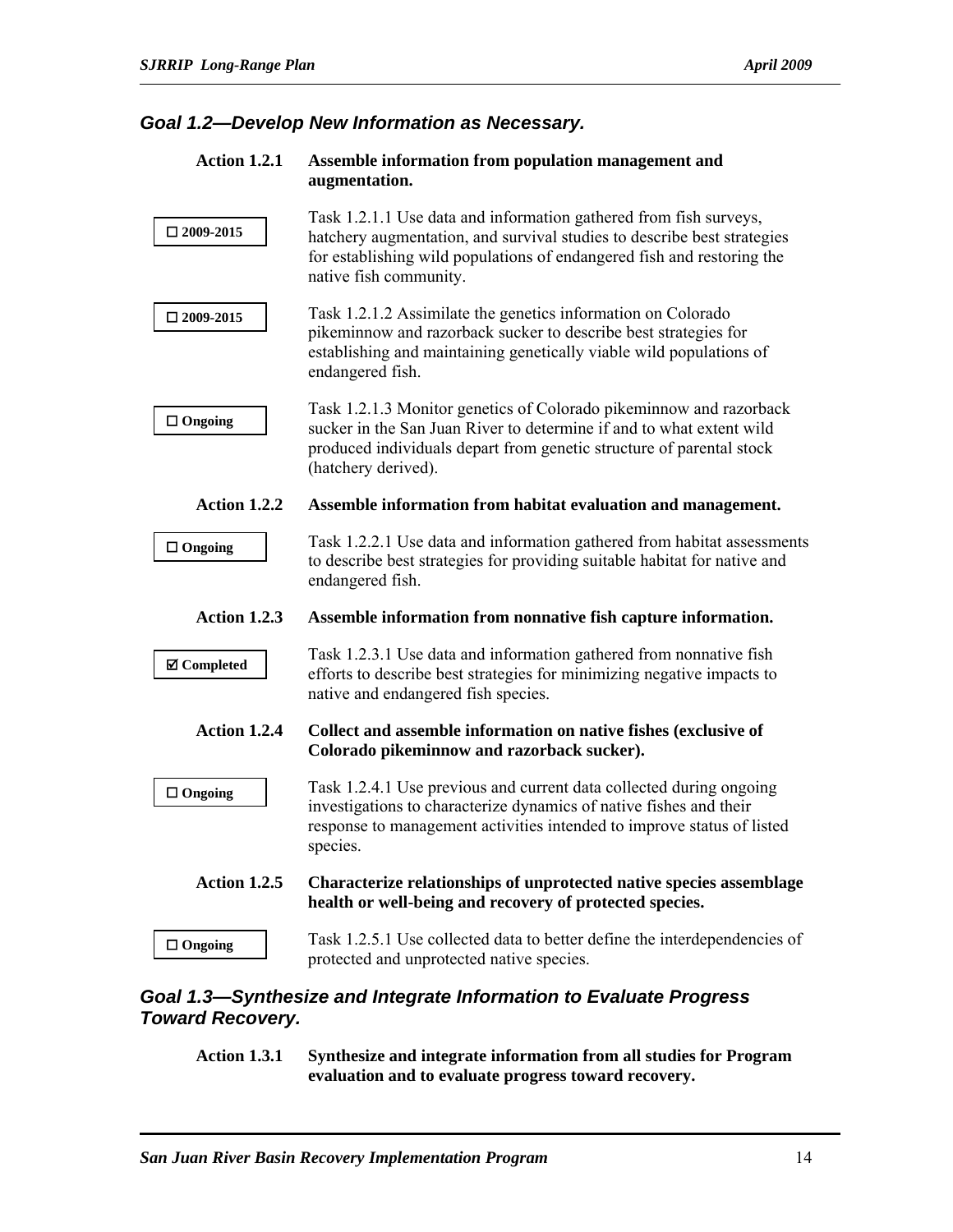**Ongoing**

Task 1.3.1.1 Produce report that evaluates progress toward minimizing limiting factors, ongoing Program activities, and assesses current status of native and endangered fish populations. This report should be produced at 5-year intervals, but completion may vary due to fiscal constraints, project scheduling, or new information.

#### **Action 1.3.2 Evaluate and update flow recommendations.**

```
 Ongoing
```
Task 1.3.2.1 Provide Flow Recommendations Update Report as necessary that evaluates and updates flow recommendations and response of native and endangered fishes to flow recommendations (see Task 3.1.1.2).

## *Element 2. Management and Augmentation of Populations and Protection of Genetic Integrity*

This element ensures that the Program's augmentation protocols maintain genetically diverse fish species while producing and rearing Colorado pikeminnow and razorback sucker to stock in the river system. Wild self-sustaining populations of Colorado pikeminnow and razorback sucker do not currently exist in the San Juan River Basin. Recovery goals for both species identify the need to establish self-sustaining populations through augmentation with hatchery-produced fish. The Program has adopted a genetics management plan (Crist and Ryden 2003) that identifies appropriate genetic lineages for use in hatchery programs and stocking efforts for the San Juan River. Augmentation plans (Ryden 2003a, 2003b) for each of the two endangered species were also developed. Production, rearing, and stocking of these fish need to continue to establish wild populations. Stocking protocols and fate of stocked fish should be monitored and evaluated to determine the best strategies for enhancing survival and recruitment. Survival models should be used to estimate and adjust stocking goals of augmentation plans and to ensure that sufficient numbers of genetically viable fish are being stocked.

Surveys in the late 1980s reported few wild Colorado pikeminnow or razorback sucker in the San Juan River (Platania 1990; Platania et al. 1991). Prior to initiation of the Program, the Service proposed stocking razorback sucker into the San Juan River in 1986 to restore the species to the San Juan River. The effort was not undertaken, but Colorado pikeminnow and razorback sucker persistence in the river were documented. An experimental stocking program for razorback sucker was begun in 1994, under Program auspices, and experimental stocking of Colorado pikeminnow was begun in 1996. Brood stocks of razorback sucker are held at Dexter National Fish Hatchery and Technology Center (NFH), where fish are spawned, hatched, and reared. Dexter NFH and the Colorado Division of Wildlife J.W. Mumma Native Species Hatchery also hold brood stocks of Colorado pikeminnow and it is spawned, hatched, and reared at each facility. Because of the need to stock razorback sucker >300 mm total length (to enhance survival), two facilities are used to rear fish; Uvalde National Fish Hatchery and Navajo Indian Irrigation Project (NIIP) ponds. In addition excess fish from other facilities that raise Colorado pikeminnow and razorback sucker may be stocked into the San Juan River.

Since its inception, the Program continues to identify and develop strategies for producing and rearing both Colorado pikeminnow and razorback sucker, including hatchery production and grow-out facilities. Brood stocks of razorback sucker are held at Dexter National Fish Hatchery (NFH) and Technology Center where the fish are spawned, hatched, and reared. Dexter NFH also holds brood stocks of Colorado pikeminnow, where the fish are spawned, hatched, and reared. Two grow-out facilities are also being used because of the need to stock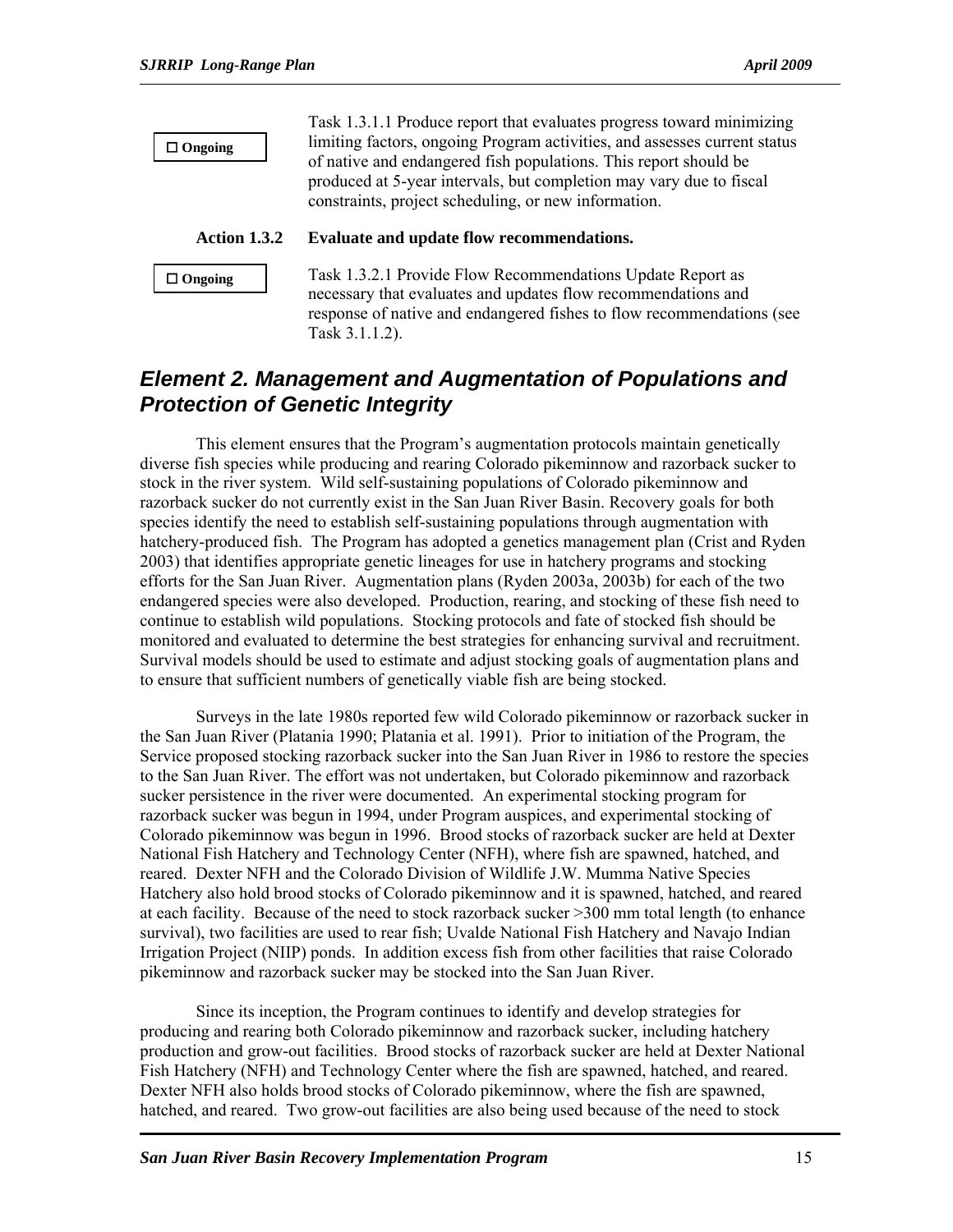large razorback sucker to enhance survival. These facilities include Uvalde National Fish Hatchery and Program Ponds located on the Navajo Indian Irrigation Project (NIIP) and are managed in cooperation with the Navajo Agricultural Products Industry (NAPI). The numbers of fish that need to be produced by these facilities are identified in the species augmentation plans. In addition to the fish produced by these facilities, excess fish may be stocked into the San Juan River from other facilities that raise Colorado pikeminnow and razorback sucker.

## *Goal 2.1—Establish a Genetically and Demographically Viable, Self-Sustaining Colorado Pikeminnow Population.*

| <b>Action 2.1.1</b> | Develop plans for rearing and stocking Colorado pikeminnow.                                                                                                                                                             |
|---------------------|-------------------------------------------------------------------------------------------------------------------------------------------------------------------------------------------------------------------------|
| <b>Ø</b> Completed  | Task 2.1.1.1 Develop a genetics management plan to guide artificial<br>propagation and ensure genetic diversity and viability of Colorado<br>pikeminnow.                                                                |
| <b>Ø</b> Completed  | Task 2.1.1.2 Develop an augmentation plan for Colorado pikeminnow to<br>provide a strategy for producing, rearing, and stocking fish.                                                                                   |
| $\square$ 2008-2009 | Task 2.1.1.3 Evaluate and adjust stocking goals of augmentation plan.                                                                                                                                                   |
| $\Box$ Ongoing      | Task 2.1.1.4 Review and update Colorado pikeminnow augmentation<br>plan as needed.                                                                                                                                      |
| <b>Action 2.1.2</b> | Produce, rear, and stock sufficient numbers of Colorado<br>pikeminnow to meet stocking goals of augmentation plan.                                                                                                      |
| $\square$ 2003-2009 | Task 2.1.2.1 Annually produce and rear at least 300,000 age-0 (50–55)<br>mm TL) and 3,000 age-1 Colorado pikeminnow at Dexter NFH.                                                                                      |
| $\square$ 2003-2009 | Task 2.1.2.2 Annually stock > 300,000 age-0 Colorado pikeminnow.                                                                                                                                                        |
| $\square$ 2003-2009 | Task 2.1.2.3 Annually stock 3,000 age-1 Colorado pikeminnow.                                                                                                                                                            |
| $\Box$ Ongoing      | Task 2.1.2.4 Opportunistically stock available Colorado pikeminnow in<br>excess of those described above.                                                                                                               |
| <b>Action 2.1.3</b> | Monitor status and success of stocked Colorado pikeminnow.                                                                                                                                                              |
| $\Box$ Ongoing      | Task 2.1.3.1 Determine survival and recruitment of stocked Colorado<br>pikeminnow to determine when to implement mark-recapture population<br>estimates.                                                                |
| $\square$ 2008-2009 | Task 2.1.3.2 Develop a Standardized Database for all stocked and<br>recaptured Colorado pikeminnow in order to determine the fate of<br>stocked fish (integrate into Program database—Tasks 2.2.3.2 and<br>$7.2.1.4$ ). |
| <b>Action 2.1.4</b> | Evaluate factors limiting Colorado pikeminnow population recovery.                                                                                                                                                      |
| $\square$ 2003-2011 | Task 2.1.4.1 Identify, describe, and implement strategies for improving<br>survival and retention of stocked Colorado pikeminnow, including                                                                             |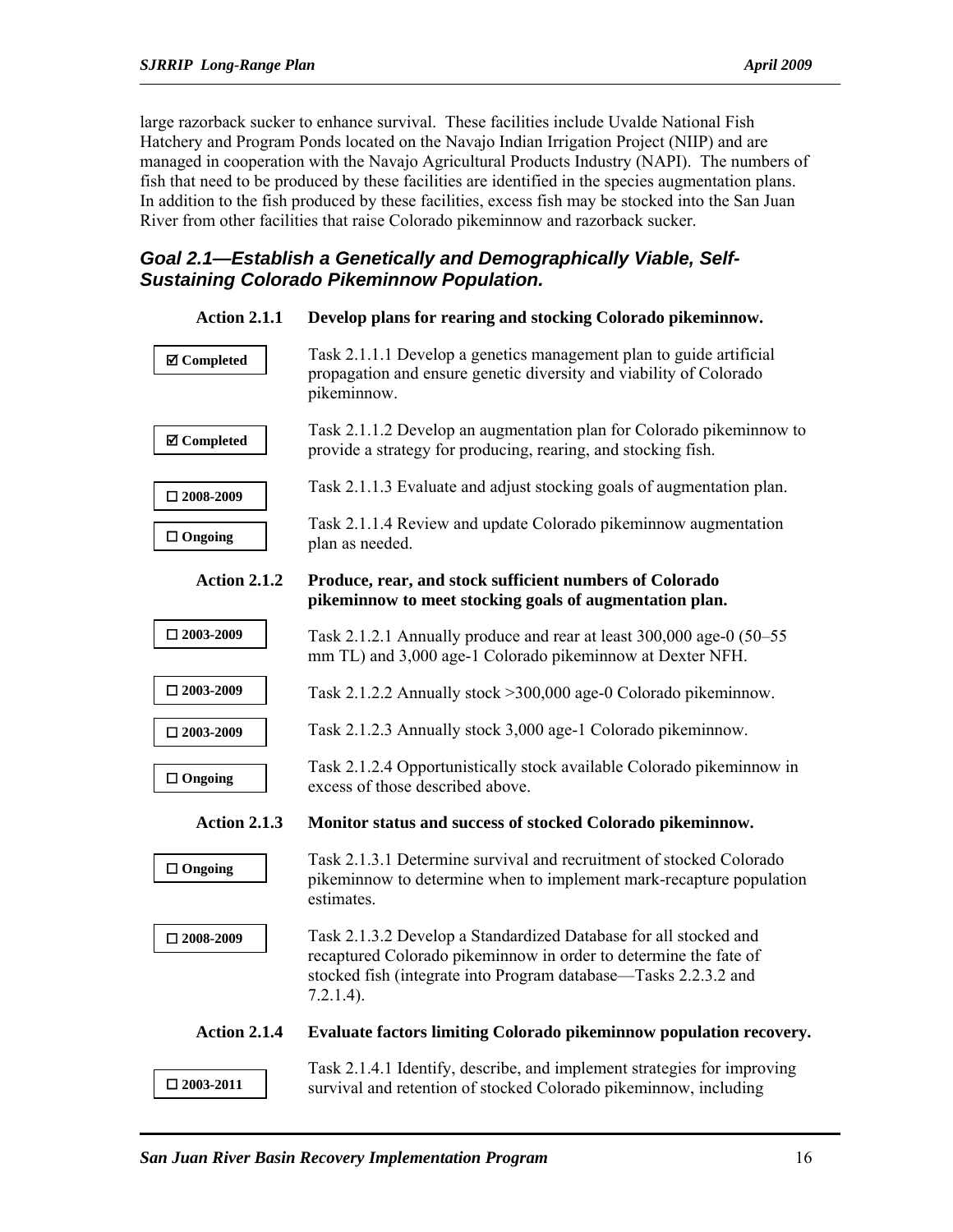acclimation prior to stocking, size of fish stocked, time and location of stocking, physiological conditioning, and predator avoidance.

 **2003-2015** 

Task 2.1.4.2 Identify, describe, and implement strategies for improving long-term survival and recruitment of Colorado pikeminnow, including nonnative fish removal, enhancing habitat and food resources, enhancing genetic diversity and viability, and mitigating barriers to range fragmentation.

#### *Goal 2.2—Establish a Genetically and Demographically Viable, Self-Sustaining Razorback Sucker Population.*

| <b>Action 2.2.1</b>   | Develop plans for rearing and stocking razorback sucker.                                                                                              |
|-----------------------|-------------------------------------------------------------------------------------------------------------------------------------------------------|
| <b>Ø</b> Completed    | Task 2.2.1.1 Develop a genetics management plan to guide artificial<br>propagation and ensure genetic diversity and viability of razorback<br>sucker. |
| $\boxtimes$ Completed | Task 2.2.1.2 Develop an augmentation plan for razorback sucker to<br>provide a strategy for producing, rearing, and stocking fish.                    |
| $\square$ 2003-2009   | Task 2.2.1.3 Evaluate and adjust stocking goals of augmentation plan.                                                                                 |
| $\Box$ Ongoing        | Task 2.2.1.4 Review and update razorback sucker augmentation plan as<br>needed.                                                                       |
| Action 2.2.2          | Produce, rear, and stock sufficient numbers of razorback sucker to<br>meet stocking goals of augmentation plan.                                       |
| $\square$ 2004-2011   | Task 2.2.2.1 Produce and rear razorback sucker at Dexter NFH for<br>stocking to grow-out facilities.                                                  |
| $\square$ 2004-2011   | Task 2.2.2.2 Annually stock three NAPI grow-out ponds with 3,000-<br>3,500 fish (> 200 mm TL) hatchery-reared razorback sucker per pond.              |
| $\square$ 2004-2011   | Task 2.2.2.3 Produce 12,000 razorback sucker per year (>300 mm TL) at<br>Uvalde NFH.                                                                  |
| $\square$ 2004-2011   | Task 2.2.2.4 Stock at least 91,200 razorback sucker (> 300 mm TL)<br>during 2004-2011 or 11,400 per year.                                             |
| $\square$ 2004-2011   | Task 2.2.2.5 Support operation and maintenance of hatchery facilities<br>(Dexter and Uvalde NFH) for razorback sucker production.                     |
| $\square$ 2004-2011   | Task 2.2.2.6 Operate and maintain NAPI grow-out ponds.                                                                                                |
| $\square$ 2004-2011   | Task 2.2.2.7 Opportunistically stock available razorback sucker in excess<br>of the 11,400 described above.                                           |

**Action 2.2.3 Monitor status and success of stocked razorback sucker.**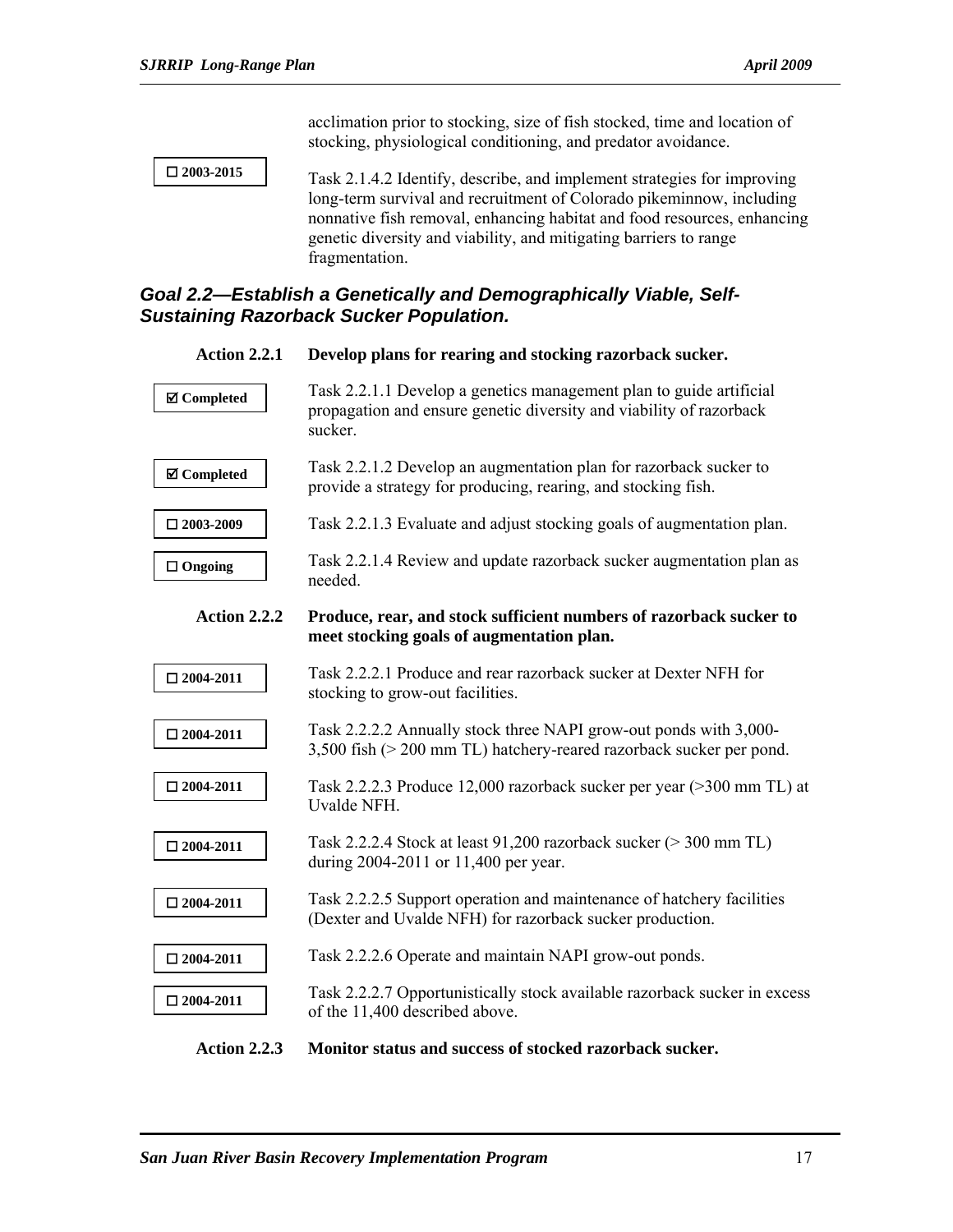| $\square$ 2004-2011 | Task 2.2.3.1 Determine survival and recruitment of stocked razorback<br>sucker to assess stocking success and make necessary adjustments to<br>stocking program.                                                                                                                                               |
|---------------------|----------------------------------------------------------------------------------------------------------------------------------------------------------------------------------------------------------------------------------------------------------------------------------------------------------------|
| $\Box$ 2008-2009    | Task 2.2.3.2 Develop a Standardized Database for all stocked and<br>recaptured razorback sucker in order to determine the fate of stocked fish<br>(integrate into Program database—Tasks 2.1.3.2 and 7.2.1.4).                                                                                                 |
| Action 2.2.4        | Evaluate factors limiting razorback sucker population recovery.                                                                                                                                                                                                                                                |
| $\square$ 2004-2011 | Task 2.2.4.1 Identify, describe, and implement strategies for improving<br>survival and retention of stocked razorback sucker, including acclimation<br>prior to stocking, size of fish stocked, time and location of stocking,<br>physiological conditioning, and predator avoidance.                         |
| $\square$ 2004-2015 | Task 2.2.4.2 Identify, describe, and implement strategies for improving<br>long-term survival and recruitment of razorback sucker, including<br>nonnative fish removal, enhancing habitat and food resources, enhancing<br>genetic diversity and viability, and mitigating barriers to range<br>fragmentation. |
| <b>Action 2.2.5</b> | Evaluate the risk of hybridization among sucker species.                                                                                                                                                                                                                                                       |
| $\square$ 2004-2011 | Task 2.2.5.1 Quantify the extent of hybridization among native suckers<br>to determine if releasing large numbers of hatchery razorback suckers<br>into the San Juan River will reduce genetic diversity and viability of<br>razorback sucker and/or flannelmouth sucker.                                      |
| $\Box$ Ongoing      | Task 2.2.5.2 Quantify the extent of hybridization between native suckers<br>with nonnative white suckers to determine if hybridization is reducing<br>genetic diversity and viability of native suckers (i.e., razorback sucker,<br>flannelmouth sucker, bluehead sucker).                                     |
| $\square$ 2011      | Task 2.2.5.3 Identify and implement necessary actions to minimize<br>hybridization among native suckers and nonnative suckers.                                                                                                                                                                                 |

## **Element 3. Protection, Management, and Augmentation of Habitat**

This element identifies actions and tasks that address protect, manage, and augment suitable flows, habitat, range, and water quality to support recovery of Colorado pikeminnow and razorback sucker populations. Flow recommendations were developed for the San Juan River (Holden 1999) and are being evaluated. The foundation for these flow recommendations is mimicry of the natural flow regime of the San Juan River. Scientists recognize that ecological communities and species have adapted and evolved to temporal flow variations specific to different riverine systems (Poff et al. 1997). Providing flows that reflect a more natural regime is necessary to provide the ecological conditions for restoring and maintaining natural biological variability and health (Stanford et al. 1996). For the San Juan River, the intent was to use linkages between hydrology, geomorphology, habitat and biology to define mimicry in terms of flow magnitude, duration, and frequency for runoff and base flow periods. These flow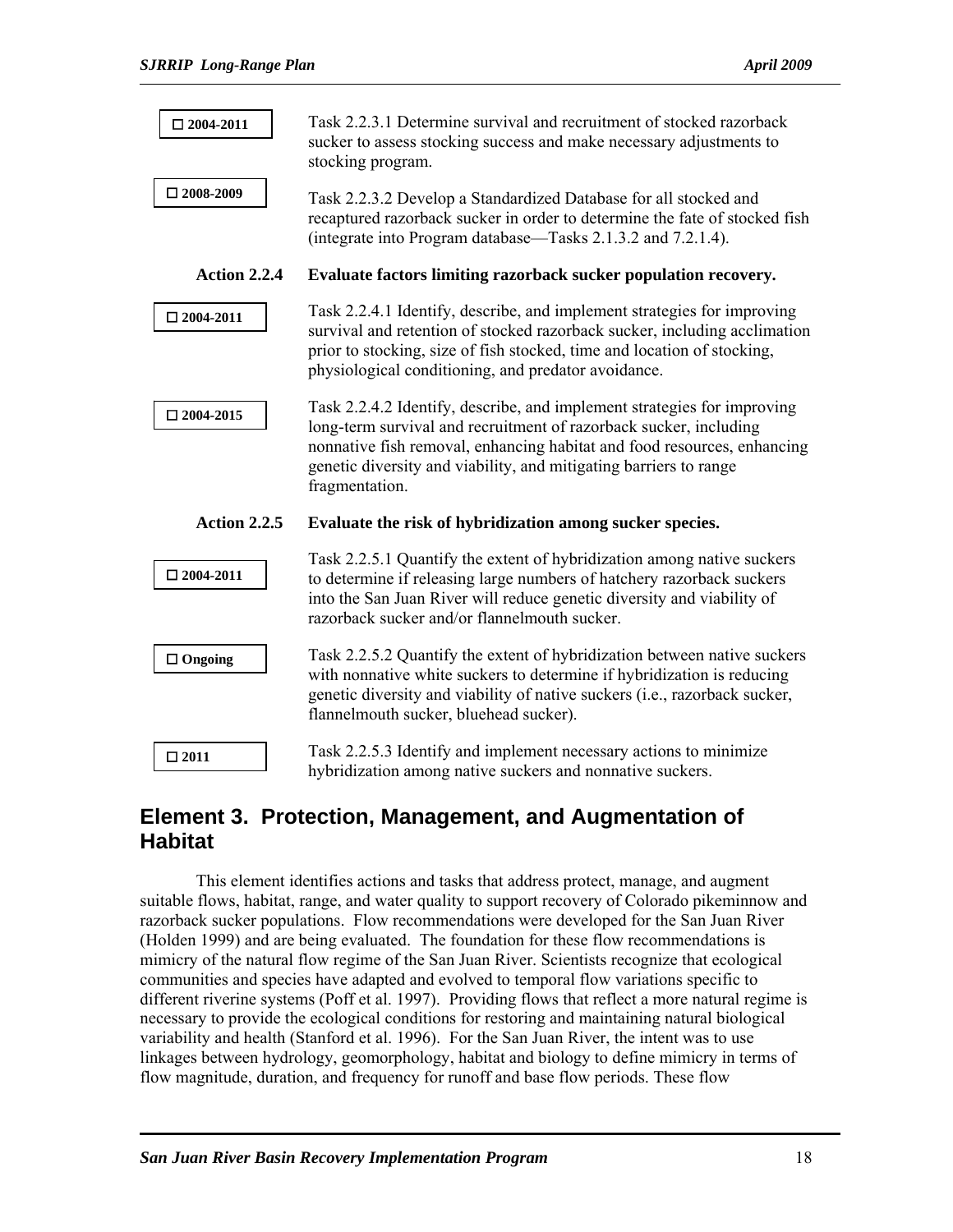characteristics were to be compared with statistics of the pre-Navajo Dam river hydrology to refine the flow recommendations.

Flow recommendations for the San Juan River were developed in part to aid in the creation and maintenance of habitats important to various life stages of native and endangered fish species. Monitoring habitat availability, use, and change in availability in response to flow conditions is important to the evaluation and refinement of the flow recommendations and to the recovery of the San Juan River populations of Colorado pikeminnow and razorback sucker. The data integration analyses of 2006 indicated that complex channel reaches (those with high habitat diversity, islands, multiple channels and complex channel margins) correlate positively to native fish abundance. Backwater and low-velocity habitats are more likely to occur in these reaches, and capture locations of YOY endangered fishes also tends to be correlated with channel complexity. Hence, flow management is most effective for providing suitable habitats when the processes that create and maintain complex channel reaches, or result in the loss or creation of backwaters and other habitats important to the endangered fishes are understood and monitored. In addition to providing suitable flows, it is imperative that fish have full access to important river reaches. Range fragmentation in the San Juan River impedes movement of fish and access to spawning areas and feeding grounds. Additional range for Colorado pikeminnow and razorback sucker is being provided through modification of water diversions that allow fish to move upstream and downstream. This LRP identifies actions that provide fish passage at diversions that will enable fish to move freely for over 180 miles from the Lake Powell inflow upstream past the confluence of the Animas River. Some of the fish passage facilities selectively pass fish and help to diminish movement by problematic nonnative fish to key habitats of native and endangered fishes. There are eight major diversion structures on the mainstem San Juan River in New Mexico, ranging from soil and boulder dikes to concrete and metal weirs over which the entire river flows. The most upstream of these structures are dikes and levees at the heads of the Citizens Ditch and the Hammond Canal, which are upstream of the Animas River confluence and outside of designated critical habitat for either species. These cooler reaches of river are not likely to currently be occupied by Colorado pikeminnow and razorback sucker. Five structures, located downstream of Farmington, were identified as impediments or partial impediments to fish movement. Fish access was restored at three sites by removing Cudei Diversion Dam at River Mile (RM)  $\sim$ 142, and constructing fish passages at Hogback Diversion Dam at RM 159 in 2001 and Public Service Company of New Mexico (PNM) Weir at RM 166.6 in 2003. Evaluations of Arizona Public Service Company Weir at RM 163.3 and Fruitland Diversion Dam at RM 178.5 are underway to determine the degree of impediment to fish movement and the feasibility of modifying the structures. Construction will begin in 2009 on a weir wall at Hogback Diversion Dam to prevent entrainment of fish in the irrigation canal.

A natural waterfall formed in the San Juan River at the Lake Powell inflow when the water elevation of that reservoir was lowered in the 1990's. This waterfall is a potential impediment to upstream movement of native and endangered fish, but may also impede nonnative fish from moving upstream from the reservoir. The Biology Committee discussed the need for an artificial barrier at the lower end of the San Juan River to exclude predators from recolonizing the river when water level in Lake Powell rises to a level that the waterfall is inundated. Reclamation assessed the risk of this occurring and concluded that there is a 60 to 75% chance that the waterfall will be inundated for a total of 30 months (not necessarily continuously) between 2008 and 2030. Probabilities for longer inundation are available. The Coordination Committee directed the Program Office to work with the Biology Committee to develop a study plan for a comprehensive report on this issue. The report will include a risk assessment of the impacts of waterfall inundation including non-native fish invasion on the native fish community, fish emigration, habitat fragmentation, and recovery of the listed species. It will consider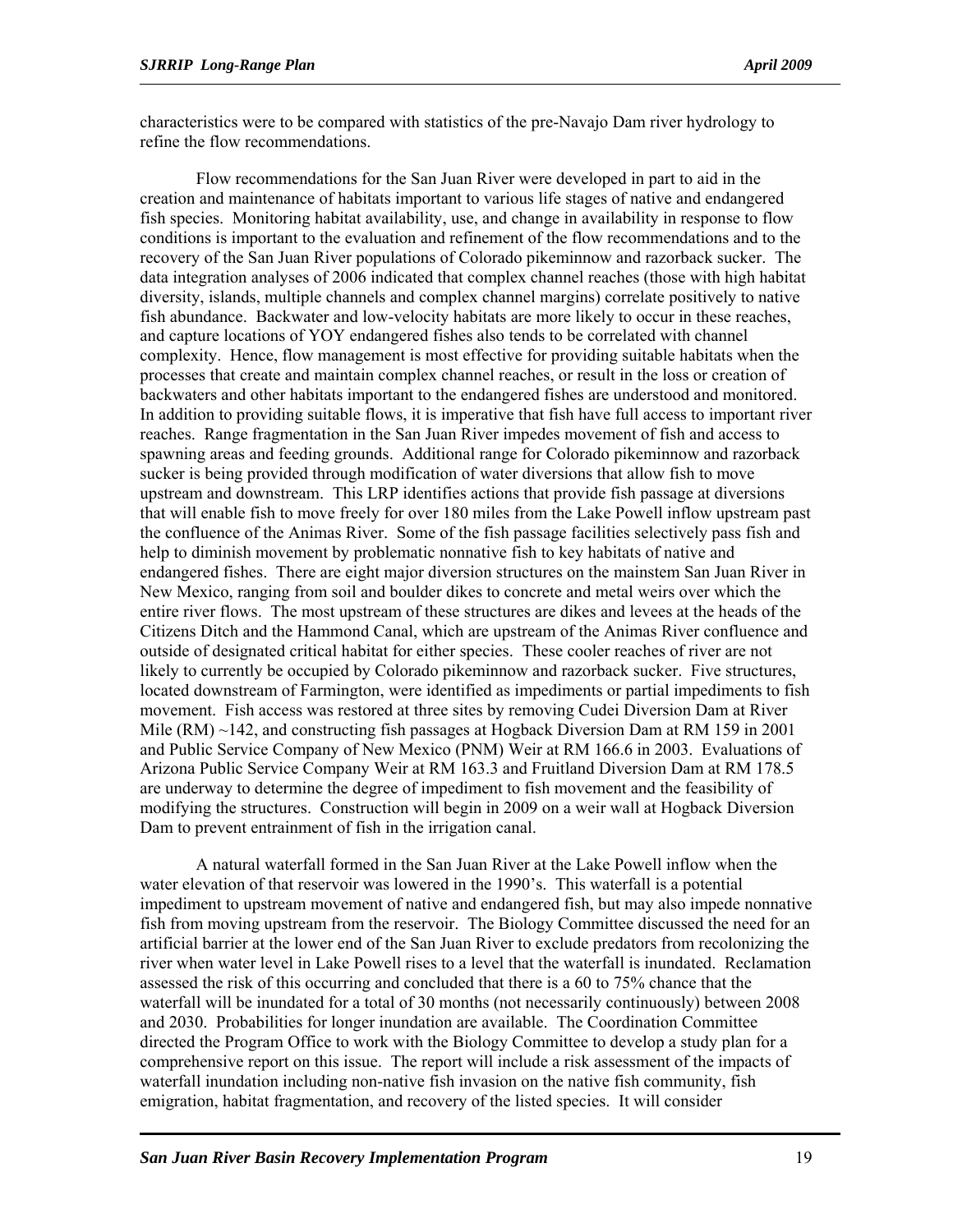management options (e.g., barrier, passive non-native fish removal, temporary weirs) and provide recommendations.

Another potential impediment to recovery is entrainment of all life stages of native and endangered fishes in diversion structures. In 2005, the Program funded the design of fish screens or deflection weirs for the Hogback diversion to reduce entrainment of endangered fishes into the Hogback Canal. Construction of a deflection weir at the Hogback Canal is scheduled to be completed by April 2010, given current budget limitations and the status of preconstruction activities. Principles for minimizing entrainment that are learned from the Hogback Canal design will be used to construct these features on other diversions and canals. Arizona Public Service weir and Fruitland Diversion Dam, the last two potential impediments for fish passage, are being evaluated for possible modification.

An important goal of this element is to provide suitable habitat to support recovered populations of Colorado pikeminnow and razorback sucker. Suitable habitat is intrinsically linked to river flows and the Program is evaluating and identifying flows that provide suitable habitat for various life stages of each of the endangered species. Backwaters are important habitats for young and adult Colorado pikeminnow and razorback sucker but are in low abundance in the San Juan River. Initial results of studies in the San Juan River suggest that stocking and holding young Colorado pikeminnow in low-velocity habitats may increase their retention and survival in the river compared to stocking them in high-velocity habitats. The ability to construct experimental backwaters to aid in the retention of stocked Colorado pikeminnow was evaluated and recommended (Bliesner and Lamarra 2000, 2002, 2007) but existing low velocity retention areas were found that negated the need for mechanically creating backwaters for stocking purposes. The Program's habitat and geomorphology studies have recently shown that nonnative vegetation encroachment (primarily Russian olive and tamarisk) has contributed to long-term narrowing and simplification of the river channel and may affect the ability of the river to provide important habitats for young endangered fishes (Bliesner 2004, Bliesner and Lamarra 2007). Mechanical removal of these invasive riparian species at selected locations and timed to match high flows, may be necessary and feasible to restore channel complexity. Research on mechanical augmentation of habitat is being conducted under this LRP and when determined feasible, the Biology Committee will recommend implementation of habitat construction.

Cold releases from Navajo Dam were identified as a factor potentially limiting reproduction and upstream distribution of the endangered fishes in the San Juan River (Bliesner and Lamarra 2000). Modeling of reservoir and release temperatures (Cutler 2006), together with an assessment of longitudinal warming and fish temperature requirements (Lamarra 2007) revealed that cold releases did not impede endangered fish reproduction or limit endangered fish populations downstream of the Animas River. Consequently, the Biology Committee in 2007 recommended that installation of a temperature control device at the Navajo Dam outlet works was not warranted.

Based on data collection and evaluation over the last 15 years, the Biology Committee has concluded that water quality in the San Juan River is not a limiting factor to recovery of the endangered fishes or to restoration and maintenance of the native fish community. Years of monitoring and research have not clearly linked water contaminants and pollutants with adverse effects to the Colorado pikeminnow and razorback sucker (Abell 1994). Nevertheless, the Biology Committee has concluded that water quality should continue to be monitored to evaluate trends and patterns of various water quality components. Under this element, water quality of the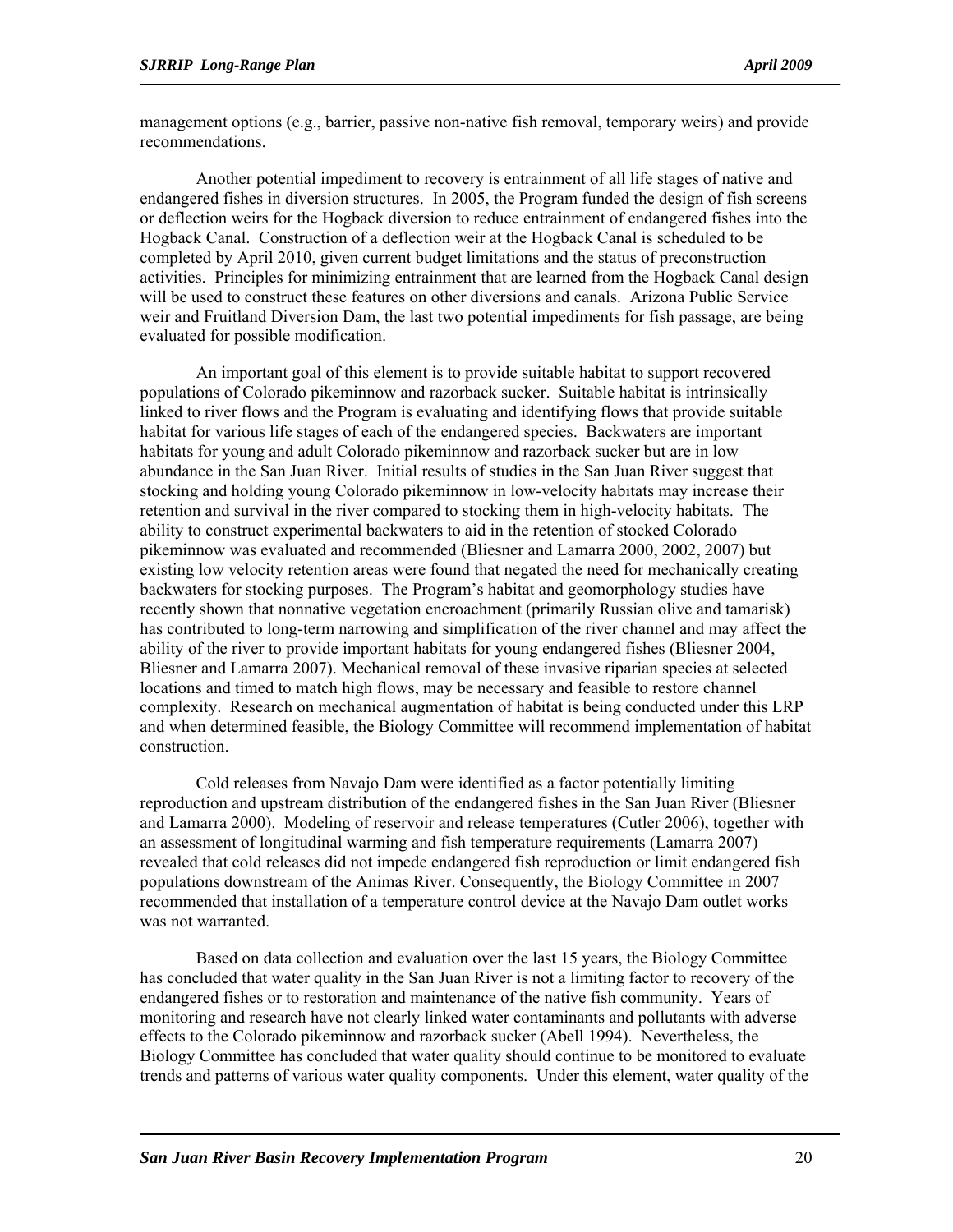San Juan River Basin will continue to be evaluated in coordination with other agencies, and potential problems identified to native and endangered fishes.

## *Goal 3.1—Provide Suitable Flows to Support Recovery of Colorado Pikeminnow and Razorback Sucker Populations.*

| <b>Action 3.1.1</b>    | Develop flow regimes to provide adequate base flow and function to<br>maintain habitat for Colorado pikeminnow and razorback sucker.                                                                                            |
|------------------------|---------------------------------------------------------------------------------------------------------------------------------------------------------------------------------------------------------------------------------|
| <b>☑</b> Completed     | Task 3.1.1.1 Identify and implement flow recommendations for the San<br>Juan River.                                                                                                                                             |
| $\square$ 2010-2011    | Task 3.1.1.2 Develop and implement a process for revising flow<br>recommendations (see Task 1.3.2.1).                                                                                                                           |
| Action 3.1.2           | Develop and maintain a hydrology model to evaluate flow<br>recommendations in the context of water supply and demand in the<br>Basin.                                                                                           |
| $\square$ 2005-2011    | Task 3.1.2.1 Develop, evaluate, and maintain a San Juan Basin River<br>hydrology model that provides a scientifically sound representation of<br>the San Juan River.                                                            |
| $\square$ 2009         | Task 3.1.2.2 Conduct peer review of the hydrology model by qualified<br>specialists not affiliated with the Program.                                                                                                            |
| $\square$ As Requested | Task 3.1.2.3 Provide analysis using the hydrology model for the<br>evaluation of flow recommendations.                                                                                                                          |
| $\Box$ Annually        | Task 3.1.2.4 Support operation and maintenance of stream gauges for<br>San Juan River as needed.                                                                                                                                |
| <b>Action 3.1.3</b>    | Coordinate with Bureau of Reclamation on Navajo Dam operations.                                                                                                                                                                 |
| $\Box$ Ongoing         | Task 3.1.3.1 Provide input and recommendations to U.S. Fish and<br>Wildlife Service and Bureau of Reclamation on alternate dam operations<br>when extreme hydrologic conditions prevent flow recommendations<br>from being met. |
| Action 3.1.4           | Provide and protect flows in the San Juan River consistent with flow<br>recommendations.                                                                                                                                        |
| $\square$ 2009-2023    | Task 3.1.4.1 Develop and implement mechanisms for protecting water<br>required to meet flow recommendations.                                                                                                                    |
| <b>Action 3.1.5</b>    | Review and evaluate San Juan River stream flow in light of<br>hydrologic variability.                                                                                                                                           |
| $\square$ 2009-2011    | Task 3.1.5.1 Conduct a comprehensive analysis of hydrologic variability                                                                                                                                                         |
|                        | in the San Juan River.                                                                                                                                                                                                          |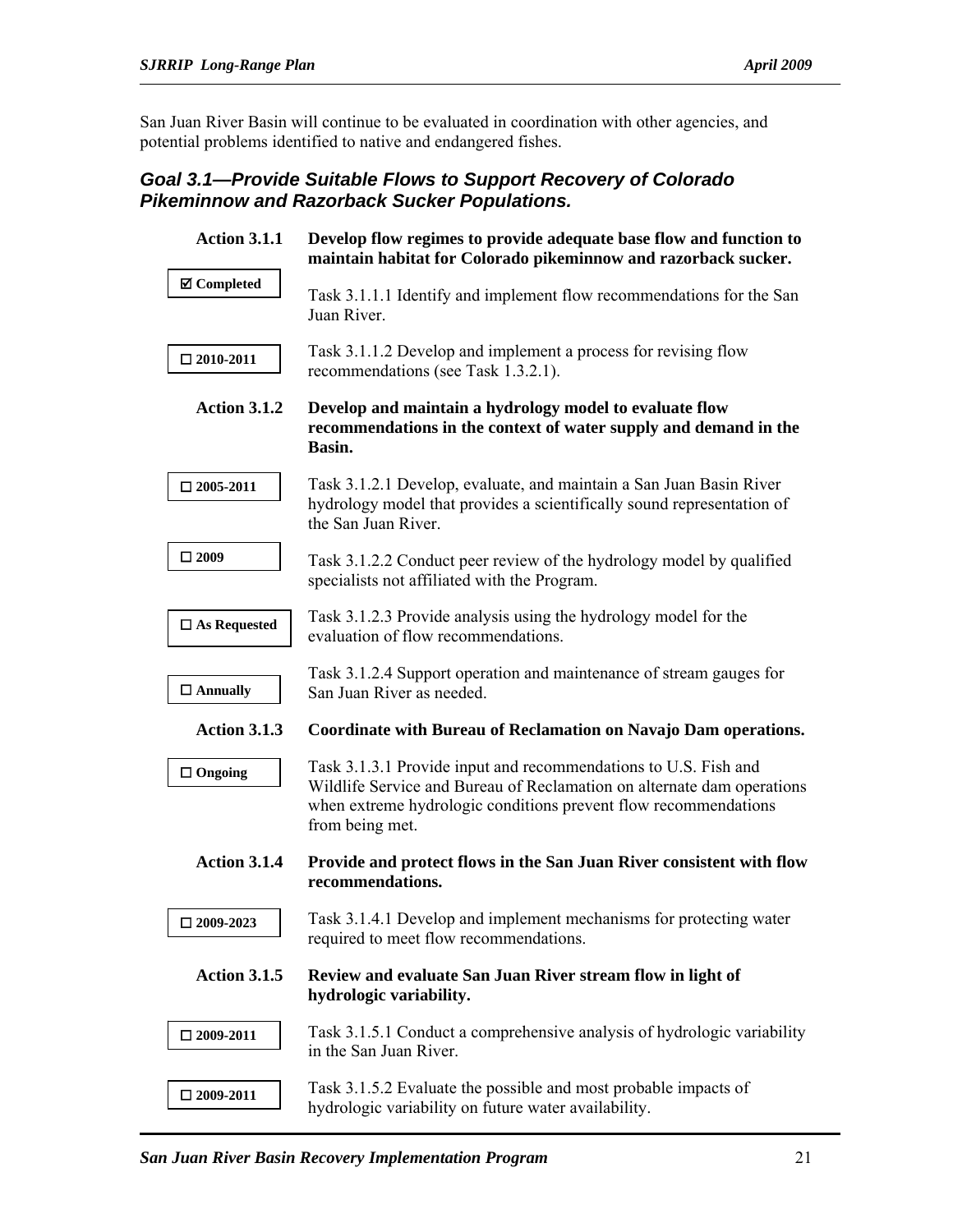| $\square$ 2009-2011 | Task 3.1.5.3 Evaluate the ability of the river to meet the functions<br>provided by the flow recommendations given ranges of hydrologic<br>variability and develop contingency strategies. |
|---------------------|--------------------------------------------------------------------------------------------------------------------------------------------------------------------------------------------|
| $\square$ 2011-2013 | Task 3.1.5.4 Evaluate non-flow alternatives that would work in<br>conjunction with flows to meet the functions provided by flow<br>recommendations during extended periods of droughts.    |

## *Goal 3.2—Provide Suitable Habitat to Support Recovery of Colorado Pikeminnow and Razorback Sucker Populations.*

| <b>Action 3.2.1</b> | Identify, characterize, and quantify suitable habitat.                                                                                                                                                                                                                                                                                                                      |
|---------------------|-----------------------------------------------------------------------------------------------------------------------------------------------------------------------------------------------------------------------------------------------------------------------------------------------------------------------------------------------------------------------------|
| $\square$ 2005-2009 | Task 3.2.1.1 Assess data collected to identify and describe flow-habitat<br>relationships.                                                                                                                                                                                                                                                                                  |
| $\square$ 2009-2013 | Task 3.2.1.2 Identify habitats and areas of essential habitat to native and<br>endangered fishes at different volumes of water released (including<br>timing and duration) from Navajo Dam.                                                                                                                                                                                 |
| $\square$ 2005-2015 | Task 3.2.1.3 Assess whether and to what extent, the seasonal and<br>longitudinal distributions of endangered fishes, other native and<br>nonnative fish species can be determined in response to various flow<br>releases from Navajo Dam. Quantify seasonal and longitudinal<br>distributions of endangered fishes, as well as other native and nonnative<br>fish species. |
| $\square$ 2005-2015 | Task 3.2.1.4 Characterize channel morphology and river channel<br>dynamics to better understand flow-habitat relationships.                                                                                                                                                                                                                                                 |
| Action 3.2.2        | Provide suitable habitat.                                                                                                                                                                                                                                                                                                                                                   |
| $\square$ 2005-2015 | Task 3.2.2.1 Implement flows that provide suitable habitat for<br>endangered fishes and other native fishes in the San Juan River.                                                                                                                                                                                                                                          |
| $\square$ 2005-2015 | Task 3.2.2.2 Use information gathered under Tasks 3.2.1.1 to 3.2.1.4 as                                                                                                                                                                                                                                                                                                     |
|                     | the foundation for identifying and evaluating the need to implement other<br>recovery actions, including but not limited to, habitat modification (flow<br>or mechanically induced) and population augmentation.                                                                                                                                                            |
| <b>Action 3.2.3</b> | Evaluate and implement habitat restoration strategies to augment<br>the function of river flow to create and maintain suitable habitat.                                                                                                                                                                                                                                     |
| $\square$ 2009-2010 | Task 3.2.3.1 Evaluate construction of backwater habitats to serve as low-<br>velocity nursery habitat.                                                                                                                                                                                                                                                                      |
| $\square$ 2009-2011 | Task 3.2.3.2 Evaluate selective nonnative vegetation removal in<br>conjunction with high flow conditions for habitat creation and<br>maintenance.                                                                                                                                                                                                                           |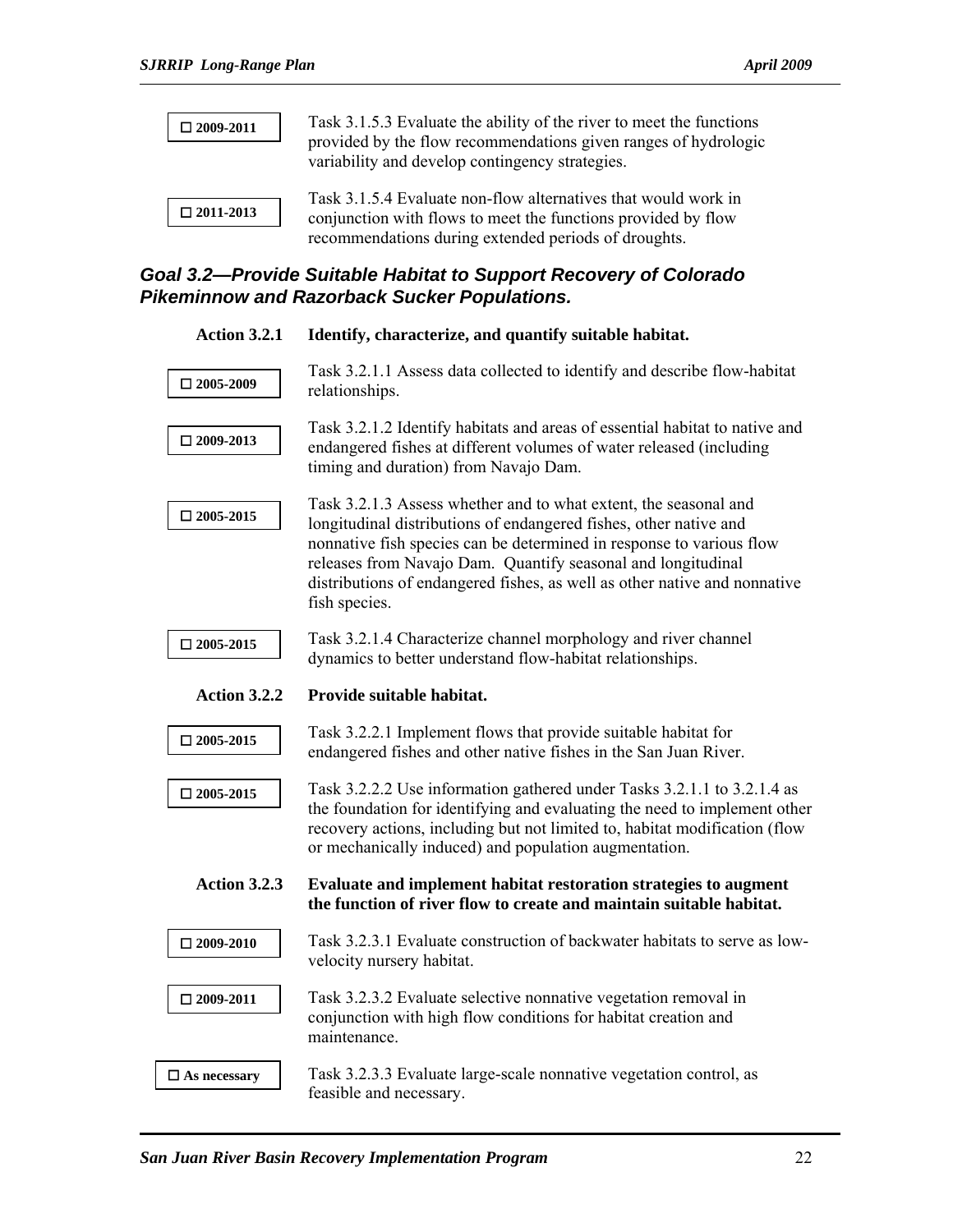**2011-2012** 

Task 3.2.3.4 Develop a plan for feasible habitat restoration strategies, and implement such plan as funding becomes available.

## *Goal 3.3—Provide Increased Range to Support Recovery of Colorado Pikeminnow and Razorback Sucker Populations.*

| <b>Action 3.3.1</b> | Provide and maintain fish passage at diversion structures.                                                                                                     |
|---------------------|----------------------------------------------------------------------------------------------------------------------------------------------------------------|
| <b>Ø</b> Completed  | Task 3.3.1.1 Identify and evaluate fish barriers in the San Juan River.                                                                                        |
| <b>Ø</b> Completed  | Task 3.3.1.2 Remove Cudei Diversion to provide fish passage.                                                                                                   |
| <b>Ø</b> Completed  | Task 3.3.1.3 Provide and maintain fish passage at the Hogback<br>Diversion.                                                                                    |
| <b>Ø</b> Completed  | Task 3.3.1.4 Provide and maintain selective fish passage at the Public<br>Service Company of New Mexico (PNM) Weir.                                            |
| $\Box$ Ongoing      | Task 3.3.1.5 Provide and maintain fish passage at the Arizona Public<br>Service Company (APS) Weir.                                                            |
| $\Box$ Ongoing      | Task 3.3.1.6 Evaluate need for fish passage at the Fruitland Diversion.                                                                                        |
| Action 3.3.2        | Evaluate fish passage for native and endangered fish species to and<br>from Lake Powell in light of a natural waterfall at low reservoir<br>elevations.        |
| $\square$ 2009-2010 | Task 3.3.2.1 Identify extent of problem from natural waterfall on passage<br>of native and endangered fishes from Lake Powell into the San Juan<br>River.      |
| $\square$ 2009-2011 | Task 3.3.2.2 Evaluate strategies for providing passage of native and<br>endangered fishes from Lake Powell into the San Juan River, as feasible<br>and needed. |
| Action 3.3.3        | Minimize fish entrainment at diversion structures.                                                                                                             |
| $\square$ 2004-2011 | Task 3.3.3.1 Identify and evaluate diversions with potential fish<br>entrainment in the San Juan River.                                                        |
| $\square$ 2009-2010 | Task 3.3.3.2 Design and construct a fish deflection weir at the Hogback<br>Diversion.                                                                          |
| $\square$ 2009-2011 | Task 3.3.3.3 Evaluate the need for and construct, if appropriate, a fish<br>screen or deflection weir at the Arizona Public Service Company (APS)<br>Weir.     |
| $\square$ 2009-2011 | Task 3.3.3.4 Evaluate the need for and construct, if appropriate, a fish<br>screen or deflection weir at the Jewett Valley Ditch.                              |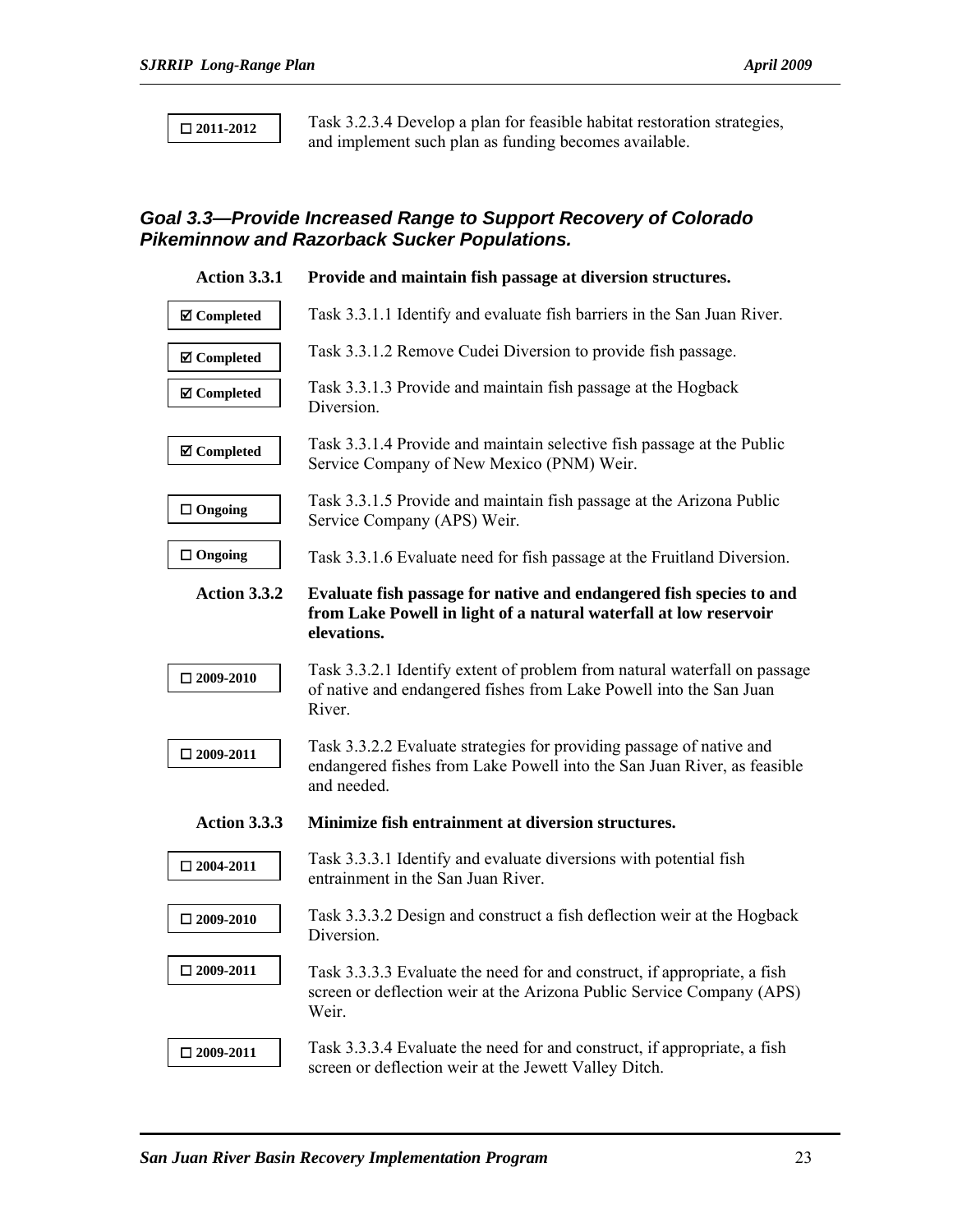| $\square$ 2009-2011 | Task 3.3.3.5 Evaluate the need for and construct, if appropriate, a fish<br>screen or deflection weir at the Fruitland Canal.             |
|---------------------|-------------------------------------------------------------------------------------------------------------------------------------------|
| $\square$ 2009-2011 | Task 3.3.3.6 Evaluate the need for and construct, if appropriate, a fish<br>screen or deflection weir at the San Juan Generating Station. |
| $\square$ 2009-2011 | Task 3.3.3.7 Evaluate the need for and construct, if appropriate, a fish<br>screen or deflection weir at the Farmer's Mutual Canal.       |

## *Goal 3.4—Provide Suitable Water Quality to Support Recovery of Colorado Pikeminnow and Razorback Sucker Populations.*

| Action 3.4.1        | Describe water quality and identify potential problems to native and<br>endangered fishes.                                                                                                                  |
|---------------------|-------------------------------------------------------------------------------------------------------------------------------------------------------------------------------------------------------------|
| $\Box$ Ongoing      | Task 3.4.1.1 Continue to evaluate water quality of the San Juan River<br>Basin, in coordination with other agencies, and identify potential<br>problems to native and endangered fishes (see Task 1.1.4.1). |
| Action 3.4.2        | Evaluate effects of river temperature on native and endangered<br>fishes.                                                                                                                                   |
| <b>⊠</b> Completed  | Task 3.4.2.1 Determine if cold water releases from Navajo Dam into the<br>San Juan River impede endangered fish reproduction or limit endangered<br>fish populations downstream of the Animas River.        |
| Action 3.4.3        | Minimize the risk of hazardous-materials spills in critical habitat.                                                                                                                                        |
| $\square$ 2009-2010 | Task 3.4.3.1 Identify and remediate potential sources of hazardous<br>materials to areas of designated critical habitat (e.g., oil pipelines,<br>riverside retention ponds), as funding becomes available.  |

## **Element 4. Interactions between Native and Nonnative Fish Species**

This element identifies actions to reduce negative interactions between the endangered fish species and problematic nonnative fish species. Over twenty species of nonnative fish have been documented from the San Juan River Basin, compared to nine native species. Nonnative fishes can numerically dominate riverine habitats and communities, negatively interact with native and endangered fish species, and contribute to their decline (Mueller 2005). The 2002 recovery goals for Colorado pikeminnow and razorback sucker (Service 2002a, 2002b) identified predation and competition by nonnative fish species as a primary threat to these endangered species. The recovery goals state that management actions to address threats posed by nonnative fishes should be implemented in two steps: (1) develop management programs to identify the levels of management needed to minimize or remove the threat for selected species in selected river reaches (requirement for downlisting), and (2) implement the identified levels of nonnative fish management (requirement for delisting). Nonnative fish management actions conducted by the Program are consistent with these actions.

The suite of nonnative fishes in the San Juan River includes warm-water sport fishes and non-sport fishes (Brandenburg and Gido 1999; Brooks et al. 2000). Rainbow trout and brown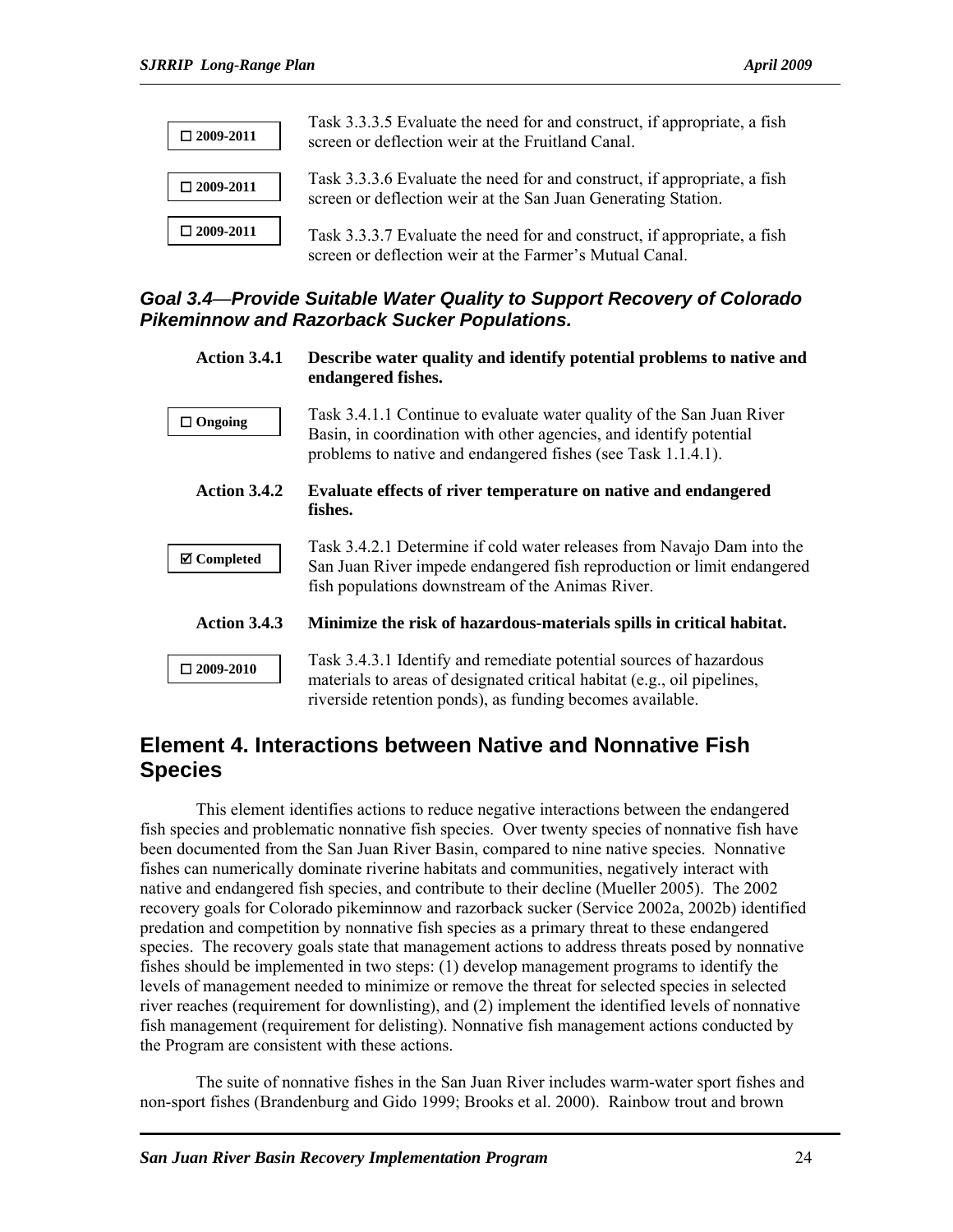trout comprise the tailwater trout fishery below Navajo Dam (Ahlm 1993; Larson and Ahlm 1994) and do not occupy the same river reaches as the endangered fishes, which are found further downstream in warmer water. The non-sport fish include several species of minnows and suckers with little or no commercial or sport value. There is no known strategy will eliminate these unwanted species from the Basin and so, their populations will need to be reduced to a level that minimizes or removes the threat of predation and competition to native species.

Although nonnative fish are problematic in the San Juan River, fish numbers in most reaches are dominated by native species. Mechanical removal of nonnative fish in the San Juan River began in 1997 and is ongoing. Additionally, opportunistic removal of nonnative fish during research and monitoring activities augments this effort. Intensive removal efforts began in 1999 in the river near Farmington and in 2002 in the canyon section between Mexican Hat and Clay Hills, Utah. Other measures such as selective fish passage structures have been implemented and will continue to be operated. Measurable objectives and quantitative methods for assessing and maintaining effectiveness of nonnative fish control will be developed and implemented through this LRP. Nonnative fish stocking and baitfish policies of affected states have been evaluated and nonnative fish are not being stocked in critical habitat of the endangered fishes in the San Juan River.

Sport fish are important to recreational and commercial interests throughout the southwestern United States. Management of these species sometimes conflicts with conservation of native fish species (Clarkson et al. 2005). The San Juan River does not receive a great deal of fishing pressure other than the blue ribbon trout fishery in the tailwaters of Navajo Dam. Nevertheless, appropriate sport fish management is necessary and important to minimize conflicts and ensure conservation of native and endangered fish species. The States of Utah and New Mexico currently have open bag limits on channel catfish and striped bass in the San Juan River. The State of Colorado allows daily bag limits of 10 fish of each species. Although recreational fishing pressure on the San Juan River is limited, maintenance of these regulations will aid the Program in the goal of limiting nonnative fish distribution and abundance. Navajo Nation sport fishing regulations are also included in meeting this goal.

#### *Goal 4.1—Control Problematic Nonnative Fishes as Needed.*

| <b>Action 4.1.1</b>   | Develop, implement, and evaluate the most effective strategies for<br>reducing problematic nonnative fishes.            |
|-----------------------|-------------------------------------------------------------------------------------------------------------------------|
| $\boxtimes$ Completed | Task 4.1.1.1 Identify and prioritize the most problematic nonnative fish<br>species.                                    |
| $\boxtimes$ Completed | Task 4.1.1.2 Design and implement a pilot program to evaluate<br>nonnative fish control strategies and gears.           |
| $\square$ 2009-2010   | Task 4.1.1.3 Develop a long-term nonnative fish control strategy and<br>specific objectives for nonnative fish control. |
| Ongoing<br>□          | Task 4.1.1.4 Mechanically remove nonnative fish to achieve objectives.                                                  |
| $\square$ Annually    | Task 4.1.1.5 Conduct annual review of nonnative fish control strategy.                                                  |
| Ongoing<br>⊔          | Task 4.1.1.6 Evaluate and implement effective alternative nonnative fish<br>reduction methods.                          |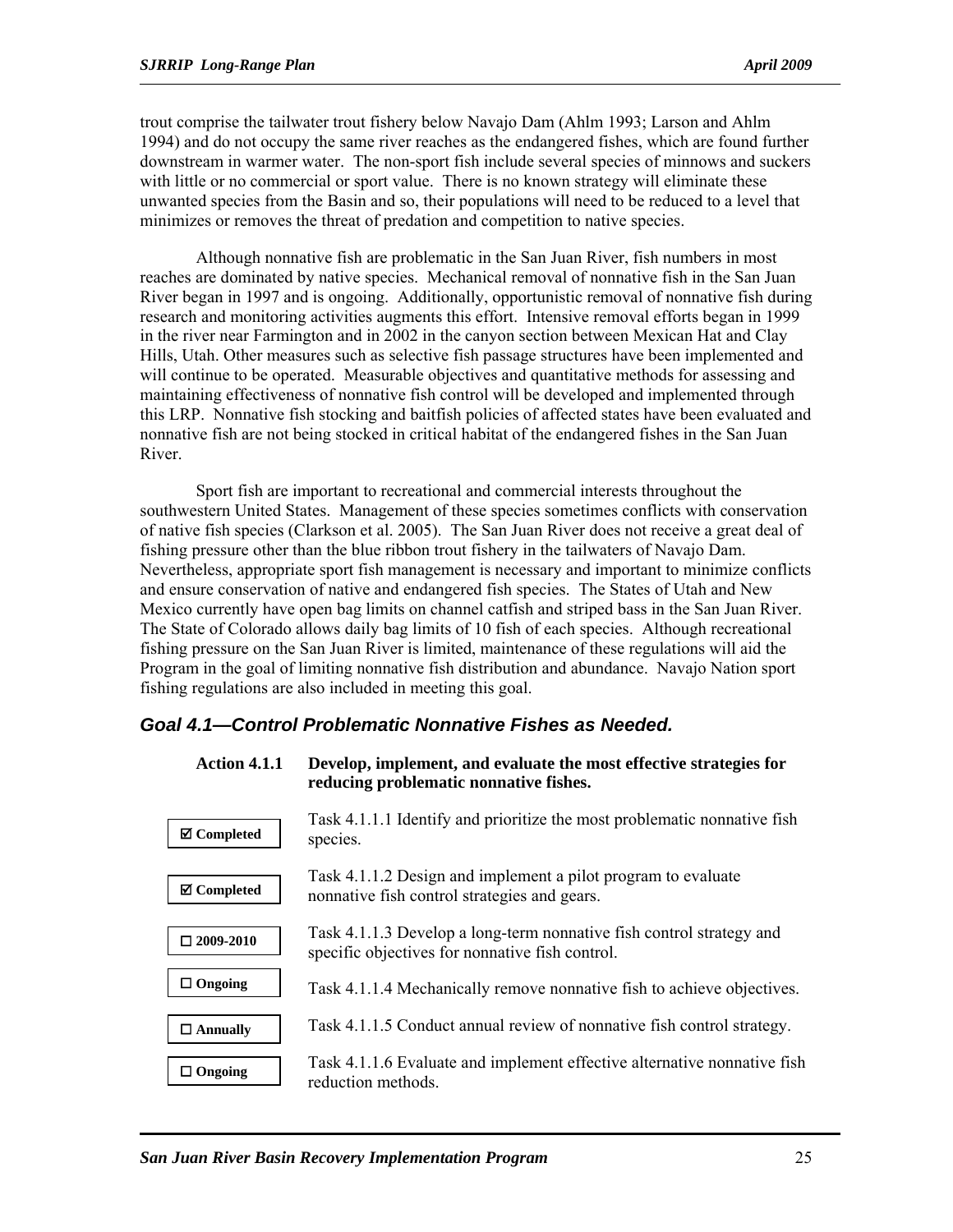| $\Box$ Ongoing      | Task 4.1.1.7 Remove nonnative fishes at selected fish passage structures.                                                                                                                                                                                      |
|---------------------|----------------------------------------------------------------------------------------------------------------------------------------------------------------------------------------------------------------------------------------------------------------|
| $\Box$ Ongoing      | Task 4.1.1.8 Evaluate effects of nonnative fish control on distribution,<br>abundance, and demographics (e.g., fish size, age, sexual maturity) of<br>nonnative fish populations.                                                                              |
| $\Box$ Ongoing      | Task 4.1.1.9 Evaluate effects of nonnative fish control on distribution,<br>abundance, and demographics (e.g., fish size, age, sexual maturity) of the<br>endangered fish populations and native fish community.                                               |
| Action 4.1.2        | Establish and evaluate strategies for handling removed nonnative<br>fish in collaboration with state and tribal agencies.                                                                                                                                      |
| $\square$ 2005-2009 | Task 4.1.2.1 Evaluate and revise, as necessary, translocation strategy for<br>channel catfish removed from the San Juan River Basin.                                                                                                                           |
| $\square$ 2005-2009 | Task 4.1.2.2 Implement standardized fish health analysis for translocated<br>channel catfish to avoid transfer of harmful pathogens.                                                                                                                           |
| $\Box$ Ongoing      | Task 4.1.2.3 Develop, evaluate, and implement standard procedures for<br>disposal of fish that cannot be translocated.                                                                                                                                         |
|                     | <b>Action 4.1.3</b><br>Identify and regulate nonnative fish releases and<br>escapement into the main river, floodplain, and tributaries.                                                                                                                       |
| $\square$ 2009-2010 | Task 4.1.3.1 Consolidate all information for a comprehensive report and<br>risk assessment of waterfall inundation and associated immigration of<br>nonnative fish from Lake Powell including options and recommendations<br>for potential management actions. |
| $\square$ 2010-2011 | Task 4.1.3.2 Implement measures to reduce the risk of immigration of<br>nonnative fish from Lake Powell, as feasible and necessary.                                                                                                                            |
| $\square$ 2010-2011 | Task 4.1.3.3 Identify major sources of nonnative fish from tributaries and<br>off-channel features to minimize reinvasion of riverine habitats by<br>problematic species.                                                                                      |
| $\Box$ As necessary | Task 4.1.3.4 Implement measures to reduce escapement of nonnative fish<br>from tributaries and off-channel features, as necessary.                                                                                                                             |
| Action 4.1.4        | Establish criteria for reduction of target nonnative fish populations.                                                                                                                                                                                         |
| $\square$ 2008-2009 | Task 4.1.4.1 Establish target criteria for reduction of problematic<br>nonnative fish species to estimate time, effort, and cost for controlling                                                                                                               |

## *Goal 4.2—Manage Sport Fish in a Manner Compatible with Endangered Fish Recovery.*

**Action 4.2.1 Develop policies and agreements among affected stakeholders for nonnative game fish management.**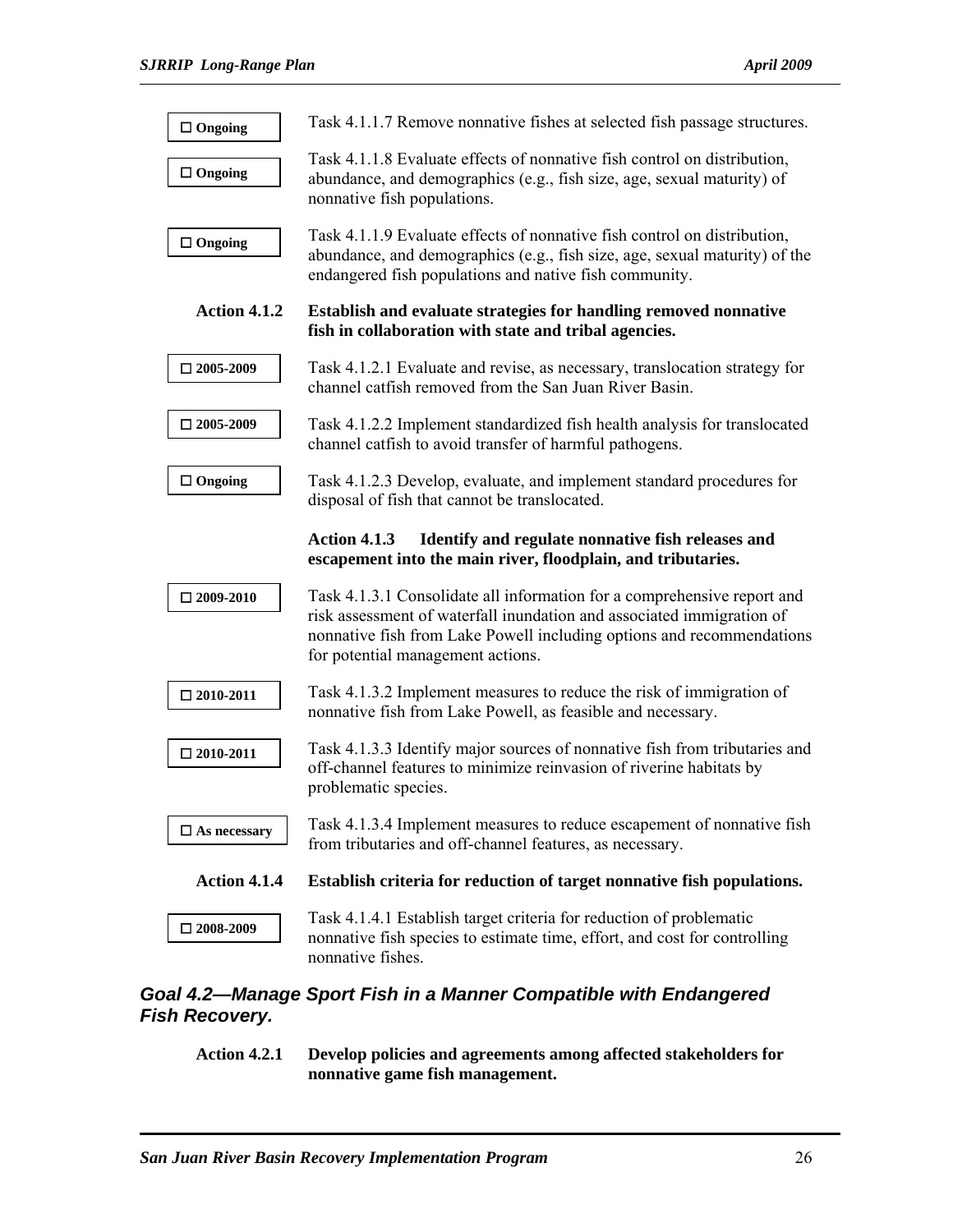| $\square$ 2008-2009 | Task 4.2.1.1 Develop and implement a sport fish stocking policy among<br>the states and tribes.                           |
|---------------------|---------------------------------------------------------------------------------------------------------------------------|
| $\Box 2009$         | Task 4.2.1.2 Execute agreements among the states and tribes.                                                              |
| Action 4.2.2        | Ensure that fishing regulations and enforcement are consistent with<br>endangered fish recovery.                          |
| $\square$ 2008-2009 | Task 4.2.2.1 Review and revise fishing regulations, as necessary, to<br>ensure consistency with endangered fish recovery. |
| $\Box$ Ongoing      | Task 4.2.2.2 Collaborate with state and tribal agencies to enforce fishing<br>regulations.                                |

## **Element 5. Monitor Fish and Habitat**

Monitoring the San Juan River fish populations and their habitat is necessary to evaluate management actions and to document the Program's progress toward achieving species recovery. The Program has developed a standardized fish monitoring plan and protocol that describes the sampling design and strategies to be used in monitoring Colorado pikeminnow and razorback sucker as part of fish community monitoring (Propst et al. 2000). This monitoring plan should be revised as necessary to provide ongoing information to guide researchers in planning and conducting fish community monitoring.

Monitoring the endangered fish provides information necessary to assess the status and trends of the Colorado pikeminnow and razorback sucker populations in order to gauge progress toward recovery. Ongoing monitoring of stocked and wild fish will help to evaluate the success of stocking strategies and the need for additional hatchery augmentation. Once populations are established, reliable and precise population estimates will help to determine if downlist and delist criteria of recovery goals are being achieved, as is currently being done for Colorado pikeminnow and humpback chub in the upper Colorado and Green rivers. Recovery goals for the Colorado pikeminnow and razorback sucker are closely linked between this Program and the UCRRP, and annual monitoring of fish populations in the San Juan River should continue in order to determine survival of stocked fish, reproduction, and recruitment. Because recovery goals require wild populations, criteria are needed to supplement catch rate estimators with mark-recapture population estimates of wild-produced adults and juveniles. Relationships between catch rate estimators and mark-recapture population estimates of fish in the upper basin may be helpful in developing these criteria. Implementation of mark-recapture estimators will require a comprehensive assessment of logistics, personnel, equipment, and funds.

Other native and nonnative fish populations will also be monitored to better understand the status and trends of these species and their inter-relationships with the endangered fish species. To the extent possible, habitat monitoring should be closely coordinated and integrated with fish community monitoring to allow assessment of changing habitat availability and fish use in response to management actions and population recovery. A standardized habitat monitoring program for the San Juan River was included in the 2000 monitoring plan and is under evaluation. The plan should be designed to monitor and evaluate habitat changes with time and management actions. The data and information from habitat monitoring should be integrated with different monitoring activities to assess the effectiveness of management actions, such as flow management, fish population estimates, and nonnative fish population abundances.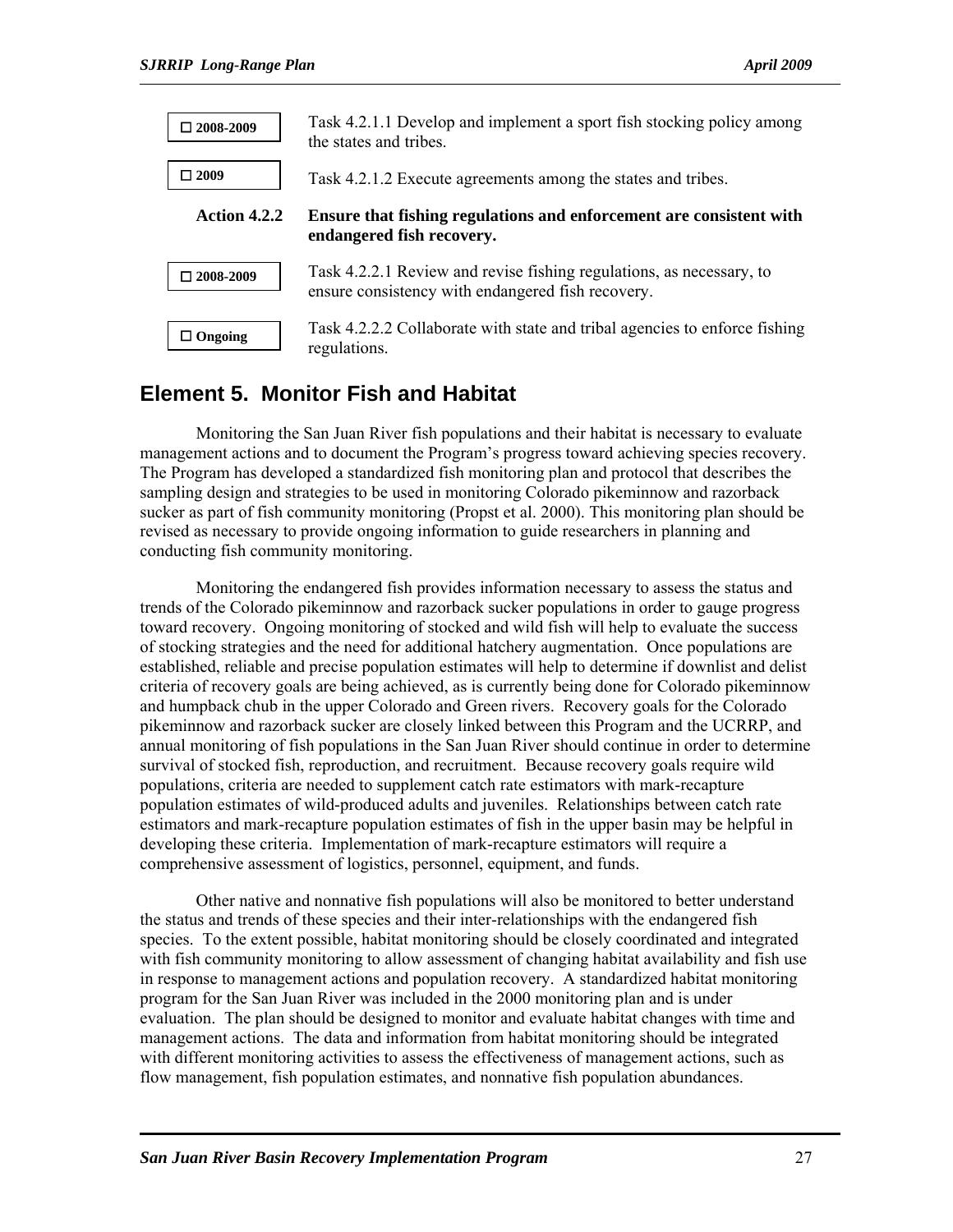## *Goal 5.1—Monitor Fish Populations of the San Juan River.*

| <b>Action 5.1.1</b>    | Develop a standardized monitoring program for fish.                                                                                                                                                                                                                                                                  |
|------------------------|----------------------------------------------------------------------------------------------------------------------------------------------------------------------------------------------------------------------------------------------------------------------------------------------------------------------|
| <b>Ø</b> Completed     | Task 5.1.1.1 Develop, implement, and refine a Standardized Fish<br>Monitoring Plan to assess the presence, status, and trends of Colorado<br>pikeminnow and razorback sucker.                                                                                                                                        |
| $\Box$ Annually        | Task 5.1.1.2 Analyze and evaluate monitoring data and produce Annual<br>Fish Monitoring Reports to ensure that the best sampling design and<br>strategies are employed.                                                                                                                                              |
| $\Box$<br>As Necessary | Task 5.1.1.3 Organize and conduct Monitoring Plan Workshops, as<br>necessary, to coordinate sampling design, data collection, and desired<br>precision and detection levels for detecting responses.                                                                                                                 |
| <b>Action 5.1.2</b>    | <b>Implement the Standardized Fish Monitoring Plan to track the</b><br>presence, status and trends of endangered fish populations.                                                                                                                                                                                   |
| $\square$ 2003-2015    | Task 5.1.2.1 Conduct larval fish studies to determine if reproduction is<br>occurring, locate spawning and nursery areas, and to gauge the extent of<br>annual reproduction.                                                                                                                                         |
| $\square$ 2003-2015    | Task 5.1.2.2 Conduct juvenile fish studies to determine if young fish are<br>surviving and recruiting and the areas and habitat used for rearing.                                                                                                                                                                    |
| $\square$ 2003-2015    | Task 5.1.2.3 Conduct adult fish studies to estimate densities of fish<br>(CPUE) and estimates of population size (mark-recapture estimates).                                                                                                                                                                         |
| $\square$ 2003-2015    | Task 5.1.2.4 Continue to collect catch rate statistics to estimate relative<br>abundance of endangered fish populations.                                                                                                                                                                                             |
| $\square$ 2003-2015    | Task 5.1.2.5 Use mark-recapture population estimators, when feasible<br>and in conjunction with catch rate estimators, to evaluate stocking<br>success for Colorado pikeminnow and razorback sucker.                                                                                                                 |
| <b>Action 5.1.3</b>    | Obtain reliable population estimates of Colorado pikeminnow and<br>razorback sucker.                                                                                                                                                                                                                                 |
| $\square$ 2012-2014    | Task 5.1.3.1 Develop target criteria to implement mark-recapture<br>population estimates consistent with recovery goals requirements.                                                                                                                                                                                |
| $\square$ As Necessary | Task 5.1.3.2 Conduct Population Estimation Workshops and evaluate<br>population estimators used in other systems to identify the most reliable<br>and suitable estimator(s) for Colorado pikeminnow and razorback<br>sucker.                                                                                         |
| $\square$ 2015-2023    | Task 5.1.3.3 Use mark-recapture population estimators, when feasible<br>and in conjunction with catch rate estimators, to provide reliable<br>estimates of adults, subadults, survival, and recruitment consistent with<br>recovery goals criteria to gauge recovery of Colorado pikeminnow and<br>razorback sucker. |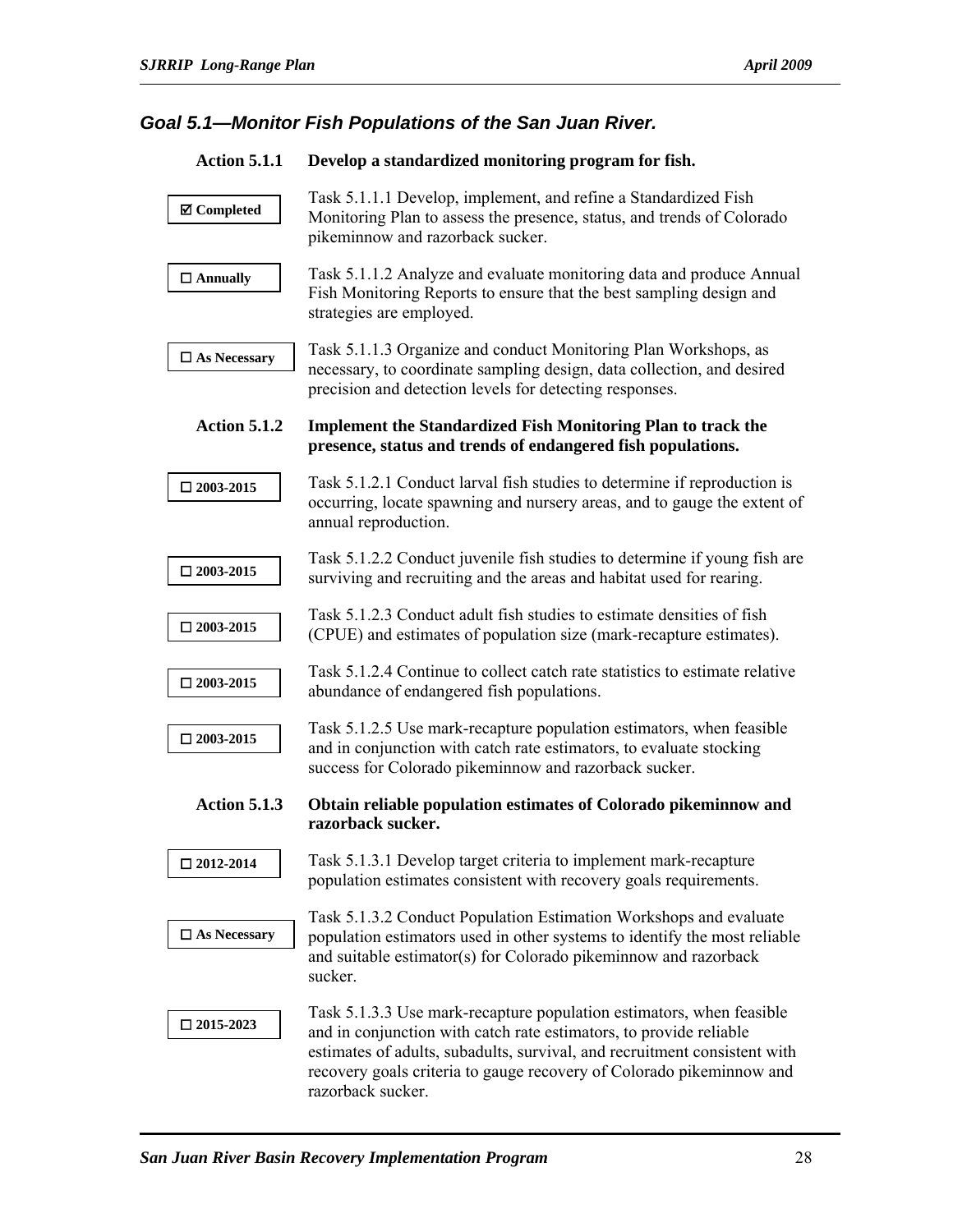| $\Box$ Ongoing      | Task 5.1.3.4 Procure adequate numbers of PIT tags for marking native<br>and endangered fish.                                                                                              |
|---------------------|-------------------------------------------------------------------------------------------------------------------------------------------------------------------------------------------|
| Action 5.1.4        | Monitor other native and nonnative fish populations.                                                                                                                                      |
| $\square$ 2012-2014 | Task 5.1.4.1 Monitor other native and nonnative fish populations.                                                                                                                         |
|                     | Goal 5.2-Monitor Habitat Use and Availability.                                                                                                                                            |
| <b>Action 5.2.1</b> | Develop a standardized monitoring program for habitat.                                                                                                                                    |
| $\square$ 2009-2010 | Task 5.2.1.1 Modify the existing Standardized Habitat Monitoring Plan<br>to incorporate findings from the 2005-2009 detailed reach study, if<br>appropriate.                              |
| $\square$ 2009-2010 | Task 5.2.1.2 Organize and conduct Habitat Monitoring and Mapping<br>Workshops, as necessary, to refine and improve habitat evaluation<br>methods.                                         |
| Action 5.2.2        | Implement a standardized monitoring program for habitat.                                                                                                                                  |
| $\square$ 2008-2012 | Task 5.2.2.1 Quantify attributes of habitats important to each life stage of<br>endangered fish.                                                                                          |
| $\square$ 2008-2012 | Task 5.2.2.2 Map habitat at different flows as described in the revised<br>Standardized Habitat Monitoring Plan.                                                                          |
| $\square$ 2008-2012 | Task 5.2.2.3 Monitor long-term habitat response of the river channel to<br>flow recommendations.                                                                                          |
| $\Box$ Ongoing      | Task 5.2.2.4 Monitor water quality in the San Juan River (see Task<br>$3.4.1.1$ ).                                                                                                        |
| <b>Action 5.2.3</b> | Identify and refine habitat/fish relationships.                                                                                                                                           |
| $\square$ 2007-2009 | Task 5.2.3.1 Determine if a habitat/fish relationship can be defined, the<br>probability of success, the level of data needed to accomplish this, and<br>the cost of collecting the data. |
| $\square$ 2007-2009 | Task 5.2.3.2 Identify principal river reaches and habitats used by various<br>life-stages of endangered fishes.                                                                           |
| $\square$ 2007-2009 | Task 5.2.3.3 Relate geo-referenced fish capture data to habitat data.                                                                                                                     |
| $\square$ 2007-2009 | Task 5.2.3.4 Collect geo-referenced habitat and fish use data in at least<br>two selected reaches with complex morphology to determine habitat<br>selection.                              |
| $\square$ 2007-2009 | Task 5.2.3.5 Map at high resolution and monitor changes in habitat in at<br>least two selected reaches with complex morphology at different flows.                                        |
| $\square$ 2007-2009 | Task 5.2.3.6 Refine and standardize habitat classification for consistent<br>use with fish sampling and habitat mapping.                                                                  |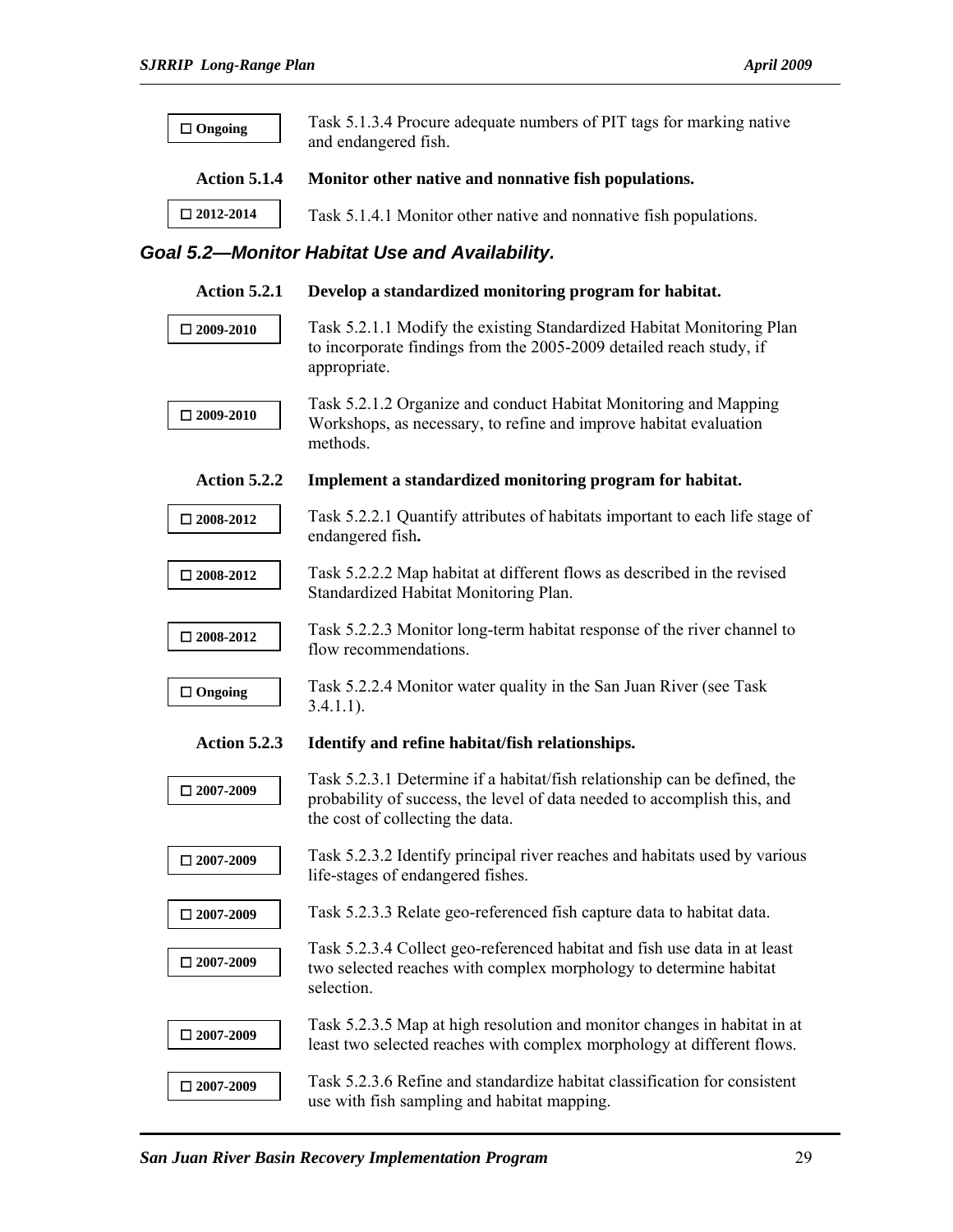#### *Goal 5.3—Integrate And Synthesize Monitoring Data And Information To Evaluate Fish Community And Ecosystem Responses To Recovery Actions.*

| <b>Action 5.3.1</b> | Develop fish community and ecosystem response strategies.                                                                                                                                                                                                                                       |
|---------------------|-------------------------------------------------------------------------------------------------------------------------------------------------------------------------------------------------------------------------------------------------------------------------------------------------|
| $\square$ 2008-2009 | Task 5.3.1.1 Continue to develop a centralized database that incorporates<br>all data from standardized monitoring and integrate into the Program<br>database (see also Task 7.2.1.4).                                                                                                          |
| <b>Ø</b> Completed  | Task 5.3.1.2 Develop an ecosystem model specific to the San Juan River<br>and present it for approval by the Biology Committee (completed in<br>2000-2005).                                                                                                                                     |
| <b>Ø</b> Completed  | Task 5.3.1.3 Hold workshop on ecosystem model specific to the San<br>Juan River to evaluate model and determine future direction of this effort<br>(Workshop held in 2007).                                                                                                                     |
| $\Box$ As necessary | Task 5.3.1.4 Evaluate and review available fisheries data for use in the<br>model to evaluate recovery actions.                                                                                                                                                                                 |
| $\Box$ As necessary | Task 5.3.1.5 Refine ecosystem model specific to the San Juan River and<br>use with other existing data to evaluate fish community response to<br>recovery actions.                                                                                                                              |
| Action 5.3.2        | Recommend and implement appropriate monitoring strategies to<br>evaluate ecosystem response.                                                                                                                                                                                                    |
| $\square$ 2009-2010 | Task 5.3.2.1 Develop an integrated fish and habitat monitoring plan that<br>includes an annual process for assessing and modifying monitoring<br>activities so that current status of native and endangered fish populations<br>and habitat can be assessed and progress toward recovery can be |

## **Element 6. Information and Education**

determined.

The Upper Colorado River Endangered Fish Recovery Program and the San Juan River Basin Recovery Implementation Program each have a multi-stakeholder structure in which federal and state agencies work with public and private entities to recover endangered fish species in a manner that is consistent with federal, state, and tribal water laws. Although their structure and goals are similar, these recovery programs operate independently, working with their own program partners and governing committees to fulfill requirements detailed in their respective cooperative agreements. Nevertheless, the similarities in these programs provide for effective communication and public outreach under a coordinated effort.

Using a shared approach, the two recovery programs coordinate their outreach efforts to ensure that common audiences receive accurate and consistent information about the endangered fish species and efforts to recover them. These audiences include the general public, elected officials, Indian Tribes, landowners, anglers, river rafters and guides, environmental organizations, water and power developers, teachers, students, and Program participants. Although the geographic coverage of these recovery programs differs, the majority of affected parties are interested in the recovery efforts taking place for both programs.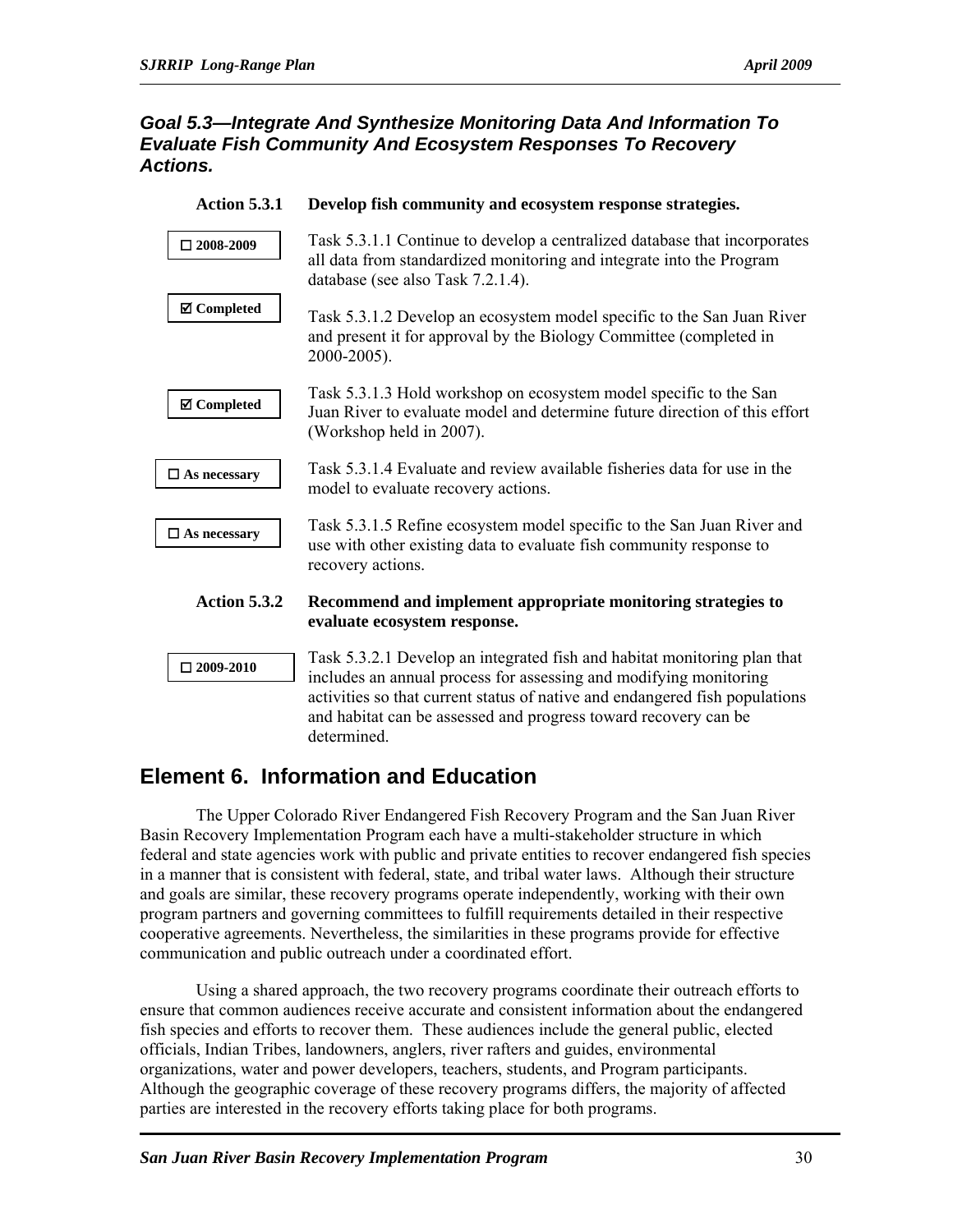#### *Goal 6.1—Increase Public Awareness and Support for the Endangered Fishes and the Recovery Program.*

| <b>Action 6.1.1</b> | Provide information to the public on the Recovery Program.                                                                                                                                                                                                                                                                                                                 |
|---------------------|----------------------------------------------------------------------------------------------------------------------------------------------------------------------------------------------------------------------------------------------------------------------------------------------------------------------------------------------------------------------------|
| $\Box$ Ongoing      | Task 6.1.1.1 Provide public information through news articles, press<br>releases, radio and television ads, and other media to inform the public of<br>Program activities in collaboration with the UCRRP I&E Coordinator.<br>Provide press releases routinely on the SJRIP for distribution to the<br>media in Farmington, Durango, Albuquerque, and others in the basin. |
| Action 6.1.2        | Coordinate public outreach with Upper Basin Recovery Program.                                                                                                                                                                                                                                                                                                              |
| $\Box$ Ongoing      | Task 6.1.2.1 Develop and maintain a formal outreach support agreement<br>between the San Juan River Basin Recovery Implementation Program<br>and the Upper Colorado River Endangered Fish Recovery Program.                                                                                                                                                                |
| $\Box$ Ongoing      | Task 6.1.2.2 Develop and exchange information and materials to<br>incorporate into PowerPoint presentations, newsletters, Program<br>highlights and Program displays.                                                                                                                                                                                                      |
| $\Box$ Ongoing      | Task 6.1.2.3 Participate in selected outreach efforts at local, state, and<br>regional water development conferences.                                                                                                                                                                                                                                                      |

## **Element 7. Program Coordination**

The U.S. Fish and Wildlife Service is responsible for coordinating the San Juan River Basin Recovery Implementation Program. To fulfill this responsibility, the Service has appointed a Program Coordinator who is responsible for overall Program planning and management, information integration and review, and facilitation of contracting funding and management. The Program Coordinator and the Program's Technical Committees have developed this LRP to facilitate achievement of recovery of the endangered fish species of the San Juan River Basin. The Program Coordinator annually compiles Program reports for transmittal to the involved agencies and to the Coordination Committee.

The Program Coordinator also works with the Program's Technical Committees to identify and expedite individual projects that are needed to accomplish the LRP for each of the recovery elements. The Program Coordinator, together with the Program's Technical Committees, drafts Annual Work Plans consisting of high priority individual projects, and forwards these to the Coordination Committee for review and approval. The Program Coordinator is responsible for maintaining records showing distribution and expenditures of all annual and capital funds expended under the Annual Work Plan by each funding source. The Program Coordinator is responsible for insuring that the Program operates according to the Program Document; including the preparation of this LRP, the Annual Work Plans, budgets, and annual progress reports. In all these tasks, the Program Coordinator is assisted by the Technical Committees to ensure that appropriate work products are reviewed and approved by the Technical Committees and all work products are approved by the Coordination Committee.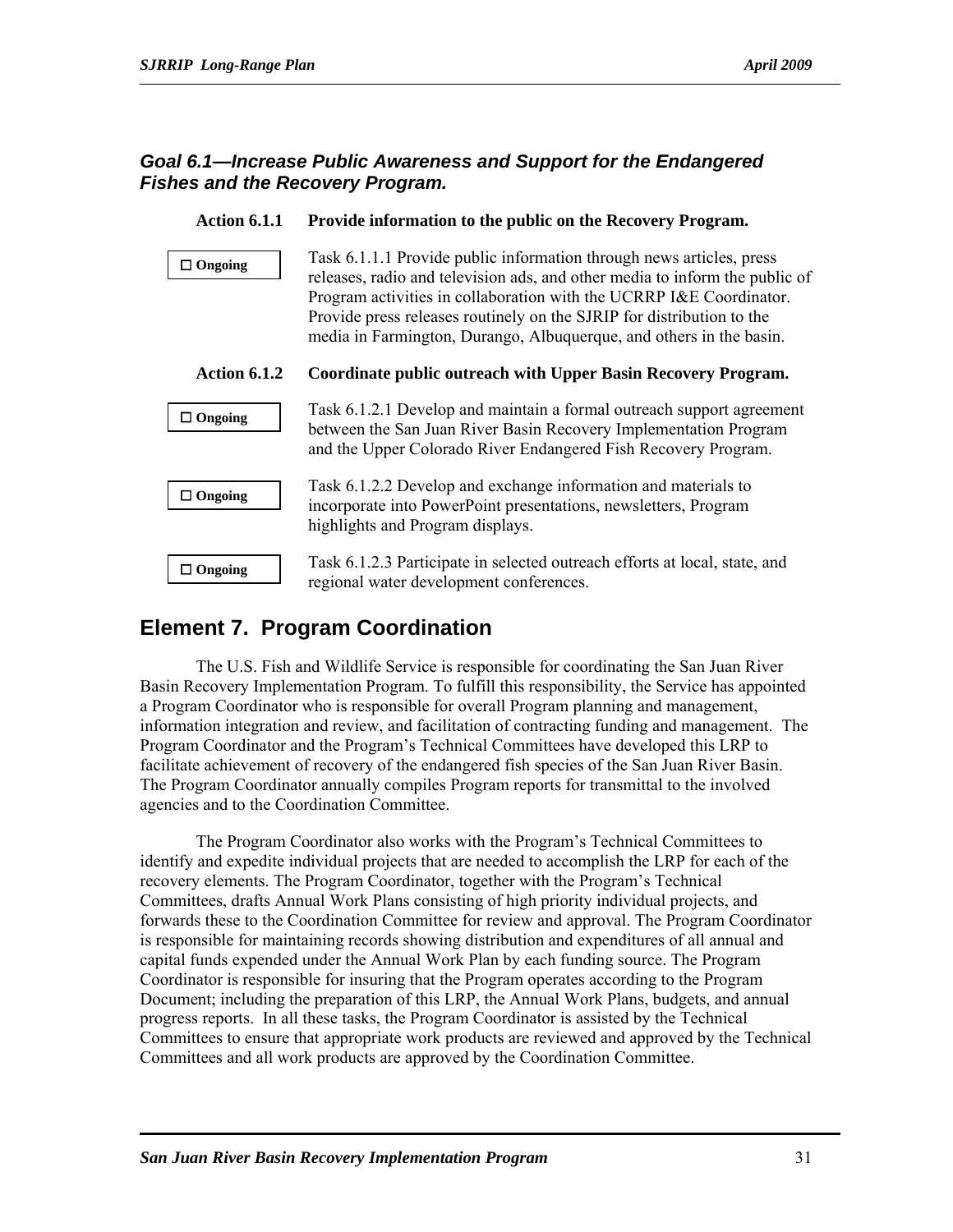#### *Goal 7.1—Facilitate Program Planning and Management.*

| <b>Action 7.1.1</b> | Develop and coordinate a Program plan.                                                                                                                                                                                                |
|---------------------|---------------------------------------------------------------------------------------------------------------------------------------------------------------------------------------------------------------------------------------|
| <b>Ø</b> Completed  | Task 7.1.1.1 Develop and implement a Long-Range Plan as a framework<br>for ongoing and future Program activities.                                                                                                                     |
| $\Box$ Annually     | Task 7.1.1.2 Annually review and update the Long-Range Plan to reflect<br>new projects and Program progress.                                                                                                                          |
| $\Box$ Annually     | Task 7.1.1.3 Revise the Long-Range Plan as new information becomes<br>available on changes to future Program activities.                                                                                                              |
| Action 7.1.2        | <b>Provide ongoing Program management.</b>                                                                                                                                                                                            |
| $\Box$ Annually     | Task 7.1.2.1 Convene annual Program coordination meetings to review<br>the preceding year's monitoring, recovery and research data; assess<br>progress toward recovery; and provide recommendations to modify the<br>Long-Range Plan. |
| $\Box$ Annually     | Task 7.1.2.2 Develop list of prioritized actions and projects for the<br>Annual Work Plan that most benefit recovery of the endangered fish<br>populations.                                                                           |
| $\square$ Annually  | Task 7.1.2.3 Develop and issue Requests for Proposals (RFPs) for<br>projects that most benefit recovery of the endangered fish populations.                                                                                           |
| $\Box$ Annually     | Task 7.1.2.4 Assemble and review annual scopes of work to identify<br>most suitable projects for funding and implementation.                                                                                                          |
| $\Box$ Annually     | Task 7.1.2.5 Develop Annual Work Plan with scopes of work and<br>budgets.                                                                                                                                                             |
| $\Box$ Annually     | Task 7.1.2.6 Coordinate and schedule meetings of the Coordination<br>Committee and the Technical Committees, as necessary.                                                                                                            |
|                     | Goal 7.2-Ensure Information Integration and Program Review.                                                                                                                                                                           |
| <b>Action 7.2.1</b> | Coordinate and evaluate Program monitoring, research, and<br>reporting activities.                                                                                                                                                    |
| $\Box$ Annually     | Task 7.2.1.1 Conduct annual review of Program progress and integrate<br>all monitoring, recovery, and research activities, data and results.                                                                                          |
| $\Box$ Annually     | Task 7.2.1.2 Participate in annual researcher's meetings in conjunction                                                                                                                                                               |

with the Upper Basin Researcher's Meeting to present results and interpretations of ongoing projects. Task 7.2.1.3 Prepare annual report with assistance of the Technical Committees as an assessment of progress towards recovery (i.e., Sufficient Progress Report), and formal recommendations for changes in  **Annually**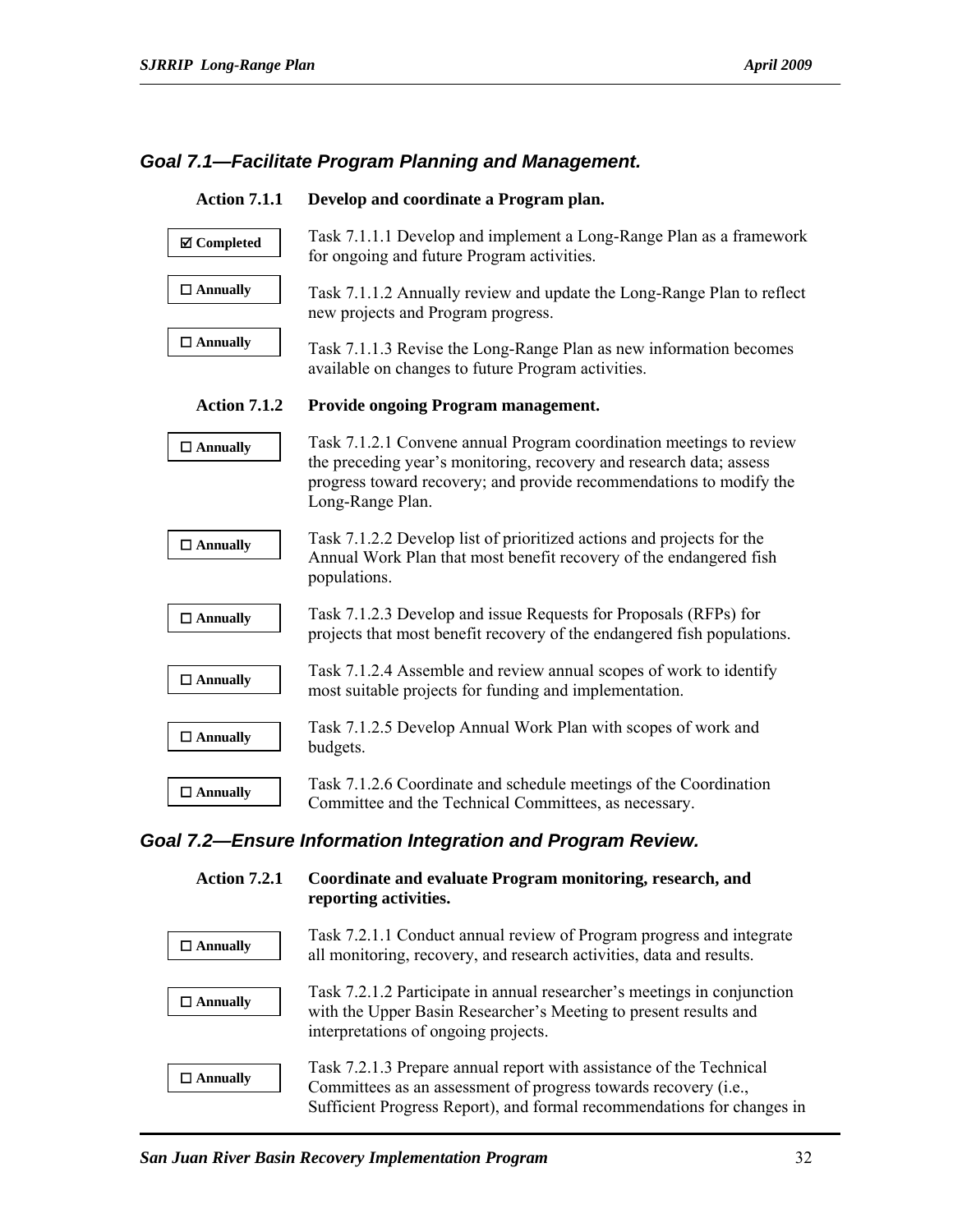direction, termination of projects, new projects, and other important Program issues.

| $\Box$ Annually | Task 7.2.1.4 Establish and maintain a Program database of information<br>collected under the various Program projects (see also Tasks 2.1.3.2,<br>$2.2.3.2$ , and $5.3.1.1$ ).         |
|-----------------|----------------------------------------------------------------------------------------------------------------------------------------------------------------------------------------|
| $\Box$ Annually | Task 7.2.1.5 Maintain a standardized process for peer review by<br>qualified specialists in appropriate technical disciplines for significant<br>Program science projects and reports. |
| $\Box$ Annually | Task 7.2.1.6 Establish and maintain a Program database of all rare fish<br>collections including cross-referencing capabilities with stocking dates<br>and localities.                 |

### *Goal 7.3—Facilitate Contract and Funding Management.*

| <b>Action 7.3.1</b> | Ensure appropriate and legal contract and funding practices.                                                                                                                                                                                                                       |
|---------------------|------------------------------------------------------------------------------------------------------------------------------------------------------------------------------------------------------------------------------------------------------------------------------------|
| $\Box$ Annually     | Task 7.3.1.1 Work jointly with the Bureau of Reclamation to maintain<br>and distribute annual base and capital funds allocated under the Annual<br>Work Plan by each funding source.                                                                                               |
| $\Box$ Annually     | Task 7.3.1.2 Administer Program contracts and provide an accounting of<br>Program funds expended at the end of each federal fiscal year.                                                                                                                                           |
| $\Box$ Annually     | Task 7.3.1.3 Manage the Capital Improvement Program to maintain<br>records showing the distribution and expenditures of capital funds under<br>the Annual Work Plan by each funding source, and provide an<br>accounting of funds expended at the end of each federal fiscal year. |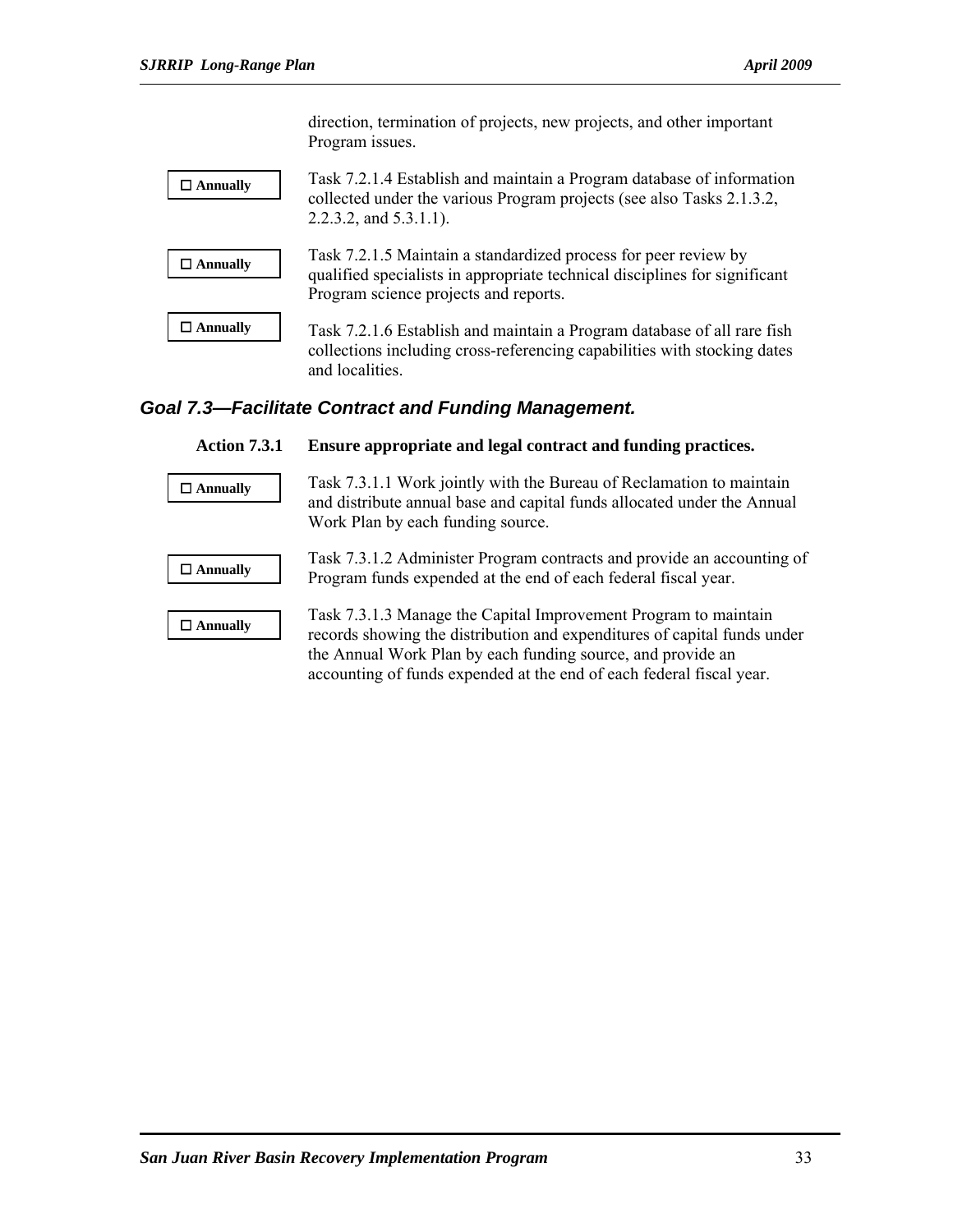# **LITERATURE CITED**

#### **(Includes literature cited in Appendices)**

- Abell, R. 1994. San Juan River Basin water quality and contaminants review. Volumes I and II. Museum of Southwestern Biology, Department of Biology, University of New Mexico.
- Ahlm, L. A., 1993. San Juan River tailwater trout fishery investigations 1992 Annual Report. New Mexico Department of Game and Fish, Navajo Dam, New Mexico.
- Archer, E. 2000. Appendix B: effects of food availability and competition on age-0 Colorado pikeminnow growth and lipid accrual in the San Juan River. Pages B-1 to B-42 in Archer, E., T.A. Crowl, and M. Trammell, editors. Age-0 native species abundances and nursery habitat quality and availability in the San Juan River, New Mexico, Colorado, and Utah. Utah Division of Wildlife Resources, Salt Lake City, Utah.
- Archer, E., and T. A. Crowl. 2000a. Chapter 2: age-0 native fish year class abundances and size in relation to flow and temperature patterns in the San Juan River 1991-1997. Pages 2-1 to 2-19 in Archer, E., T.A. Crowl, and M. Trammell, editors. Age-0 native species abundances and nursery habitat quality and availability in the San Juan River, New Mexico, Colorado, and Utah. Utah Division of Wildlife Resources, Salt Lake City, Utah.
- Archer, E., and T. A. Crowl. 2000b. Chapter 3: nursery habitat survey of the San Juan River, New Mexico and Utah, 1994-1997. Pages 3-1 to 3-36 in Archer, E., T.A. Crowl, and M. Trammell, editors. Age-0 native species abundances and nursery habitat quality and availability in the San Juan River, New Mexico, Colorado, and Utah. Utah Division of Wildlife Resources, Salt Lake City, Utah.
- Archer, E., T. A. Crowl, and M. Trammell. 2000. Age-0 native species abundances and nursery habitat quality and availability in the San Juan River, New Mexico, Colorado, and Utah. Utah Division of Wildlife Resources, Salt Lake City, Utah.
- Bliesner, R., and V. Lamarra. 2000. Hydrology, geomorphology, and habitat studies. Final Draft Report of Keller-Bliesner Engineering and Ecosystem Research Institute to San Juan River Basin Recovery Implementation Program, U.S. Fish and Wildlife Service, Albuquerque, NM.
- Bliesner, R., and V. Lamarra. 2002. Hydrology, geomorphology, and habitat studies; final report. San Juan River Basin Recovery Implementation Program, U.S. Fish and Wildlife Service, Albuquerque, New Mexico.
- Bliesner, R. 2004. San Juan River Basin Recovery Implementation Program Habitat Response Analysis 1992-2002. Keller-Bliesner Engineering, Logan, Utah.
- Bliesner, R., and V. Lamarra. 2007. San Juan River habitat studies; evaluation of constructed experimental backwaters to aid in the retention of stocked Colorado Pikeminnow. Annual Research Report of Keller-Bliesner Engineering and Ecosystems Research Institute to San Juan River Basin Recovery Implementation Program, U.S. Fish and Wildlife Service, Albuquerque, NM.
- Brandenburg, W. H. and K. B. Gido. 1999. Predation by Nonnative Fish on Native Fishes in the San Juan River, New Mexico and Utah. Southwest Naturalist 44(3):392-394.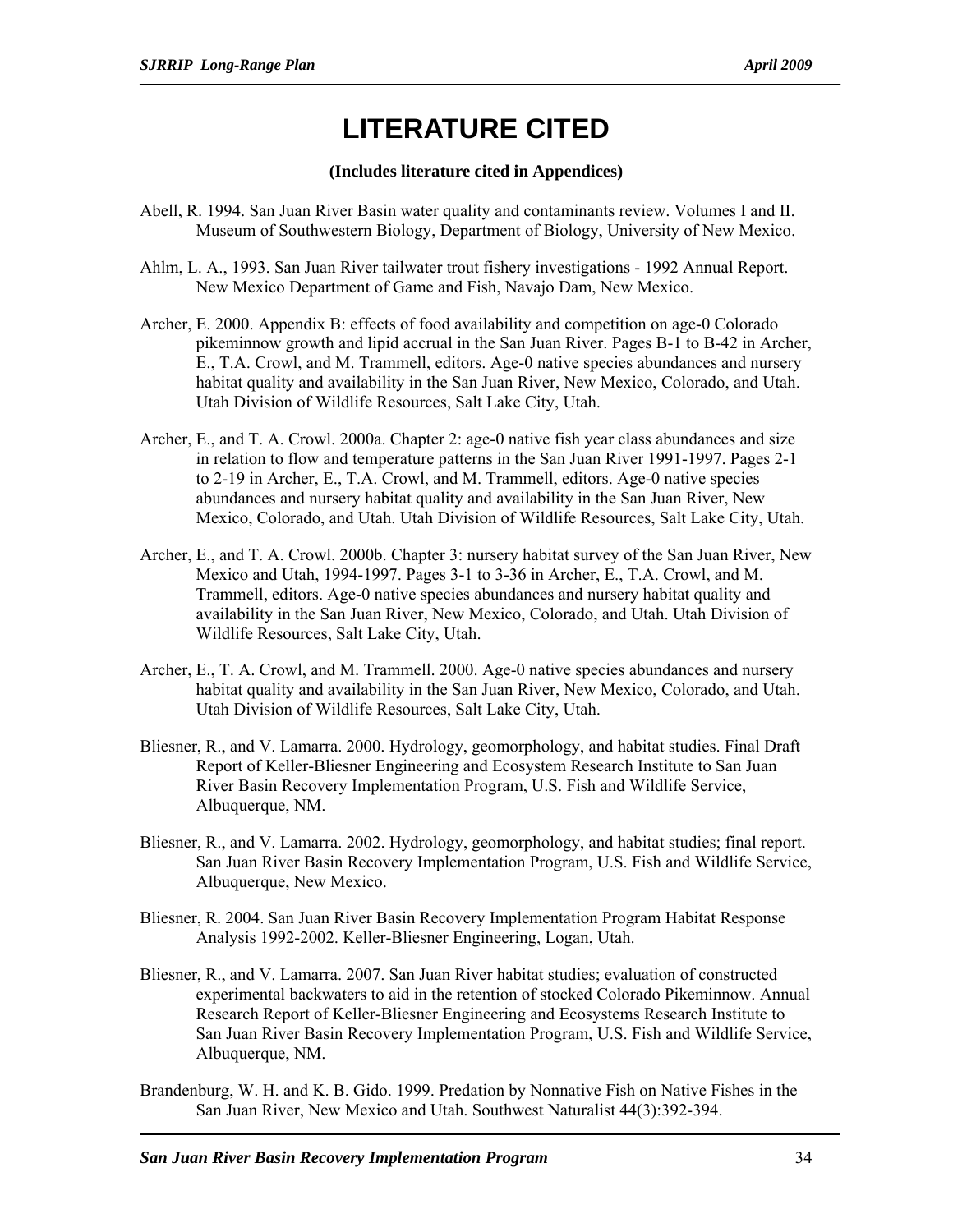- Brandenburg, W. H., M. A. Farrington, and S. J. Gottlieb. 2003. Razorback sucker larval fish survey in the San Juan River during 2002. University of New Mexico, Albuquerque, New Mexico.
- Brandenburg, W. H., M. A. Farrington, and S. J. Gottlieb. 2004a. Razorback sucker larval fish survey in the San Juan River during 1999-2002 three-year summary. University of New Mexico, Albuquerque, New Mexico.
- Brandenburg, W. H., M. A. Farrington, and S. J. Gottlieb. 2004b. Razorback sucker larval fish survey in the San Juan River during 2003. University of New Mexico, Albuquerque, New Mexico.
- Brooks, J. E., M. J. Buntjer, and J. R. Smith. 2000. Non-native species interactions: management implications to aid in recovery of the Colorado pikeminnow *Ptychocheilus lucius* and razorback sucker *Xyrauchen texanus* in the San Juan River, Colorado, New Mexico, Utah. San Juan River Basin Recovery Implementation Program, U.S. Fish and Wildlife Service, Albuquerque, New Mexico.
- Buhl, K. J. and S. J. Hamilton. 2000. The chronic toxicity of dietary and waterborne selenium to adult Colorado pikeminnow (*Ptychocheilus lucius*) in a water quality simulating that in the San Juan River. U.S. Geological Survey, Yankton, South Dakota.
- Buntjer, M., T. Chart, and L. Lentsch. 1993. Early life history fisheries survey of the San Juan River, New Mexico and Utah, 1992. Utah Division of Wildlife Resources for San Juan River Basin Recovery Implementation Program, U.S. Fish and Wildlife Service, Albuquerque, New Mexico.
- Buntjer, M., T. Chart, and L. Lentsch. 1994. Early life history fisheries survey of the San Juan River, New Mexico and Utah, 1993. Utah Division of Wildlife Resources for San Juan River Basin Recovery Implementation Program, U.S. Fish and Wildlife Service, Annual Research Report, Fiscal Year 1993, Albuquerque, New Mexico.
- Clarkson, R.W., P.C. Marsh, S.E. Stefferud, and J.A. Stefferud. 2005. Conflicts between native fish and nonnative sport fish management in the southwestern United States. Fisheries 30(9):20-27.
- Crist, L.W. and D.W. Ryden. 2003. Genetics management plan for the endangered fishes of the San Juan River. Report of Bureau of Reclamation and U.S. Fish and Wildlife Service, San Juan River Basin Recovery Implementation Program, U.S. Fish and Wildlife Service, Albuquerque, NM.
- Cutler, A. 2006. Navajo Reservoir and San Juan River temperature study. Final Report. U.S. Department of the Interior, Bureau of Reclamation, Upper Colorado Regional Office, Salt Lake City, UT.
- Dowling, T. E., and W. L. Minckley. 1993. Genetic diversity of razorback sucker as determined by restriction endonuclease analysis of mitochondrial DNA. Report of Arizona State University, Department of Zoology for U.S. Bureau of Reclamation, Final Report, Arizona.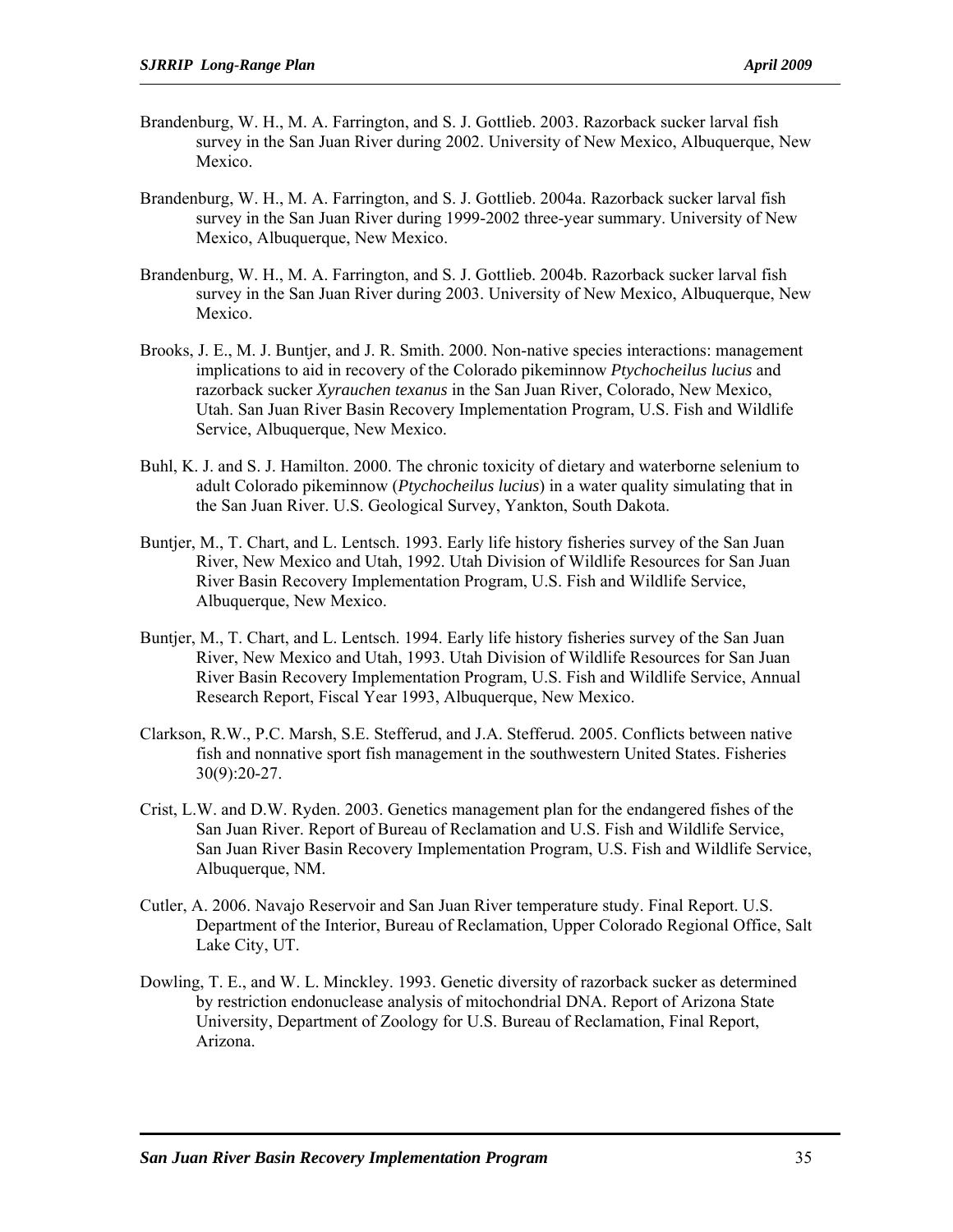- Farrington, M. A., W. H. Brandenburg, and S. J. Gottlieb. 2003. Colorado pikeminnow larval fish survey in the San Juan River during 2002. University of New Mexico, Albuquerque, New Mexico.
- Farrington, M. A., W. H. Brandenburg, and S. J. Gottlieb. 2004. Colorado pikeminnow larval fish survey in the San Juan River during 2003. University of New Mexico, Albuquerque, New Mexico.
- Gido, K. B., and D. L. Propst. 1994. San Juan River secondary channel community studies, permanent study sites, 1993 Annual Report. U.S. Fish and Wildlife Service for San Juan River Basin Recovery Implementation Program, Annual Research Report, Fiscal Year 1993, U.S. Fish and Wildlife Service, Albuquerque, New Mexico.
- Gido, K. B., and D. L. Propst. 1995. San Juan River secondary channel community studies, permanent study sites, 1994 Draft Annual Report. Museum of Southwestern Biology, Department of Biology, University of New Mexico and New Mexico Department of Game and Fish, Albuquerque.
- Gido, K. B., and D. L. Propst. 1999. Habitat use and association of native and nonnative fishes in the San Juan River, New Mexico and Utah. Copeia 1999(2):321-332.
- Goettlicher, W. P., and M. J. Pucherelli. 1994. Mapping instream habitat on the San Juan River using airborne videography, 1993. For Bureau of Reclamation, Annual Progress Report, Denver, Colorado.
- Golden, M. E., and P. B. Holden. 2003. Summary of monitoring activities and other studies conducted by the San Juan River Basin Recovery Implementation Program, 1999-2002. Bio-West, Inc., Logan, Utah.
- Hamilton, S. J., and K. J. Buhl. 1997a. Hazard assessment of inorganics, individually and in mixtures, to two endangered fish in the San Juan River, New Mexico. Environmental Toxicology and Water Quality 12:195-209.
- Hamilton, S. J., and K. J. Buhl. 1997b. Hazard evaluation of inorganics, singly and in mixtures, to flannelmouth sucker Catostomus latipinnis in the San Juan River, New Mexico. Ecotoxicology and Environmental Safety 1997 (38):296-308.
- Holden, P.B. (Ed.) 1999. Flow recommendations for the San Juan River. San Juan River Basin Recovery Implementation Program, Biology Committee. U.S. Fish and Wildlife Service, Albuquerque, NM.
- Holden, P.B. (Ed.) 2000. Program evaluation report for the 7-year research period (1991–1997). San Juan River Basin Recovery Implementation Program, U.S. Fish and Wildlife Service, Albuquerque, NM.
- Lamarra, V. 2004. Statistical analysis of habitat availability and fish abundance in the San Juan River. Ecosystems Research Institute, Logan, Utah.
- Landye, J., B. McCasland, C. Hart, K. Hayden, and J. C. Thoesen. 2000. San Juan River fish health surveys, 1992-1999. U.S. Fish and Wildlife Service, Pinetop Fish Health Center, Pinetop, Arizona.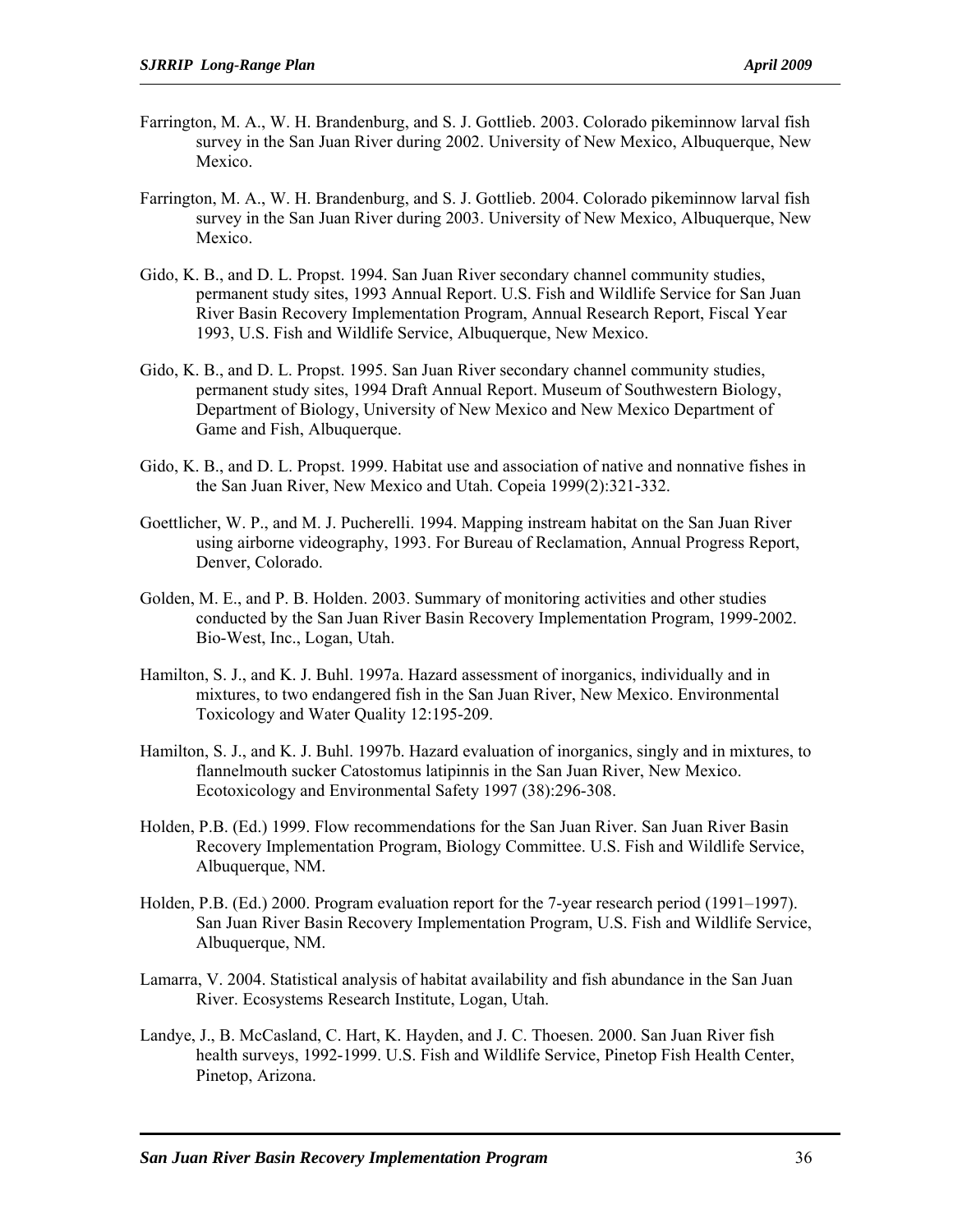- Larson, R. D., and L. A. Ahlm. 1994. San Juan River tailwater trout fishery investigations, 1993 Annual Report. New Mexico Department of Game and Fish, Navajo Dam, New Mexico.
- Lashmett, K. 1993. Fishery survey of the lower San Juan River and the upper arm of Lake Powell (RMI 4.0 - 11.0), 1991/92 Annual Report. Report of U.S. Bureau of Reclamation for San Juan River Basin Recovery Implementation Program, U.S. Fish and Wildlife Service, Albuquerque, New Mexico.
- Lashmett, K. 1994. Fishery survey of the lower San Juan River and the upper arm of Lake Powell (RMI 4.0 - 0.8), 1993 Annual Report. U.S. Bureau of Reclamation for San Juan River Basin Recovery Implementation Program, U.S. Fish and Wildlife Service, Annual Research Report, Fiscal Year 1993, Albuquerque, New Mexico.
- Lashmett, K. 1995. Fishery survey of the lower San Juan River and the upper arm of Lake Powell (RMI 4.0 - 1.9), 1994 Annual Report. Report of U.S. Bureau of Reclamation for San Juan River Basin Recovery Implementation Program, U.S. Fish and Wildlife Service, Annual Research Report, Fiscal Year 1994, Albuquerque, New Mexico.
- Masslich, W., and P.B. Holden. 1996. Expanding distribution of Colorado squawfish in the San Juan River: a discussion paper. Report of Bio/West, Inc. for the San Juan River Basin Recovery Implementation Program, U.S. Fish and Wildlife Service, Albuquerque, NM.
- Miller, W. J. 2006. Standardized monitoring program five-year data integration report. San Juan River Basin Recovery Implementation Program, U.S. Fish and Wildlife Service, Albuquerque, NM.
- Miller, W. J., A. L. Hobbes, and D. L. Propst. 1993. Ichthyofaunal surveys of the Animas, La Plata, Florida, Los Pinos, and San Juan rivers, New Mexico and Colorado, August and September, 1992 Annual Report. Report of W.J. Miller and Associates and Endangered Species Program, New Mexico Department of Fish and Game for San Juan River Basin Recovery Implementation Program, U.S. Fish and Wildlife Service, Albuquerque, New Mexico.
- Miller, W. J., and J. Ptacek. 2000. Colorado pikeminnow habitat use in the San Juan River, New Mexico and Utah. Miller Ecological Consultants, Inc., for San Juan River Basin Recovery Implementation Program, U.S. Fish and Wildlife Service, Albuquerque, New Mexico.
- Miller, W. J., and D. E. Rees. 2000. Ichthyofaunal surveys of tributaries of the San Juan River, New Mexico. Report of Miller Ecological Consultants, Inc., for San Juan River Basin Recovery Implementation Program, U.S. Fish and Wildlife Service, Albuquerque, New Mexico.
- Mueller, G.A. 2005. Predatory fish removal and native fish recovery in the Colorado River mainstem: what have we learned? Fisheries 30(9):10-19.
- Odell, S. 1995. Polynuclear aromatic hydrocarbon study: 1994 annual report of data collection activities concerning suspected contributions of polynuclear aromatic hydrocarbons by oil and gas leasing on public lands in the San Juan Basin, New Mexico. Bureau of Land Management for San Juan River Basin Recovery Implementation Program, U.S. Fish and Wildlife Service, Annual Research Report, Fiscal Year 1994, Albuquerque, New Mexico.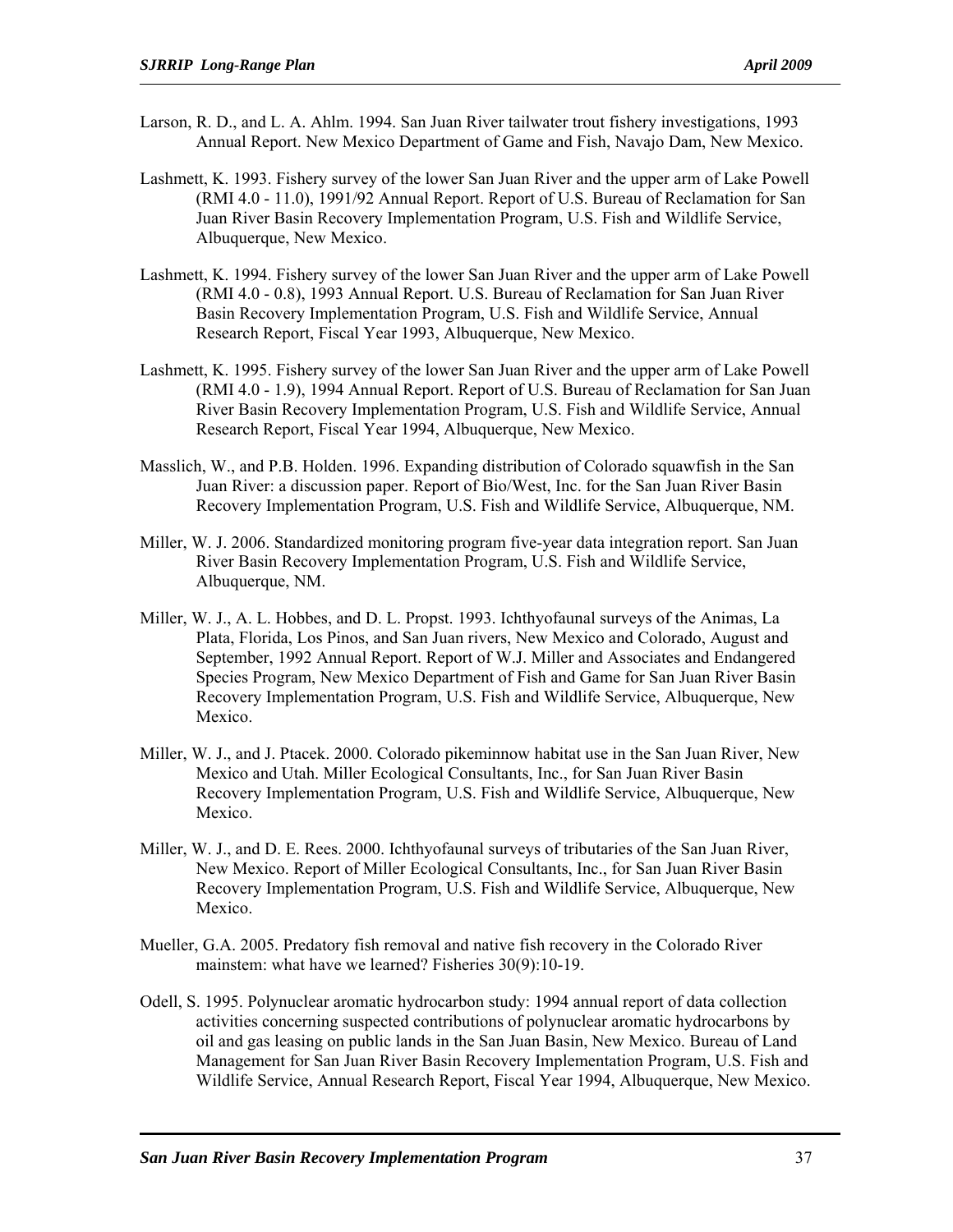- Odell, S. 1997. Polynuclear aromatic hydrocarbon study: 1996 annual report of data collection activities concerning suspected contributions of polynuclear aromatic hydrocarbons by oil and gas leasing on public land in the San Juan Basin, New Mexico. U.S. Bureau of Land Management for San Juan River Basin Recovery Implementation Program, U.S. Fish and Wildlife Service, 1996 Annual Report, Albuquerque, New Mexico.
- Platania, S. P. 1990. Biological summary: San Juan River ichthyofaunal study, New Mexico-Utah, 1987 to 1989. Museum of Southwestern Biology, Department of Biology, University of New Mexico for U.S. Bureau of Reclamation, Salt Lake City, Utah.
- Platania, S.P., K.R. Bestgen, M.A. Moretti, D.L. Propst and J.E. Brooks. 1991. Status of Colorado squawfish and razorback sucker in the San Juan River, Colorado, New Mexico, and Utah. Southwestern Naturalist 36 (1):147-150.
- Platania, S. P., R. K. Dudley, and S. L. Maruca. 2000. Drift of fishes in the San Juan River 1991- 1997, Final Report. Division of Fishes, Museum of Southwestern Biology, Department of Biology, University of New Mexico, Albuquerque, New Mexico.
- Poff, N.L., J.D. Allan, M.B. Bain, J.R. Karr, K.L. Prestegaard, B.D. Richter, R.E. Sparks, and J.C. Stromberg. 1997. The natural flow regime: a paradigm for river conservation and restoration. BioScience 47:769–784.
- Propst, D. L., A. Hobbes, and K. Lawrence. 1999. Chapter 4: physical and biological response to test flows, red shiner section. Pages 4-1 to 4-88 in P.B. Holden, editor. Flow recommendations for the San Juan River. San Juan River Basin Recovery Implementation Program, USFWS, Albuquerque, New Mexico.
- Propst, D. L., and A. L. Hobbes. 2000. Seasonal abundance, distribution, and population sizestructure of fishes in San Juan River secondary channels 1991-1997. Conservation Services Division, New Mexico Department of Game and Fish, Santa Fe, New Mexico.
- Propst, D.L., S. P. Platania, D. W. Ryden, and R. L. Bliesner. 2000. San Juan River monitoring plan and protocols. San Juan River Basin Recovery Implementation Program, U.S. Fish and Wildlife Service, Albuquerque, New Mexico.
- Propst, D. L., A. H. Kingsburg, and R. D. Larson. 2004. Small-bodied fish monitoring San Juan River, 1998-2002. U.S. Fish and Wildlife Service, Albuquerque, New Mexico.
- Pucherelli, M. J., and R. C. Clark. 1990. San Juan River habitat mapping using remote sensing techniques. U.S. Bureau of Reclamation, AP-90-4-2, Denver, Colorado.
- Pucherelli, M. J., and W. P. Goettlicher. 1992. Mapping instream habitat on the San Juan River using airborne videography. U.S. Bureau of Reclamation Technical Report, R-92-16, Denver, Colorado.
- Ryden, D. W. 1997. Five-year augmentation plan for razorback sucker in the San Juan River. U.S. Fish and Wildlife Service, Grand Junction, CO.
- Ryden, D.W. 2000a. Adult fish community monitoring on the San Juan River, 1991-1997. U.S. Fish and Wildlife Service, Grand Junction, CO.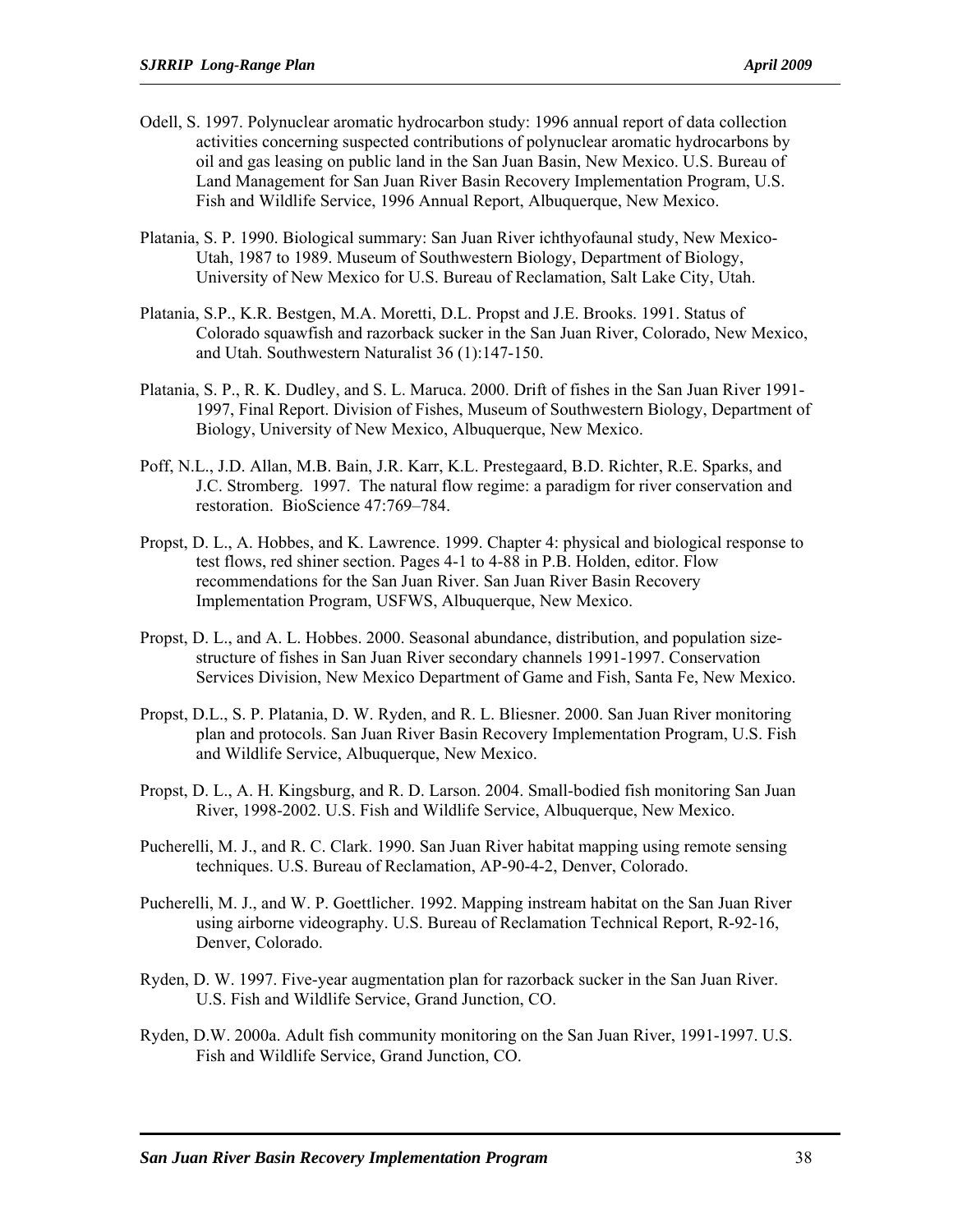- Ryden, D.W. 2000b. Monitoring of experimentally stocked razorback sucker in the San Juan River: March 1994 through October 1997. Final Report, U.S. Fish and Wildlife Service, Grand Junction, CO.
- Ryden, D. W. 2003a. An augmentation plan for Colorado pikeminnow in the San Juan River. U.S. Fish and Wildlife Service, Grand Junction, CO.
- Ryden, D. W. 2003b. An augmentation plan for razorback sucker in the San Juan River; an addendum to the five-year augmentation plan for razorback sucker in the San Juan River (Ryden 1997). U.S. Fish and Wildlife Service, Grand Junction, CO.
- Ryden, D. W. 2003c. Long term monitoring of sub-adult and adult large-bodied fishes in the San Juan River: 1999-2001 integration report. U.S. Fish and Wildlife Service, Grand Junction, Colorado.
- Ryden, D. W. 2003d. Long term monitoring of sub-adult and adult large-bodied fishes in the San Juan River: 2002, interim progress report. U.S. Fish and Wildlife Service, Grand Junction, Colorado.
- Ryden, D. W. 2004a. Long term monitoring of sub-adult and adult large-bodied fishes in the San Juan River: 2003, interim progress report. U.S. Fish and Wildlife Service, Grand Junction, Colorado.
- Ryden, D. W. 2004b. Sub-adult and adult large bodied fish community monitoring trip, fall 2003. U.S. Fish and Wildlife Service, Grand Junction, CO.
- Ryden, D. W. 2005. Sub-adult and adult large bodied fish community monitoring trip, fall 2004. U.S. Fish and Wildlife Service, Grand Junction, CO. San Juan River Basin Recovery Implementation Program. 1995. I. Program Document, II. Cooperative Agreement, III. Long-Range Plans, IV. Rip Side By Side Analysis. San Juan River Basin Recovery Implementation Program, U.S. Fish and Wildlife Service, Albuquerque, N.M.
- Ryden, D. W., and L. A. Alm. 1996. Observations on the distribution and movements of Colorado squawfish, *Ptychocheilus lucius*, in the San Juan River, New Mexico, Colorado, and Utah. Southwestern Naturalist 41(2):161-168.
- San Juan River Basin Recovery Implementation Program (SJRIP). 1995. I. Program Document, II. Cooperative Agreement, III. Long-Range Plans, IV. Rip Side By Side Analysis. San Juan River Basin Recovery Implementation Program, U.S. Fish and Wildlife Service, Albuquerque, N.M.
- San Juan River Basin Recovery Implementation Program (SJRIP). 2006. Final Program Document. San Juan River Basin Recovery Implementation Program, U.S. Fish and Wildlife Service, Albuquerque, N.M.
- Simpson, Z. R., and J. D. Lusk. 1999. Environmental contaminants in aquatic plants, invertebrates, and fishes of the San Juan River mainstem, 1990-1996. U.S. Fish and Wildlife Service, Albuquerque, New Mexico.
- Stanford, J.A., J.V. Ward, W.J. Liss, C.A. Frizzell, R.N. Williams, J.A. Lichatowich, and C.C. Coutant. 1996. A general protocol for restoration of regulated rivers. Regulated Rivers: Research and Management 12:391–413.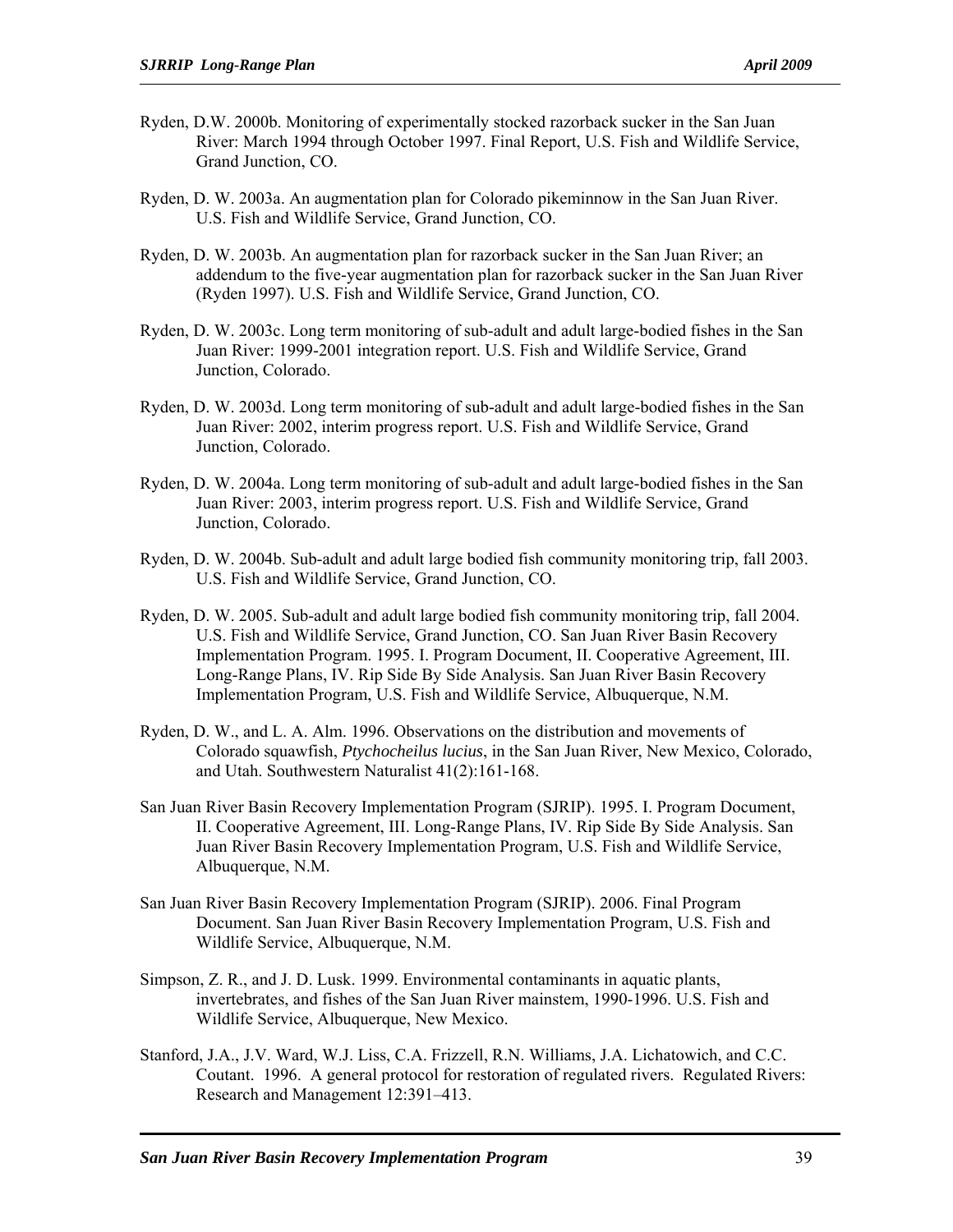- Trammell, M. A., and E. Archer. 2000. Chapter 4: evaluation of reintroduction of young of year Colorado pikeminnow in the San Juan River 1996-1998. Pages 4-1 to 4-33 in Archer, E., T.A. Crowl, and M. Trammell, editors. Age-0 native species abundances and nursery habitat quality and availability in the San Juan River, New Mexico, Colorado, and Utah. Utah Division of Wildlife Resources, Salt Lake City, Utah.
- Turner, T. F., M. V. McPhee, D. Alò, W. H. Brandenburg, and S. P. Platania. 2002. Determination of occurrence of hybridization of San Juan River razorback sucker through genetic screening of larval fishes. Draft Report submitted to SJRIP.
- Turner, T. F., T. E. Dowling, M. J. Osborne, M. V. McPhee, R. E. Broughton, and J. R. Gold. 2008. Microsatellite markers for the endangered razorback sucker, *Xyrauchen texanus*, are widely applicable to genetic studies of other catostomine fishes. Conservation Genetics, In press (available online at Springer).
- U.S. Fish and Wildlife Service (Service). 2002a. Colorado pikeminnow (*Ptychocheilus lucius*) Recovery Goals: amendment and supplement to the Colorado Squawfish Recovery Plan. U.S. Fish and Wildlife Service, Mountain-Prairie Region (6), Denver, Colorado. Available in pdf format at http://www/r6.fws.gov/crrip/rg.htm.
- U.S. Fish and Wildlife Service (Service). 2002b. Razorback sucker (*Xyrauchen texanus*) Recovery Goals: amendment and supplement to the Razorback Sucker Recovery Plan. U.S. Fish and Wildlife Service, Mountain-Prairie Region (6), Denver, Colorado. Available in pdf format at http://www/r6.fws.gov/crrip/rg.htm.
- Wilson, R.M., J.D. Lusk, S. Bristol, B. Waddell, and C. Wiens. 1995. Environmental contaminants in biota from the San Juan River and selected tributaries in Colorado, New Mexico, and Utah. Regions 2 and 6, U.S. Fish and Wildlife Service for San Juan River Basin Recovery Implementation Program, Annual Research Report, Fiscal Year 1994, U.S. Fish and Wildlife Service, Albuquerque, New Mexico.
- Wirth, D. 1999. Annual report on data collection activities for 1997 and 1998 concerning suspected contributions of polynuclear aromatic hydrocarbon by oil and gas leasing on public lands in the San Juan Basin, New Mexico. Bureau of Land Management, Farmington, New Mexico.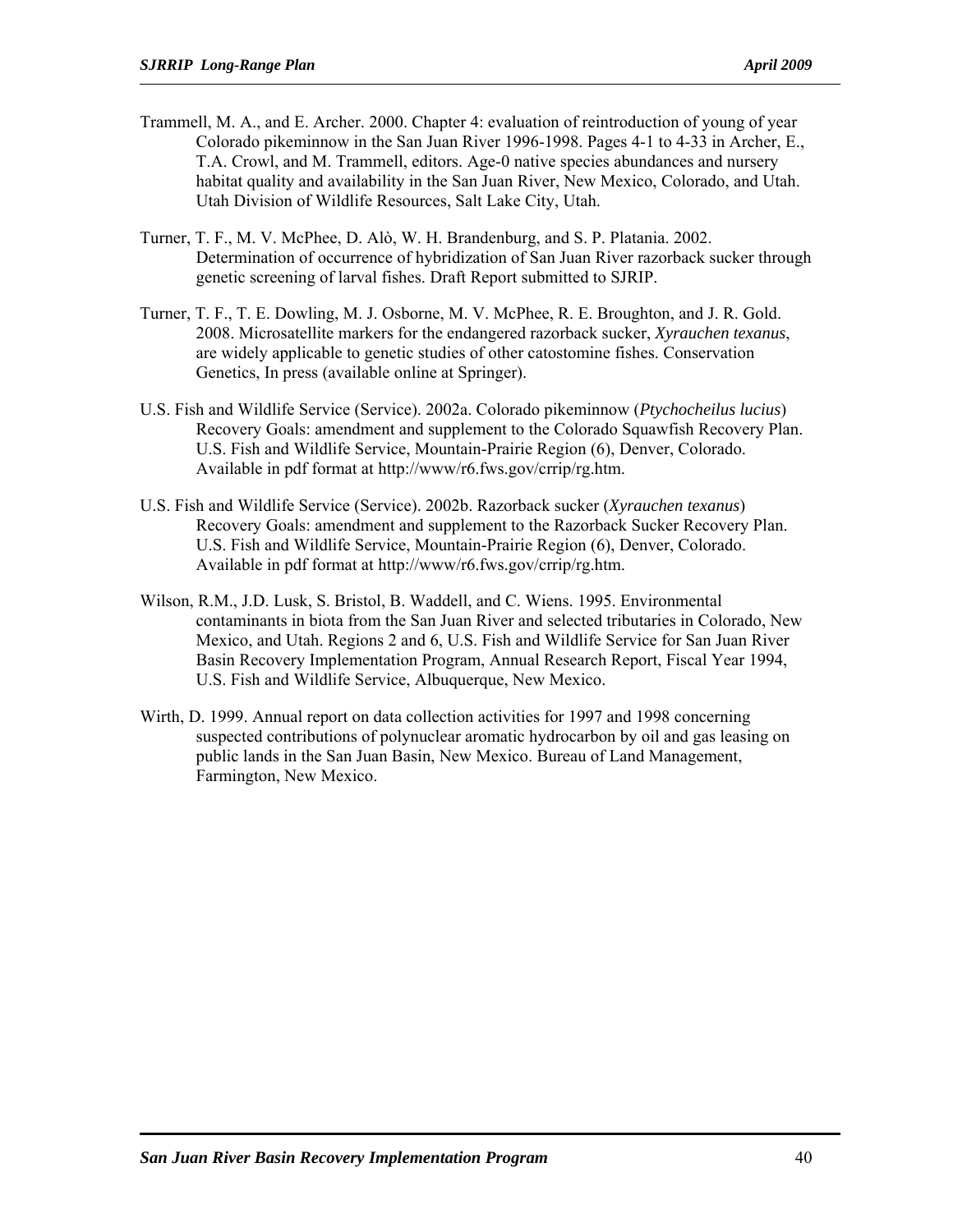#### *Appendix A. Tasks, priorities, responsibilities, dates, and descriptions for elements of the Long-Range Plan.*

The following are criteria used as guidance for "Recovery Goals Priority" used in column 2 of the following tables:

| Low     | The task is not linked to site-specific management actions of recovery goals and   |
|---------|------------------------------------------------------------------------------------|
|         | is not necessary for species recovery.                                             |
| Medium  | The task is indirectly linked to site-specific management actions and may be       |
|         | supportive of species recovery.                                                    |
| High    | The task is linked or related to a site-specific management action cited in        |
|         | recovery goals and may be necessary to achieve species recovery goals.             |
| Highest | The task reflects a site-specific management action cited in recovery goals and is |
|         | necessary to achieve species recovery.                                             |

The following are abbreviations used in the following Tables:

| ВC          | <b>Biology Committee</b>                            |
|-------------|-----------------------------------------------------|
| <b>BIA</b>  | Bureau of Indian Affairs                            |
| <b>BOR</b>  | Bureau of Reclamation                               |
| CC          | Coordination Committee                              |
| <b>CPM</b>  | Colorado pikeminnow                                 |
| <b>DNFH</b> | Dexter National Fish Hatchery and Technology Center |
| <b>FWS</b>  | U.S. Fish and Wildlife Service                      |
| GJ          | <b>Grand Junction</b>                               |
| HС          | <b>Hydrology Committee</b>                          |
| <b>NMGF</b> | New Mexico Game and Fish Department                 |
| NN          | Navajo Nation                                       |
| PO          | Program Office                                      |
| <b>RBS</b>  | Razorback sucker                                    |
| <b>UNFH</b> | Uvalde National Fish Hatchery                       |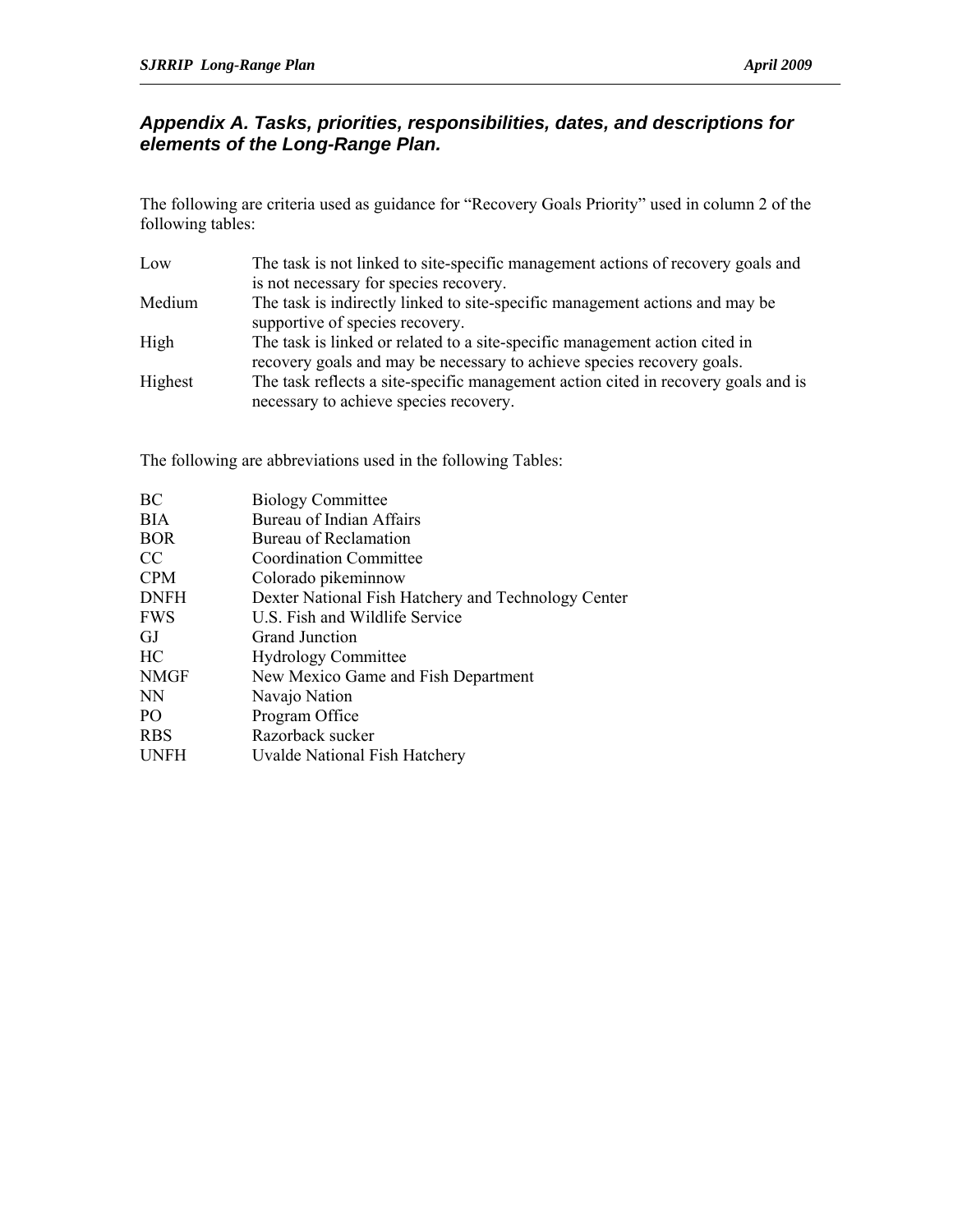Table A1. Tasks, priorities, responsibilities, dates, and descriptions for Element 1.—Development, Integration, and Evaluation of Information for Recovery.

| <b>Tasks</b>                                                                                                                                                                             | <b>Recovery</b><br><b>Goals Priority</b> | <b>Primary</b><br><b>Responsibility</b> | <b>Start</b><br>Date | Completion<br>Date | <b>Description and Comments</b>                                                                                                                                                                                                                                  |
|------------------------------------------------------------------------------------------------------------------------------------------------------------------------------------------|------------------------------------------|-----------------------------------------|----------------------|--------------------|------------------------------------------------------------------------------------------------------------------------------------------------------------------------------------------------------------------------------------------------------------------|
| <b>Goal 1.1-Describe Biotic and</b><br><b>Abiotic Baseline Conditions.</b>                                                                                                               |                                          |                                         |                      |                    |                                                                                                                                                                                                                                                                  |
| <b>Action 1.1.1 Determine the relative</b><br>abundance and distribution of<br>endangered fishes, as well as other native<br>and nonnative fishes in the San Juan<br><b>River Basin.</b> |                                          |                                         |                      |                    |                                                                                                                                                                                                                                                                  |
| Task 1.1.1.1 Conduct ichthyofaunal surveys<br>of mainstem, tributary streams, and<br>secondary channels to determine fish<br>species associated with these habitats.                     | Medium<br>(Completed)                    | FWS, NMGF,<br>BC.                       | 1987                 | 1997               | Ichthyofaunal surveys were during 1987-1989<br>(Platania 1990) to determine the size of the<br>remaining CPM population and to characterize the<br>fish population of the San Juan River. Additional<br>surveys were done during the 7-Year Research<br>Program. |
| Task 1.1.1.2 Conduct radio telemetry<br>investigations to help define species<br>distributions, movements, spawning sites,<br>and habitat use.                                           | Medium<br>(Completed)                    | <b>FWS</b>                              | 1991                 | 2000               | Although this task was completed (Ryden 2000;<br>Miller and Ptacek 2000), more radiotelemetry<br>work may be necessary to better understand<br>habitat use and movement of newly established<br>populations of CPM and RBS.                                      |
| Task 1.1.1.3 Monitor the distribution and<br>abundance of wild fish populations in the<br>San Juan River to document status and<br>trends.                                               | High<br>(Completed)                      | BC                                      | 1991                 | 1997               | Results of the 7-Year Research Program were<br>assimilated (Holden 2000) and strategies for<br>research and monitoring were developed.                                                                                                                           |
| <b>Action 1.1.2 Describe life history</b><br>parameters of wild CPM and RBS.                                                                                                             |                                          |                                         |                      |                    |                                                                                                                                                                                                                                                                  |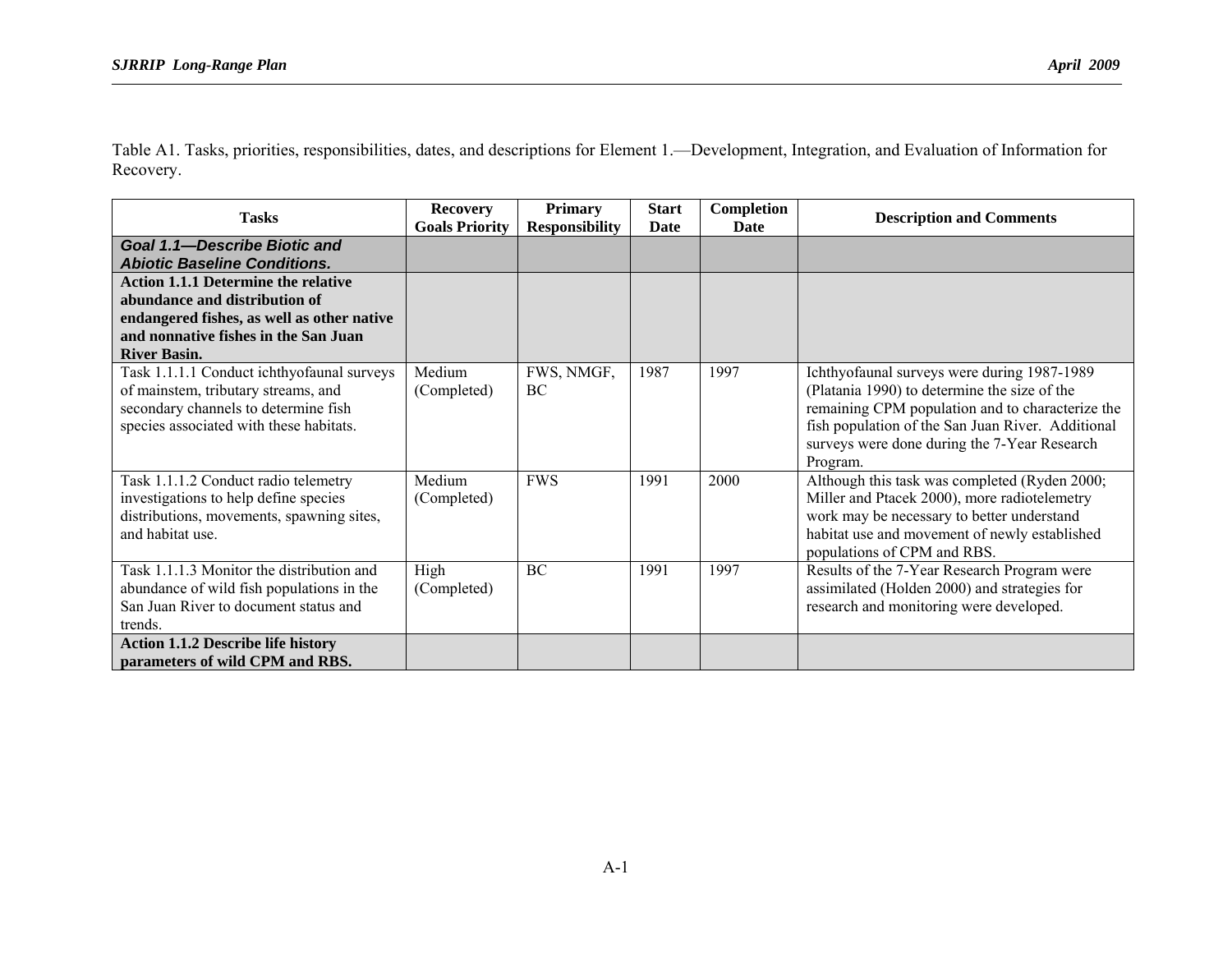| <b>Tasks</b>                                                                                                                            | <b>Recovery</b>       | <b>Primary</b>          | <b>Start</b> | Completion  | <b>Description and Comments</b>                                                                                                                                                                                                                                                                                                                                                                                                                                  |
|-----------------------------------------------------------------------------------------------------------------------------------------|-----------------------|-------------------------|--------------|-------------|------------------------------------------------------------------------------------------------------------------------------------------------------------------------------------------------------------------------------------------------------------------------------------------------------------------------------------------------------------------------------------------------------------------------------------------------------------------|
|                                                                                                                                         | <b>Goals Priority</b> | <b>Responsibility</b>   | Date         | <b>Date</b> |                                                                                                                                                                                                                                                                                                                                                                                                                                                                  |
| Task 1.1.2.1 Document and quantify<br>reproduction, survival, and recruitment.                                                          | High                  | <b>FWS, NMGF</b>        | 1991         | Ongoing     | Survival will be estimated by age group for RBS<br>and CPM. Survival can be estimated from periodic<br>comparison of abundance estimates and from<br>mark-recapture analyses. Recruitment will be<br>estimated from periodic abundance estimates of<br>subadults and adults. Estimates of recruitment are<br>demographic criteria of recovery goals. Results of<br>the 7-Year Research Program were assimilated<br>(Holden 2000) and strategies for research and |
| Task 1.1.2.2 Locate and describe areas of<br>reproductive activity and nursery habitats to<br>better understand species spawning needs. | High                  | FWS, BC,<br><b>NMGF</b> | 1991         | 1997        | monitoring were developed.<br>Reproduction should be documented from capture<br>of ripe and gravid fish, drifting larvae, and age-0<br>fish. Wild adult CPM were radio-tracked during<br>1991-1997 (Ryden 2000) and in 1993-1994 to<br>assess habitat use (Miller and Ptacek 2000).<br>Results of the 7-Year Research Program were<br>assimilated (Holden 2000) and strategies for<br>research and monitoring were developed                                     |
| Task 1.1.2.3 Describe and quantify habitats<br>selected by various life stages of CPM and<br>RBS.                                       | High<br>(Completed)   | FWS, NMGF               | 1991         | 1997        | Capture locations of RBS and CPM should be<br>described and quantified and river flows<br>documented. Results of the 7-Year Research<br>Program were assimilated (Holden 2000) and<br>strategies for research and monitoring were<br>developed                                                                                                                                                                                                                   |
| Action 1.1.3 Describe and evaluate flow,<br>habitat, and other abiotic relationships.                                                   |                       |                         |              |             |                                                                                                                                                                                                                                                                                                                                                                                                                                                                  |
| Task 1.1.3.1 Describe, model and evaluate<br>different flow regimes.                                                                    | High<br>(Completed)   | FWS, BOR                | 1995         | 1997        | Requested releases have been evaluated for<br>response of habitat (Pucherelli and Clark 1990;<br>Pucherelli and Goettlicher 1992; Goettlicher and<br>Pucherelli 1994; Bliesner and Lamarra 2002) and<br>fish (Propst et al. 1999).                                                                                                                                                                                                                               |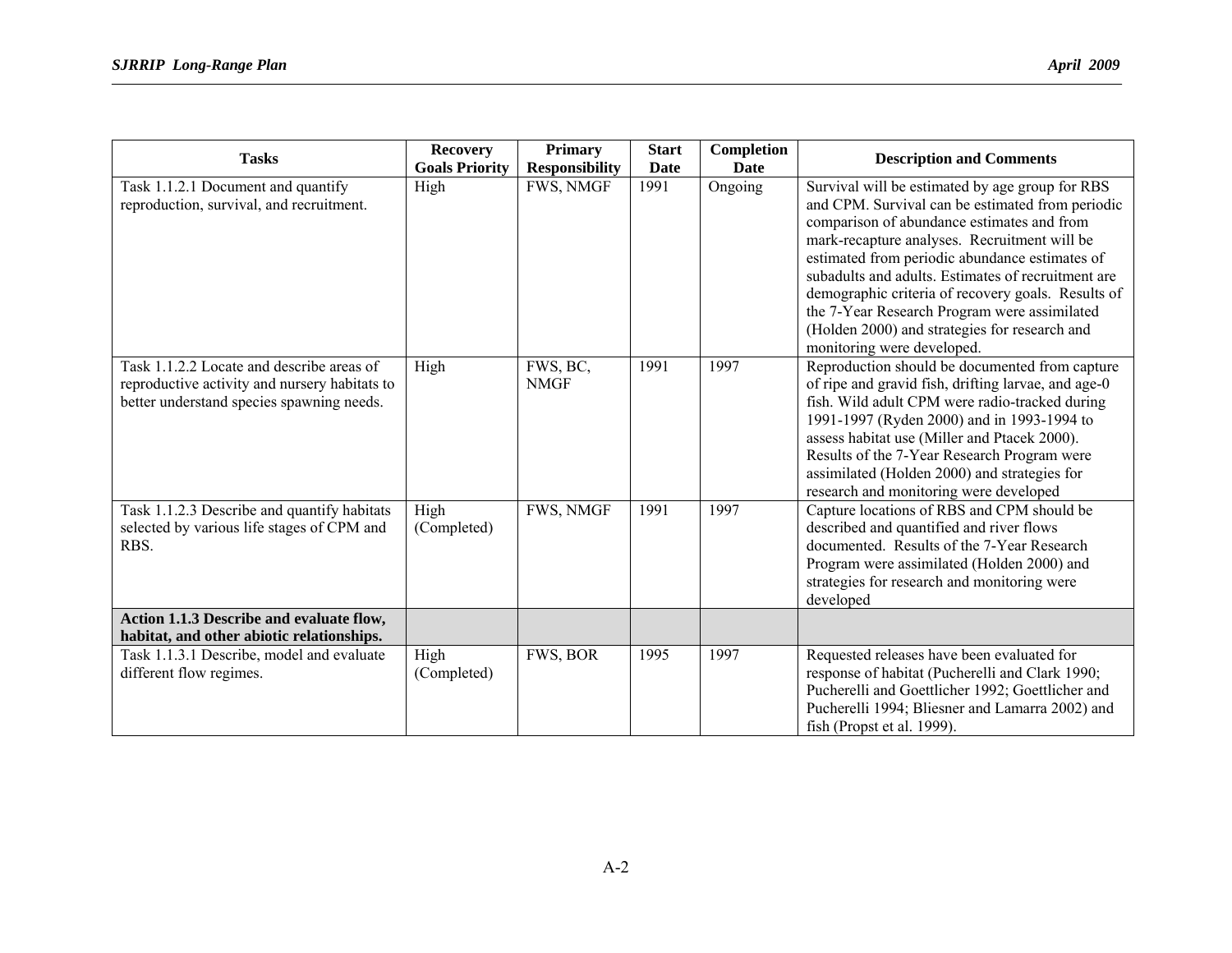| <b>Tasks</b>                                                                                                                                                                                                                                                                                     | <b>Recovery</b><br><b>Goals Priority</b> | <b>Primary</b><br><b>Responsibility</b> | <b>Start</b><br>Date | Completion<br><b>Date</b> | <b>Description and Comments</b>                                                                                                                                                                                                                                                                                                                                                                                                                                        |
|--------------------------------------------------------------------------------------------------------------------------------------------------------------------------------------------------------------------------------------------------------------------------------------------------|------------------------------------------|-----------------------------------------|----------------------|---------------------------|------------------------------------------------------------------------------------------------------------------------------------------------------------------------------------------------------------------------------------------------------------------------------------------------------------------------------------------------------------------------------------------------------------------------------------------------------------------------|
| Task 1.1.3.2 Determine response of<br>geomorphology and habitat to flow with the<br>use of habitat mapping, river<br>geomorphology, etc.                                                                                                                                                         | High<br>(Completed)                      | FWS, NMGF                               | 1995                 | 1997                      | Relationships have been developed between<br>channel geomorphology, mesohabitats, and river<br>flow to identify flows that maximize habitat of<br>various life stages of RBS and CPM (Archer and<br>Crowl 2000b; Archer et al. 2000; Bliesner and<br>Lamarra 2000, 2007; Gido and Propst 1999;<br>Lamarra 2004; Miller and Ptacek 2000). River<br>reaches with simple, moderate, and complex<br>channels have been mapped for geomorphic<br>features and mesohabitats. |
| Task 1.1.3.3 Evaluate water quality as<br>potential limiting factors.                                                                                                                                                                                                                            | High                                     | <b>FWS</b>                              | 1995                 | Ongoing                   | Various studies have been completed that assessed<br>various aspects of water quality (e.g., Abell 1994;<br>Buhl and Hamilton 2000; Hamilton and Buhl<br>1997a, 1997b; Odell 1995, 1997; Wilson et al.<br>1995). Results of the 7-Year Research Program<br>were assimilated (Holden 2000) and strategies for<br>research and monitoring were developed                                                                                                                 |
| <b>Action 1.1.4 Identify and evaluate</b><br>limiting factors and determine necessary<br>research to identity actions that will<br>minimize or remove these limiting<br>factors.                                                                                                                 |                                          |                                         |                      |                           |                                                                                                                                                                                                                                                                                                                                                                                                                                                                        |
| Task 1.1.4.1 Compile, evaluate, and<br>synthesize historic water quality<br>information on the San Juan River to<br>identify water quality parameters that may<br>be detrimental to native and endangered fish<br>species (e.g., mercury, selenium, polycyclic<br>aromatic hydrocarbons [PAHs]). | Highest                                  | BC, BOR                                 | 1991                 | Ongoing                   | Historic water quality information for the San Juan<br>River has been compiled and evaluated to identify<br>water quality parameters that may be potentially<br>detrimental to native and endangered fish species<br>(Abell 1994). Results of the 7-Year Research<br>Program were assimilated (Holden 2000) and<br>strategies for research and monitoring were<br>developed                                                                                            |
| Task 1.1.4.2 Determine and quantify<br>mesohabitat types and channel forms used<br>by native and endangered fish.                                                                                                                                                                                | High<br>(Completed)                      | FWS, NMGF                               | 1991                 | 1997                      | Primary habitats used by wild fish have been<br>documented (Archer and Crowl 2000b; Archer et<br>al. 2000; Bliesner and Lamarra 2000, 2007; Gido<br>and Propst 1999; Lamarra 2004; Miller and Ptacek<br>2000).                                                                                                                                                                                                                                                         |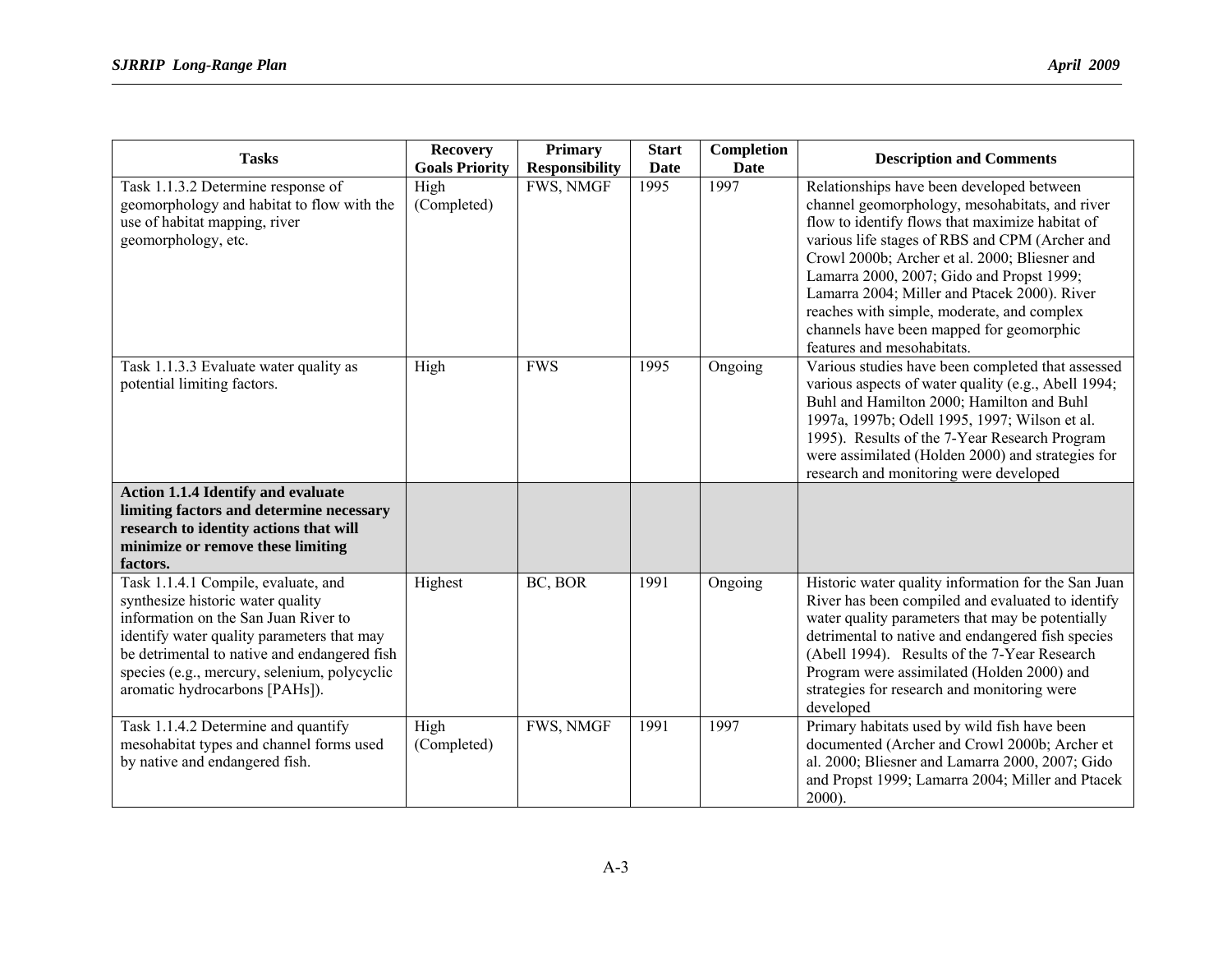| <b>Tasks</b>                                                                                                                                                                                                                                           | <b>Recovery</b><br><b>Goals Priority</b> | <b>Primary</b><br><b>Responsibility</b> | <b>Start</b><br>Date | Completion<br>Date | <b>Description and Comments</b>                                                                                                                                                                                                                                                                                                                                                                           |
|--------------------------------------------------------------------------------------------------------------------------------------------------------------------------------------------------------------------------------------------------------|------------------------------------------|-----------------------------------------|----------------------|--------------------|-----------------------------------------------------------------------------------------------------------------------------------------------------------------------------------------------------------------------------------------------------------------------------------------------------------------------------------------------------------------------------------------------------------|
| Task 1.1.4.3 Evaluate effects of nonnative<br>fish on native and endangered species and<br>identify the most problematic nonnative<br>species.                                                                                                         | Highest<br>(Completed)                   | FWS, NMGF                               | 1996                 | 1999               | Initial evaluation of nonnative fish in the San Juan<br>River has been completed (Brooks et al. 2000;<br>Propst and Hobbes 2000).                                                                                                                                                                                                                                                                         |
| Task 1.1.4.4 Estimate numbers of wild<br>CPM and RBS in the San Juan River Basin<br>and evaluate prospects for reestablishment<br>of populations with and without hatchery<br>augmentation.                                                            | High<br>(Completed)                      | FWS, NMGF,<br>BC                        | 1991                 | 1997               | Numbers of wild CPM and RBS were found to be<br>low in the San Juan River (Holden 2000).                                                                                                                                                                                                                                                                                                                  |
| Task 1.1.4.5 Survey health of fish in the San<br>Juan River to ensure adequate protection<br>from diseases and parasites.                                                                                                                              | Highest<br>(Completed)                   | <b>FWS</b>                              | 1998                 | 2000               | Fish health surveys were conducted on the San<br>Juan River during 1992-1997 (Landye et al. 2000).                                                                                                                                                                                                                                                                                                        |
| <b>Action 1.1.5 Synthesize and integrate</b><br>information to describe baseline<br>conditions and to guide future actions.                                                                                                                            |                                          |                                         |                      |                    |                                                                                                                                                                                                                                                                                                                                                                                                           |
| Task 1.1.5.1 Synthesize, integrate, and<br>evaluate the 7-year research program.                                                                                                                                                                       | High<br>(Completed)                      | FWS, NMGF                               |                      | 2000               | A 7-Year Research Program was conducted 1991-<br>1997 (Holden 2000). This effort helped to provide<br>baseline information for the ichthyofauna of the<br>San Juan River. During this program effort,<br>methods were sometimes modified to meet the<br>exigencies of the San Juan River, to incorporate<br>new information and technologies, and to improve<br>efficiency and quality of data collected. |
| <b>Goal 1.2-Develop New Information</b><br>as Necessary.                                                                                                                                                                                               |                                          |                                         |                      |                    |                                                                                                                                                                                                                                                                                                                                                                                                           |
| <b>Action 1.2.1 Assemble information from</b><br>population management and<br>augmentation.                                                                                                                                                            |                                          |                                         |                      |                    |                                                                                                                                                                                                                                                                                                                                                                                                           |
| Task 1.2.1.1 Use data and information<br>gathered from fish surveys, hatchery<br>augmentation, and survival studies to<br>describe best strategies for establishing wild<br>populations of endangered fish and<br>restoring the native fish community. | High                                     | FWS, NMGF                               | 2009                 | 2015               | Information will be assimilated to continually<br>evaluate stocking success and establishment of<br>wild populations of CPM and RBS.                                                                                                                                                                                                                                                                      |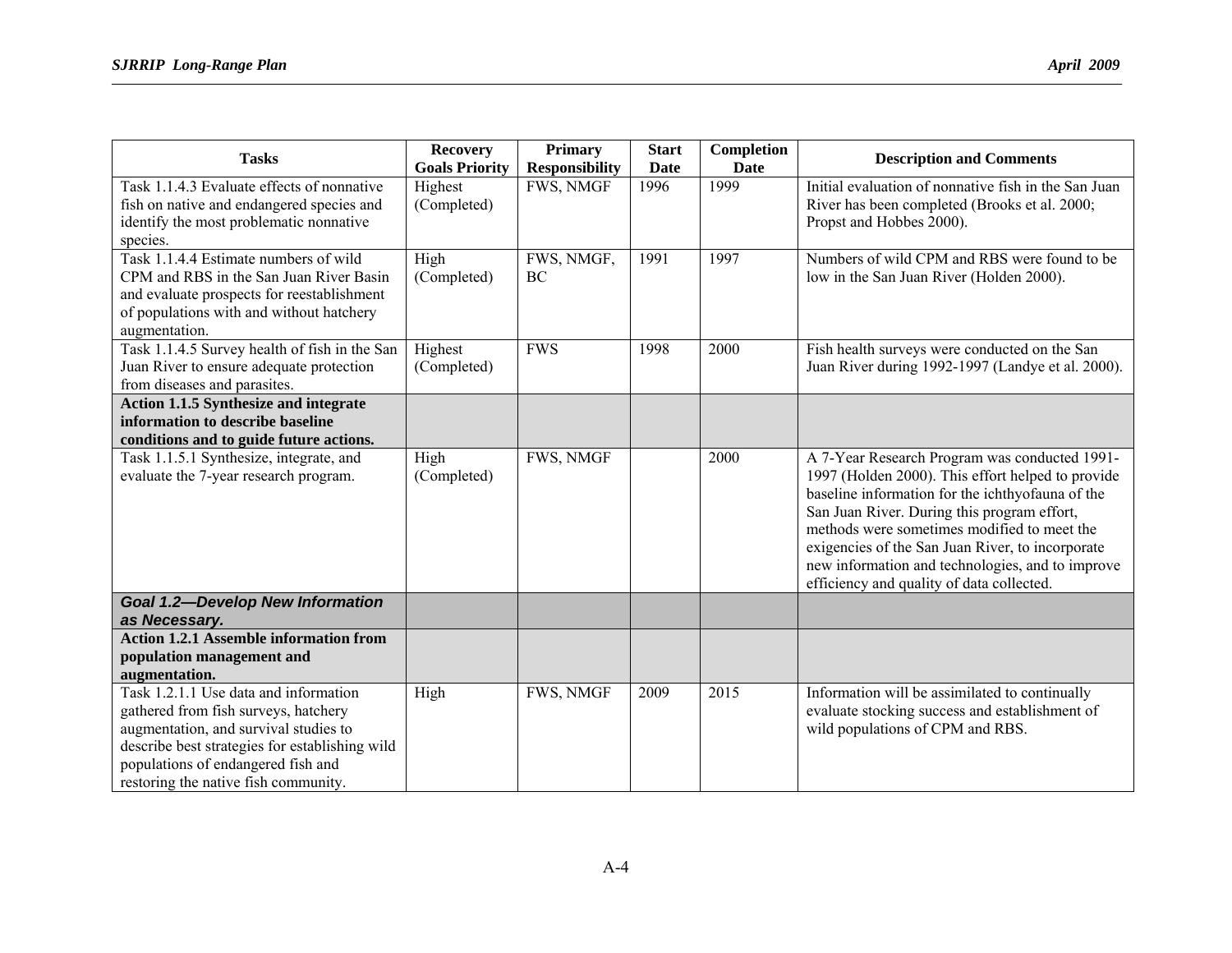| <b>Tasks</b>                                                                                                                                                                                                                                    | <b>Recovery</b><br><b>Goals Priority</b> | <b>Primary</b><br><b>Responsibility</b> | <b>Start</b><br>Date | Completion<br><b>Date</b> | <b>Description and Comments</b>                                                                                                                                                                                                                                 |
|-------------------------------------------------------------------------------------------------------------------------------------------------------------------------------------------------------------------------------------------------|------------------------------------------|-----------------------------------------|----------------------|---------------------------|-----------------------------------------------------------------------------------------------------------------------------------------------------------------------------------------------------------------------------------------------------------------|
| Task 1.2.1.2 Assimilate the genetics<br>information on CPM and RBS to describe<br>best strategies for establishing and<br>maintaining genetically viable wild<br>populations of endangered fish.                                                | High                                     | FWS, NMGF                               | 2009                 | 2015                      | Although a genetics management plan has been<br>developed, ongoing genetic monitoring of fish<br>stocks is necessary to ensure genetic integrity of<br>CPM and RBS.                                                                                             |
| Task 1.2.1.3 Monitor genetics of Colorado<br>pikeminnow and razorback sucker in the<br>San Juan River to determine if and to what<br>extent wild produced individuals depart<br>from genetic structure of parental stock<br>(hatchery derived). | Medium                                   | <b>FWS</b>                              |                      | Ongoing                   |                                                                                                                                                                                                                                                                 |
| <b>Action 1.2.2 Assemble information from</b><br>habitat evaluation and management.                                                                                                                                                             |                                          |                                         |                      |                           |                                                                                                                                                                                                                                                                 |
| Task 1.2.2.1 Use data and information<br>gathered from habitat assessments to<br>describe best strategies for providing<br>suitable habitat for native and endangered<br>fish.<br><b>Action 1.2.3 Assemble information from</b>                 | High                                     |                                         |                      | Ongoing                   | A great deal of data and information has been<br>collected, and continues to be collected, on the San<br>Juan River fishes. This information needs to be<br>continually assimilated, synthesized, and<br>interpreted.                                           |
| nonnative fish capture information.                                                                                                                                                                                                             |                                          |                                         |                      |                           |                                                                                                                                                                                                                                                                 |
| Task 1.2.3.1 Use data and information<br>gathered from nonnative fish efforts to<br>describe best strategies for minimizing<br>negative impacts to native and endangered<br>fish species.                                                       | Highest (Initial<br>phase<br>completed)  | FWS, NMGF                               | 2000                 | 2005                      | A pilot study and ongoing investigations have<br>been conducted to implement and evaluate the best<br>strategies for controlling nonnative fish. Ongoing<br>evaluation is needed, including assessment of new<br>technologies for controlling nonnative fishes. |
| <b>Action 1.2.4 Collect and assemble</b><br>information on native fishes (exclusive of                                                                                                                                                          |                                          |                                         |                      |                           |                                                                                                                                                                                                                                                                 |
| Colorado pikeminnow and razorback                                                                                                                                                                                                               |                                          |                                         |                      |                           |                                                                                                                                                                                                                                                                 |
| sucker).                                                                                                                                                                                                                                        |                                          |                                         |                      |                           |                                                                                                                                                                                                                                                                 |
| Task 1.2.4.1 Use previous and current data<br>collected during ongoing investigations to<br>characterize dynamics of native fishes and<br>their response to management activities<br>intended to improve status of listed species.              |                                          |                                         |                      | Ongoing                   |                                                                                                                                                                                                                                                                 |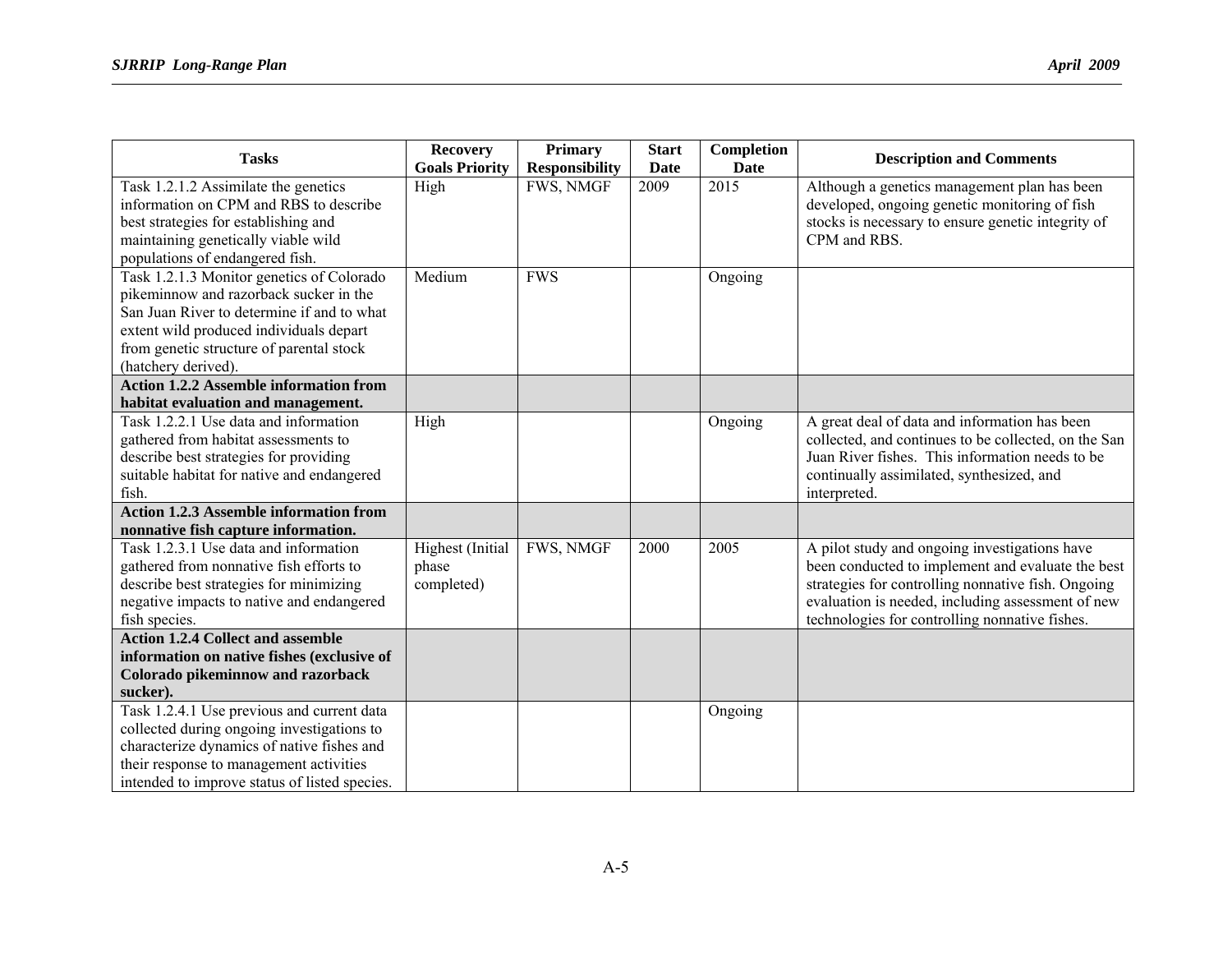| <b>Tasks</b>                                 | <b>Recovery</b>       | <b>Primary</b>        | <b>Start</b> | Completion | <b>Description and Comments</b>                     |
|----------------------------------------------|-----------------------|-----------------------|--------------|------------|-----------------------------------------------------|
|                                              | <b>Goals Priority</b> | <b>Responsibility</b> | Date         | Date       |                                                     |
| Action 1.2.5 Characterize relationships of   |                       |                       |              |            |                                                     |
| unprotected native species assemblage        |                       |                       |              |            |                                                     |
| health or well-being and recovery of         |                       |                       |              |            |                                                     |
| protected species.                           |                       |                       |              |            |                                                     |
| Task 1.2.5.1 Use collected data to better    |                       |                       |              | Ongoing    |                                                     |
| define the interdependencies of protected    |                       |                       |              |            |                                                     |
| and unprotected native species.              |                       |                       |              |            |                                                     |
| <b>Goal 1.3-Synthesize and Integrate</b>     |                       |                       |              |            |                                                     |
| <b>Information to Evaluate Progress</b>      |                       |                       |              |            |                                                     |
| <b>Toward Recovery.</b>                      |                       |                       |              |            |                                                     |
| <b>Action 1.3.1 Synthesize and integrate</b> |                       |                       |              |            |                                                     |
| information from all studies for Program     |                       |                       |              |            |                                                     |
| evaluation and to evaluate progress          |                       |                       |              |            |                                                     |
| toward recovery.                             |                       |                       |              |            |                                                     |
| Task 1.3.1.1 Produce report that evaluates   | Highest               | FWS, PO               | 2003         | Ongoing    | The Program Office will coordinate the              |
| progress toward minimizing limiting          |                       |                       |              |            | assimilation of a synthesis report as needed that   |
| factors, ongoing Program activities, and     |                       |                       |              |            | assesses current knowledge, new strategies, and     |
| assesses current status of native and        |                       |                       |              |            | progress toward species recovery. This report may   |
| endangered fish populations. This report     |                       |                       |              |            | occur every 5 years but may vary in timing due to   |
| should be produced at 5 year intervals, but  |                       |                       |              |            | competing fiscal resources or project scheduling or |
| completion may vary due to fiscal            |                       |                       |              |            | significant new information.                        |
| constraints, project scheduling, or new      |                       |                       |              |            |                                                     |
| information.                                 |                       |                       |              |            |                                                     |
| <b>Action 1.3.2 Evaluate and update flow</b> |                       |                       |              |            |                                                     |
| recommendations.                             |                       |                       |              |            |                                                     |
| Task 1.3.2.1 Provide Flow                    | Highest               | BC, HC, CC            |              | Ongoing    | The Biology Committee will assemble a report        |
| Recommendations Update Report as             |                       |                       |              |            | that evaluates and updates the flow                 |
| necessary that evaluates and updates flow    |                       |                       |              |            | recommendations. This report is provided to the     |
| recommendations and response of native       |                       |                       |              |            | Coordination Committee for approval.                |
| and endangered fishes to flow                |                       |                       |              |            |                                                     |
| recommendations.                             |                       |                       |              |            |                                                     |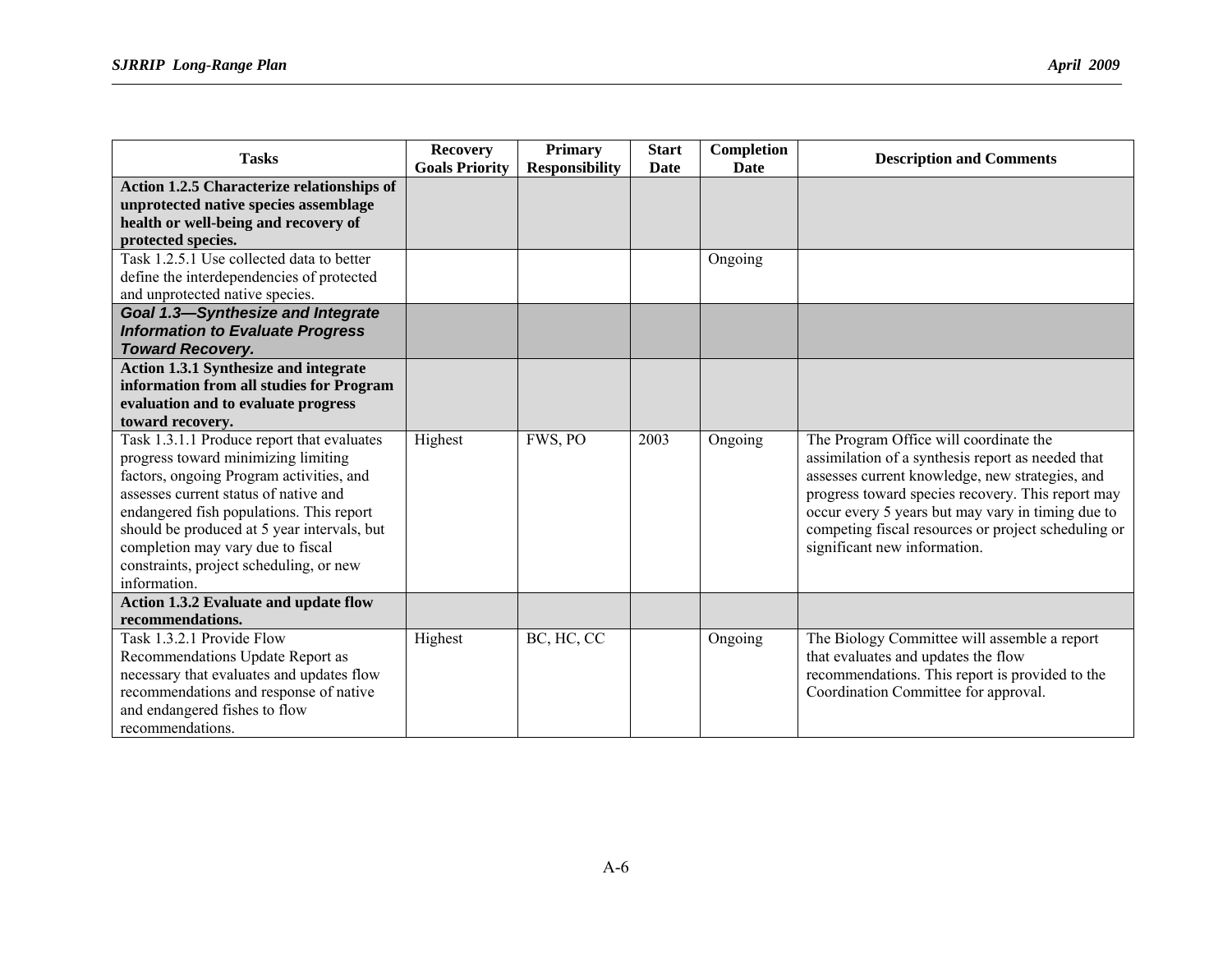Table A2. Tasks, priorities, responsibilities, dates, and descriptions for Element 2.—Management and Augmentation of Populations and Protection of Genetic Integrity.

| <b>Tasks</b>                                                                                                                             | <b>Recovery</b><br><b>Goals Priority</b> | Primary<br><b>Responsibility</b> | <b>Start</b><br>Date | Completion<br>Date | <b>Description</b>                                                                                                                                                                                                                                                                                                                                                                                 |
|------------------------------------------------------------------------------------------------------------------------------------------|------------------------------------------|----------------------------------|----------------------|--------------------|----------------------------------------------------------------------------------------------------------------------------------------------------------------------------------------------------------------------------------------------------------------------------------------------------------------------------------------------------------------------------------------------------|
| Goal 2.1-Establish a Genetically and<br><b>Demographically Viable, Self-Sustaining</b><br><b>CPM Population.</b>                         |                                          |                                  |                      |                    |                                                                                                                                                                                                                                                                                                                                                                                                    |
| <b>Action 2.1.1 Develop plans for rearing and</b><br>stocking CPM.                                                                       |                                          |                                  |                      |                    |                                                                                                                                                                                                                                                                                                                                                                                                    |
| Task 2.1.1.1 Develop a genetics management plan<br>to guide artificial propagation and ensure genetic<br>diversity and viability of CPM. | Highest<br>(Completed)                   | FWS, DNFH                        |                      | 2003               | A Genetics Management Plan for<br>RBS and CPM was developed in<br>2003 (Crist and Ryden 2003).                                                                                                                                                                                                                                                                                                     |
| Task 2.1.1.2 Develop an augmentation plan for<br>CPM to provide a strategy for producing, rearing,<br>and stocking fish.                 | Highest<br>(Completed)                   | <b>FWS</b>                       |                      | 2003               | An Augmentation Plan for CPM<br>was developed in 2003 (Ryden<br>$2003$ ).                                                                                                                                                                                                                                                                                                                          |
| Task 2.1.1.3 Evaluate and adjust stocking goals of<br>augmentation plan.                                                                 | High                                     | BC, PO                           | 2008                 | 2009               | Bioenergetics models and/or<br>population recruitment models<br>may be used to estimate and<br>evaluate stocking goals of the<br>augmentation plan. These models<br>help to determine the numbers of<br>stocked fish necessary to achieve<br>species recovery goals considering<br>observed survival and recruitment<br>rates. This information will help to<br>adjust stocking rates accordingly. |
| Task 2.1.1.4 Review and update CPM<br>augmentation plan as needed.                                                                       | High                                     | FWS, PO                          |                      | Ongoing            | An annual review of the CPM<br>augmentation plan will evaluate<br>whether the stocking goals are<br>being met and if the plan is<br>adequate to achieve goals. The<br>augmentation plan will be updated<br>as needed.                                                                                                                                                                              |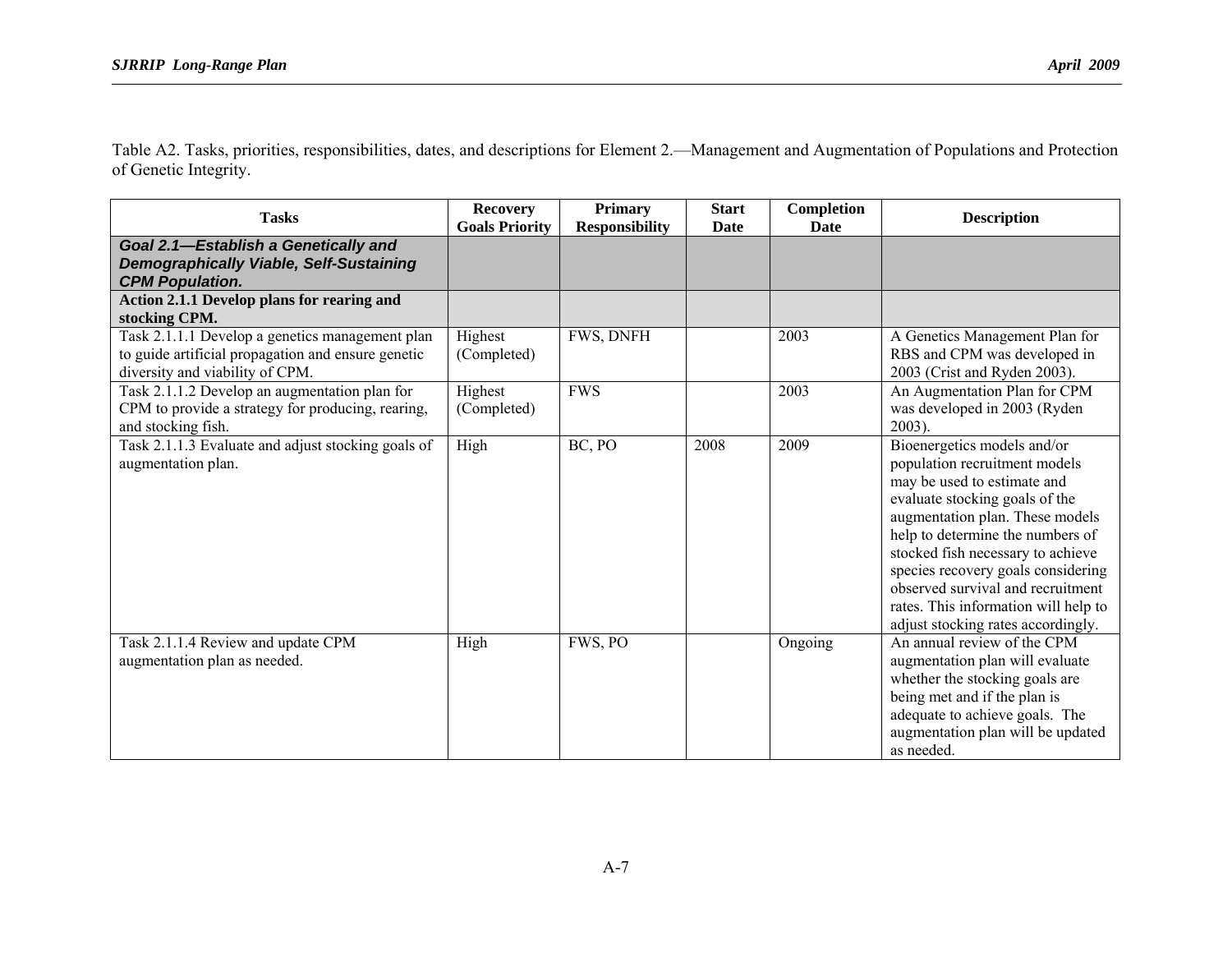| <b>Tasks</b>                                                                                                         | <b>Recovery</b><br><b>Goals Priority</b> | <b>Primary</b><br><b>Responsibility</b> | <b>Start</b><br>Date | Completion<br>Date | <b>Description</b>                                                                                                                                                                 |
|----------------------------------------------------------------------------------------------------------------------|------------------------------------------|-----------------------------------------|----------------------|--------------------|------------------------------------------------------------------------------------------------------------------------------------------------------------------------------------|
| Action 2.1.2 Produce, rear, and stock sufficient<br>numbers of CPM to meet stocking goals of<br>augmentation plan.   |                                          |                                         |                      |                    |                                                                                                                                                                                    |
| Task 2.1.2.1 Annually produce and rear at least<br>300,000 age-0 (50–55 mm TL) and 3,000 age-1<br>CPM at Dexter NFH. | Highest                                  | FWS, DNFH                               | 2003                 | 2009               | At least 300,000 age-0 (50-55 mm<br>TL) CPM will be produced and<br>reared annually at the Dexter NFH<br>for a 7-year period, 2003-2009.                                           |
| Task 2.1.2.2 Annually stock >300,000 age-0 CPM.                                                                      | Highest                                  | FWS, DNFH                               | 2003                 | 2009               | At least 300,000 age-0 (50-55 mm<br>TL) CPM will be released annually<br>from the Dexter NFH, into the San<br>Juan River for a 7- year period,<br>2003-2009.                       |
| Task 2.1.2.3 Annually stock 3,000 age-1 CPM.                                                                         | Highest                                  | FWS, DNFH                               | 2003                 | 2009               | A total of 3,000 age-1 CPM will be<br>stocked and PIT tagged annually in<br>the San Juan River for a 7- year<br>period, 2003-2009.                                                 |
| Task 2.1.2.4 Opportunistically stock available<br>CPM in excess of those described above.                            | Highest                                  | FWS, PO                                 |                      | Ongoing            | Excess CPM may be available<br>from the upper basin or other<br>sources. These should be procured<br>and stocked opportunistically in<br>excess of the numbers described<br>above. |
| <b>Action 2.1.3 Monitor status and success of</b><br>stocked CPM.                                                    |                                          |                                         |                      |                    |                                                                                                                                                                                    |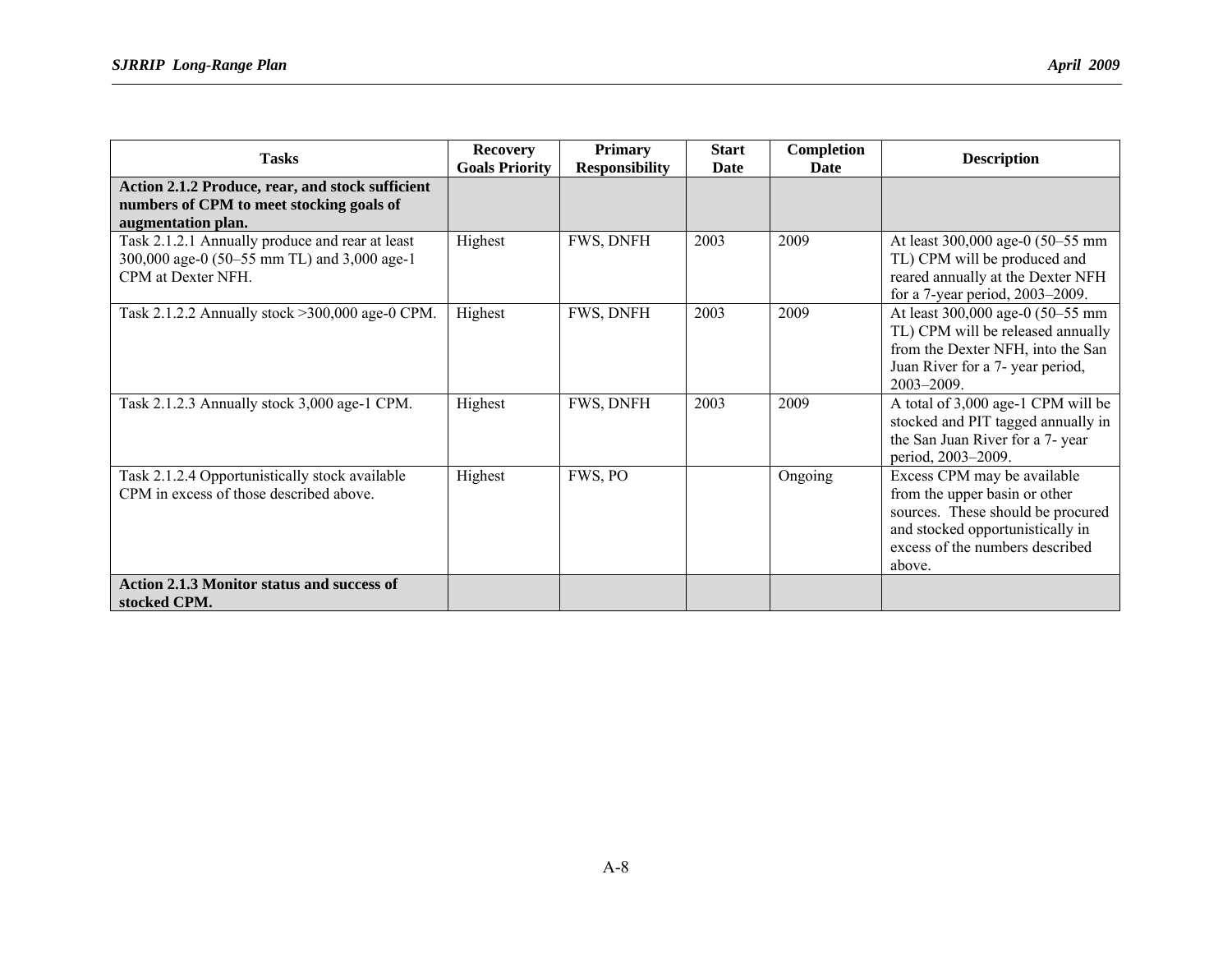| <b>Tasks</b>                                                                                                                                                                                     | <b>Recovery</b><br><b>Goals Priority</b> | Primary<br><b>Responsibility</b> | <b>Start</b><br><b>Date</b> | Completion<br><b>Date</b> | <b>Description</b>                                                                                                                                                                                                                                                                                                                                                                                                                                                                                                                                                |
|--------------------------------------------------------------------------------------------------------------------------------------------------------------------------------------------------|------------------------------------------|----------------------------------|-----------------------------|---------------------------|-------------------------------------------------------------------------------------------------------------------------------------------------------------------------------------------------------------------------------------------------------------------------------------------------------------------------------------------------------------------------------------------------------------------------------------------------------------------------------------------------------------------------------------------------------------------|
| Task 2.1.3.1 Determine survival and recruitment of<br>stocked CPM to assess stocking success and to<br>determine when to implement mark-recapture<br>population estimates.                       | High                                     | FWS, BC                          | 1996                        | Ongoing                   | Every CPM captured will be<br>examined for marks (e.g., coded<br>wire tag, PIT tag, etc.) and<br>information will be assimilated on<br>these marked fish to estimate<br>survival and recruitment.<br>Experimental stocking of YOY<br>CPM began in 1996 (Trammell<br>and Archer 2000). The numbers of<br>stocked CPM surviving in the wild<br>will be estimated from the<br>monitoring program (see Goal 5.1<br>Monitor Fish Populations). These<br>surviving fish will help to<br>contribute toward reproduction in<br>the wild and eventual species<br>recovery. |
| Task 2.1.3.2 Develop a standardized database for<br>all stocked and recaptured CPM in order to<br>determine the fate of stocked fish (integrate into<br>Program database—Tasks 2.2.3.2 7.2.1.4). | High                                     | PO                               | 2008                        | 2009                      | All CPM released into the San<br>Juan River will be tabulated and<br>tracked to understand survival of<br>fish and success of the<br>augmentation program. Fish of<br>sufficient size will be PIT-tagged<br>and a standardized database will be<br>established and updated annually<br>for access by researchers. This<br>database shall be part of the overall<br>Program database—see Tasks<br>2.2.2.3 and 7.2.1.4.                                                                                                                                             |
| <b>Action 2.1.4 Evaluate factors limiting CPM</b><br>population recovery.                                                                                                                        |                                          |                                  |                             |                           |                                                                                                                                                                                                                                                                                                                                                                                                                                                                                                                                                                   |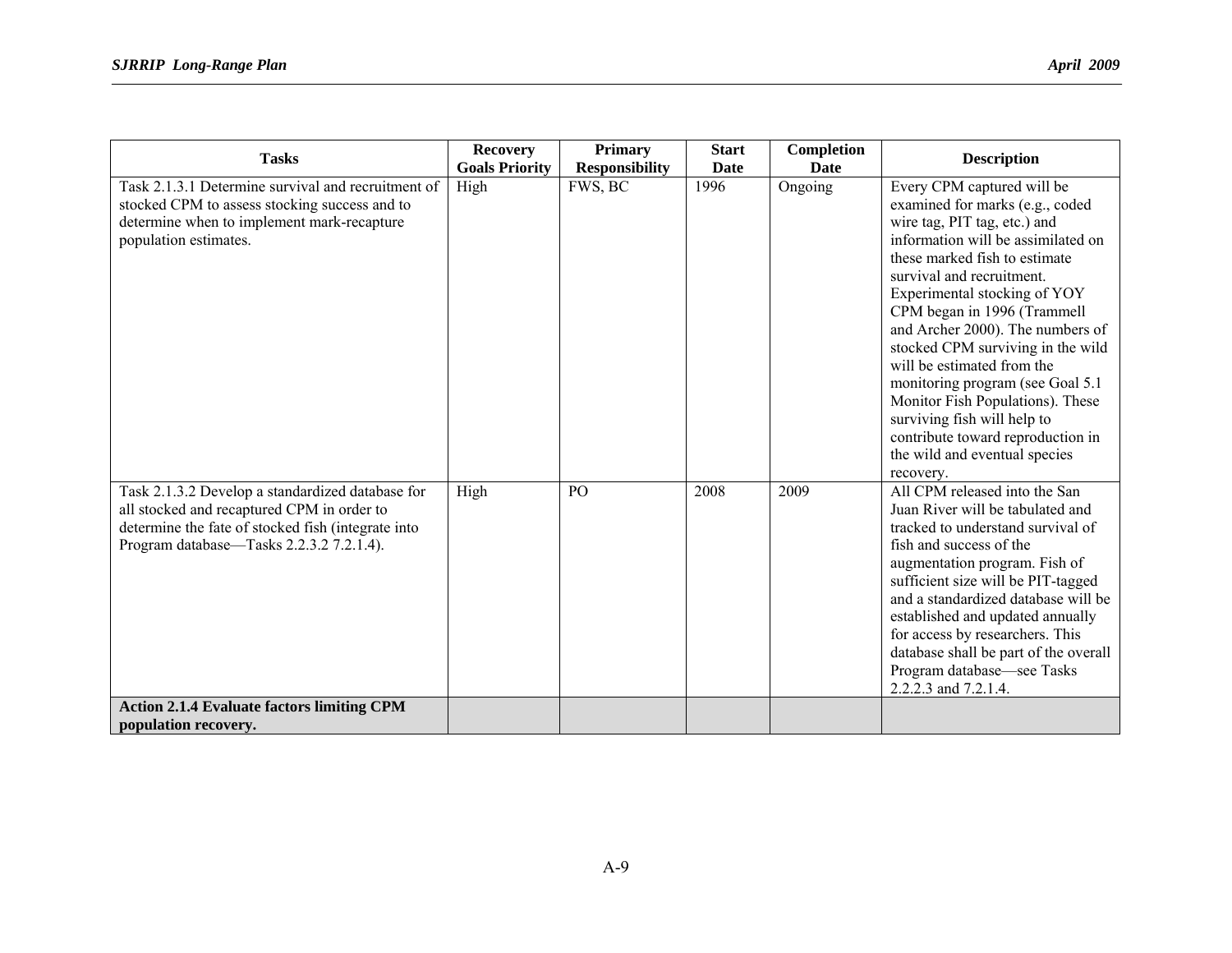| <b>Tasks</b>                                                                                                                                                                                                                                                                                                            | <b>Recovery</b><br><b>Goals Priority</b> | <b>Primary</b><br><b>Responsibility</b> | <b>Start</b><br>Date | Completion<br>Date | <b>Description</b>                                                                                                                                                                                                                                                                       |
|-------------------------------------------------------------------------------------------------------------------------------------------------------------------------------------------------------------------------------------------------------------------------------------------------------------------------|------------------------------------------|-----------------------------------------|----------------------|--------------------|------------------------------------------------------------------------------------------------------------------------------------------------------------------------------------------------------------------------------------------------------------------------------------------|
| Task 2.1.4.1 Identify, describe, and implement<br>strategies for improving survival and retention of<br>stocked Colorado pikeminnow, including<br>acclimation prior to stocking, size of fish stocked,<br>time and location of stocking, physiological<br>conditioning, and predator avoidance.                         | High                                     | FWS, BC                                 | 2003                 | 2011               | Factors that limit or impede<br>survival of stocked CPM will be<br>identified and strategies will be<br>developed to eliminate or<br>ameliorate these factors.                                                                                                                           |
| Task 2.1.4.2 Identify, describe, and implement<br>strategies for improving long-term survival and<br>recruitment of Colorado pikeminnow, including<br>nonnative fish removal, enhancing habitat and food<br>resources, enhancing genetic diversity and<br>viability, and mitigating barriers to range<br>fragmentation. | High                                     | BC, FWS                                 | 2003                 | 2015               | Scientific evidence shows that<br>acclimation by fish before release<br>may reduce dispersal and increase<br>survival. Experiments should be<br>conducted to evaluate dispersal and<br>survival of fish released directly<br>into the wild vs. fish held at on-site<br>acclimation pens. |
| Goal 2.2-Establish a Genetically and<br><b>Demographically Viable, Self-Sustaining</b><br><b>RBS Population.</b>                                                                                                                                                                                                        |                                          |                                         |                      |                    |                                                                                                                                                                                                                                                                                          |
| Action 2.2.1 Develop plans for rearing and<br>stocking RBS.                                                                                                                                                                                                                                                             |                                          |                                         |                      |                    |                                                                                                                                                                                                                                                                                          |
| Task 2.2.1.1 Develop a genetics management plan<br>to guide artificial propagation and ensure genetic<br>diversity and viability of RBS.                                                                                                                                                                                | Highest<br>(Completed)                   | FWS, BC                                 |                      | 2003               | A Genetics Management Plan for<br>RBS and CPM was developed in<br>2003 (Crist and Ryden 2003).                                                                                                                                                                                           |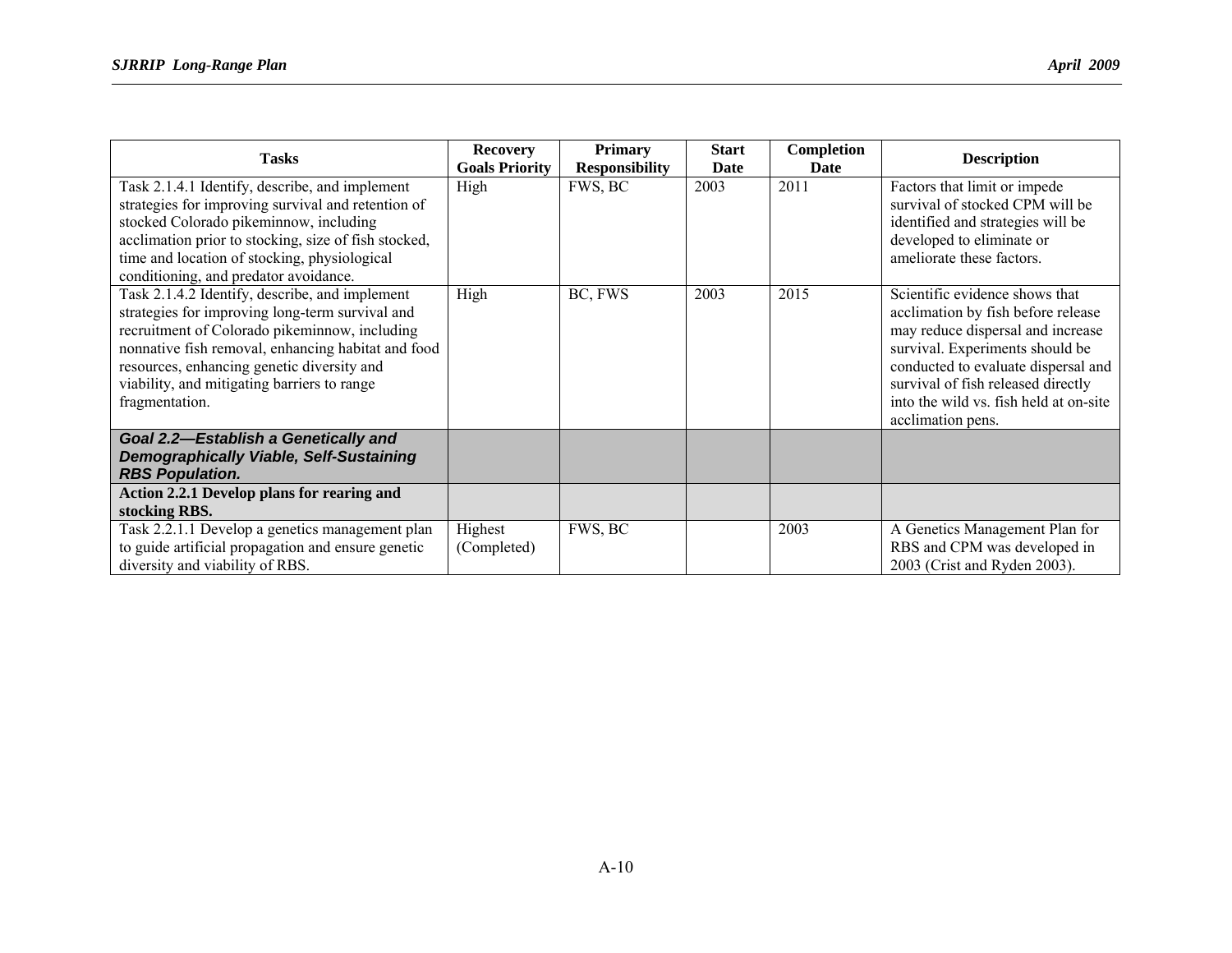| <b>Tasks</b>                                                                                                             | <b>Recovery</b>        | <b>Primary</b>        | <b>Start</b> | Completion  | <b>Description</b>                                                                                                                                                                                                                                                                                                                                                                                                                                                                                             |
|--------------------------------------------------------------------------------------------------------------------------|------------------------|-----------------------|--------------|-------------|----------------------------------------------------------------------------------------------------------------------------------------------------------------------------------------------------------------------------------------------------------------------------------------------------------------------------------------------------------------------------------------------------------------------------------------------------------------------------------------------------------------|
|                                                                                                                          | <b>Goals Priority</b>  | <b>Responsibility</b> | <b>Date</b>  | <b>Date</b> |                                                                                                                                                                                                                                                                                                                                                                                                                                                                                                                |
| Task 2.2.1.2 Develop an augmentation plan for<br>RBS to provide a strategy for producing, rearing,<br>and stocking fish. | Highest<br>(Completed) | FWS, BC               |              | 2003        | An experimental stocking program<br>for RBS was conducted 1994-<br>1997. An Augmentation Plan for<br>RBS was developed in 1997<br>(Ryden 1997) for a 5-year period,<br>1997-2001, and recommended<br>stocking 73,482 RBS; only 5,890<br>were stocked for a lack of hatchery<br>and grow-out facilities. An<br>addendum to the plan was<br>developed in 2003 (Ryden 2003) to<br>extend the program for 8 years,<br>2004-2011, and recommended<br>stocking 91,200 age-2 RBS (> 300<br>mm TL) or 11,400 annually. |
| Task 2.2.1.3 Estimate and adjust stocking goals of<br>augmentation plan.                                                 | High                   | FWS, BC               | 2003         | 2009        | Bioenergetics models and/or<br>population recruitment models<br>may be used to estimate and<br>evaluate stocking goals of the<br>augmentation plan. These models<br>help to determine the numbers of<br>stocked fish necessary to achieve<br>species recovery goals considering<br>observed survival and recruitment<br>rates. This information will help to<br>adjust stocking rates accordingly.                                                                                                             |
| Task 2.2.1.4 Review RBS augmentation plan as<br>needed.                                                                  | High                   | BC, FWS               |              | Ongoing     | An annual review of the RBS<br>augmentation plan will evaluate<br>whether the stocking goals are<br>being met and if the plan is<br>adequate to achieve species<br>recovery goals. The augmentation<br>plan will be updated as needed                                                                                                                                                                                                                                                                          |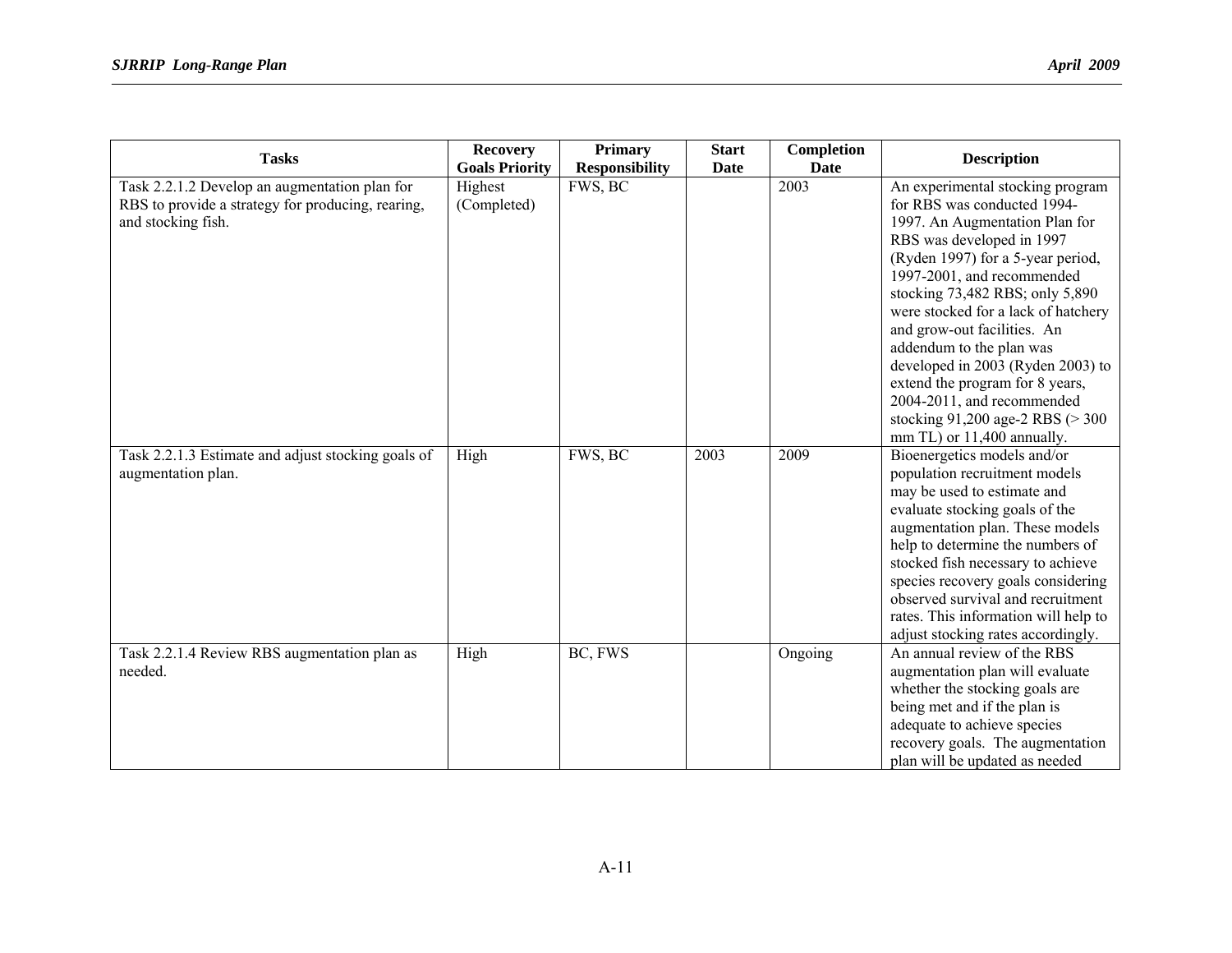| <b>Tasks</b>                                                                                                                       | <b>Recovery</b><br><b>Goals Priority</b> | <b>Primary</b><br><b>Responsibility</b> | <b>Start</b><br><b>Date</b> | Completion<br>Date | <b>Description</b>                                                                                                                                                                                                                                                         |
|------------------------------------------------------------------------------------------------------------------------------------|------------------------------------------|-----------------------------------------|-----------------------------|--------------------|----------------------------------------------------------------------------------------------------------------------------------------------------------------------------------------------------------------------------------------------------------------------------|
| Action 2.2.2 Produce, rear, and stock sufficient<br>numbers of RBS to meet stocking goals of<br>augmentation plan.                 |                                          |                                         |                             |                    |                                                                                                                                                                                                                                                                            |
| Task 2.2.2.1 Produce and rear RBS at Dexter NFH<br>for stocking to grow-out facilities.                                            | Highest                                  | <b>DNFH</b>                             | 2004                        | 2011               | RBS will be produced and reared<br>annually at Dexter NFH in<br>accordance with the genetics<br>management plan and stocked into<br>grow-out facilities; currently NAPI<br>ponds and Uvalde NFH. Fish of<br>sufficient size should be marked<br>with PIT tags.             |
| Task 2.2.2.2 Annually stock three NAPI grow-out<br>ponds with $3,000-3,500$ fish per pond ( $> 200$ mm<br>TL) hatchery-reared RBS. | Highest                                  | DNFH, NN                                | 2004                        | 2011               | RBS will be stocked annually into<br>three NAPI grow-out ponds with<br>$3,000-3,500$ ( $> 200$ mm TL)<br>hatchery-reared RBS produced at<br>Dexter NFH (expectation to<br>harvest 40-60%) using a single<br>cohort strategy; pit tag and stock<br>300 mm fish in 12 months |
| Task 2.2.2.3 Produce 12,000 RBS per year (>300<br>mm TL) at Uvalde NFH.                                                            | Highest                                  | <b>UNFH</b>                             | 2004                        | 2011               | A total of 12,000 RBS per year<br>(>300 mm TL) will be produced<br>annually at Uvalde NFH.                                                                                                                                                                                 |
| Task 2.2.2.4 Stock at least 91,200 RBS (> 300 mm<br>TL) during 2004-2011 or 11,400 per year.                                       | Highest                                  | <b>FWS</b>                              | 2004                        | 2011               | At least 91,200 RBS (> 300 mm<br>TL) will be harvested annually<br>from grow-out ponds and/or<br>supplemental hatchery facilities<br>and stocked into the San Juan<br>River over an 8-year period, 2004-<br>2011, or 11,400 per year.                                      |
| Task 2.2.2.5 Support operation and maintenance of<br>hatchery facilities (Dexter and Uvalde NFH) for<br>RBS production.            | High                                     | PO, FWS                                 | 2004                        | 2011               | The operation and maintenance of<br>hatchery facilities at Dexter and<br>Uvalde NFH will be supported for<br>RBS production.                                                                                                                                               |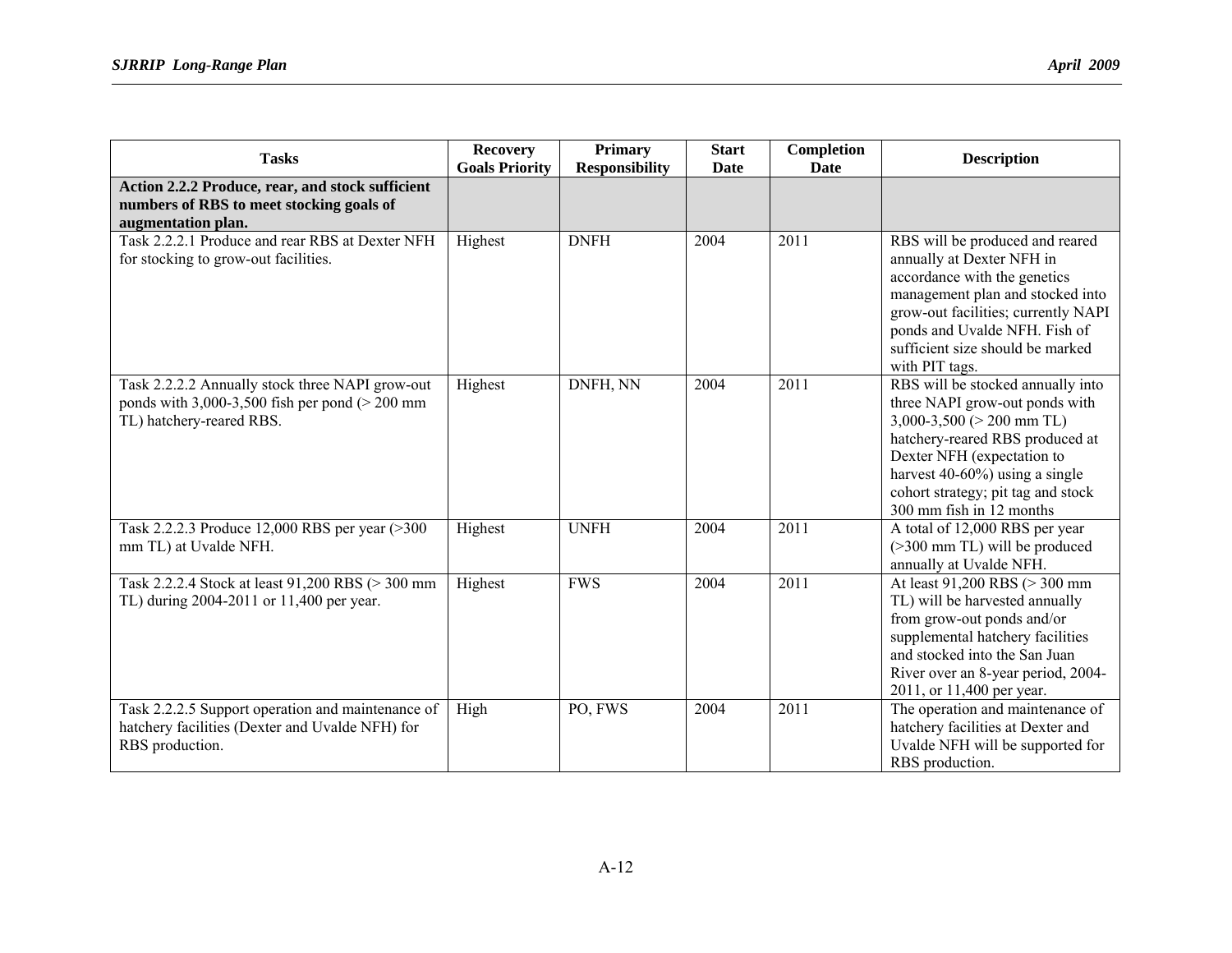| <b>Tasks</b>                                                                                                                                                               | <b>Recovery</b><br><b>Goals Priority</b> | <b>Primary</b><br><b>Responsibility</b> | <b>Start</b><br><b>Date</b> | Completion<br>Date | <b>Description</b>                                                                                                                                                                                                                                                                                                                                                                                                                                                            |
|----------------------------------------------------------------------------------------------------------------------------------------------------------------------------|------------------------------------------|-----------------------------------------|-----------------------------|--------------------|-------------------------------------------------------------------------------------------------------------------------------------------------------------------------------------------------------------------------------------------------------------------------------------------------------------------------------------------------------------------------------------------------------------------------------------------------------------------------------|
| Task 2.2.2.6 Operate and maintain NAPI grow-out<br>ponds.                                                                                                                  | Medium                                   | <b>NN</b>                               | 2004                        | 2011               | The operation and maintenance of<br>Navajo Agricultural Products<br>Industry (NAPI) grow-out ponds<br>will be supported for RBS<br>production.                                                                                                                                                                                                                                                                                                                                |
| Task 2.2.2.7 Opportunistically stock available RBS<br>in excess of the 11,400 described above.                                                                             | High                                     | PO, FWS                                 | 2004                        | 2011               | Excess RBS may be available from<br>the upper basin or other sources.<br>These should be procured and<br>stocked opportunistically in excess<br>of the 12,000 described above.                                                                                                                                                                                                                                                                                                |
| Action 2.2.3 Monitor status and success of<br>stocked RBS.                                                                                                                 |                                          |                                         |                             |                    |                                                                                                                                                                                                                                                                                                                                                                                                                                                                               |
| Task 2.2.3.1 Determine survival and recruitment of<br>stocked RBS to assess stocking success and to<br>determine when to implement mark-recapture<br>population estimates. | High                                     | FWS, BC                                 | 2004                        | 2011               | Every RBS captured will be<br>examined for marks (e.g., coded<br>wire tag, PIT tag, etc.) and<br>information will be assimilated on<br>these marked fish to estimate<br>survival and recruitment. The<br>numbers of stocked RBS surviving<br>in the wild will be estimated from<br>the monitoring program (see Goal<br>5.1 Monitor Fish Populations).<br>These surviving fish will help to<br>contribute toward reproduction in<br>the wild and eventual species<br>recovery. |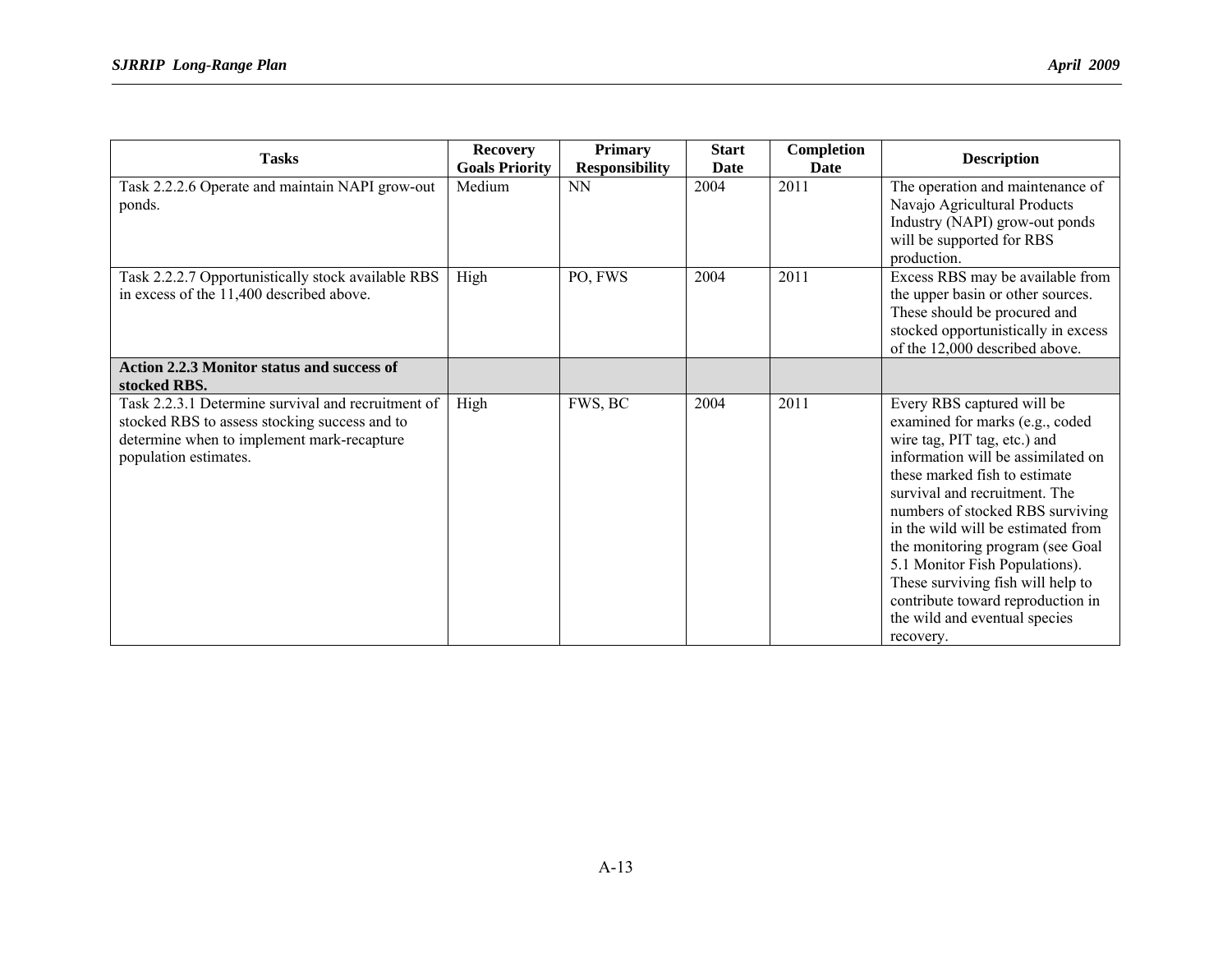| <b>Tasks</b>                                                                                                                                                                                                                                                                                                         | <b>Recovery</b><br><b>Goals Priority</b> | <b>Primary</b><br><b>Responsibility</b> | <b>Start</b><br><b>Date</b> | Completion<br>Date | <b>Description</b>                                                                                                                                                                                                                                                                                                                                                                                                    |
|----------------------------------------------------------------------------------------------------------------------------------------------------------------------------------------------------------------------------------------------------------------------------------------------------------------------|------------------------------------------|-----------------------------------------|-----------------------------|--------------------|-----------------------------------------------------------------------------------------------------------------------------------------------------------------------------------------------------------------------------------------------------------------------------------------------------------------------------------------------------------------------------------------------------------------------|
| Task 2.2.3.2 Develop a standardized database for<br>all stocked and recaptured RBS in order to<br>determine the fate of stocked fish (integrate into<br>Program database—Tasks 2.1.2.3 and 7.2.1.4).                                                                                                                 | High                                     | PO                                      | 2008                        | 2009               | All RBS released into the San Juan<br>River will be tabulated and tracked<br>to understand survival of fish and<br>success of the augmentation<br>program. Fish of sufficient size<br>will be PIT-tagged and a<br>standardized database will be<br>established and updated annually<br>for access by researchers. This<br>database shall be part of the overall<br>Program database—see Tasks<br>2.1.3.2 and 7.2.1.4. |
| <b>Action 2.2.4 Evaluate factors limiting RBS</b><br>population recovery.                                                                                                                                                                                                                                            |                                          |                                         |                             |                    |                                                                                                                                                                                                                                                                                                                                                                                                                       |
| Task 2.2.4.1 Identify, describe, and implement<br>strategies for improving survival and retention of<br>stocked razorback sucker, including acclimation<br>prior to stocking, size of fish stocked, time and<br>location of stocking, physiological conditioning,<br>and predator avoidance                          | High                                     | <b>FWS</b>                              | 2004                        | 2011               | Factors that limit or impede<br>survival of stocked RBS will be<br>identified and strategies will be<br>developed to eliminate or<br>ameliorate these factors.                                                                                                                                                                                                                                                        |
| Task 2.2.4.2 Identify, describe, and implement<br>strategies for improving long-term survival and<br>recruitment of razorback sucker, including<br>nonnative fish removal, enhancing habitat and food<br>resources, enhancing genetic diversity and<br>viability, and mitigating barriers to range<br>fragmentation. | High                                     | <b>BC</b>                               | 2004                        | 2015               | Scientific evidence shows that<br>acclimation by fish before release<br>may reduce dispersal and increase<br>survival. Experiments should be<br>conducted to evaluate dispersal and<br>survival of fish released directly<br>into the wild vs. fish held at on-site<br>acclimation pens.                                                                                                                              |
| Action 2.2.5 Evaluate the risk of hybridization<br>among sucker species.                                                                                                                                                                                                                                             |                                          |                                         |                             |                    |                                                                                                                                                                                                                                                                                                                                                                                                                       |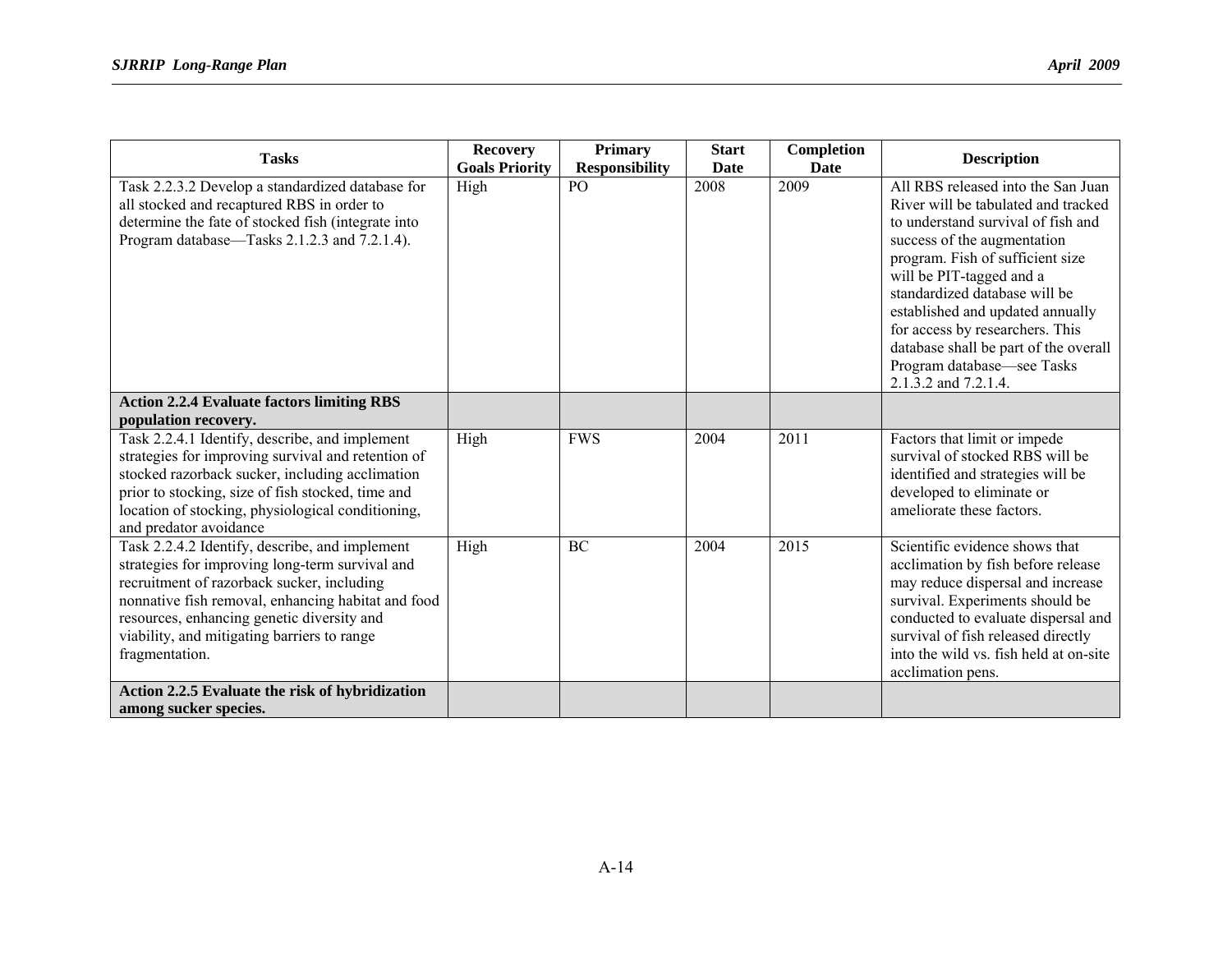| <b>Tasks</b>                                                                                                                                                                                                                                                                     | <b>Recovery</b><br><b>Goals Priority</b> | Primary<br><b>Responsibility</b> | <b>Start</b><br>Date | Completion<br>Date | <b>Description</b>                                                                                                                                                                                                        |
|----------------------------------------------------------------------------------------------------------------------------------------------------------------------------------------------------------------------------------------------------------------------------------|------------------------------------------|----------------------------------|----------------------|--------------------|---------------------------------------------------------------------------------------------------------------------------------------------------------------------------------------------------------------------------|
| Task 2.2.5.1 Quantify the extent of hybridization<br>among native suckers to determine if releasing<br>large numbers of hatchery razorback suckers into<br>the San Juan River will reduce genetic diversity<br>and viability of razorback sucker and/or<br>flannelmouth sucker.  | Medium                                   | <b>BC</b>                        | 2004                 | 2011               | There is some information on the<br>extent of hybridization between<br>native suckers (i.e., razorback,<br>flannelmouth, bluehead) and<br>nonnative white suckers in the San<br>Juan River (Turner et al. 2002,<br>2008). |
| Task 2.2.5.2 Quantify the extent of hybridization<br>between native suckers with nonnative white<br>suckers to determine if hybridization is reducing<br>genetic diversity and viability of native suckers<br>(i.e., razorback sucker, flannelmouth sucker,<br>bluehead sucker). | Medium                                   | <b>BC</b>                        |                      | Ongoing            | Hybridization may be reducing<br>genetic viability of native suckers<br>and may require actions to reduce<br>white suckers, such as mechanical<br>removal.                                                                |
| Task 2.2.5.3 Identify and implement necessary<br>actions to minimize hybridization among native<br>suckers and nonnative suckers.                                                                                                                                                | Medium                                   | <b>BC</b>                        | 2011                 | 2011               |                                                                                                                                                                                                                           |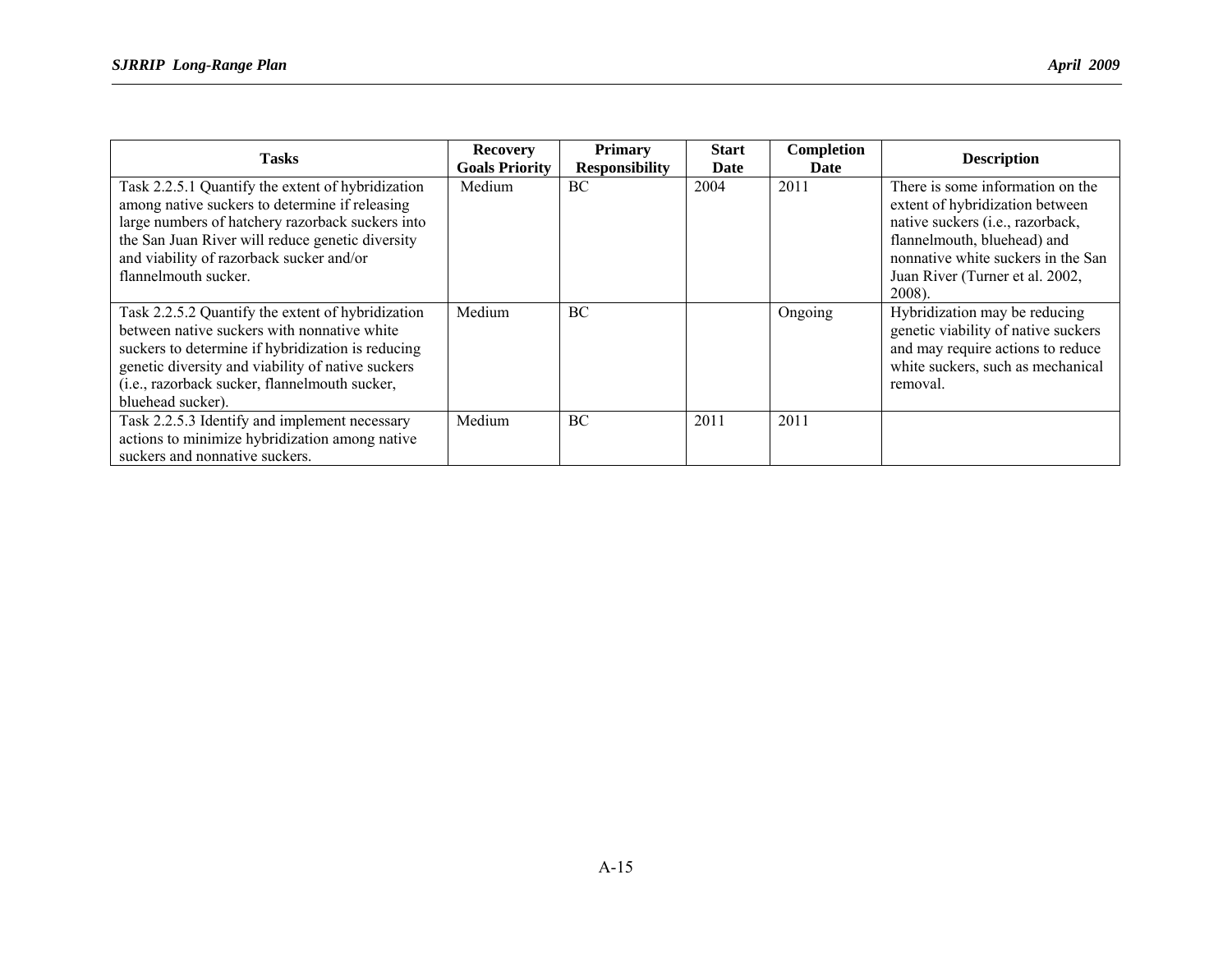Table A3. Tasks, priorities, responsibilities, dates, and descriptions for Element 3.—Protection, Management, and Augmentation of Habitat.

| <b>Tasks</b>                                                                                                                                          | <b>Recovery</b><br><b>Goals Priority</b> | <b>Primary</b><br><b>Responsibility</b> | <b>Start</b><br><b>Date</b> | Completion<br>Date | <b>Description</b>                                                                                                                                                                                                                                                                                                              |
|-------------------------------------------------------------------------------------------------------------------------------------------------------|------------------------------------------|-----------------------------------------|-----------------------------|--------------------|---------------------------------------------------------------------------------------------------------------------------------------------------------------------------------------------------------------------------------------------------------------------------------------------------------------------------------|
| Goal 3.1-Provide Suitable Flows to<br><b>Support Recovery of CPM and RBS</b><br><b>Populations.</b>                                                   |                                          |                                         |                             |                    |                                                                                                                                                                                                                                                                                                                                 |
| Action 3.1.1 Develop flow regimes to provide<br>adequate base flow and function to maintain<br>habitat for CPM and RBS.                               |                                          |                                         |                             |                    |                                                                                                                                                                                                                                                                                                                                 |
| Task 3.1.1.1 Identify and develop flow<br>recommendations for the San Juan River.                                                                     | Highest<br>(Completed)                   | <b>BC</b>                               |                             | 1999               | Flow Recommendations for the<br>San Juan River were developed<br>and implemented in 1999 (Holden<br>1999).                                                                                                                                                                                                                      |
| Task 3.1.1.2 Develop and implement a process for<br>revising flow recommendations (see Task 1.3.2.1).                                                 | Highest                                  | BOR, FWS                                | 2010                        | 2011               | The process for revising flow<br>recommendations uses information<br>from habitat to flow relationships<br>and the hydrology model. The flow<br>recommendations will continue to<br>be evaluated and revised until a<br>long-term flow regime is<br>established for the San Juan River<br>and the RBS and CPM are<br>recovered. |
| Action 3.1.2 Develop and maintain a hydrology<br>model to evaluate flow recommendations in the<br>context of water supply and demand in the<br>Basin. |                                          |                                         |                             |                    |                                                                                                                                                                                                                                                                                                                                 |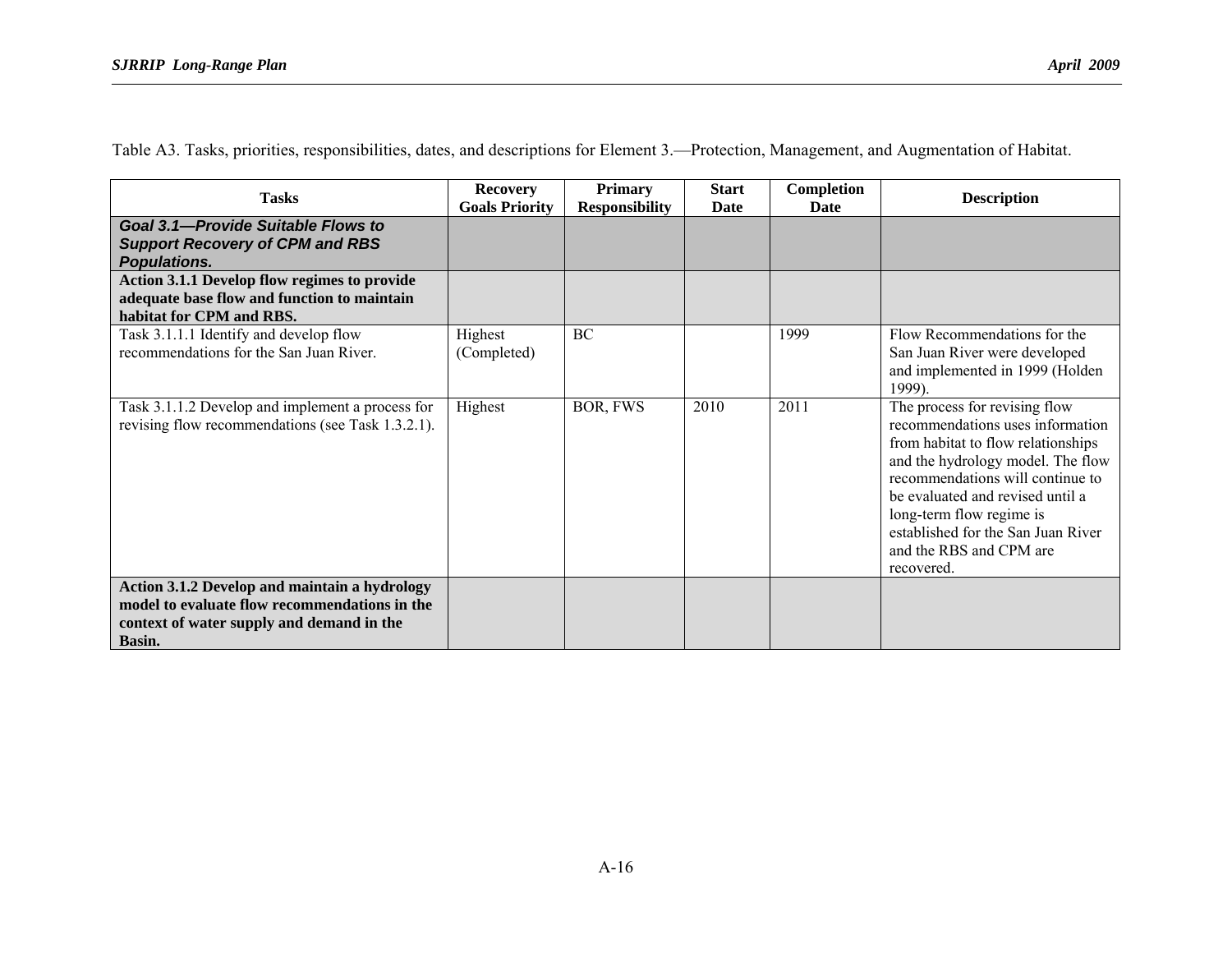| <b>Tasks</b>                                                                                                                                                                              | <b>Recovery</b><br><b>Goals Priority</b> | <b>Primary</b><br><b>Responsibility</b> | <b>Start</b><br><b>Date</b> | Completion<br><b>Date</b> | <b>Description</b>                                                                                                                                                                                                                                                                                                                                                                                                                                                                                                                                                                                                                                                                                                   |
|-------------------------------------------------------------------------------------------------------------------------------------------------------------------------------------------|------------------------------------------|-----------------------------------------|-----------------------------|---------------------------|----------------------------------------------------------------------------------------------------------------------------------------------------------------------------------------------------------------------------------------------------------------------------------------------------------------------------------------------------------------------------------------------------------------------------------------------------------------------------------------------------------------------------------------------------------------------------------------------------------------------------------------------------------------------------------------------------------------------|
| Task 3.1.2.1 Develop, evaluate, and refine a San<br>Juan Basin hydrology model that provides a<br>scientifically sound and biologically relevant<br>representation of the San Juan River. | High                                     | FWS, BOR,<br>BC, HC                     | 2005                        | $\overline{2011}$         | A San Juan Basin Hydrology<br>Model was developed to provide a<br>tool to analyze ways to manage<br>flows in the San Juan River Basin<br>for the benefit of endangered fish<br>while allowing water development<br>to proceed. The purpose of the<br>model is to: a) provide input to the<br>development and periodic<br>evaluation and analysis of flow<br>recommendations, and b) assess<br>the impact of project development<br>on basin depletions and<br>recommended flows for<br>endangered fish. Model<br>development has undergone three<br>generations (Generations I, II, and<br>III). The utility and effectiveness<br>of the hydrology model is<br>evaluated periodically by the<br>Hydrology Committee. |
| Task 3.1.2.2 Conduct peer review of the hydrology<br>model by qualified specialists not affiliated with<br>the Program                                                                    | High                                     | PO                                      | 2009                        | 2011                      | An independent peer review will<br>be conducted of the hydrology<br>model to determine if the model<br>properly represents San Juan River<br>hydrology and to ensure that the<br>model can be used to evaluate flow<br>recommendations.                                                                                                                                                                                                                                                                                                                                                                                                                                                                              |
| Task 3.1.2.3 Provide model analysis for the<br>evaluation of flow recommendations.                                                                                                        | High                                     | HC                                      |                             | As requested              | The Hydrology Committee will, at<br>the request of the Coordination<br>Committee, provide model<br>analyses for the evaluation of flow<br>recommendations and project<br>impacts.                                                                                                                                                                                                                                                                                                                                                                                                                                                                                                                                    |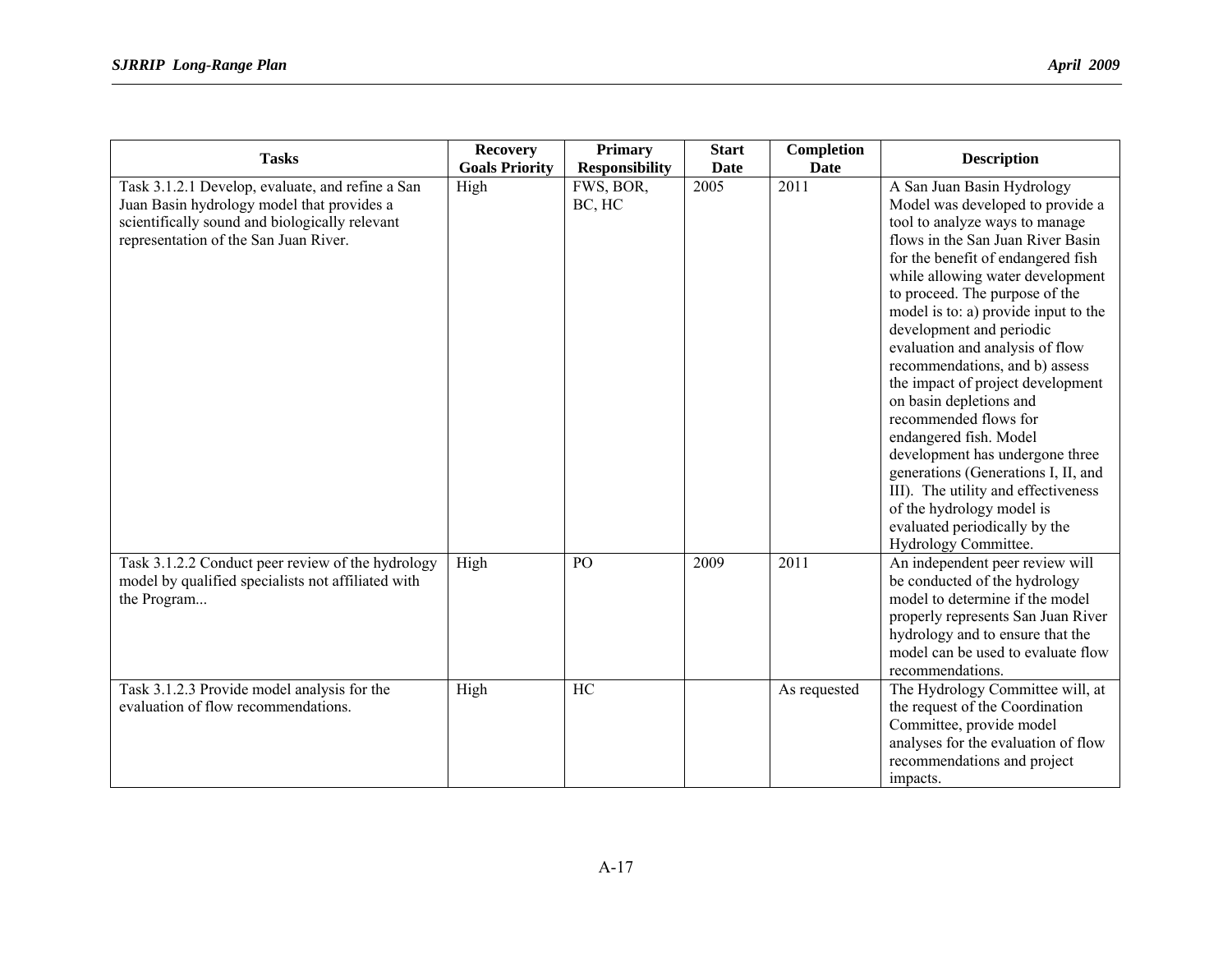| <b>Tasks</b>                                                                                                                                                                                                                       | <b>Recovery</b><br><b>Goals Priority</b> | <b>Primary</b><br><b>Responsibility</b> | <b>Start</b><br><b>Date</b> | Completion<br>Date | <b>Description</b>                                                                                                                                                                                                                                 |
|------------------------------------------------------------------------------------------------------------------------------------------------------------------------------------------------------------------------------------|------------------------------------------|-----------------------------------------|-----------------------------|--------------------|----------------------------------------------------------------------------------------------------------------------------------------------------------------------------------------------------------------------------------------------------|
| Task 3.1.2.4 Support operation and maintenance of<br>stream gauges for San Juan River as needed                                                                                                                                    | Highest                                  | BOR, PO                                 |                             | Annually           | Stream gauges necessary for<br>monitoring flow of the San Juan<br>River will be maintained by the<br>Program.                                                                                                                                      |
| <b>Action 3.1.3 Coordinate with BOR on Navajo</b><br>Dam operations.                                                                                                                                                               |                                          |                                         |                             |                    |                                                                                                                                                                                                                                                    |
| Task 3.1.3.1 Provide input and recommendations<br>to U.S. Fish and Wildlife Service and Bureau of<br>Reclamation on alternate dam operations when<br>extreme hydrologic conditions prevent flow<br>recommendations from being met. | Medium                                   | BC, HC                                  |                             | Ongoing            | BOR will organize semi-annual<br>meetings with stakeholders on<br>operations of Navajo Dam. BOR<br>will coordinate these meetings and<br>solicit input from stakeholders.                                                                          |
| Action 3.1.4 Provide and protect flows in the<br>San Juan River consistent with flow<br>recommendations.                                                                                                                           |                                          |                                         |                             |                    |                                                                                                                                                                                                                                                    |
| Task 3.1.4.1 Develop and implement mechanisms<br>for protecting water required to meet flow<br>recommendations.                                                                                                                    | Highest                                  | <b>BOR</b>                              | 2009                        | 2023               | BOR will coordinate with the<br>States of New Mexico and<br>Colorado to ensure protection of<br>water released from Navajo<br>Reservoir intended to fulfill flow<br>recommendations.                                                               |
| <b>Action 3.1.5 Review and evaluate San Juan</b><br>River stream flow in light of hydrology<br>variability.                                                                                                                        |                                          |                                         |                             |                    |                                                                                                                                                                                                                                                    |
| Task 3.1.5.1 Conduct a comprehensive analysis of<br>hydrologic variability in the San Juan River.                                                                                                                                  | High                                     | <b>FWS</b>                              | 2009                        | 2011               |                                                                                                                                                                                                                                                    |
| Task 3.1.5.2 Evaluate the possible and most<br>probable impacts of hydrologic variability on<br>future water availability.                                                                                                         | Medium                                   | FWS, BC                                 | 2009                        | 2011               | The long-term consequences of<br>climate change are unknown.<br>Possible impacts on stream flow<br>and other environmental variables<br>need to be evaluated in order to<br>identify possible contingencies and<br>alternative management actions. |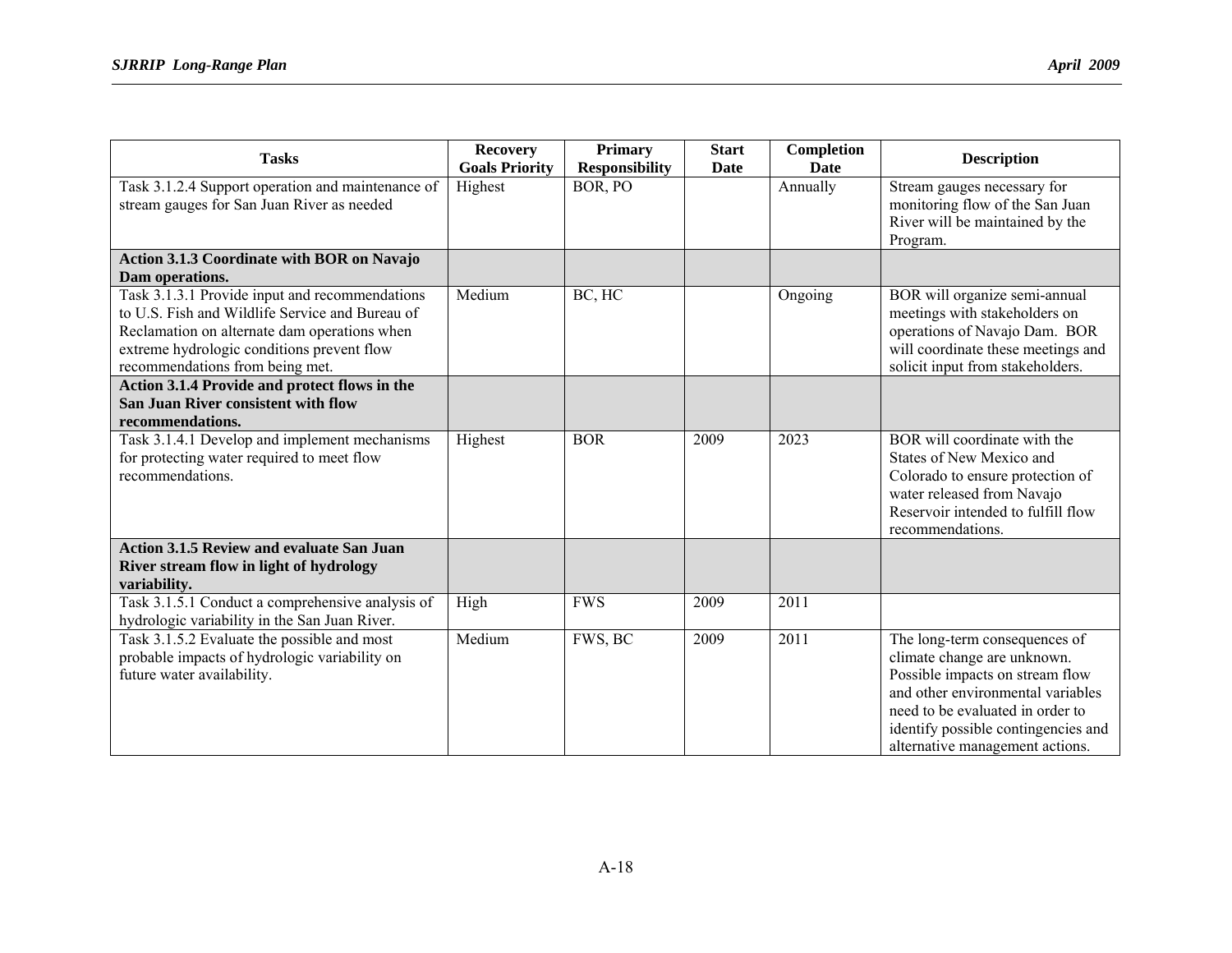| <b>Tasks</b>                                                                                                                                                                                                                                                                                                                                                                      | <b>Recovery</b><br><b>Goals Priority</b> | <b>Primary</b><br><b>Responsibility</b> | <b>Start</b><br>Date | Completion<br>Date | <b>Description</b>                                                                                                                                                                                                                                                              |
|-----------------------------------------------------------------------------------------------------------------------------------------------------------------------------------------------------------------------------------------------------------------------------------------------------------------------------------------------------------------------------------|------------------------------------------|-----------------------------------------|----------------------|--------------------|---------------------------------------------------------------------------------------------------------------------------------------------------------------------------------------------------------------------------------------------------------------------------------|
| Task 3.1.5.3 Evaluate ability of the river to meet<br>the functions provided by the flow<br>recommendations during extended periods of<br>drought and develop contingency strategies.                                                                                                                                                                                             | Medium                                   | FWS, BC                                 | 2009                 | 2023               | An evaluation of the river's ability<br>to meet flow recommendations<br>under periods of extended drought<br>should be evaluated.                                                                                                                                               |
| Task 3.1.5.4 Evaluate non-flow alternatives that<br>would work in conjunction with flows to meet the<br>functions provided by flow recommendations<br>during extended periods of droughts.                                                                                                                                                                                        | High                                     | FWS, BOR, BC                            | 2011                 | 2013               | Non-flow alternatives should be<br>evaluated to help offset possible<br>effects of climate variability and to<br>augment the beneficial effects of<br>flow recommendations.                                                                                                     |
| Goal 3.2-Provide Suitable Habitat to<br><b>Support Recovery of CPM and RBS</b><br>Populations.                                                                                                                                                                                                                                                                                    |                                          |                                         |                      |                    |                                                                                                                                                                                                                                                                                 |
| Action 3.2.1 Identify, characterize, and quantify<br>suitable habitat.                                                                                                                                                                                                                                                                                                            |                                          |                                         |                      |                    |                                                                                                                                                                                                                                                                                 |
| Task 3.2.1.1 Assess data collected to identify and<br>describe flow-habitat relationships.                                                                                                                                                                                                                                                                                        | High                                     | FWS, BC                                 | 2005                 | 2009               | Use available data collected to date<br>to accomplish task.                                                                                                                                                                                                                     |
| Task 3.2.1.2 Identify habitats and areas of essential<br>habitat to native and endangered fishes at different<br>volumes of water released (including timing and<br>duration) from Navajo Dam.                                                                                                                                                                                    | Medium                                   | FWS, BC                                 | 2009                 | 2013               | Fish may change distributional<br>patterns with different flow<br>regimes. These changes may be<br>seasonal or caused by changes in<br>habitat.                                                                                                                                 |
| Task 3.2.1.3 Assess whether and to what extent,<br>the seasonal and longitudinal distributions of<br>endangered fishes, other native and nonnative fish<br>species can be determined in response to various<br>flow releases from Navajo Dam. Quantify<br>seasonal and longitudinal distributions of<br>endangered fishes, as well as other native and<br>nonnative fish species. | Medium                                   | <b>BC FWS</b>                           | 2005                 | 2015               | Flow recommendations were<br>designed to maintain channel<br>complexity and provide necessary<br>habitats for native and endangered<br>fishes. This task will link<br>information gathered under Tasks<br>1.3.1.1 and 1.3.1.2 with the<br>hydrology of flow<br>recommendations. |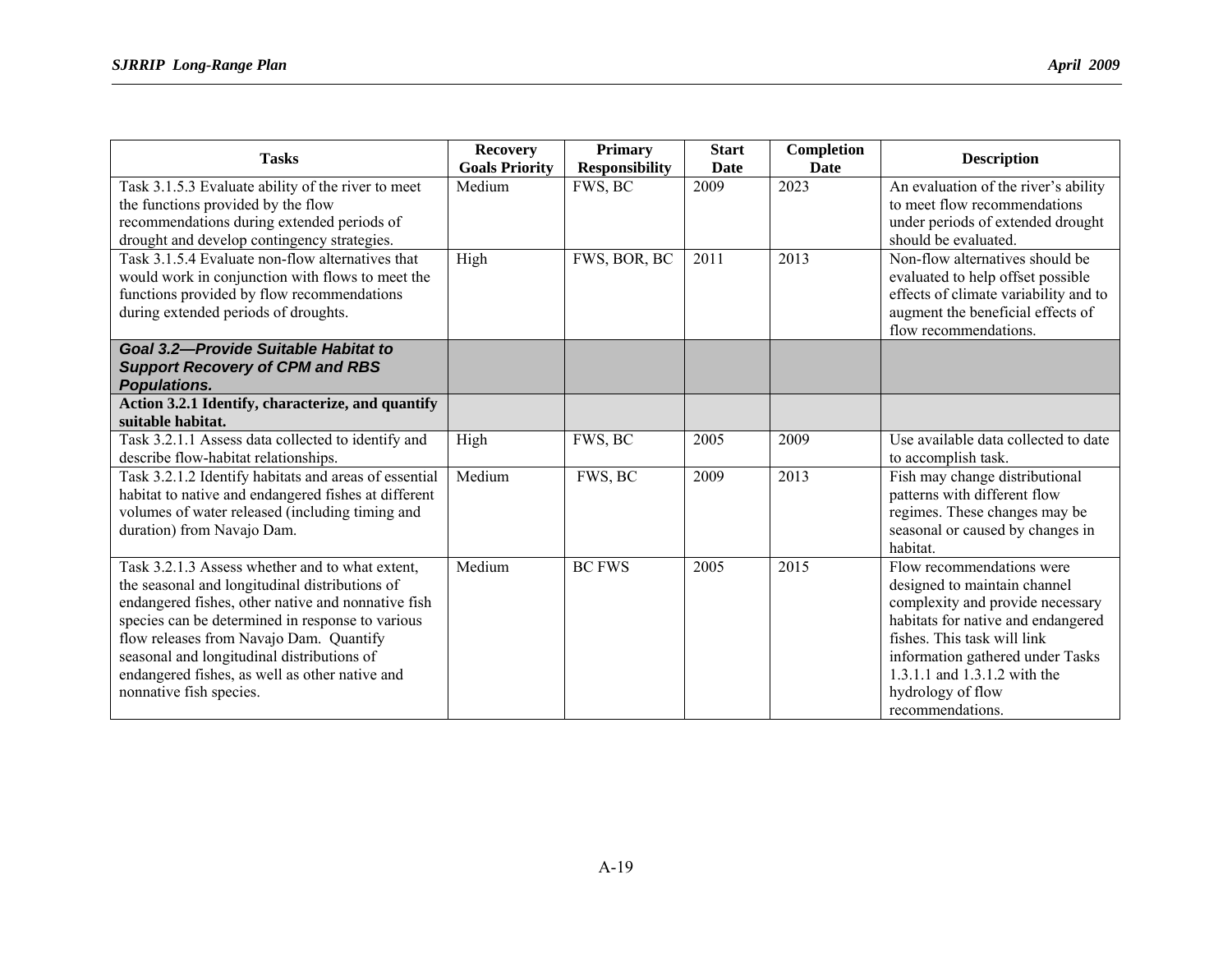| <b>Tasks</b>                                                                                                                                                                                                                                                                                      | <b>Recovery</b><br><b>Goals Priority</b> | <b>Primary</b><br><b>Responsibility</b> | <b>Start</b><br><b>Date</b> | Completion<br><b>Date</b> | <b>Description</b>                                                                                                                                                                   |
|---------------------------------------------------------------------------------------------------------------------------------------------------------------------------------------------------------------------------------------------------------------------------------------------------|------------------------------------------|-----------------------------------------|-----------------------------|---------------------------|--------------------------------------------------------------------------------------------------------------------------------------------------------------------------------------|
| Task 3.2.1.4 Characterize channel geomorphology<br>and river channel dynamics to better understand<br>flow-habitat relationships.                                                                                                                                                                 | Medium                                   | <b>BC</b>                               | 2005                        | 2015                      | A study was done as part of the 7-<br>Year Research Program to<br>characterize channel<br>geomorphology and river channel<br>dynamics (Bliesner and Lamarra<br>2000).                |
| Action 3.2.2 Provide suitable habitat.                                                                                                                                                                                                                                                            |                                          |                                         |                             |                           |                                                                                                                                                                                      |
| Task 3.2.2.1 Implement flows that provide suitable<br>habitat for endangered fishes and other native<br>fishes in the San Juan River.                                                                                                                                                             | Highest                                  | FWS, BC                                 | 2005                        | 2015                      | Understanding habitat response to<br>flow is central to this Program.                                                                                                                |
| Task 3.2.2.2 Use information gathered under Tasks<br>3.2.1.1 to 3.2.1.4 as the foundation for identifying<br>and evaluating the need to implement other<br>recovery actions, including but not limited to,<br>habitat modification (flow or mechanically<br>induced) and population augmentation. | Highest                                  | FWS, BC                                 | 2005                        | 2015                      | Flow recommendations continue to<br>be implemented and evaluated.                                                                                                                    |
| Action 3.2.3 Evaluate and implement habitat                                                                                                                                                                                                                                                       |                                          |                                         |                             |                           |                                                                                                                                                                                      |
| restoration strategies to augment the function of<br>river flow to create and maintain suitable<br>habitat.                                                                                                                                                                                       |                                          |                                         |                             |                           |                                                                                                                                                                                      |
| Task 3.2.3.1 Evaluate construction of backwater<br>habitats to serve as low-velocity nursery habitat if<br>lack of backwater habitat is found to be limiting<br>recovery                                                                                                                          | High                                     | BOR, BC, PO<br><b>NN</b>                | 2009                        | 2010                      | Backwaters serve as low-velocity<br>nursery habitats for native and<br>endangered fish. Backwaters will<br>be mechanically created.                                                  |
| Task 3.2.3.2 Evaluate selective nonnative<br>vegetation removal in conjunction with high flow<br>conditions for habitat creation and maintenance.                                                                                                                                                 | High                                     | BOR, BC,<br>FWS, NN                     | 2009                        | 2011                      | Tamarisk and Russian olive have<br>encroached into riparian areas,<br>stabilized the channel, and reduced<br>channel complexity that is selected<br>by native and endangered fishes. |
| Task 3.2.3.3 Evaluate large-scale nonnative<br>vegetation control, as feasible and necessary.                                                                                                                                                                                                     | Medium                                   | BOR, BC,<br>FWS, NN                     | As needed                   |                           | Tamarisk and Russian olive have<br>encroached into riparian areas,<br>stabilized the channel, and reduced<br>channel complexity that is selected<br>by native and endangered fishes. |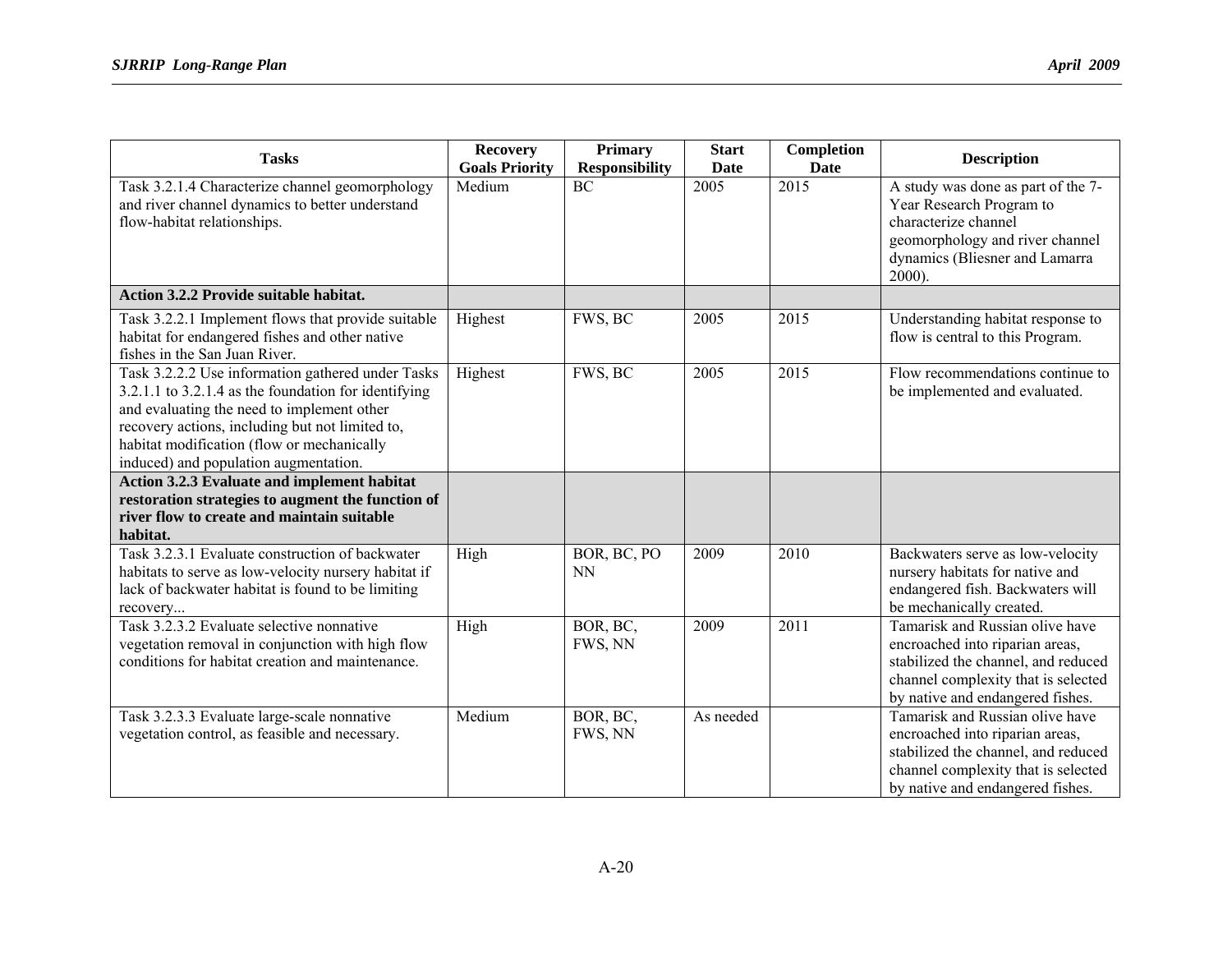| <b>Tasks</b>                                                                                                                                          | <b>Recovery</b><br><b>Goals Priority</b> | <b>Primary</b><br><b>Responsibility</b> | <b>Start</b><br><b>Date</b> | Completion<br>Date | <b>Description</b>                                                                                                                                                                                        |
|-------------------------------------------------------------------------------------------------------------------------------------------------------|------------------------------------------|-----------------------------------------|-----------------------------|--------------------|-----------------------------------------------------------------------------------------------------------------------------------------------------------------------------------------------------------|
| Task 3.2.3.4 Develop and implement a plan for<br>feasible habitat restoration strategies. and<br>implement such plan as funding becomes<br>available. | High                                     | BOR, BC,<br>FWS, NN                     | $\overline{2011}$           | 2012               | Other habitat creation and<br>restoration strategies will be<br>developed and implemented<br>$(2010-2012)$ , as identified by<br>Program review processes.                                                |
| <b>Goal 3.3-Provide Increased Range to</b><br><b>Support Recovery of CPM and RBS</b><br><b>Populations.</b>                                           |                                          |                                         |                             |                    |                                                                                                                                                                                                           |
| Action 3.3.1 Provide and maintain fish passage<br>at diversion structures.                                                                            |                                          |                                         |                             |                    |                                                                                                                                                                                                           |
| Task 3.3.1.1 Identify and evaluate fish barriers in<br>the San Juan River.                                                                            | Highest<br>(Completed)                   | <b>BC</b>                               |                             | 1996               | Fish barriers were identified and<br>evaluated in 1996 by Masslich and<br>Holden (1996).                                                                                                                  |
| Task 3.3.1.2 Remove Cudei Diversion to provide<br>fish passage.                                                                                       | Highest<br>(Completed)                   | BIA, NN                                 |                             | 2001               | The Cudei Diversion was removed<br>in 2001. The Cudei Diversion is<br>owned by the Navajo Nation.                                                                                                         |
| Task 3.3.1.3 Provide and maintain fish passage at<br>the Hogback Diversion.                                                                           | Highest<br>(Completed)                   | BIA, NN                                 |                             | 2002               | Fish passage at Hogback Diversion<br>was completed in 2002. The<br>Hogback Diversion is owned by<br>the Navajo Nation.                                                                                    |
| Task 3.3.1.4 Provide and maintain selective fish<br>passage at the Public Service Company of New<br>Mexico (PNM) Weir.                                | Highest<br>(Completed)                   | FWS, NN                                 |                             | 2003               | Fish passage at Public Service<br>Company of New Mexico (PNM)<br>Weir was completed in 2003.                                                                                                              |
| Task 3.3.1.5 Provide and maintain fish passage at<br>the Arizona Public Service Company (APS) Weir.                                                   | Highest                                  | <b>BOR</b>                              |                             | Ongoing            | Design for fish passage at the<br>Arizona Public Service Company<br>(APS) Weir was completed in<br>2008.                                                                                                  |
| Task 3.3.1.6 Evaluate fish passage at the Fruitland<br>Diversion.                                                                                     | Highest                                  | BOR, NN                                 |                             | Ongoing            | A feasibility study was completed<br>in 2008 for a simple but effective<br>approach to improving fish passage<br>at the Fruitland Diversion. The<br>Fruitland Diversion is owned by<br>the Navajo Nation. |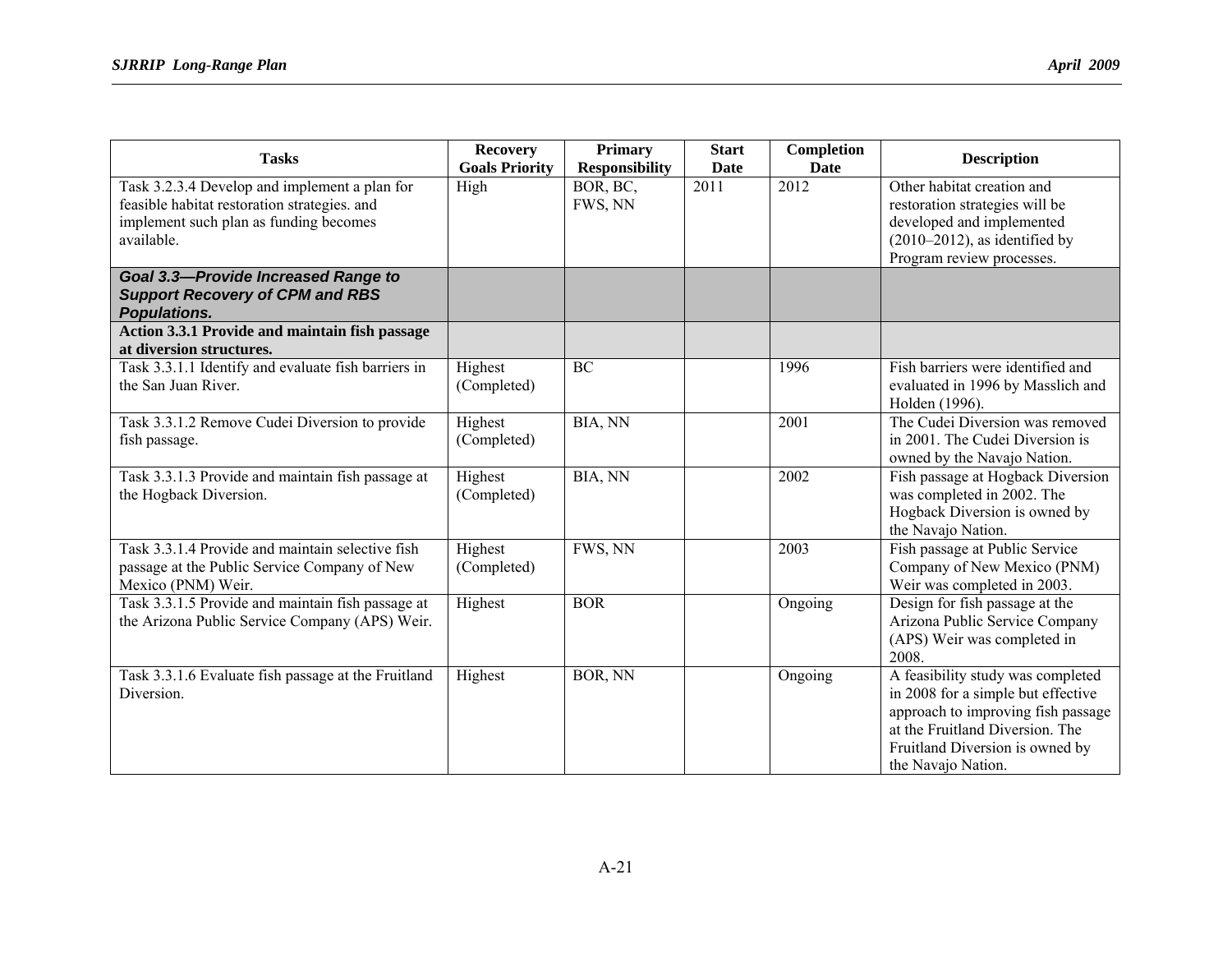| <b>Tasks</b>                                                                                                                                                            | <b>Recovery</b><br><b>Goals Priority</b> | <b>Primary</b><br><b>Responsibility</b> | <b>Start</b><br>Date | Completion<br>Date | <b>Description</b>                                                                                                                                                                                                                                                                                                                                                                                                                                                                                                                              |
|-------------------------------------------------------------------------------------------------------------------------------------------------------------------------|------------------------------------------|-----------------------------------------|----------------------|--------------------|-------------------------------------------------------------------------------------------------------------------------------------------------------------------------------------------------------------------------------------------------------------------------------------------------------------------------------------------------------------------------------------------------------------------------------------------------------------------------------------------------------------------------------------------------|
| Action 3.3.2 Evaluate fish passage for native<br>and endangered fish species to and from Lake<br>Powell in light of a natural waterfall at low<br>reservoir elevations. |                                          |                                         |                      |                    |                                                                                                                                                                                                                                                                                                                                                                                                                                                                                                                                                 |
| Task 3.3.2.1 Identify extent of problem from<br>natural waterfall on passage of native and<br>nonnative fish from Lake Powell into the San Juan<br>River.               | High<br>(Completed)                      | FWS, BOR, BC                            | 2009                 | 2010               | The extent that the natural<br>waterfall in the lower San Juan<br>River impedes fish migration<br>should be determined. BOR<br>assessed the risk for predators<br>recolonizing the river when water<br>level in Lake Powell rises to a level<br>that the waterfall is inundated.<br>They concluded that there is a 60<br>to 75% chance the waterfall will be<br>inundated for a total of 30 months<br>(not necessarily continuously)<br>between 2008 and 2030.<br>Probabilities for longer inundation<br>are available (6-26-07 CC<br>Meeting). |
| Task 3.3.2.2 Evaluate strategies for providing<br>passage of native and endangered fish from Lake<br>Powell into the San Juan River, if needed.                         | High                                     | FWS, BOR, BC                            | 2009                 | 2011               | If necessary, strategies for<br>providing fish passage at this<br>natural barrier should be<br>developed. If a barrier is<br>determined to be necessary, the BC<br>believes it should provide selective<br>upstream passage for native species<br>and should be built in a location<br>where it can be operated, possibly<br>at Mexican Hat.                                                                                                                                                                                                    |
| <b>Action 3.3.3 Minimize fish entrainment at</b><br>diversion structures.                                                                                               |                                          |                                         |                      |                    |                                                                                                                                                                                                                                                                                                                                                                                                                                                                                                                                                 |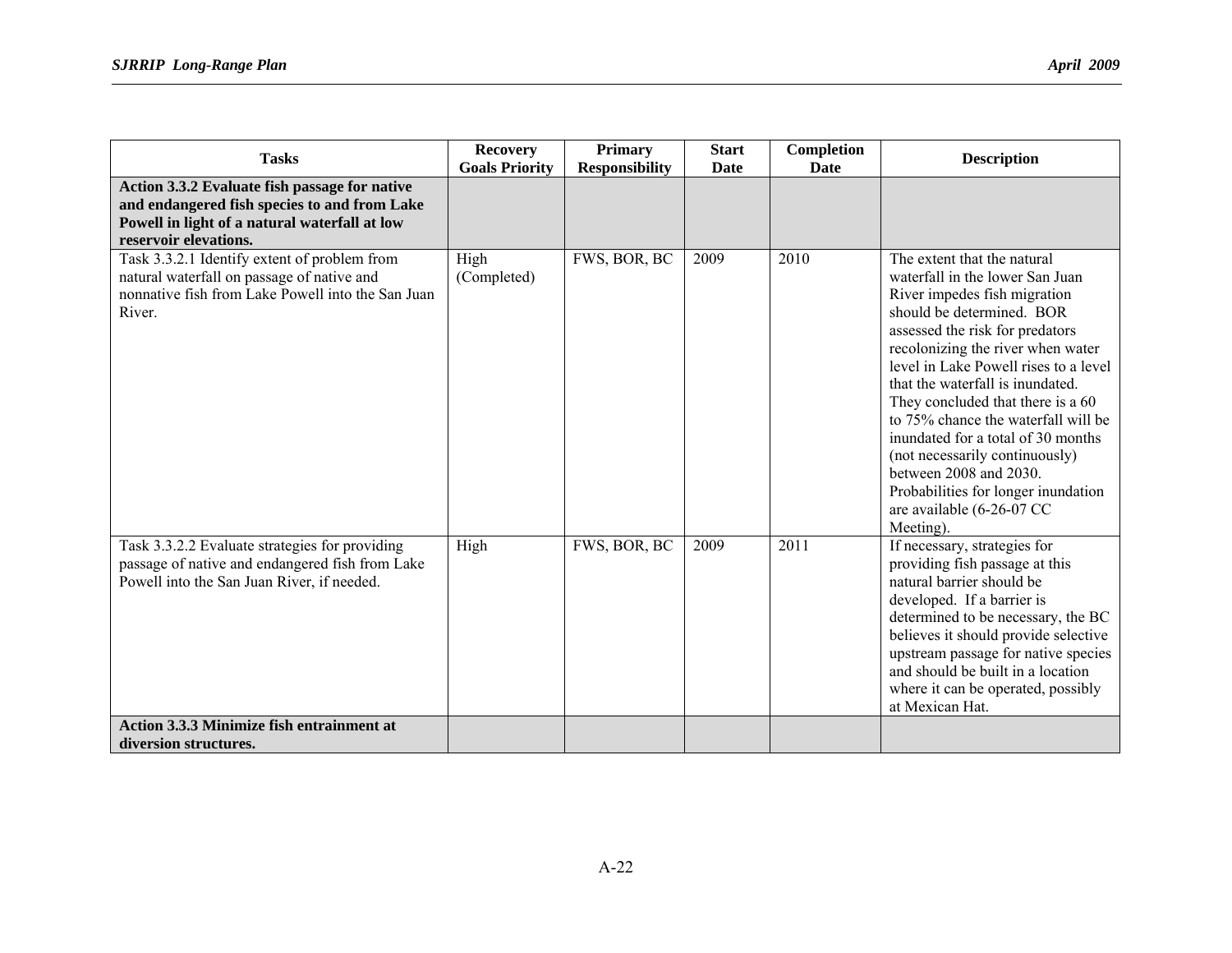| <b>Tasks</b>                                         | <b>Recovery</b>       | <b>Primary</b>                           | <b>Start</b> | Completion          | <b>Description</b>                                                      |
|------------------------------------------------------|-----------------------|------------------------------------------|--------------|---------------------|-------------------------------------------------------------------------|
|                                                      | <b>Goals Priority</b> | <b>Responsibility</b><br>$\overline{BC}$ | Date<br>2004 | <b>Date</b><br>2011 | Diversions and canals will be                                           |
| Task 3.3.3.1 Identify and evaluate diversions with   | High                  |                                          |              |                     |                                                                         |
| potential fish entrainment in the San Juan River.    |                       |                                          |              |                     | evaluated for potential entrainment                                     |
|                                                      |                       |                                          |              |                     | of fish. This may lead to design<br>and construction of fish screens or |
|                                                      |                       |                                          |              |                     | deflection weirs to address                                             |
|                                                      |                       |                                          |              |                     |                                                                         |
|                                                      |                       |                                          |              | 2011                | significant entrainment issues.<br>A fish deflection wier has been      |
| Task 3.3.3.2 Design and construct a fish deflection  | Highest               | BOR, BC, PO,<br>FWS, NN                  | 2009         |                     |                                                                         |
| weir at the Hogback Diversion.                       |                       |                                          |              |                     | designed for the Hogback                                                |
|                                                      |                       |                                          |              |                     | Diversion. BOR is working on                                            |
|                                                      |                       |                                          |              |                     | securing a long-term contract for<br>O&M and on NEPA compliance.        |
|                                                      |                       |                                          |              |                     | Anticipates a contract being                                            |
|                                                      |                       |                                          |              |                     | awarded for that project in late                                        |
|                                                      |                       |                                          |              |                     | FY2009, construction occurring in                                       |
|                                                      |                       |                                          |              |                     | winter 2009 and 2010, and the                                           |
|                                                      |                       |                                          |              |                     | project being completed in spring                                       |
|                                                      |                       |                                          |              |                     | of 2010.                                                                |
| Task 3.3.3.3 Evaluate the need for and construct, if | Highest               | BOR, BC,                                 | 2009         | $\overline{2011}$   | Need for a fish screen or deflection                                    |
| appropriate, a fish screen or deflection weir at the |                       | <b>POFWS</b>                             |              |                     | weir will be evaluated at the                                           |
| Arizona Public Service Company (APS) Weir.           |                       |                                          |              |                     | Arizona Public Service Company                                          |
|                                                      |                       |                                          |              |                     | (APS) Weir. Update needed.                                              |
| Task 3.3.3.4 Evaluate the need for and contruct, if  | Highest               | <b>BOR, FWS</b>                          | 2009         | 2011                | Need for a fish screen or deflection                                    |
| appropriate, a fish screen or deflection weir at the |                       |                                          |              |                     | weir will be evaluated at the Jewett                                    |
| Jewett Valley Ditch.                                 |                       |                                          |              |                     | Valley Ditch.                                                           |
| Task 3.3.3.5 Evaluate the need for and contruct, if  | Highest               | BOR, BC, PO,                             | 2009         | 2011                | Need for a fish screen or deflection                                    |
| appropriate, a fish screen or deflection weir at the |                       | <b>FWS</b>                               |              |                     | weir will be evaluated at the                                           |
| Fruitland Canal.                                     |                       |                                          |              |                     | Fruitland Canal.                                                        |
| Task 3.3.3.6 Evaluate the need for and construct, if | Highest               | BOR, BC, PO,                             | 2009         | 2011                | Need for a fish screen or deflection                                    |
| appropriate, a fish screen or deflection weir at the |                       | <b>FWS</b>                               |              |                     | weir will be evaluated at the San                                       |
| San Juan Generating Station.                         |                       |                                          |              |                     | Juan Generating Station.                                                |
| Task 3.3.3.7 Evaluate the need for and construct, if | Highest               | BOR, BC, PO,                             | 2009         | 2010                | Need for a fish screen or deflection                                    |
| appropriate, a fish screen or deflection weir at the |                       | <b>FWS</b>                               |              |                     | weir will be evaluated at the                                           |
| Farmer's Mutual Canal.                               |                       |                                          |              |                     | Farmer's Mutual Canal.                                                  |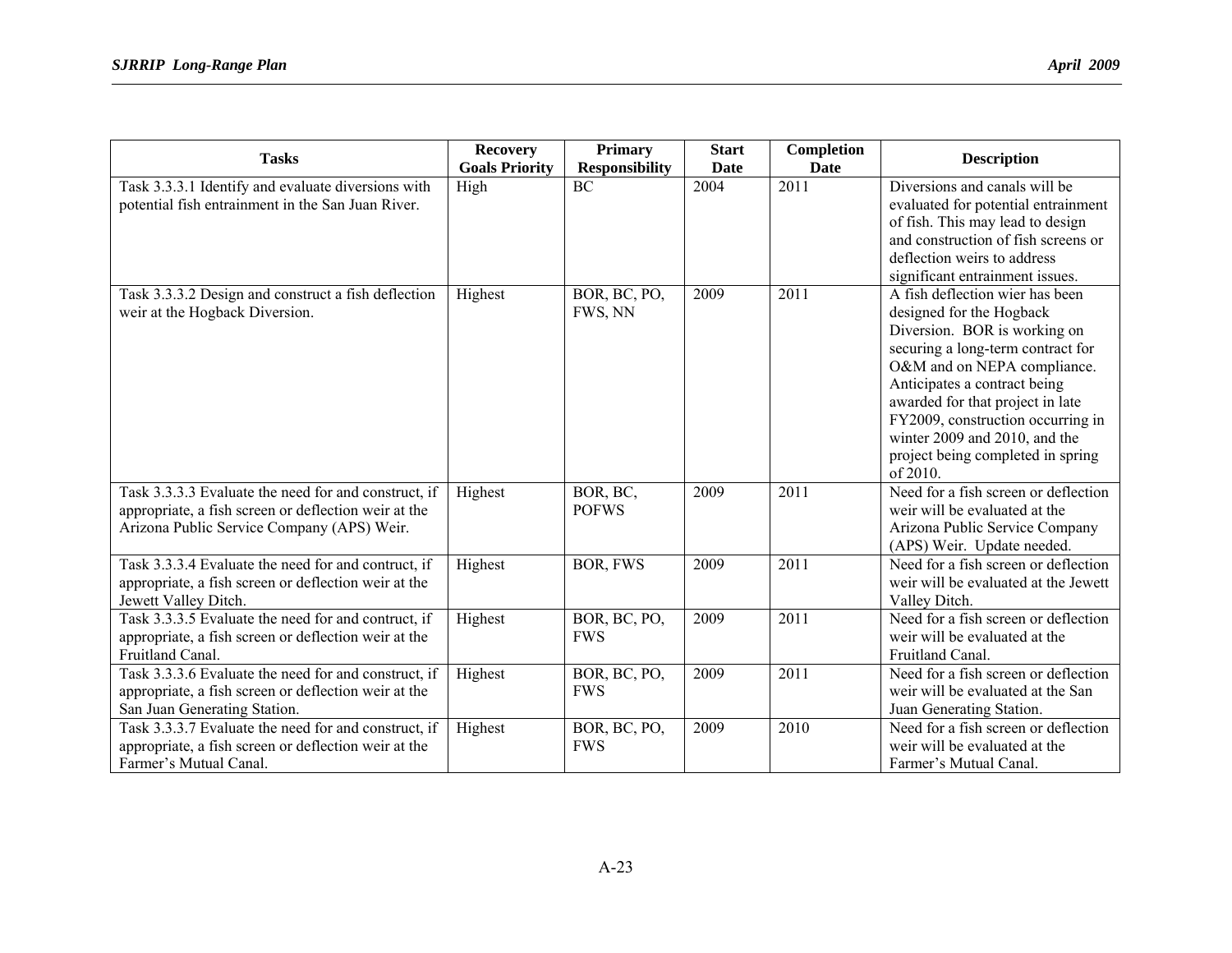| <b>Tasks</b>                                                                                                                                                                                                                                          | <b>Recovery</b><br><b>Goals Priority</b> | <b>Primary</b><br><b>Responsibility</b> | <b>Start</b><br>Date | Completion<br>Date | <b>Description</b>                                                                                                                                                                                                             |
|-------------------------------------------------------------------------------------------------------------------------------------------------------------------------------------------------------------------------------------------------------|------------------------------------------|-----------------------------------------|----------------------|--------------------|--------------------------------------------------------------------------------------------------------------------------------------------------------------------------------------------------------------------------------|
| <b>Goal 3.4-Provide Suitable Water Quality</b><br>to Support Recovery of CPM and RBS<br><b>Populations.</b>                                                                                                                                           |                                          |                                         |                      |                    |                                                                                                                                                                                                                                |
| Action 3.4.1 Describe water quality and identify<br>potential problems to native and endangered<br>fish.                                                                                                                                              |                                          |                                         |                      |                    |                                                                                                                                                                                                                                |
| Task 3.4.1.1 Continue to evaluate water quality of<br>the San Juan River Basin, in coordination with<br>other agencies, and identify potential problems to<br>native and endangered fish (see Task 1.1.4.1).                                          | Highest                                  | FWS, BOR, BC                            |                      | Ongoing            | Initial investigations revealed a<br>suite of water quality issues on the<br>San Juan River, but none could be<br>independently or synergistically<br>linked to failure of the CPM or<br>RBS populations.                      |
| <b>Action 3.4.2 Evaluate effects of river</b>                                                                                                                                                                                                         |                                          |                                         |                      |                    |                                                                                                                                                                                                                                |
| temperature on native and endangered fish.<br>Task 3.4.2.1 Determine if cold water releases from<br>Navajo Dam into the San Juan River impede<br>endangered fish reproduction or limit endangered<br>fish populations downstream of the Animas River. | High<br>(Completed)                      | <b>BC</b>                               |                      | 2006               | Cold releases from Navajo Dam<br>into the San Juan River were found<br>to not impede endangered fish<br>reproduction or limit endangered<br>fish populations downstream of the<br>Animas River (Bliesner and<br>Lamarra 2000). |
| <b>Action 3.4.3 Minimize the risk of hazardous-</b><br>materials spills in critical habitat.                                                                                                                                                          |                                          |                                         |                      |                    |                                                                                                                                                                                                                                |
| Task 3.4.3.1 Identify and remediate potential<br>sources of hazardous materials to areas of<br>designated critical habitat (e.g., oil pipelines,<br>riverside retention ponds).                                                                       | Highest                                  | <b>FWS</b>                              | 2009                 | 2011               | The Program will identify and<br>remediate any potential sources of<br>hazardous materials, such as gas<br>lines, oil product pipelines,<br>riverside retention ponds, etc.                                                    |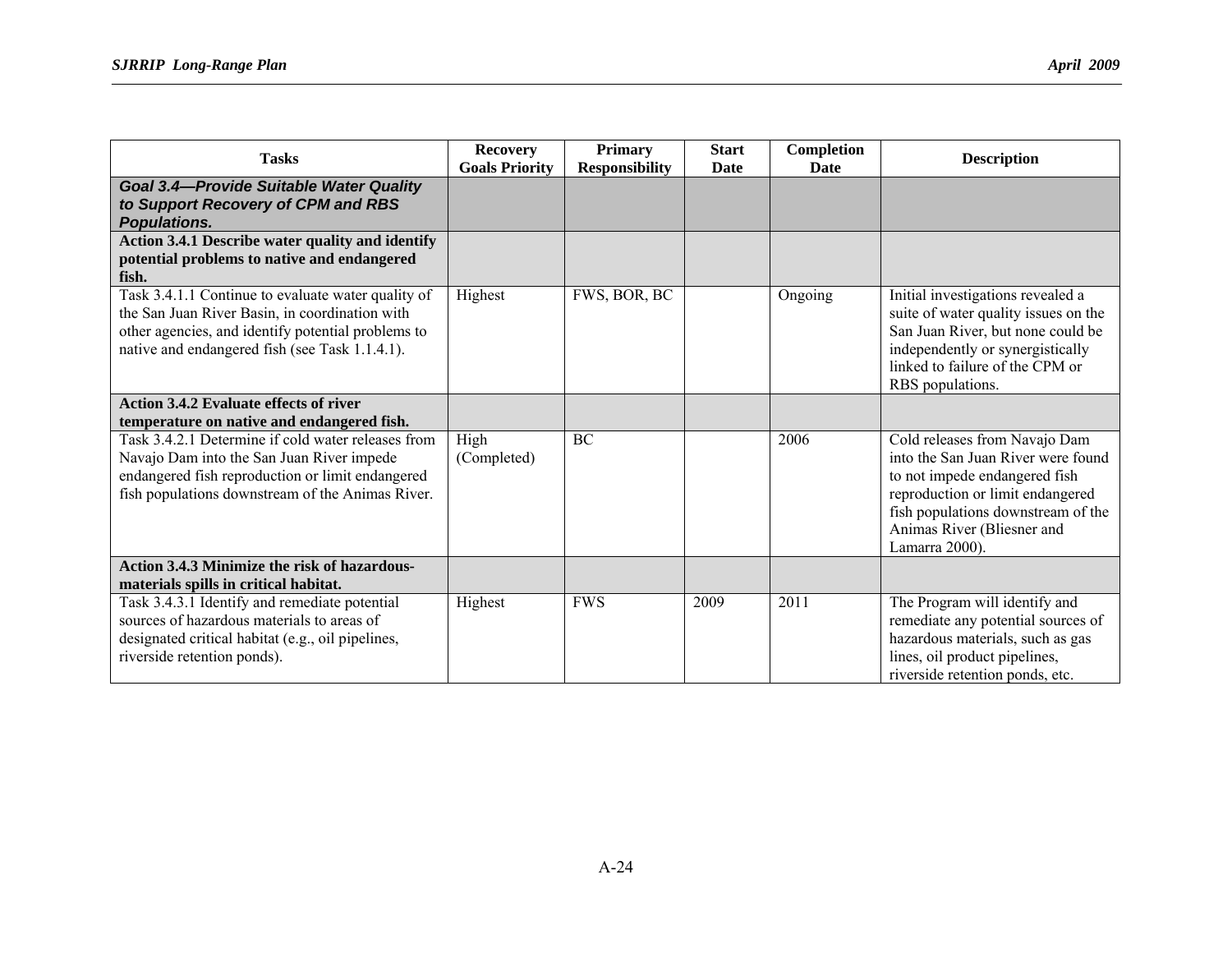| <b>Tasks</b>                                                                                                               | <b>Recovery</b><br><b>Goals Priority</b> | <b>Primary</b><br><b>Responsibility</b> | <b>Start</b><br><b>Date</b> | <b>End Date</b> | <b>Description</b>                                                                                                                                                                                                                                             |
|----------------------------------------------------------------------------------------------------------------------------|------------------------------------------|-----------------------------------------|-----------------------------|-----------------|----------------------------------------------------------------------------------------------------------------------------------------------------------------------------------------------------------------------------------------------------------------|
| <b>Goal 4.1-Control Problematic Nonnative</b><br><b>Fishes as Needed.</b>                                                  |                                          |                                         |                             |                 |                                                                                                                                                                                                                                                                |
| Action 4.1.1 Develop, implement, and evaluate<br>the most effective strategies for reducing<br>problematic nonnative fish. |                                          |                                         |                             |                 |                                                                                                                                                                                                                                                                |
| Task 4.1.1.1 Identify and prioritize the most<br>problematic nonnative fish species.                                       | Highest<br>(Completed)                   | <b>BC</b>                               | 2000                        | 2003            | This determination may be a made<br>through a risk assessment or as a<br>consensus of biologists. Davis<br>(2003) identified channel catfish<br>and common carp as the most<br>problematic species.                                                            |
| Task 4.1.1.2 Design and implement a pilot<br>program to evaluate nonnative fish control<br>strategies and gears.           | Highest<br>(Completed)                   | <b>FWS</b>                              | 2000                        | 2003            | The Nonnative Fish Monitoring<br>And Control Plan (Davis 2003)<br>served as a pilot program and<br>identified removal reaches and<br>evaluated sampling gears and<br>strategies.                                                                               |
| Task 4.1.1.3 Develop a long-term nonnative fish<br>control strategy and specific objectives for<br>nonnative fish control  | Highest                                  | <b>FWS</b>                              | 2009                        | 2010            | A nonnative fish control strategy<br>will be developed and<br>implemented for the San Juan<br>River. This strategy will identify<br>removal tactics, gear types,<br>personnel, and costs necessary to<br>meet removal criteria established<br>in Task 5.1.1.2. |
| Task 4.1.1.4 Mechanically remove nonnative fish<br>to achieve objectives.                                                  | Highest                                  |                                         | Ongoing                     |                 | Full implementation of the<br>nonnative fish control strategy<br>began in 2008.                                                                                                                                                                                |

Table A4. Tasks, priorities, responsibilities, dates, and descriptions for Element 4.—Interactions between Native and Nonnative Fish Species.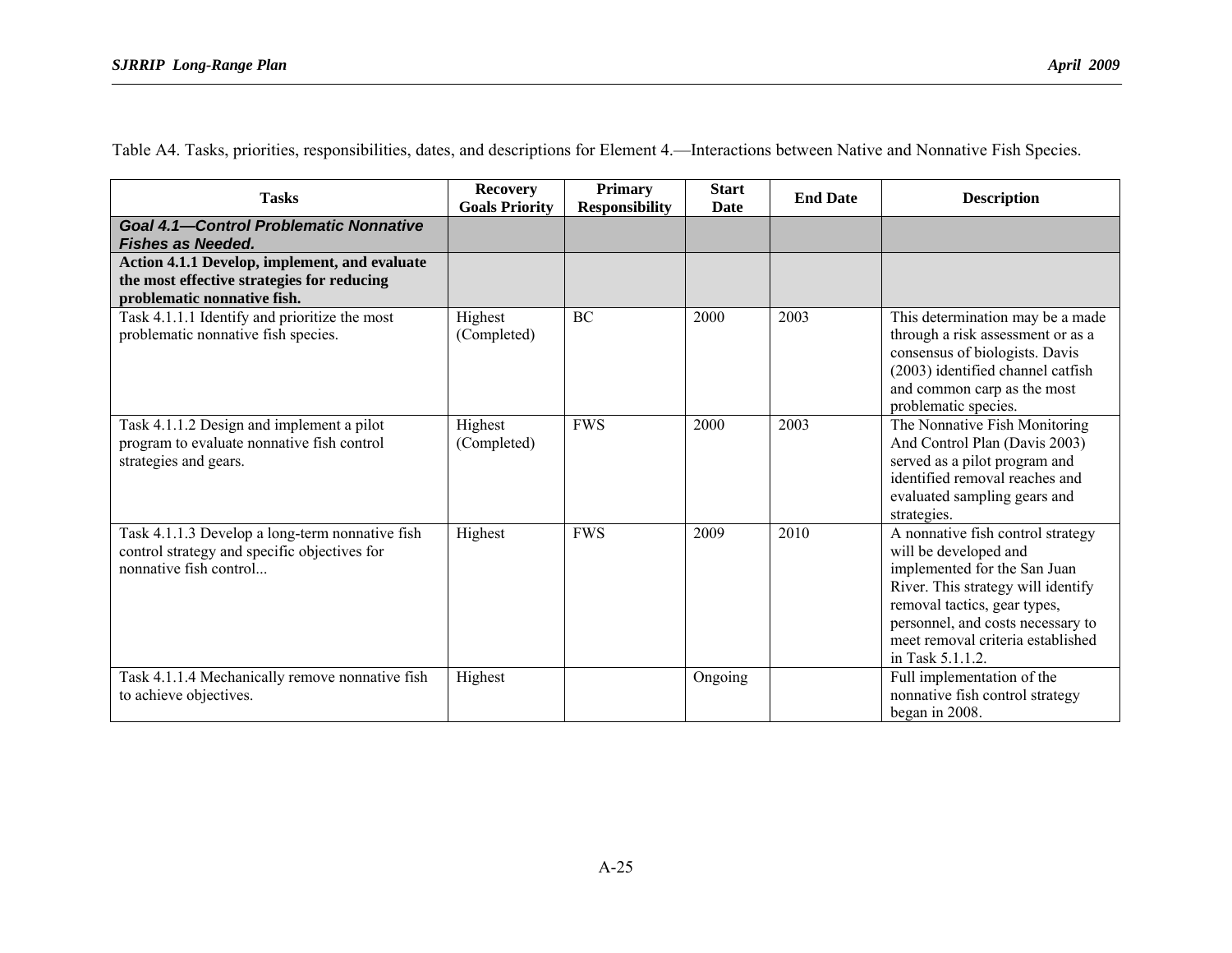| <b>Tasks</b>                                                                                                                                                                         | <b>Recovery</b><br><b>Goals Priority</b> | <b>Primary</b><br><b>Responsibility</b> | <b>Start</b><br>Date | <b>End Date</b> | <b>Description</b>                                                                                                                                                                                                                                                                                                                                                                                                                                                                                                                         |
|--------------------------------------------------------------------------------------------------------------------------------------------------------------------------------------|------------------------------------------|-----------------------------------------|----------------------|-----------------|--------------------------------------------------------------------------------------------------------------------------------------------------------------------------------------------------------------------------------------------------------------------------------------------------------------------------------------------------------------------------------------------------------------------------------------------------------------------------------------------------------------------------------------------|
| Task 4.1.1.5 Conduct annual review of nonnative<br>fish control strategy.                                                                                                            | Highest                                  | <b>BC</b>                               | Annually             |                 | The nonnative fish reduction<br>strategy will be evaluated annually<br>to determine if current efforts are<br>meeting criteria as established in<br>Task 1.3.2.2. If criteria are not<br>being met, increases or reallocation<br>of effort may be necessary or Task<br>5.1.2.4 may be implemented to<br>identify alternative strategies.                                                                                                                                                                                                   |
| Task 4.1.1.6 Evaluate and implement effective<br>alternative nonnative fish reduction methods.                                                                                       | Highest                                  | <b>FWS</b>                              | 2000                 | Ongoing         | The effectiveness of mechanical<br>removal will be evaluated by<br>analyzing trends in catch rates,<br>length distributions, population<br>size of nonnative fishes, and<br>determining if removal criteria are<br>being met. If mechanical removal<br>is determined to be ineffective,<br>alternative methods will be<br>developed, evaluated, and<br>implemented. These may include<br>use of chemicals (e.g., rotenone,<br>cyanide), species-specific viruses<br>(e.g., carp viremia), and genetic<br>manipulation (e.g., Trojan gene). |
| Task 4.1.1.7 Remove nonnative fish at selected<br>fish passage structures.                                                                                                           | Highest                                  | NN, FWS, BOR                            |                      | Ongoing         | Nonnative fish will be removed at<br>fish passage structures designed for<br>selective passage (see Action<br>$3.2.1$ ).                                                                                                                                                                                                                                                                                                                                                                                                                   |
| Task 4.1.1.8 Evaluate effects of nonnative fish<br>control on distribution, abundance, and<br>demographics (e.g., fish size, age, sexual maturity)<br>of nonnative fish populations. | Highest                                  | FWS, BOR                                |                      | Ongoing         | Full implementation of the<br>nonnative fish control strategy<br>began in 2008.                                                                                                                                                                                                                                                                                                                                                                                                                                                            |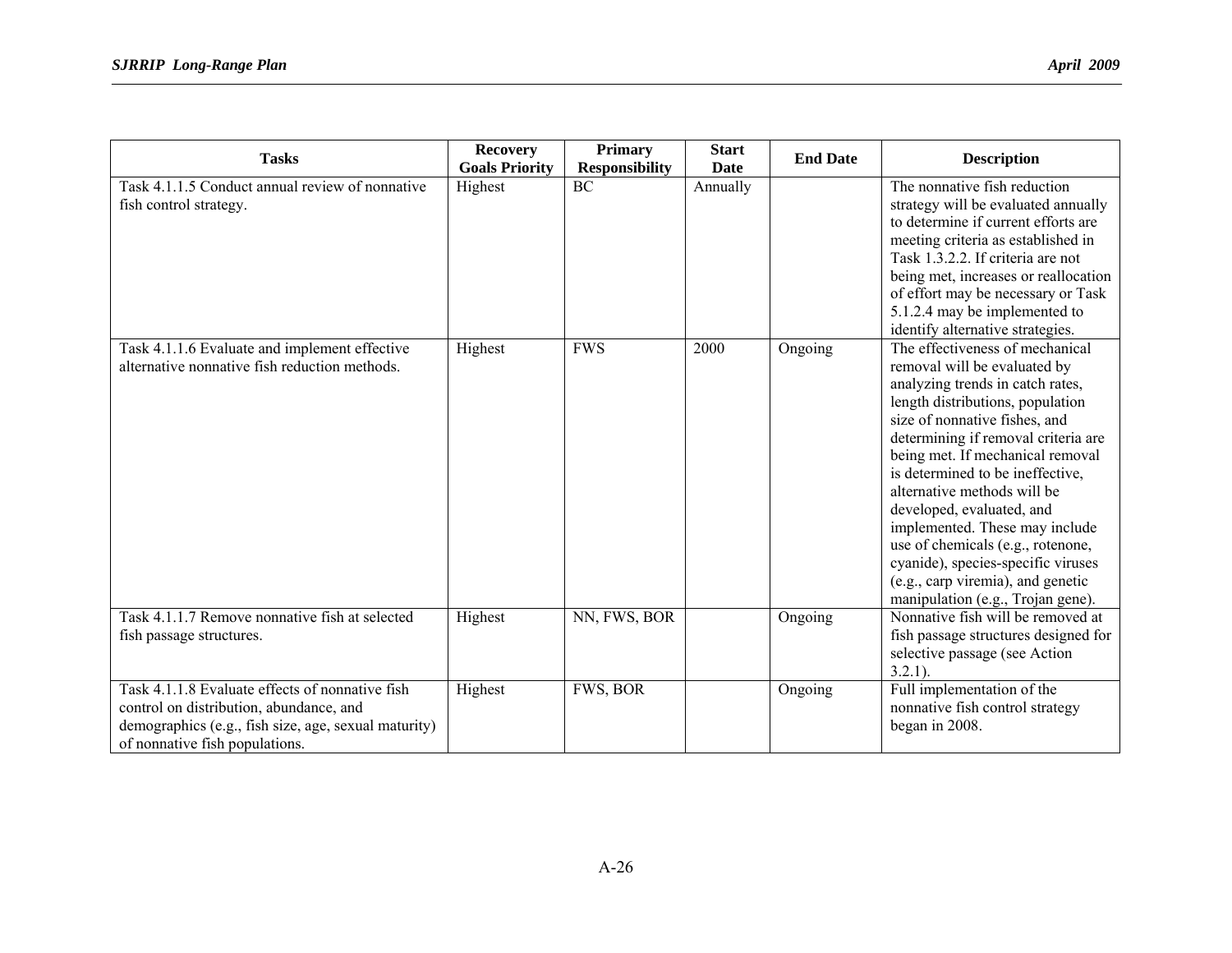| <b>Tasks</b>                                                                                                                                                                                                           | <b>Recovery</b><br><b>Goals Priority</b> | <b>Primary</b><br><b>Responsibility</b> | <b>Start</b><br>Date | <b>End Date</b> | <b>Description</b>                                                                                                                                                                                                                                                                                                    |
|------------------------------------------------------------------------------------------------------------------------------------------------------------------------------------------------------------------------|------------------------------------------|-----------------------------------------|----------------------|-----------------|-----------------------------------------------------------------------------------------------------------------------------------------------------------------------------------------------------------------------------------------------------------------------------------------------------------------------|
| Task 4.1.1.9 Evaluate effects of nonnative fish<br>control on distribution, abundance, and<br>demographics (e.g., fish size, age, sexual maturity)<br>of the endangered fish populations and native fish<br>community. | Highest                                  | NN, FWS, BOR                            |                      | Ongoing         | Fish population respond in various<br>ways to severe reduction from<br>mechanical removal. These<br>responses need to be evaluated to<br>determine if removal will require<br>different strategies.                                                                                                                   |
| Action 4.1.2 Establish and evaluate strategies<br>for handling removed nonnative fish in<br>collaboration with state and tribal agencies.                                                                              |                                          |                                         |                      |                 |                                                                                                                                                                                                                                                                                                                       |
| Task 4.1.2.1 Evaluate and revise, as necessary,<br>translocation strategy for channel catfish removed<br>from the San Juan River.                                                                                      | Medium                                   | <b>FWS</b>                              | 2005                 | 2009            | Channel catfish removed from the<br>San Juan River are translocated to<br>closed impoundments within the<br>San Juan River Basin. These<br>translocations will be evaluated<br>and revised, as necessary, to ensure<br>compliance with all state, federal<br>and tribal regulations.                                  |
| Task 4.1.2.2 Implement standardized fish health<br>analysis for translocated channel catfish to avoid<br>transfer of harmful pathogens.                                                                                | Medium                                   | <b>FWS</b>                              | 2005                 | 2009            | Standardized fish health analysis<br>will be implemented on channel<br>catfish every 2 years to identify<br>and prevent the unintentional<br>spread of harmful pathogens to<br>local impoundments. If potential<br>fish health problems are detected,<br>the translocation strategy will be<br>appropriately revised. |
| Task 4.1.2.3 Develop, evaluate, and implement<br>standard procedures for disposal of fish that cannot<br>be translocated.                                                                                              | High                                     | <b>FWS</b>                              | Ongoing              |                 | Procedures for disposal of fish are<br>important to maintain good<br>relationships with affected<br>stakeholders and the public.                                                                                                                                                                                      |
| Action 4.1.3 Identify and regulate nonnative<br>fish releases and escapement into the main<br>river, floodplain, and tributaries.                                                                                      |                                          |                                         |                      |                 |                                                                                                                                                                                                                                                                                                                       |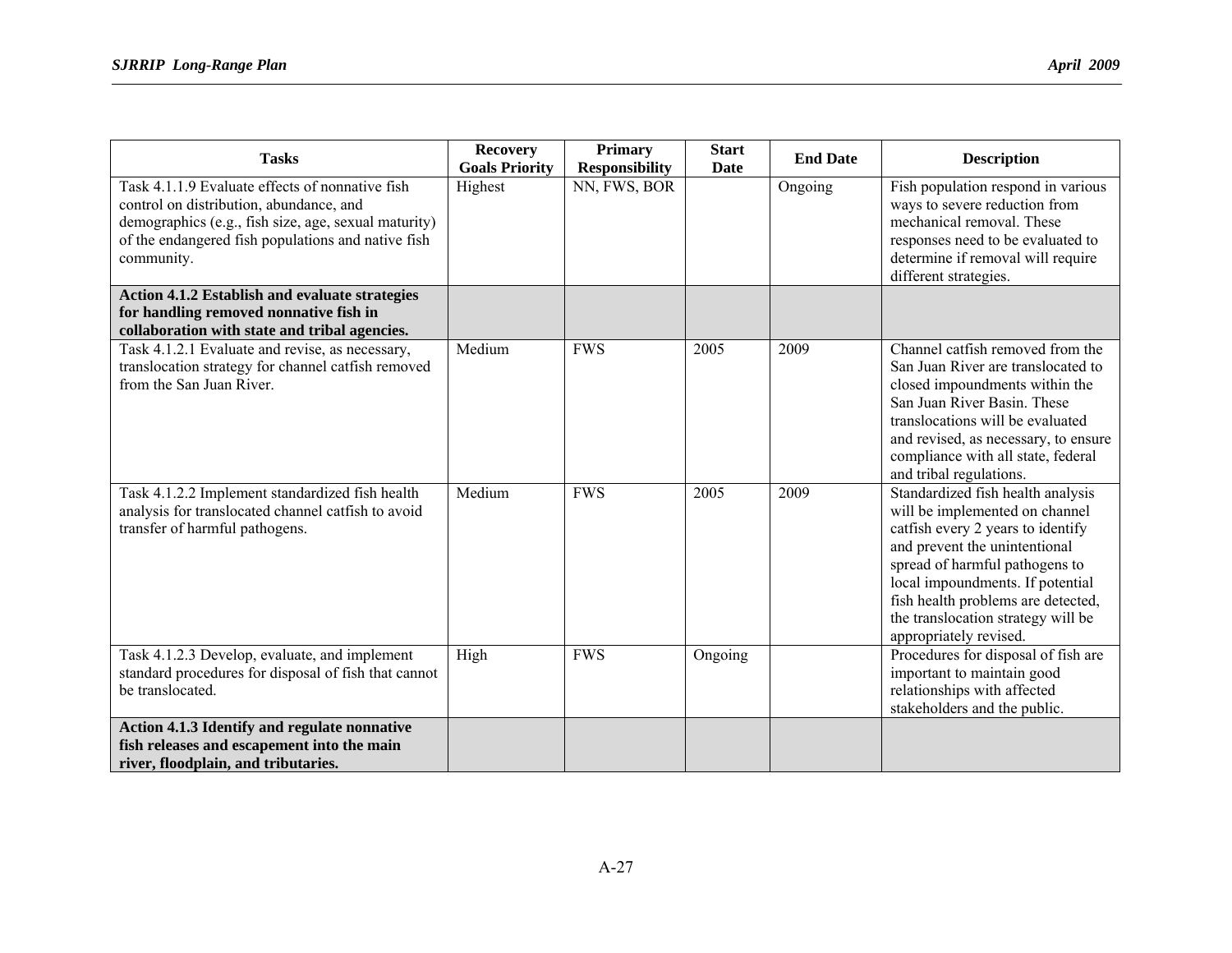| <b>Tasks</b>                                                                                                                                                                                                                                                         | <b>Recovery</b><br><b>Goals Priority</b> | <b>Primary</b><br><b>Responsibility</b> | <b>Start</b><br><b>Date</b> | <b>End Date</b>   | <b>Description</b>                                                                                                                                                                                                                                                                                                                                                                                     |
|----------------------------------------------------------------------------------------------------------------------------------------------------------------------------------------------------------------------------------------------------------------------|------------------------------------------|-----------------------------------------|-----------------------------|-------------------|--------------------------------------------------------------------------------------------------------------------------------------------------------------------------------------------------------------------------------------------------------------------------------------------------------------------------------------------------------------------------------------------------------|
| Task 4.1.3.1 Consolidate all information for a<br>comprehensive report and risk assessment of<br>waterfall inundation and associated immigration of<br>nonnative fish from Lake Powell including options<br>and recommendations for potential management<br>actions. | Low                                      | PO, BC                                  | 2009                        | 2010              | The risk of immigration of<br>nonnative fishes from Lake Powell<br>into the San Juan River will be<br>assessesed and measures will be<br>identified to reduce the risk, if<br>necessary. At present, a natural<br>water falls exists at the outflow of<br>the San Juan River that prevents<br>access by most fish from Lake<br>Powell. PO and BC will develop<br>workplan for comprehensive<br>report. |
| Task 4.1.3.2 Implement measures to reduce the<br>risk of immigration of nonnative fish from Lake<br>Powell, as feasible and necessary.                                                                                                                               | Low                                      | <b>BC</b>                               | 2010                        | $\overline{2011}$ | Measures identified necessary in<br>Task 4.1.3.1 will be implemented<br>to reduce the risk of immigration<br>of nonnative fish from Lake<br>Powell.                                                                                                                                                                                                                                                    |
| Task 4.1.3.3 Identify major sources of nonnative<br>fish from tributaries and off-channel features to<br>minimize reinvasion of riverine habitats by<br>problematic species.                                                                                         | High                                     | <b>BC</b>                               | 2010                        | $\overline{2011}$ | Major sources of nonnative fish<br>from tributaries and off-channel<br>features will be identified,<br>including inflowing streams,<br>riverside ponds, canals, or other<br>features. Isotopes may be used to<br>locate sources of nonnative fish<br>with established signatures of<br>source waters. Measures to reduce<br>escapement of nonnative fish from<br>these sources will be identified.     |
| Task 4.1.3.4 Implement measures to reduce<br>escapement of nonnative fish from tributaries and<br>off-channel features, as necessary.                                                                                                                                | High                                     | PO, BOR, FWS                            | As needed                   |                   | Measures identified necessary in<br>Task 5.1.3.3 will be implemented<br>to reduce escapement of nonnative<br>fish from tributaries and off-<br>channel features.                                                                                                                                                                                                                                       |
| Action 4.1.4 Establish criteria for reduction of<br>target nonnative fish populations.                                                                                                                                                                               |                                          |                                         |                             |                   |                                                                                                                                                                                                                                                                                                                                                                                                        |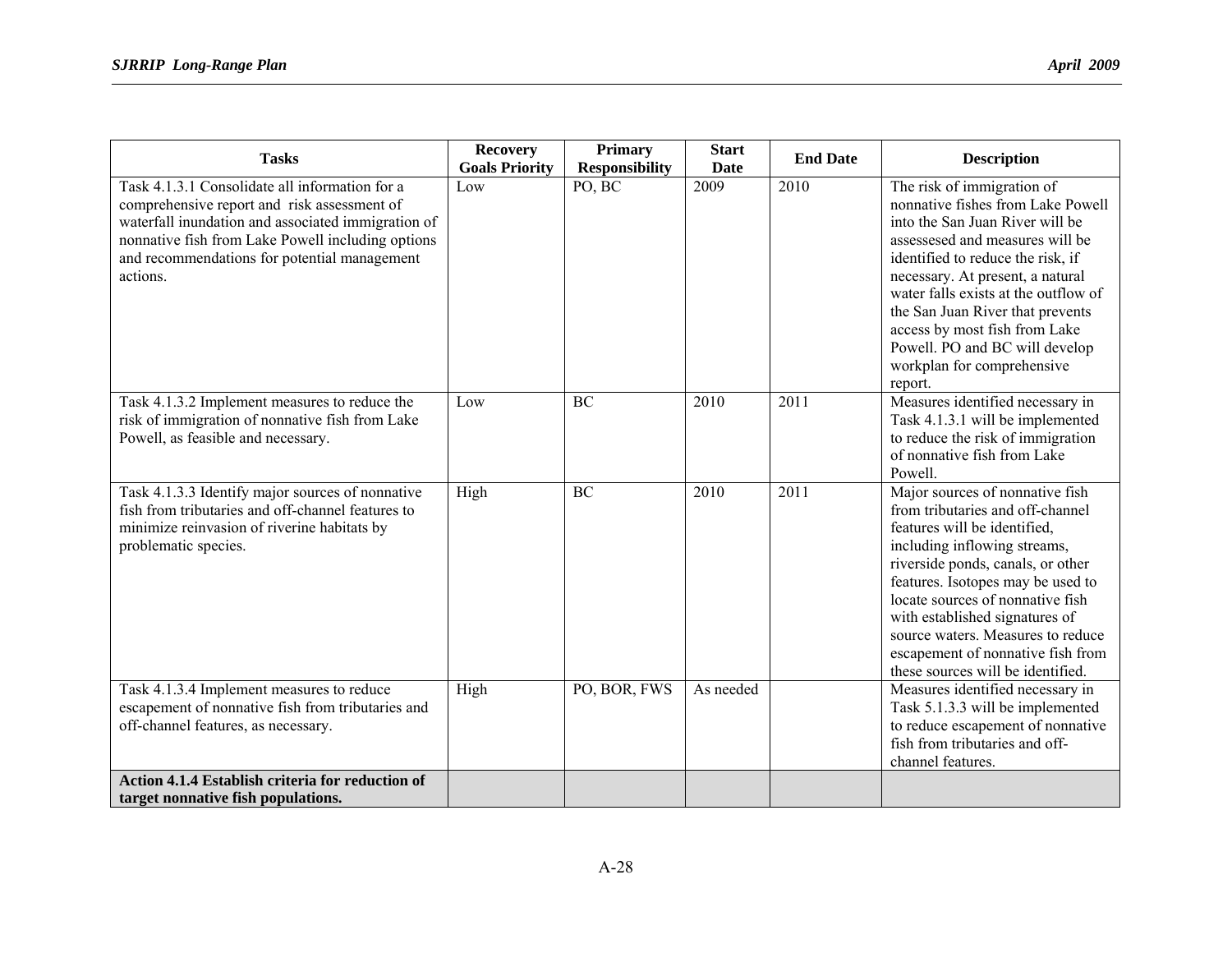| <b>Tasks</b>                                                                                                                                                             | <b>Recovery</b><br><b>Goals Priority</b> | <b>Primary</b><br><b>Responsibility</b> | <b>Start</b><br>Date | <b>End Date</b> | <b>Description</b>                                                                                                                                                                                                                                                                                                                                                                                                                                                                                                                                                                                                           |
|--------------------------------------------------------------------------------------------------------------------------------------------------------------------------|------------------------------------------|-----------------------------------------|----------------------|-----------------|------------------------------------------------------------------------------------------------------------------------------------------------------------------------------------------------------------------------------------------------------------------------------------------------------------------------------------------------------------------------------------------------------------------------------------------------------------------------------------------------------------------------------------------------------------------------------------------------------------------------------|
| Task 4.1.4.1 Establish target criteria for reduction<br>of problematic nonnative fish species to estimate<br>time, effort, and cost for controlling nonnative<br>fishes. | Highest                                  | BC, FWS                                 | 2008                 | 2009            | Target criteria will be established<br>for reduction of the most<br>problematic nonnative fish species.<br>These criteria will describe annual<br>and long-term target removal<br>levels. These criteria may be<br>expressed as percentage reduction<br>of the total population, as<br>generated by Ricker stock-<br>recruitment models; or as<br>exploitation rate, such as the Kwak<br>and Peterson model. These models<br>estimate the proportion of<br>population reduction necessary to<br>cause recruitment failure; i.e.,<br>mortality exceeds survival (lambda<br>$< 1.0$ ). Bioenergetics models may<br>also apply. |
| Goal 4.2-Manage Sport Fish in a Manner<br><b>Compatible with Endangered Fish</b><br>Recovery.                                                                            |                                          |                                         |                      |                 |                                                                                                                                                                                                                                                                                                                                                                                                                                                                                                                                                                                                                              |
| <b>Action 4.2.1 Develop policies and agreements</b><br>among affected stakeholders on nonnative game<br>fish management.                                                 |                                          |                                         |                      |                 |                                                                                                                                                                                                                                                                                                                                                                                                                                                                                                                                                                                                                              |
| Task 4.2.1.1 Develop and implement a sport fish<br>stocking policy among the states and tribes.                                                                          | Highest                                  | PO                                      | 2008                 | 2009            | A sport fish stocking policy will be<br>developed and implemented<br>among the States and Tribes for the<br>San Juan River Basin. The Upper<br>Basin Recovery Program has<br>developed and implemented such a<br>document.                                                                                                                                                                                                                                                                                                                                                                                                   |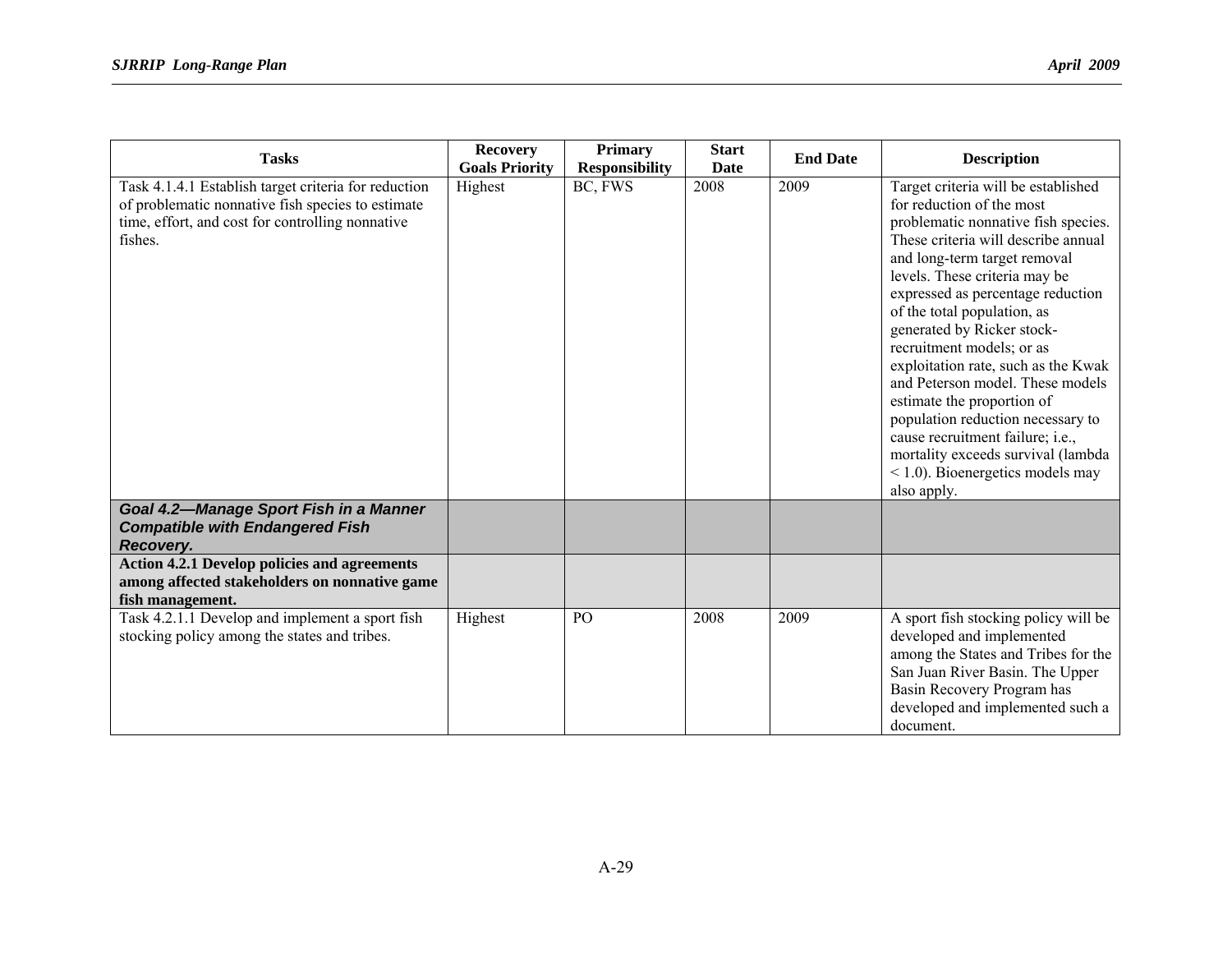| <b>Tasks</b>                                                                                                                 | <b>Recovery</b><br><b>Goals Priority</b> | <b>Primary</b><br><b>Responsibility</b> | <b>Start</b><br><b>Date</b> | <b>End Date</b> | <b>Description</b>                                                                                                                                                                                                                                                                                       |
|------------------------------------------------------------------------------------------------------------------------------|------------------------------------------|-----------------------------------------|-----------------------------|-----------------|----------------------------------------------------------------------------------------------------------------------------------------------------------------------------------------------------------------------------------------------------------------------------------------------------------|
| Task 4.2.1.2 Execute agreements among the states<br>and tribes.                                                              | Highest                                  | CC                                      |                             | 2009            | One or more agreements will be<br>executed among the States of New<br>Mexico, Utah, and Colorado and<br>the Navajo Nation on a nonnative<br>sport fish stocking policy.                                                                                                                                  |
| Action 4.2.2 Ensure that fishing regulations and<br>enforcement are consistent with endangered<br>fish recovery.             |                                          |                                         |                             |                 |                                                                                                                                                                                                                                                                                                          |
| Task 4.2.2.1 Review fishing regulations and revise,<br>as necessary, to ensure consistency with<br>endangered fish recovery. | Medium                                   | NMGF, NN                                | 2008                        | 2009            | State and tribal fishing regulations<br>will be reviewed.<br>Recommendations may be made<br>for new regulations or revision of<br>existing regulations that are<br>consistent with endangered fish<br>recovery. An example is to<br>increase or removal bag limits for<br>problematic nonnative species. |
| Task 4.2.2.2 Collaborate with state and tribal<br>agencies to enforce fishing regulations.                                   | Medium                                   | NMGF, NN                                |                             | Ongoing         | Illicit translocation of nonnative<br>fish can introduce new problematic<br>species and expands their range.<br>The Recovery Program will<br>collaborate with state and Navajo<br>Nation law enforcement agencies<br>to reduce illicit translocations,<br>including baitfish and live-well<br>releases.  |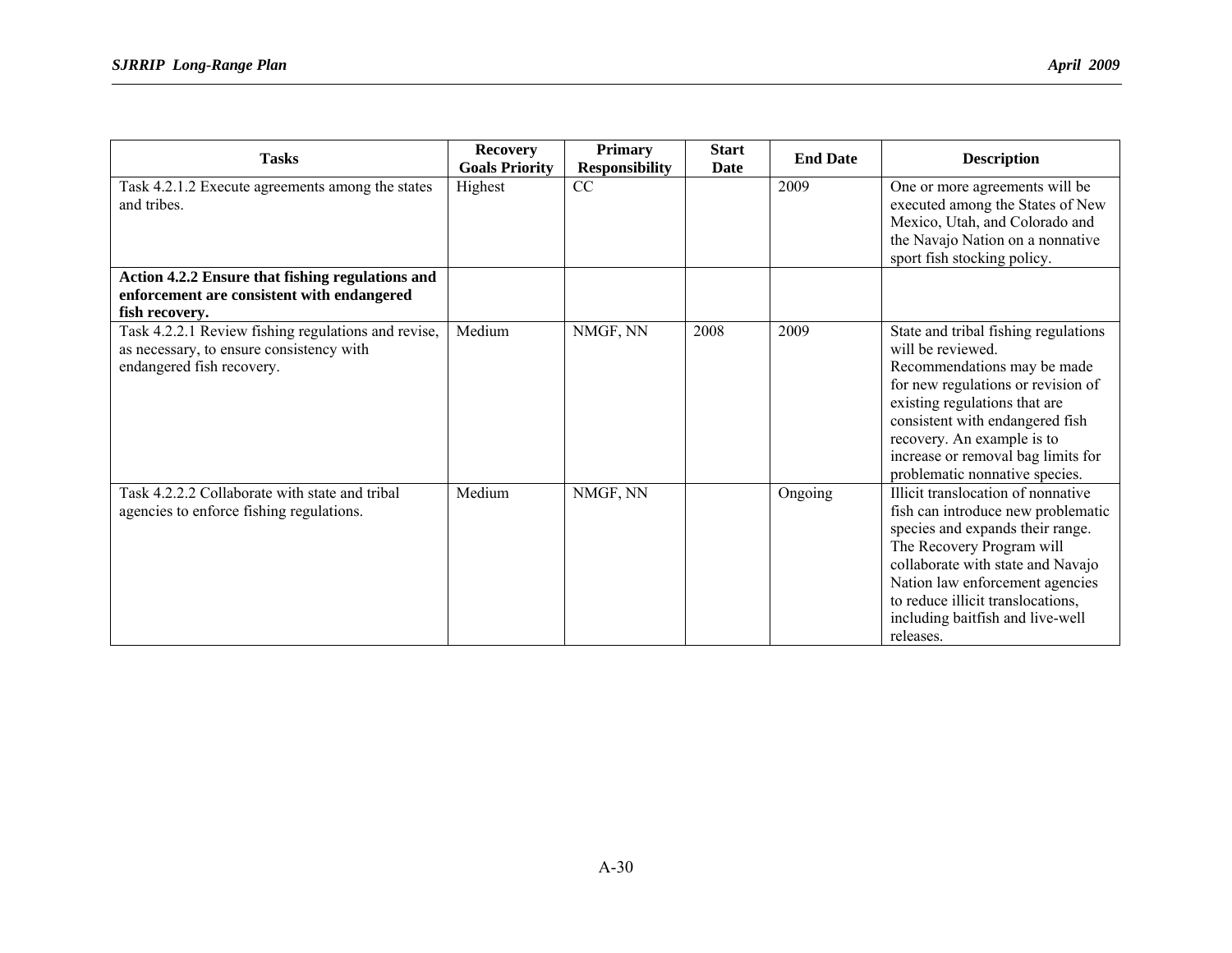Table A5. Tasks, priorities, responsibilities, dates, and descriptions for Element 5.—Monitor Fish and Habitat.

| <b>Tasks</b>                                                                                                                                                                     | <b>Recovery</b><br><b>Goals Priority</b>                    | <b>Primary</b><br><b>Responsibility</b> | <b>Start</b><br><b>Date</b> | <b>End Date</b> | <b>Description</b>                                                                                                                                                                                                                                                                                                                                                                                                                                                                                                                                                                                                                                                                                                                                                                                                                                                                                                                                                                                                   |
|----------------------------------------------------------------------------------------------------------------------------------------------------------------------------------|-------------------------------------------------------------|-----------------------------------------|-----------------------------|-----------------|----------------------------------------------------------------------------------------------------------------------------------------------------------------------------------------------------------------------------------------------------------------------------------------------------------------------------------------------------------------------------------------------------------------------------------------------------------------------------------------------------------------------------------------------------------------------------------------------------------------------------------------------------------------------------------------------------------------------------------------------------------------------------------------------------------------------------------------------------------------------------------------------------------------------------------------------------------------------------------------------------------------------|
| Goal 5.1-Monitor Fish Populations of the<br>San Juan River.                                                                                                                      |                                                             |                                         |                             |                 |                                                                                                                                                                                                                                                                                                                                                                                                                                                                                                                                                                                                                                                                                                                                                                                                                                                                                                                                                                                                                      |
| Action 5.1.1 Develop a standardized monitoring<br>program for fish.                                                                                                              |                                                             |                                         |                             |                 |                                                                                                                                                                                                                                                                                                                                                                                                                                                                                                                                                                                                                                                                                                                                                                                                                                                                                                                                                                                                                      |
| Task 5.1.1.1 Develop, implement, and refine a<br>Standardized Fish Monitoring Plan to assess the<br>presence, status, and trends of Colorado<br>pikeminnow and razorback sucker. | Highest<br>(Most recent<br>version<br>completed in<br>2006) | BC, NMGF,<br><b>FWS</b>                 | 2009                        | 2010            | A Monitoring Plan And Protocols<br>was developed for the San Juan<br>River Bain in 2000 and updated in<br>2006 (Propst et al. 2006) to<br>identify changes in the endangered<br>and other native fish populations,<br>status, distributions, and habitat<br>conditions. The goals of the plan<br>are to: 1) track the status and<br>trends of endangered and other fish<br>populations in the San Juan River,<br>2) track changes in abiotic<br>parameters, including water<br>quality, channel morphology, and<br>habitat, important to the fish<br>community, and 3) utilize data<br>collected under Goals 1 and 2 to<br>help assess progress towards<br>recovery of endangered fish<br>species. This monitoring plan<br>describes protocols for monitoring<br>larval drift, YOY and small-bodied<br>fish, subadults and adults; and<br>channel geomorphology, cobble<br>bars, backwaters, habitat mapping;<br>as well as water temperature, and<br>water quality. BC to hold<br>workshops in 2009 to update plan. |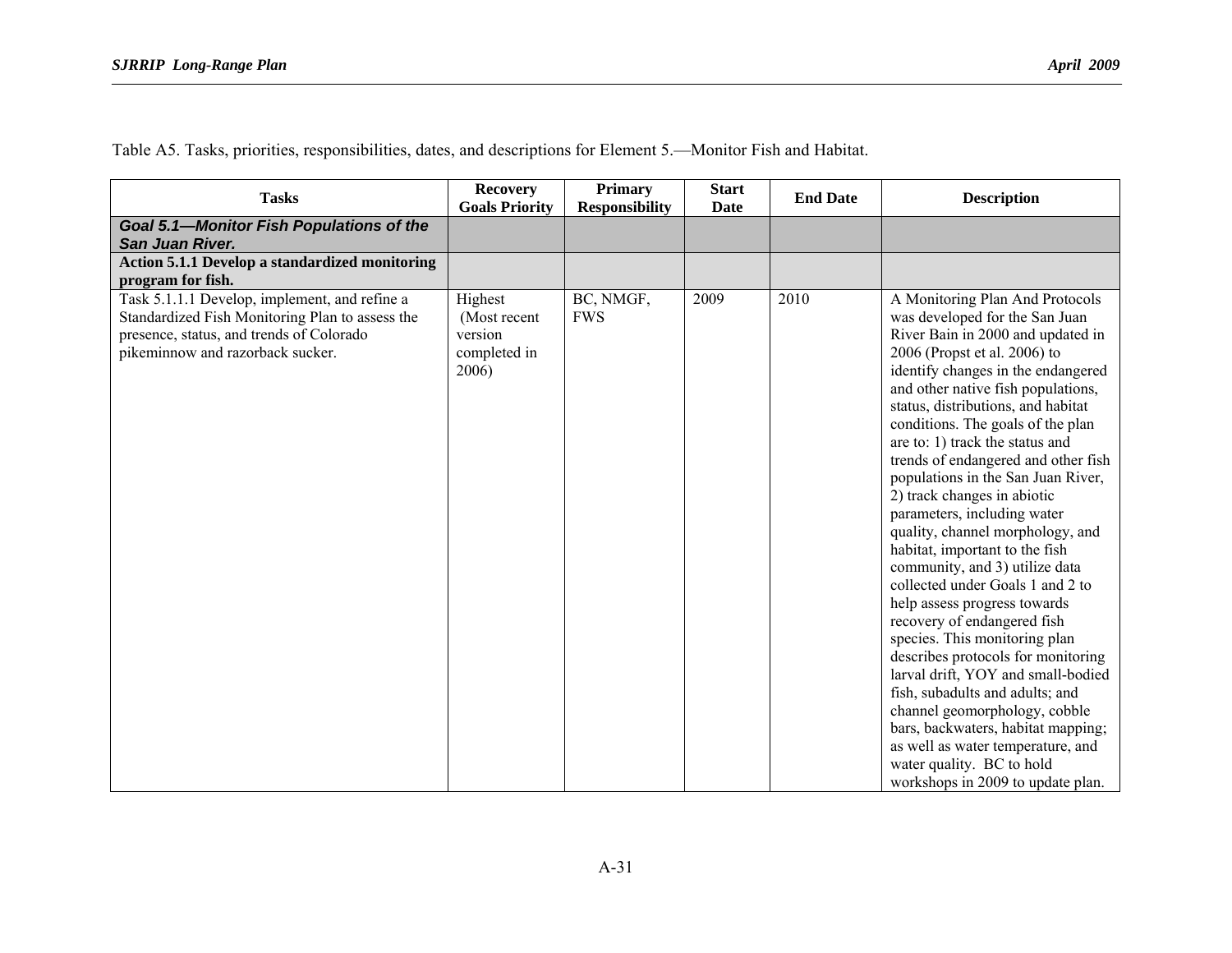| <b>Tasks</b>                                                                                                                                                                                               | <b>Recovery</b><br><b>Goals Priority</b> | <b>Primary</b><br><b>Responsibility</b> | <b>Start</b><br><b>Date</b> | <b>End Date</b> | <b>Description</b>                                                                                                                                                                                                                 |
|------------------------------------------------------------------------------------------------------------------------------------------------------------------------------------------------------------|------------------------------------------|-----------------------------------------|-----------------------------|-----------------|------------------------------------------------------------------------------------------------------------------------------------------------------------------------------------------------------------------------------------|
| Task 5.1.1.2 Analyze and evaluate monitoring data<br>and produce Annual Fish Monitoring Reports to<br>ensure that the best sampling design and strategies<br>are employed.                                 | Highest                                  | $\overline{BC}$                         | 2006                        | Annually        | As a goal of the monitoring plan,<br>this task will a) determine relative<br>annual reproductive success of<br>CPM and RBS; and b) determine<br>population trends, including size-<br>structure of adult and juvenile<br>fishes.   |
| Task 5.1.1.3 Organize and conduct Monitoring<br>Plan Workshops, as necessary, to coordinate<br>sampling design, data collection, and desired<br>precision and detection levels for detecting<br>responses. | High                                     | $\overline{PO, BC}$                     | As needed                   |                 | A monitoring workshop will be<br>organized for 2009 to coordinate<br>sampling design, data collection,<br>and desired precision and detection<br>levels for detecting responses.<br>Additional workshops may be held<br>as needed. |
| <b>Action 5.1.2 Implement a Standardized</b><br>Monitoring Plan to track the presence, status<br>and trends of endangered fish populations.                                                                |                                          |                                         |                             |                 |                                                                                                                                                                                                                                    |
| Task 5.1.2.1 Conduct larval fish studies to<br>determine if reproduction is occurring, locate<br>spawning and nursery areas, and to gauge the<br>extent of annual reproduction.                            | Highest                                  |                                         | 2003                        | 2015            | Long-term CPM and RBS sucker<br>larval fish surveys have been<br>conducted since 2003. Principal<br>Investigators: Brandenburg,<br>Farrington, and Propst                                                                          |
| Task 5.1.2.2 Conduct juvenile fish studies to<br>determine if young fish are surviving and<br>recruiting and the areas and habitat used for<br>rearing.                                                    | Highest                                  |                                         | 2003                        | 2015            | Long-term small-bodied fish<br>monitoring has been in place since<br>2003. Principal Investigators:<br>Paroz and Propst                                                                                                            |
| Task 5.1.2.3 Conduct adult fish studies to estimate<br>densities of fish (CPUE) and estimates of<br>population size (mark-recapture estimates).                                                            | Highest                                  |                                         | 2003                        | 2015            | Long term monitoring of sub-adult<br>and adult large-bodied fishes has<br>been in place since 2003. Principal<br>Investigator: Ryden.                                                                                              |
| Task 5.1.2.4 Continue to collect catch rate<br>statistics to estimate relative abundance of<br>endangered fish populations.                                                                                | Highest                                  |                                         | 2003                        | 2015            | Implemented via long-term<br>monitoring, non-native fish<br>removal, and stocking programs.                                                                                                                                        |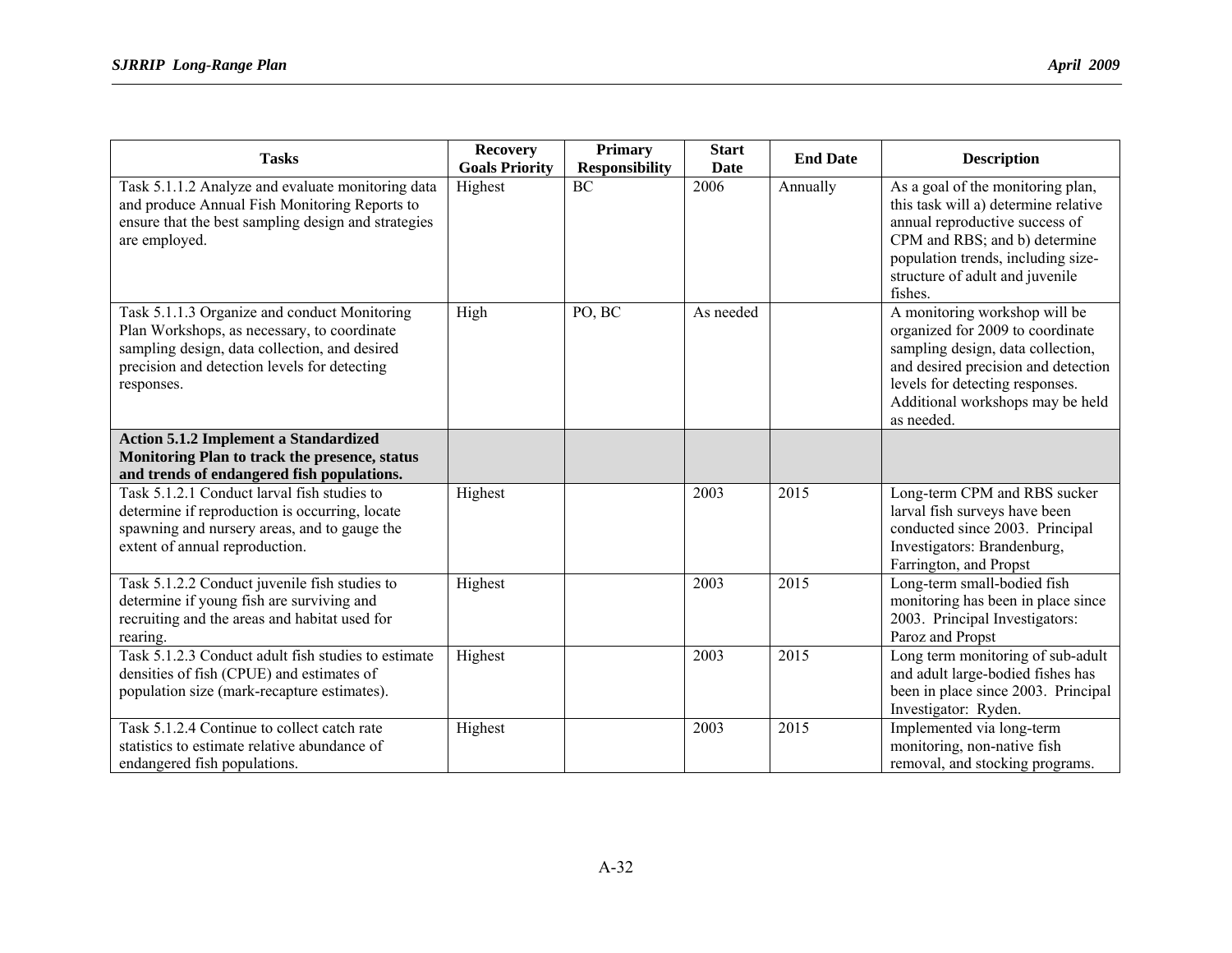| <b>Tasks</b>                                                                                                                                                                                                                                                                               | <b>Recovery</b><br><b>Goals Priority</b> | <b>Primary</b><br><b>Responsibility</b> | <b>Start</b><br><b>Date</b> | <b>End Date</b> | <b>Description</b>                                                                                                                                                                                                                                                                                                                                                                                                                                  |
|--------------------------------------------------------------------------------------------------------------------------------------------------------------------------------------------------------------------------------------------------------------------------------------------|------------------------------------------|-----------------------------------------|-----------------------------|-----------------|-----------------------------------------------------------------------------------------------------------------------------------------------------------------------------------------------------------------------------------------------------------------------------------------------------------------------------------------------------------------------------------------------------------------------------------------------------|
| Task 5.1.2.5 Use mark-recapture population<br>estimators, when feasible and in conjunction with<br>catch rate estimators, to evaluate stocking success<br>for CPM and RBS.                                                                                                                 | Highest                                  |                                         | 2003                        | 2015            | Implemented via long-term<br>monitoring, non-native fish<br>removal, and stocking programs.                                                                                                                                                                                                                                                                                                                                                         |
| <b>Action 5.1.3 Obtain reliable population</b><br>estimates of RBS and CPM.                                                                                                                                                                                                                |                                          |                                         |                             |                 |                                                                                                                                                                                                                                                                                                                                                                                                                                                     |
| Task 5.1.3.1 Develop target criteria to implement<br>mark-recapture population estimates consistent<br>with recovery goals requirements.                                                                                                                                                   | High                                     | BC                                      | 2012                        | 2014            | Reliable and precise mark-<br>recapture population estimates are<br>required for recovery goals.<br>Criteria will be developed to<br>transition from catch rate indices to<br>mark-recapture population<br>estimators for subadult and adult<br>RBS and CPM. These criteria may<br>be numbers of fish per kilometer or<br>a similar metric that signals when<br>population sizes are sufficiently<br>large to implement mark-recapture<br>sampling. |
| Task 5.1.3.2 Conduct Population Estimation<br>Workshops and evaluate population estimators<br>used in other systems to identify the most reliable<br>and suitable estimator(s) for Colorado pikeminnow<br>and razorback sucker.                                                            | High                                     | PO, BC                                  | As needed                   |                 | One or more workshops will be<br>held starting in 2009 to evaluate<br>population estimators to be used<br>for RBS and CPM in the San Juan<br>River. Estimation techniques used<br>in other systems will be evaluated<br>to identify the most reliable and<br>suitable estimators.                                                                                                                                                                   |
| Task 5.1.3.3 Use mark-recapture population<br>estimators, when feasible and in conjunction with<br>catch rate estimators, to provide reliable estimates<br>of adults, subadults, survival, and recruitment<br>consistent with recovery goals criteria to gauge<br>recovery of CPM and RBS. | High                                     | <b>FWS</b>                              | 2015                        | 2023            | Implement and refine mark-<br>recapture population estimates for<br>RBS and CPM that provide<br>reliable and precise estimates of<br>subadult and adults, as well as<br>estimates of survival.                                                                                                                                                                                                                                                      |
| Task 5.1.3.4 Procure adequate numbers of PIT tags<br>for marking native and endangered fish.                                                                                                                                                                                               | High                                     | <b>BOR</b>                              |                             | Ongoing         | PIT tags are the standard marking<br>tool for the endangered fishes.                                                                                                                                                                                                                                                                                                                                                                                |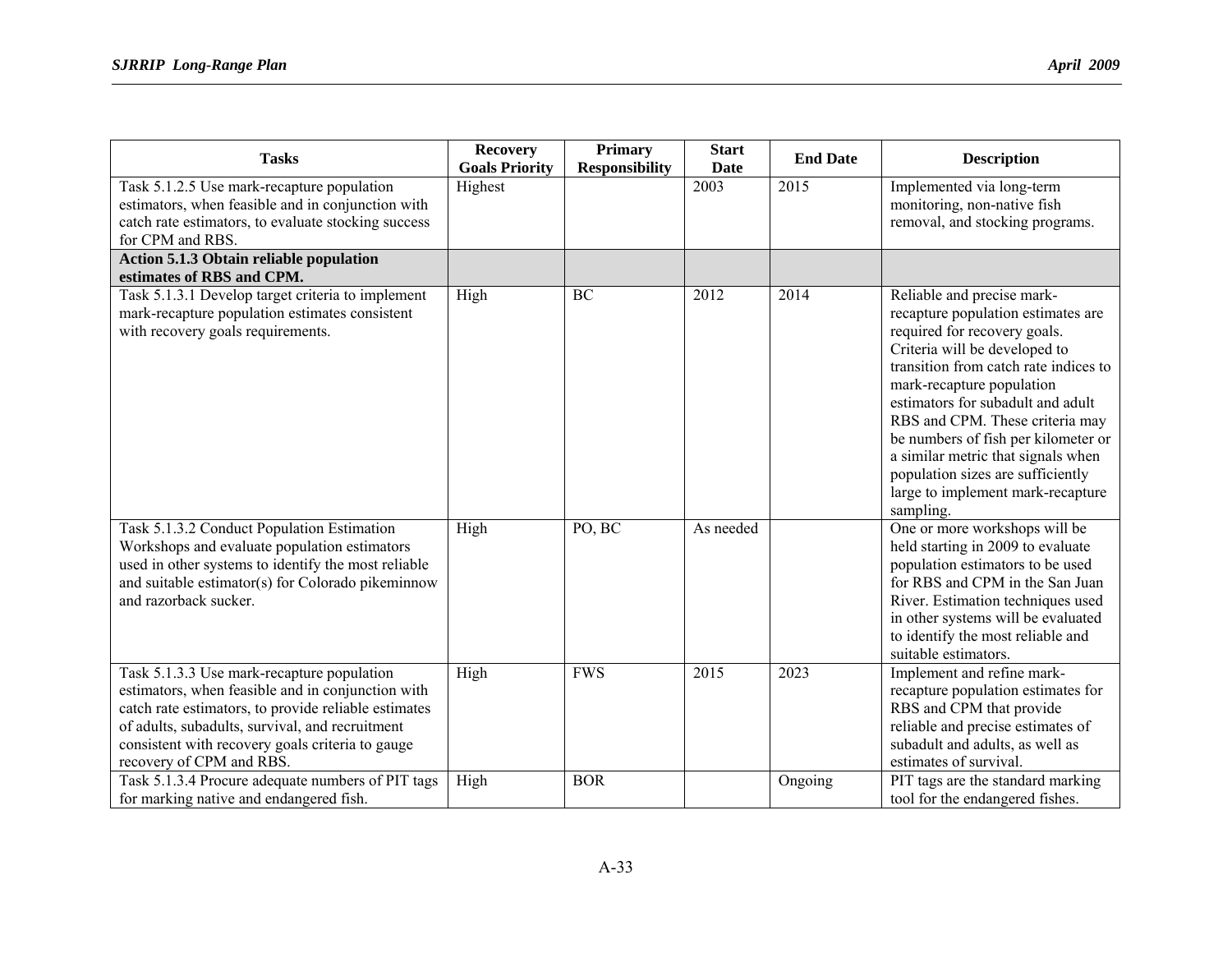| <b>Tasks</b>                                                                                                                                                    | <b>Recovery</b><br><b>Goals Priority</b> | <b>Primary</b><br><b>Responsibility</b> | <b>Start</b><br><b>Date</b> | <b>End Date</b> | <b>Description</b>                                                                                                                                                                                                                                                                                                    |
|-----------------------------------------------------------------------------------------------------------------------------------------------------------------|------------------------------------------|-----------------------------------------|-----------------------------|-----------------|-----------------------------------------------------------------------------------------------------------------------------------------------------------------------------------------------------------------------------------------------------------------------------------------------------------------------|
| <b>Goal 5.2-Monitor Habitat Use and</b><br>Availability.                                                                                                        |                                          |                                         |                             |                 |                                                                                                                                                                                                                                                                                                                       |
| Action 5.2.1 Develop a standardized monitoring<br>program for habitat.                                                                                          |                                          |                                         |                             |                 |                                                                                                                                                                                                                                                                                                                       |
| Task 5.2.1.1 Modify the existing Standardized<br>Habitat Monitoring Plan to incorporate findings<br>from the 2005-2009 detailed reach study, if<br>appropriate. | Medium                                   | BC                                      | 2009                        | 2010            | BC workshops will be conducted<br>in 2009 to evaluate current fish and<br>habitat monitoring and develop a<br>comprehensive plan for fish and<br>habitat monitoring.                                                                                                                                                  |
| Task 5.2.1.2 Organize and conduct Habitat<br>Monitoring and Mapping Workshops, as<br>necessary, to refine and improve habitat evaluation<br>methods.            | Highest                                  | PO, BC                                  | 2009                        | 2010            | As a goal of the monitoring plan,<br>this task will determine population<br>trends, including size-structure of<br>adult and juvenile fishes. BC<br>workshops will be conducted in<br>2009 to evaluate current fish and<br>habitat monitoring and develop a<br>comprehensive plan for fish and<br>habitat monitoring. |
| Action 5.2.2 Implement a standardized<br>monitoring program for habitat.                                                                                        |                                          |                                         |                             |                 |                                                                                                                                                                                                                                                                                                                       |
| Task 5.2.2.1 Quantify attributes of habitats<br>important to each life stage of endangered fish.                                                                | High                                     | FWS, BC                                 | 2008                        | 2012            | Habitats used by various life stages<br>of CPM and RBS should be<br>monitored and related to flow and<br>river location.                                                                                                                                                                                              |
| Task 5.2.2.2 Map habitat at different flows as<br>described in the revised Standardized Habitat<br>Monitoring Plan                                              |                                          |                                         | 2008                        | 2012            |                                                                                                                                                                                                                                                                                                                       |
| Task 5.2.2.3 Monitor long-term habitat response of<br>the river channel to flow recommendations.                                                                | High                                     | <b>BC</b>                               | 2008                        | 2012            | Long-term river-wide response of<br>the river channel (i.e., aggradation<br>or degradation) will be monitored<br>and related to the flow<br>recommendations to assess gross<br>overall channel change (as<br>needed).                                                                                                 |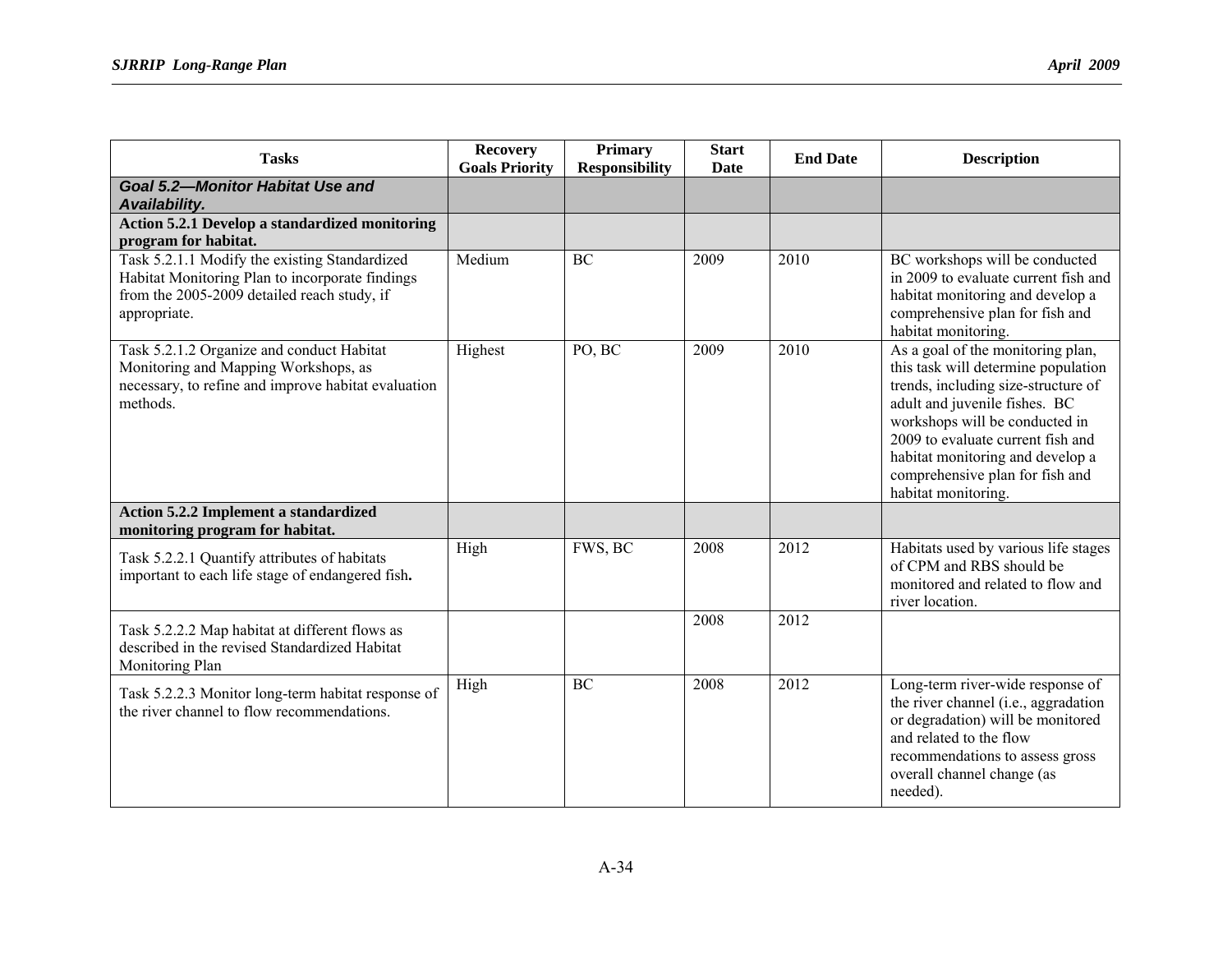| <b>Tasks</b>                                                                                                                                                                                 | <b>Recovery</b><br><b>Goals Priority</b> | <b>Primary</b><br><b>Responsibility</b> | <b>Start</b><br><b>Date</b> | <b>End Date</b> | <b>Description</b>                                                                                                                                                                                                                            |
|----------------------------------------------------------------------------------------------------------------------------------------------------------------------------------------------|------------------------------------------|-----------------------------------------|-----------------------------|-----------------|-----------------------------------------------------------------------------------------------------------------------------------------------------------------------------------------------------------------------------------------------|
| Task 5.2.2.4 Monitor water quality in the San Juan<br>River (see Task 3.4.1.1).                                                                                                              | Highest                                  | FWS, BOR                                | Ongoing                     |                 | No critical water quality<br>parameters have been identified in<br>the San Juan River that are causing<br>failure of CPM or RBS<br>populations. These need to be<br>monitored to ensure that water<br>quality does not become<br>problematic. |
| Action 5.2.3 Identify and refine habitat/fish<br>relationships.                                                                                                                              |                                          |                                         |                             |                 |                                                                                                                                                                                                                                               |
| Task 5.2.3.1 Determine if a habitat/fish<br>relationship can be defined, the probability of<br>success, the level of data needed to accomplish<br>this, and the cost of collecting the data. | High                                     | FWS, BC                                 | 2007                        | 2009            | Data Integration and Habitat and<br>Fish Monitoring Workshops will<br>be initiated in 2009. Results will<br>be used to evaluate, and modify,<br>current monitoring and data<br>collection methodologies.                                      |
| Task 5.2.3.2 Identify principal river reaches and<br>habitats used by various life-stages of endangered<br>fish.                                                                             | High                                     | FWS, BC                                 | 2007                        | 2009            | An understanding of river reaches<br>and habitats used by CPM and<br>RBS is important in understanding<br>how flows benefit these habitats.                                                                                                   |
| Task 5.2.3.3 Relate geo-referenced fish capture<br>data to habitat data.                                                                                                                     |                                          |                                         | 2007                        | 2009            |                                                                                                                                                                                                                                               |
| Task 5.2.3.4 Collect geo-referenced habitat and<br>fish use habitat data in at least two selected reaches<br>with complex morphology to determine habitat<br>selection.                      | High                                     | BC                                      | 2007                        | 2009            | Geo-referenced habitat association<br>data will be collected with fish<br>capture data, as feasible, to provide<br>habitat use data for RBS and CPM<br>of all life stages.                                                                    |
| Task 5.2.3.5 Map at high resolution and monitor<br>changes in habitat in at least two selected reaches<br>with complex morphology at different flows.                                        | High                                     | <b>BC</b>                               | 2007                        | 2009            | This task will use bankfull channel<br>area, island counts, and bed-form<br>topographic data to monitor<br>response of at least two selected<br>reaches with complex morphology<br>and habitat to flow<br>recommendations (2005-2009).        |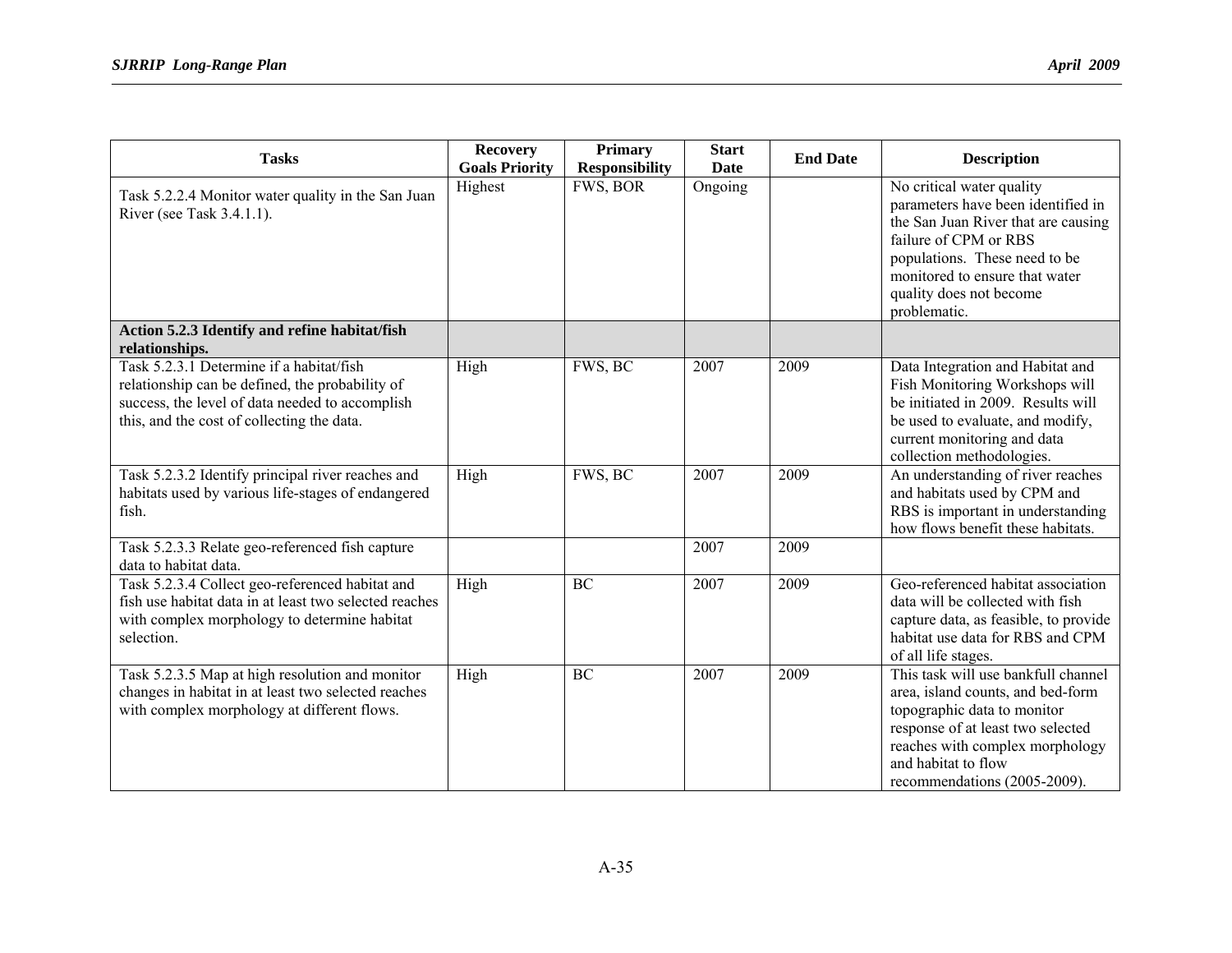| <b>Tasks</b>                                                                                                                                                                   | <b>Recovery</b>       | <b>Primary</b>        | <b>Start</b> | <b>End Date</b> | <b>Description</b>                                                                                                                                                                                                                        |
|--------------------------------------------------------------------------------------------------------------------------------------------------------------------------------|-----------------------|-----------------------|--------------|-----------------|-------------------------------------------------------------------------------------------------------------------------------------------------------------------------------------------------------------------------------------------|
|                                                                                                                                                                                | <b>Goals Priority</b> | <b>Responsibility</b> | <b>Date</b>  |                 |                                                                                                                                                                                                                                           |
| Task 5.2.3.6 Refine and standardize habitat<br>classification for consistent use with fish sampling<br>and habitat mapping.                                                    | High                  | <b>BC</b>             | 2007         | 2009            | A standard habitat classification<br>system is needed that can be used<br>for fisheries, hydrology,<br>geomorphology, etc.                                                                                                                |
| <b>Goal 5.3-Integrate And Synthesize</b><br><b>Monitoring Data And Information To</b><br><b>Evaluate Fish Community And Ecosystem</b><br><b>Responses To Recovery Actions.</b> |                       |                       |              |                 |                                                                                                                                                                                                                                           |
| Action 5.3.1 Develop fish community and<br>ecosystem response strategies                                                                                                       |                       |                       |              |                 |                                                                                                                                                                                                                                           |
| Task 5.3.1.1 Develop a centralized database that<br>incorporates all data from standardized monitoring<br>and integrate into the Program database (see also<br>Task 7.2.1.4).  | High                  | PO                    | 2008         | 2009            | The San Juan River Basin<br>Recovery Implementation Program<br>will develop and maintain a<br>centralized database of all<br>monitoring activities. This<br>database shall be part of the overall<br>Program database-see Task<br>7.2.1.4 |
| Task 5.3.1.2 Develop an ecosystem model specific<br>to the San Juan River and present it for approval<br>by the Biology Committee.                                             | Medium<br>(Completed) | BC, FWS               | 2000         | 2005            | Completed in 2000-2005. The<br>Program may choose to further<br>develop an ecosystem model<br>specific to the San Juan River to<br>assist in evaluating possible<br>responses by fish species to<br>management actions.                   |
| Task 5.3.1.3 Hold workshop on ecosystem model<br>specific to the San Juan River to evaluate model<br>and determine future direction of this effort                             | Medium<br>(Completed) | FWC, BC               | 2007         | 2007            | Workshop held in 2007.                                                                                                                                                                                                                    |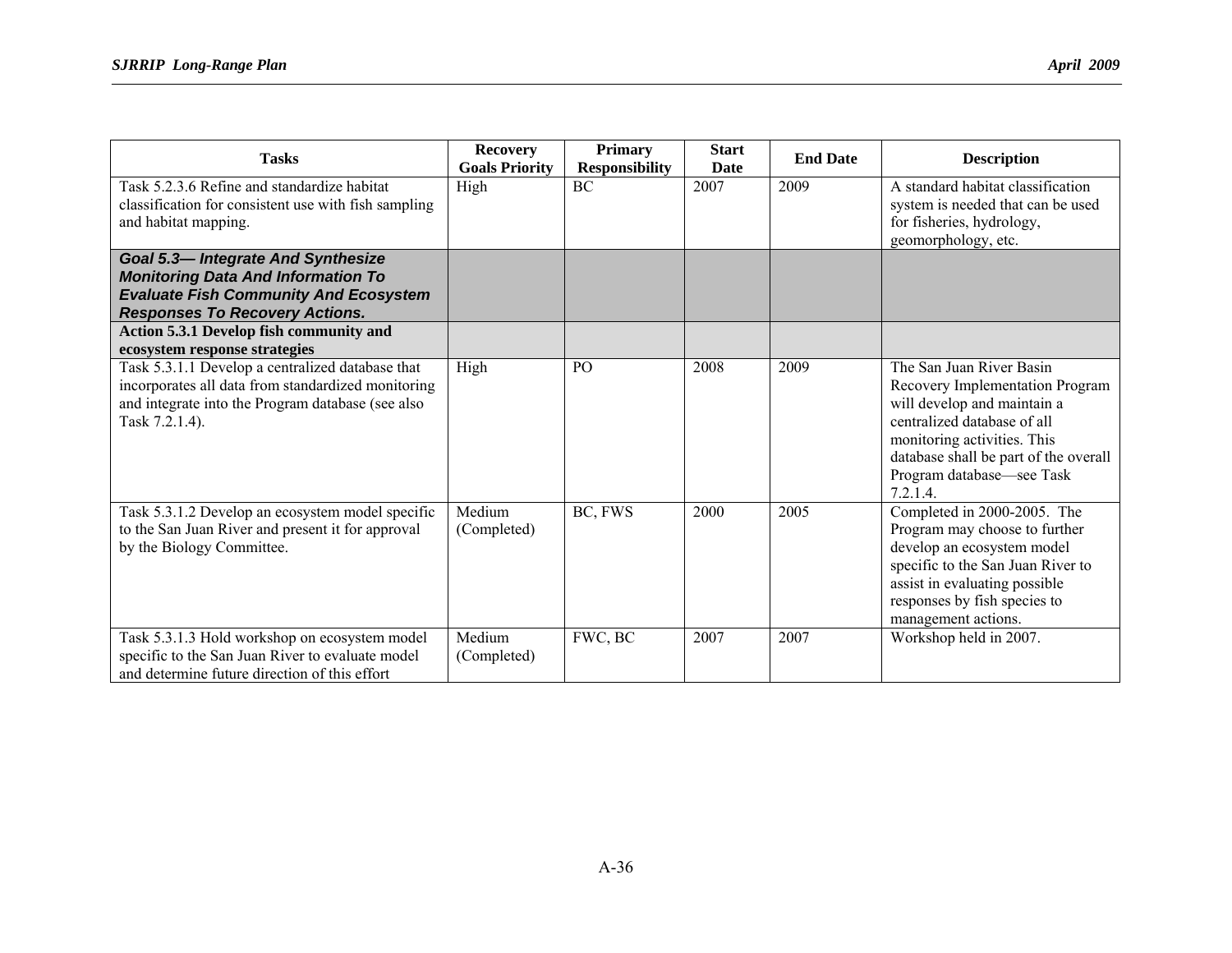| <b>Tasks</b>                                                                                                                                                                                                                                                                                                      | <b>Recovery</b><br><b>Goals Priority</b> | <b>Primary</b><br><b>Responsibility</b> | <b>Start</b><br>Date | <b>End Date</b> | <b>Description</b>                                                                                                                                                                                                                                                                                                     |
|-------------------------------------------------------------------------------------------------------------------------------------------------------------------------------------------------------------------------------------------------------------------------------------------------------------------|------------------------------------------|-----------------------------------------|----------------------|-----------------|------------------------------------------------------------------------------------------------------------------------------------------------------------------------------------------------------------------------------------------------------------------------------------------------------------------------|
| Task 5.3.1.4 Evaluate and review available<br>fisheries data for use in the model to evaluate<br>recovery actions.                                                                                                                                                                                                | Medium                                   |                                         | As needed            |                 | A great deal of information has<br>been gathered on the fish<br>community of the San Juan River.<br>This information should be<br>assimilated. Data Integration and<br>Habitat and Fish Monitoring<br>Workshops will be initiated in<br>2009.                                                                          |
| Task 5.3.1.5 Refine ecosystem model specific to<br>the San Juan River and use with other existing data<br>to evaluate fish community response to recovery<br>actions.                                                                                                                                             | Medium                                   | BC, FWS                                 | As needed            |                 | The Program may evaluate existing<br>ecosystem models (e.g., Ecopath,<br>Ecosim, RAMAS, Vortex) to assist<br>in evaluating possible responses by<br>fish species to management<br>actions.                                                                                                                             |
| <b>Action 5.3.2 Recommend and implement</b><br>appropriate monitoring strategies to evaluate<br>ecosystem response                                                                                                                                                                                                |                                          |                                         |                      |                 |                                                                                                                                                                                                                                                                                                                        |
| Task 5.3.2.1 Develop an integrated fish and habitat<br>monitoring plan that includes an annual process for<br>assessing and modifying monitoring activities so<br>that current status of native and endangered fish<br>populations and habitat can be assessed and<br>progress toward recovery can be determined. | High                                     | PO, BC                                  | 2009                 | 2010            | BC will be conducting monitoring<br>workshops in 2009 to evaluate<br>current fish and habitat monitoring.<br>A stated purpose of the workshops<br>is to develop an integrated fish and<br>habitat monitoring plan that<br>includes annual evaluation and<br>data integration, and an adaptive<br>management component. |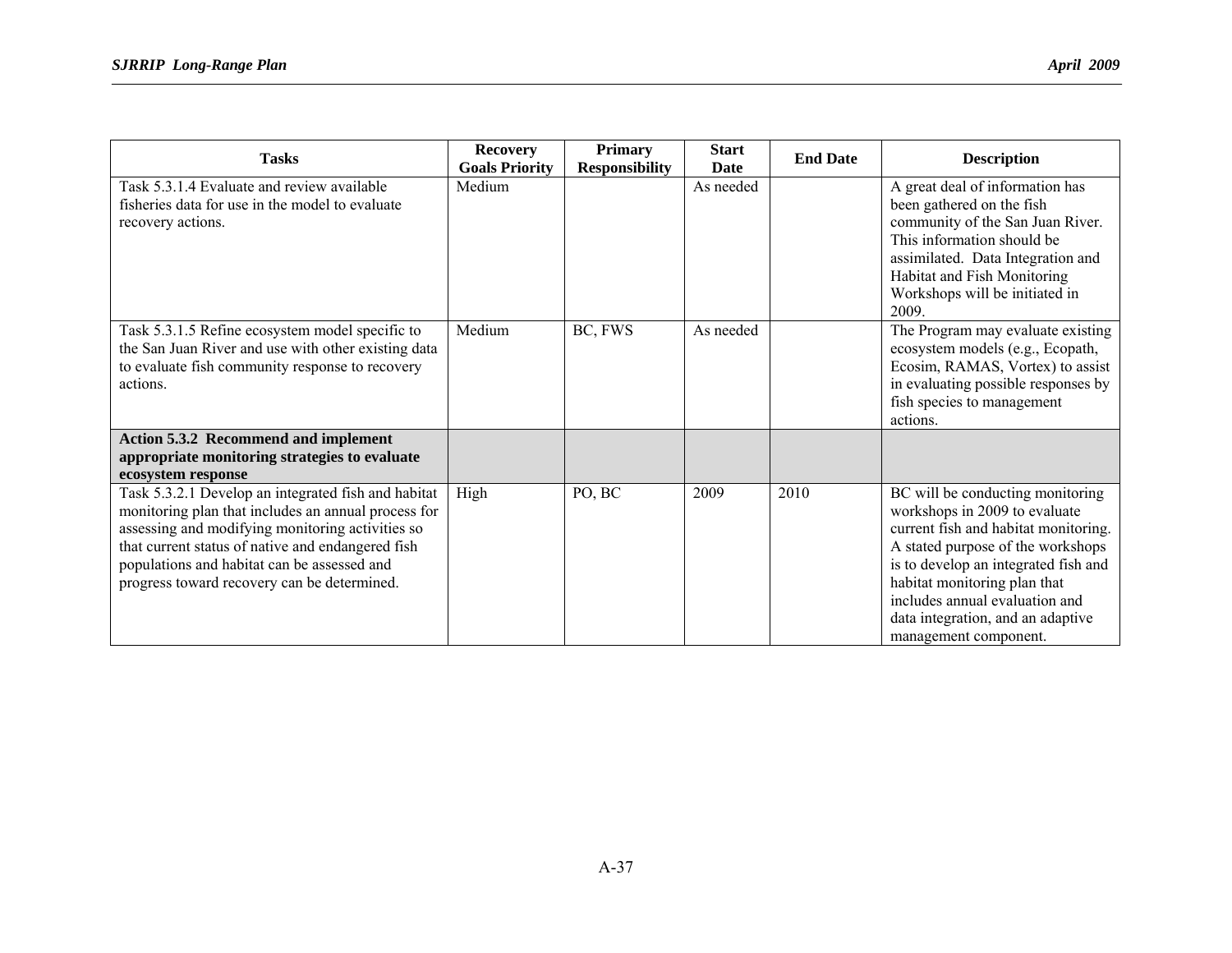Table A6. Tasks, priorities, responsibilities, dates, and descriptions for Element 6.—Information and Education.

| <b>Tasks</b>                                                                                                                                                                                                                                                                                                                                                                        | <b>Recovery</b><br><b>Goals Priority</b> | <b>Primary</b><br><b>Responsibility</b> | <b>Start</b><br><b>Date</b> | <b>End Date</b> | <b>Description</b>                                                                                                                                                                                                                  |
|-------------------------------------------------------------------------------------------------------------------------------------------------------------------------------------------------------------------------------------------------------------------------------------------------------------------------------------------------------------------------------------|------------------------------------------|-----------------------------------------|-----------------------------|-----------------|-------------------------------------------------------------------------------------------------------------------------------------------------------------------------------------------------------------------------------------|
| Goal 6.1-Increase Public Awareness and<br><b>Support for the Endangered Fishes and the</b><br><b>Recovery Program.</b>                                                                                                                                                                                                                                                              |                                          |                                         |                             |                 |                                                                                                                                                                                                                                     |
| Action 6.1.1 Provide information to the public<br>on the Recovery Program.                                                                                                                                                                                                                                                                                                          |                                          |                                         |                             |                 |                                                                                                                                                                                                                                     |
| Task 6.1.1.1 Provide public information through<br>news articles, press releases, radio and television<br>ads, and other media to inform the public of<br>Program activities in collaboration with the<br>UCRRP I&E Coordinator. Provide press releases<br>routinely on the SJRIP for distribution to the media<br>in Farmington, Durango, Albuquerque, and others<br>in the basin. | High                                     | PO                                      | 1992                        | Ongoing         | Public information will be<br>provided through news articles,<br>press releases, radio and television<br>ads, and other media to inform the<br>public of Program activities.                                                        |
| Action 6.1.2 Coordinate public outreach with<br><b>Upper Basin Recovery Program.</b>                                                                                                                                                                                                                                                                                                |                                          |                                         |                             |                 |                                                                                                                                                                                                                                     |
| Task 6.1.2.1 Develop and maintain a formal<br>outreach support agreement between the San Juan<br>River Basin Recovery Implementation Program<br>and the Upper Colorado River Endangered Fish<br>Recovery Program.                                                                                                                                                                   | High                                     | PO                                      | 1992                        | Ongoing         | A formal outreach support<br>agreement will be executed and<br>maintained between the San Juan<br><b>River Basin Recovery</b><br>Implementation Program and the<br><b>Upper Colorado River Endangered</b><br>Fish Recovery Program. |
| Task 6.1.2.2 Develop and exchange information<br>and materials to incorporate into PowerPoint<br>presentations, newsletters, Program highlights and<br>Program displays.                                                                                                                                                                                                            | High                                     | PO                                      | 1992                        | Ongoing         | The I&E coordinator will develop<br>and exchange information and<br>materials to incorporate into<br>PowerPoint presentations,<br>newsletters, Program highlights<br>and Program displays.                                          |
| Task 6.1.2.3 Participate in selected outreach efforts<br>at local, state, and regional water development<br>conferences.                                                                                                                                                                                                                                                            | High                                     | PO                                      | 1992                        | Ongoing         | The I&E program will participate<br>in selected outreach efforts at local,<br>state, and regional water<br>development conferences.                                                                                                 |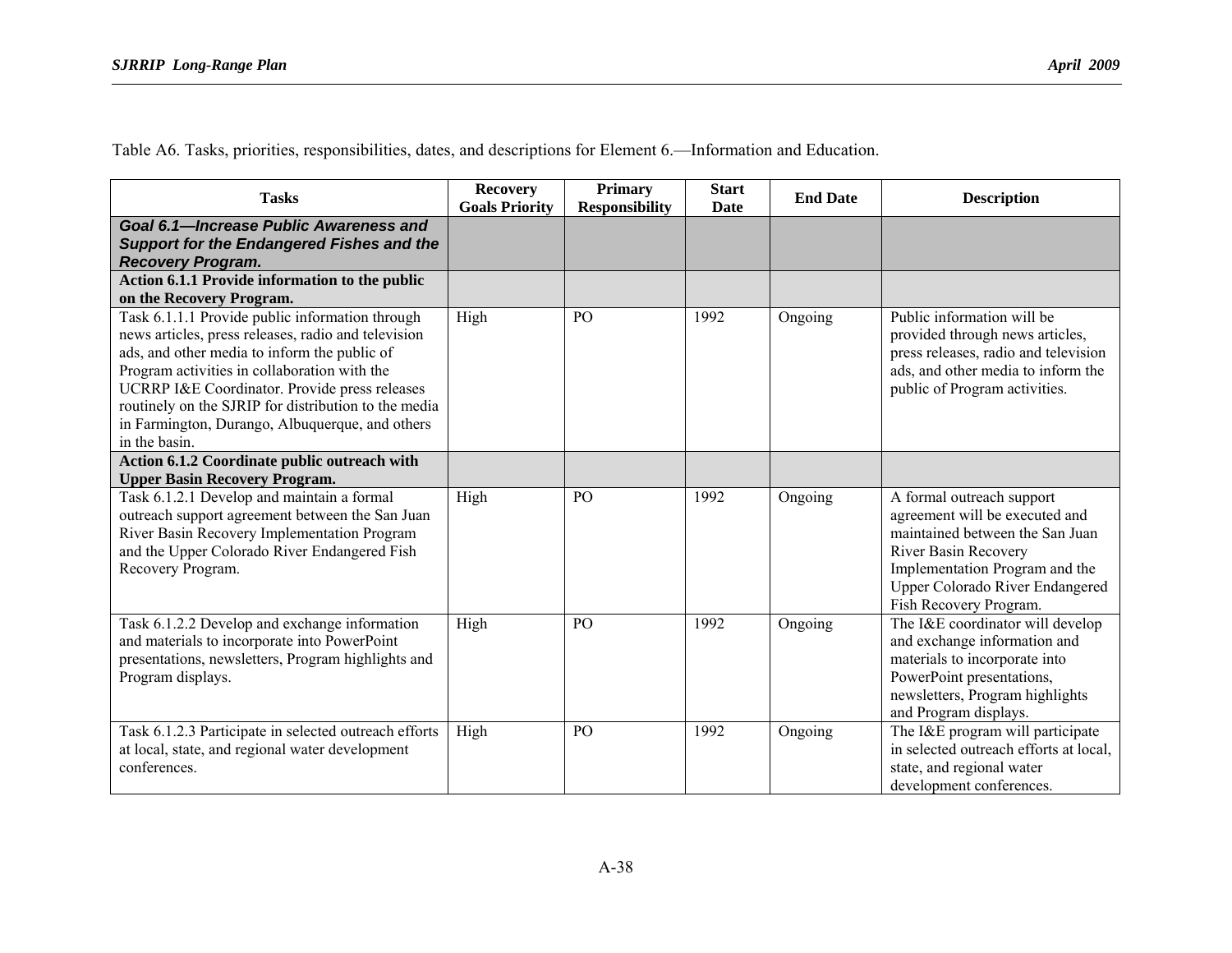Table A7. Tasks, priorities, responsibilities, dates, and descriptions for Element 7.—Program Coordination.

| <b>Tasks</b>                                                                                                                | <b>Recovery</b><br><b>Goals Priority</b> | <b>Primary</b><br><b>Responsibility</b> | <b>Start</b><br>Date | <b>End Date</b> | <b>Description</b>                                                                                                                                                                                                                                                                                                                                                                                               |
|-----------------------------------------------------------------------------------------------------------------------------|------------------------------------------|-----------------------------------------|----------------------|-----------------|------------------------------------------------------------------------------------------------------------------------------------------------------------------------------------------------------------------------------------------------------------------------------------------------------------------------------------------------------------------------------------------------------------------|
| Goal 7.1-Facilitate Program Planning and<br><b>Management.</b>                                                              |                                          |                                         |                      |                 |                                                                                                                                                                                                                                                                                                                                                                                                                  |
| Action 7.1.1 Develop and coordinate a Program<br>plan.                                                                      |                                          |                                         |                      |                 |                                                                                                                                                                                                                                                                                                                                                                                                                  |
| Task 7.1.1.1 Develop and implement a Long-<br>Range Plan as a framework for ongoing and future<br>Program activities.       | Highest<br>(Completed)                   | P <sub>O</sub>                          | 1995                 | 1995            | A Long-Range Plan was developed<br>in 1995 (San Juan River Basin<br>Recovery Implementation Program<br>1995).                                                                                                                                                                                                                                                                                                    |
| Task 7.1.1.2 Annually review and update the<br>Long-Range Plan to reflect new projects and<br>Program progress.             | High                                     | PO, BC, HC,<br><sub>CC</sub>            | Annually             |                 | The Program Office will update<br>the Long-Range Plan following the<br>annual meeting. The Coordination<br>Committee, Technical Committees<br>and the Service will provide<br>recommendations to the Program<br>Coordinator for updating the Long-<br>Range Plan. The update will reflect<br>accomplishments during the past<br>year, new projects needed to<br>achieve goals, changes in timing of<br>projects. |
| Task 7.1.1.3 Revise the Long-Range Plan as new<br>information becomes available on changes to<br>future Program activities. | High                                     | PO, BC, HC,<br>CC                       | Annually             |                 | The Long-Range Plan was revised<br>in 2008 with this document.                                                                                                                                                                                                                                                                                                                                                   |
| <b>Action 7.1.2 Provide ongoing Program</b><br>management.                                                                  |                                          |                                         |                      |                 |                                                                                                                                                                                                                                                                                                                                                                                                                  |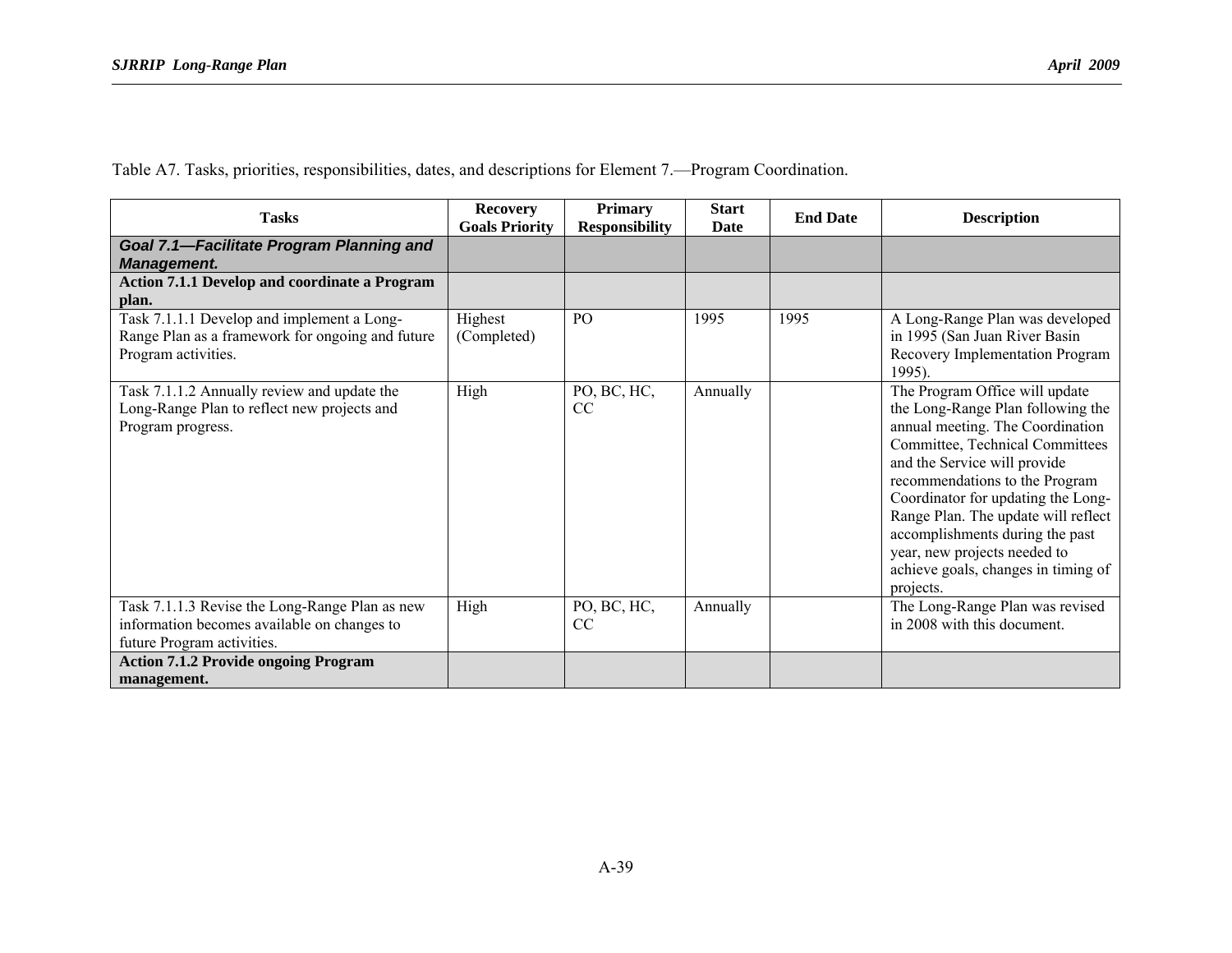| <b>Tasks</b>                                                                                                                                                                                                                             | <b>Recovery</b><br><b>Goals Priority</b> | <b>Primary</b><br><b>Responsibility</b> | <b>Start</b><br>Date | <b>End Date</b> | <b>Description</b>                                                                                                                                                                                                                                                                                                                                                 |
|------------------------------------------------------------------------------------------------------------------------------------------------------------------------------------------------------------------------------------------|------------------------------------------|-----------------------------------------|----------------------|-----------------|--------------------------------------------------------------------------------------------------------------------------------------------------------------------------------------------------------------------------------------------------------------------------------------------------------------------------------------------------------------------|
| Task 7.1.2.1 Convene annual Program<br>coordination meetings to review the preceding<br>year's monitoring, recovery and research data;<br>assess progress toward recovery; and provide<br>recommendations to modify the Long-Range Plan. | High                                     | P <sub>O</sub>                          | Annually             |                 | The Program Coordinator will<br>chair an annual meeting of the<br>Coordination, Biology, and<br>Hydrology committees and the<br>Service to review the preceding<br>year's monitoring, recovery and<br>research data, assess progress<br>toward recovery, and provide<br>recommendations to modify<br>monitoring, recovery and research<br>actions, as appropriate. |
| Task 7.1.2.2 Develop list of prioritized actions and<br>projects for the Annual Work Plan that most<br>benefit recovery of the endangered fish<br>populations.                                                                           | High                                     | BC, PO                                  | Annually             |                 | Based on the Long-Range Plan, the<br>Program Office will work with the<br>Technical Committees to develop a<br>list of prioritized projects for the<br>next Annual Work Plan. The<br>prioritized list will be consistent<br>with the Long Rang Plan and<br>approved by the Technical<br>Committees and Coordination<br>Committee.                                  |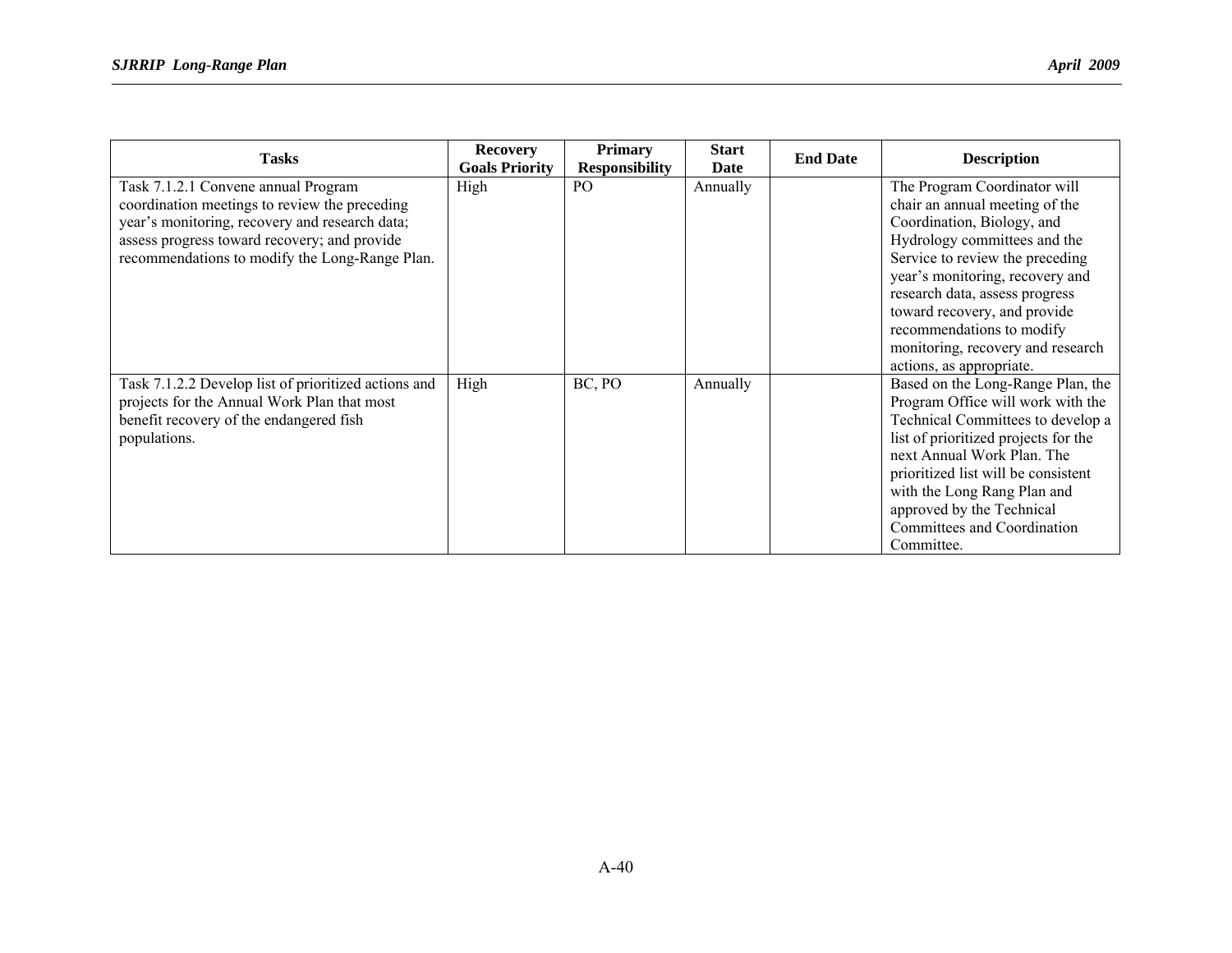| <b>Tasks</b>                                                                                                                                   | <b>Recovery</b><br><b>Goals Priority</b> | <b>Primary</b><br><b>Responsibility</b> | <b>Start</b><br>Date | <b>End Date</b> | <b>Description</b>                                                                                                                                                                                                                                                                                                                                                                                                                                                                                                                                                                                                                                                  |
|------------------------------------------------------------------------------------------------------------------------------------------------|------------------------------------------|-----------------------------------------|----------------------|-----------------|---------------------------------------------------------------------------------------------------------------------------------------------------------------------------------------------------------------------------------------------------------------------------------------------------------------------------------------------------------------------------------------------------------------------------------------------------------------------------------------------------------------------------------------------------------------------------------------------------------------------------------------------------------------------|
| Task 7.1.2.3 Develop and issue Requests for<br>Proposals (RFPs) for projects that most benefit<br>recovery of the endangered fish populations. | Highest                                  | P <sub>O</sub>                          | Annually             |                 | Scopes of work will be prepared<br>for the list of prioritized projects<br>and requests for proposals will be<br>solicited. Upon receipt of the<br>scopes of work, and responses to<br>requests for proposals, the<br>prioritized projects will have<br>associated budgets. These will be<br>compared to the availability of<br>funds. Projects that are low on the<br>priority list will not be included in<br>the Work Plan if funding is not<br>available to fund all projects in that<br>fiscal year. This effort will be<br>conducted by the Program<br>Coordinator. Unfunded, low<br>priority, projects may be<br>considered in the next Annual<br>Work Plan. |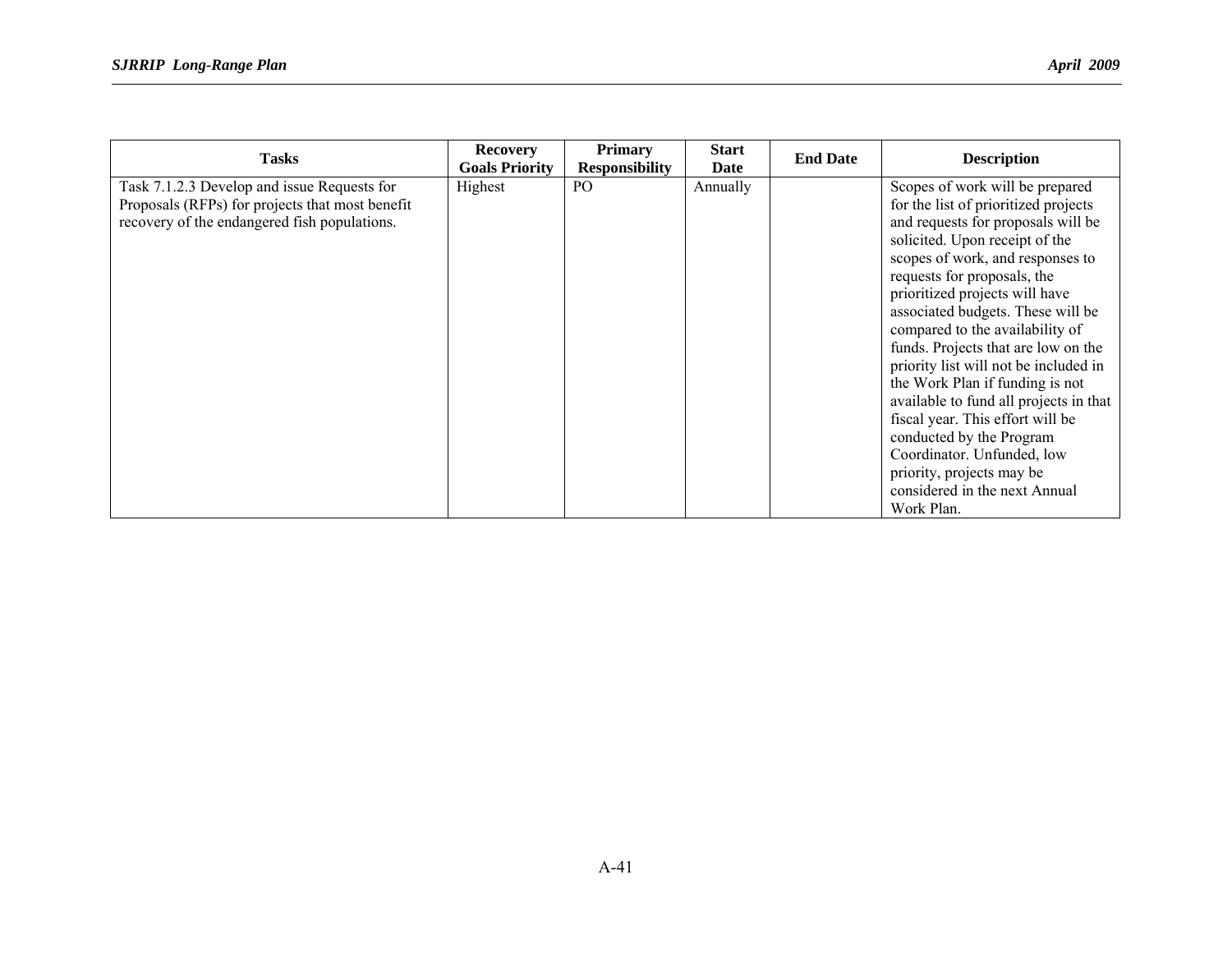| <b>Tasks</b>                                                                                                                    | <b>Recovery</b><br><b>Goals Priority</b> | <b>Primary</b>                           | <b>Start</b><br><b>Date</b> | <b>End Date</b> | <b>Description</b>                                                                                                                                                                                                                                                                                                                                                                                                                                                                                                                                                                                                                                                                                                                                                                                                                                            |
|---------------------------------------------------------------------------------------------------------------------------------|------------------------------------------|------------------------------------------|-----------------------------|-----------------|---------------------------------------------------------------------------------------------------------------------------------------------------------------------------------------------------------------------------------------------------------------------------------------------------------------------------------------------------------------------------------------------------------------------------------------------------------------------------------------------------------------------------------------------------------------------------------------------------------------------------------------------------------------------------------------------------------------------------------------------------------------------------------------------------------------------------------------------------------------|
| Task 7.1.2.4 Assemble and review annual scopes<br>of work to identify most suitable projects for<br>funding and implementation. | Highest                                  | <b>Responsibility</b><br>PO <sub>1</sub> | Annually                    |                 | If the Program Office, in<br>consultation with the Service and<br>the Program's Coordination<br>Committee and Technical<br>Committees, identifies an action<br>that may facilitate the recovery of<br>the endangered fish populations in<br>the San Juan River and the action<br>is not included in the Long-Range<br>Plan, the Program Coordinator will<br>forward to the Coordination<br>Committee a recommendation for<br>the inclusion of the action in the<br>LRP, along with information on<br>the identified action that the<br>Coordination Committee needs to<br>complete its review and approval<br>of the recommendation. Approval<br>will be based on whether the LRP<br>accurately reflects the best<br>scientific information available, the<br>efficient implementation of<br>recovery goals, and the<br>management actions of the<br>Program. |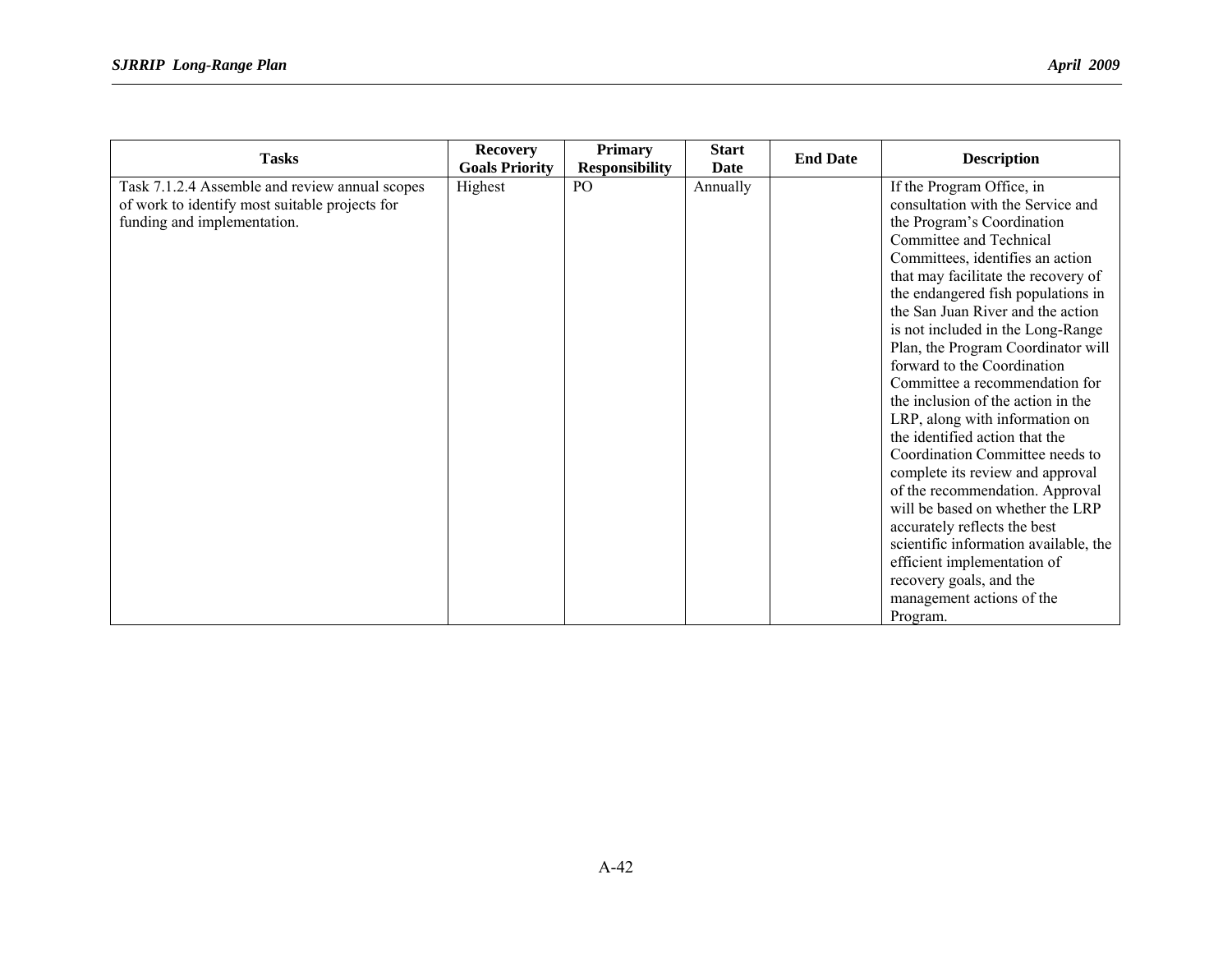| <b>Tasks</b>                                                                                                                  | <b>Recovery</b><br><b>Goals Priority</b> | <b>Primary</b><br><b>Responsibility</b> | <b>Start</b><br>Date | <b>End Date</b> | <b>Description</b>                                                                                                                                                                                                                                                                                                                                         |
|-------------------------------------------------------------------------------------------------------------------------------|------------------------------------------|-----------------------------------------|----------------------|-----------------|------------------------------------------------------------------------------------------------------------------------------------------------------------------------------------------------------------------------------------------------------------------------------------------------------------------------------------------------------------|
| Task 7.1.2.5 Develop Annual Work Plan with<br>scopes of work and budgets.                                                     | High                                     | P <sub>O</sub>                          | Annually             |                 | Scopes of work will be developed<br>by researchers in response to<br>priority management actions and<br>research needs identified in Task<br>7.1.2.2. These scopes of work will<br>be incorporated into an Annual<br>Work Plan and reviewed by the<br>Biology Committee and<br>recommendations forwarded to the<br>Coordination Committee for<br>approval. |
| Task 7.1.2.6 Coordinate and schedule meetings of<br>the Coordination Committee and the Technical<br>Committees, as necessary. | High                                     | P <sub>O</sub>                          | Annually             |                 | The Program Office will<br>coordinate and schedule meetings<br>for the Coordination Committee<br>and the Technical Committees.                                                                                                                                                                                                                             |
| <b>Goal 7.2-Ensure Information Integration</b><br>and Program Review.                                                         |                                          |                                         |                      |                 |                                                                                                                                                                                                                                                                                                                                                            |
| <b>Action 7.2.1 Coordinate and evaluate Program</b><br>monitoring, research, and reporting activities.                        |                                          |                                         |                      |                 |                                                                                                                                                                                                                                                                                                                                                            |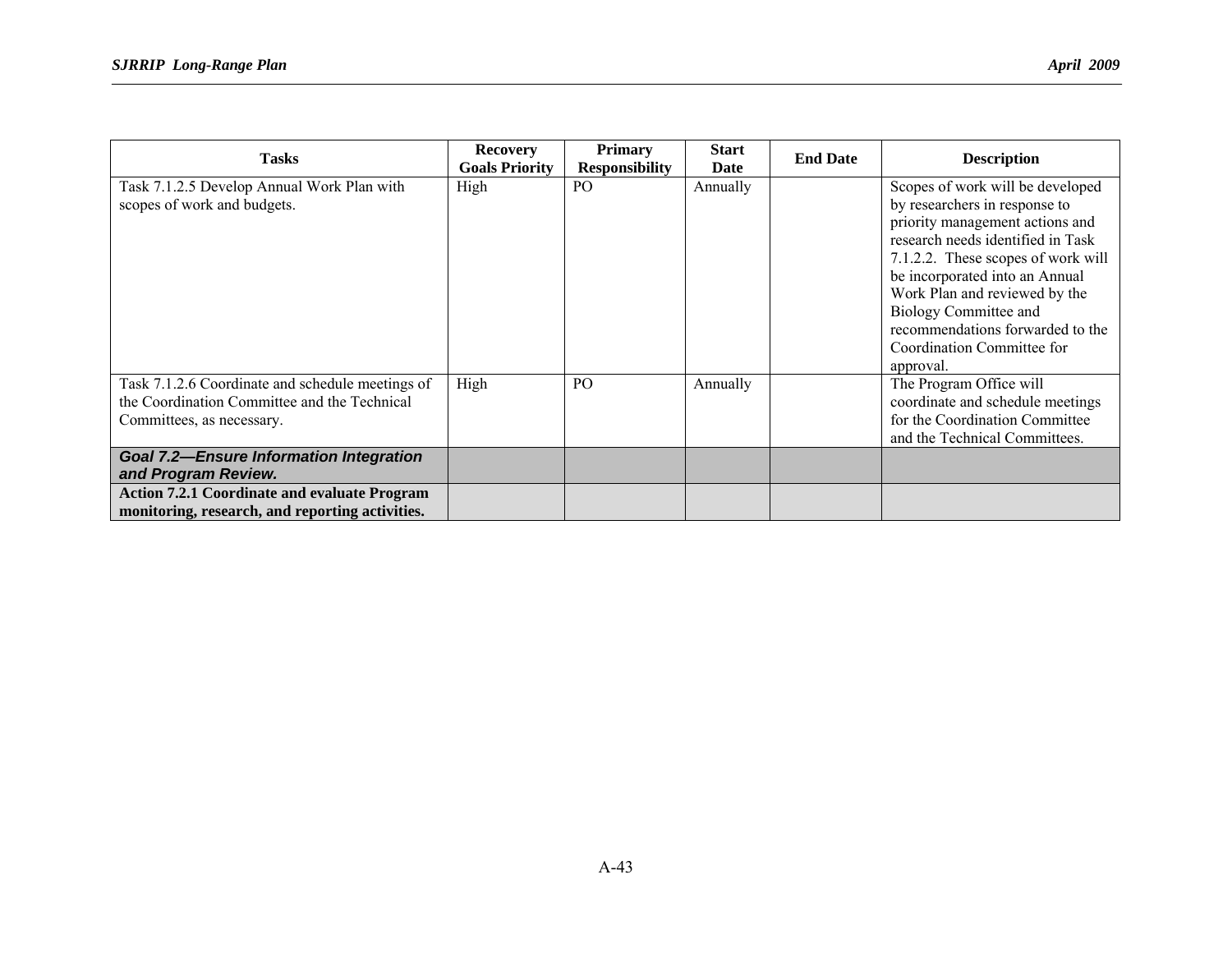| <b>Tasks</b>                                                                                                                                                                                                                                                                                                    | <b>Recovery</b><br><b>Goals Priority</b> | <b>Primary</b><br><b>Responsibility</b> | <b>Start</b><br><b>Date</b> | <b>End Date</b> | <b>Description</b>                                                                                                                                                                                                                                                                                                                                                                                                                                                                                                                                                                                                 |
|-----------------------------------------------------------------------------------------------------------------------------------------------------------------------------------------------------------------------------------------------------------------------------------------------------------------|------------------------------------------|-----------------------------------------|-----------------------------|-----------------|--------------------------------------------------------------------------------------------------------------------------------------------------------------------------------------------------------------------------------------------------------------------------------------------------------------------------------------------------------------------------------------------------------------------------------------------------------------------------------------------------------------------------------------------------------------------------------------------------------------------|
| Task 7.2.1.1 Conduct annual review of Program<br>progress and integrate all monitoring, recovery,<br>and research activities, data and results.                                                                                                                                                                 | High                                     | $\overline{P}$                          | Annually                    |                 | The Program Office will annually<br>review the Program's progress<br>towards recovering the endangered<br>species. The Program Coordinator<br>will be assisted by his staff and the<br>Biology Committee and will<br>include review and evaluation of<br>progress, annual, and final reports;<br>as well as all monitoring, recovery<br>and research activities, data and<br>results. The Program Office will<br>also ensure, through the Biology<br>and Hydrology committee, that all<br>required Program documents are<br>completed on schedule and as<br>needed to accomplish the Program<br>purpose and goals. |
| Task 7.2.1.2 Participate in annual researcher's<br>meetings in conjunction with the Upper Basin<br>Researcher's Meeting to present results and<br>interpretations of ongoing projects.                                                                                                                          | High                                     | PO                                      | Annually                    |                 | Researchers will be encouraged to<br>make presentations at the annual<br><b>Upper Basin Researcher's Meeting</b><br>to review the preceding year's<br>monitoring, recovery and research<br>data; assess progress toward<br>recovery; and provide<br>recommendations to modify<br>research, monitoring, and recovery<br>activities.                                                                                                                                                                                                                                                                                 |
| Task 7.2.1.3 Prepare annual report with assistance<br>of the Technical Committees as an assessment of<br>progress towards recovery (i.e., Sufficient Progress<br>Report), and formal recommendations for changes<br>in direction, termination of projects, new projects,<br>and other important Program issues. | Highest                                  | PO                                      | Annually                    |                 | The Program Office will prepare<br>an annual Sufficient Progress<br>Report and will assist the Upper<br>Basin Recovery Program in<br>preparation of the Annual Report<br>to Congress. These reports will<br>describe and assess the Program's<br>progress toward species recovery.                                                                                                                                                                                                                                                                                                                                 |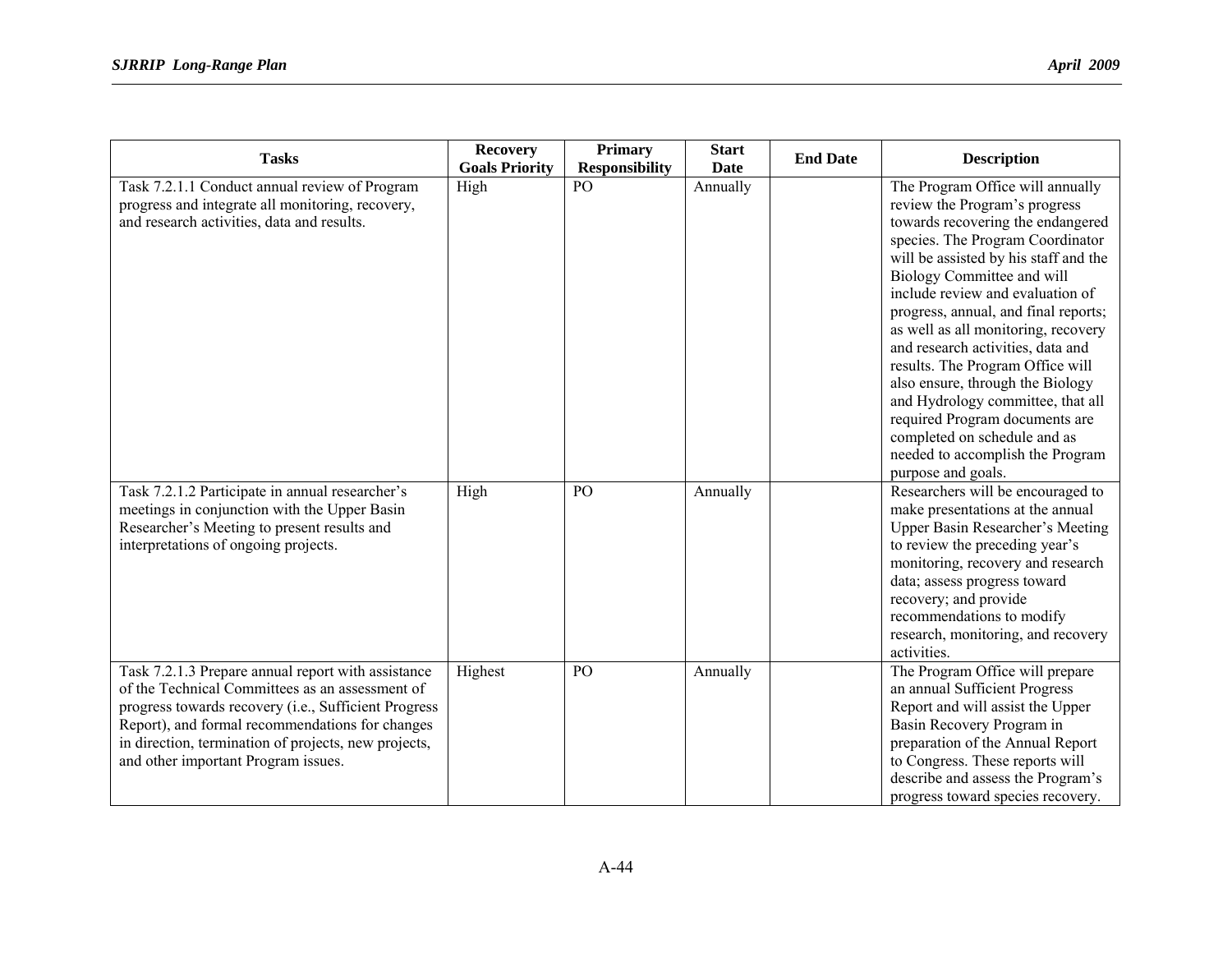| <b>Tasks</b>                                                                                                                                                                              | <b>Recovery</b><br><b>Goals Priority</b> | <b>Primary</b><br><b>Responsibility</b> | <b>Start</b><br>Date | <b>End Date</b> | <b>Description</b>                                                                                                                                                                                                                                       |
|-------------------------------------------------------------------------------------------------------------------------------------------------------------------------------------------|------------------------------------------|-----------------------------------------|----------------------|-----------------|----------------------------------------------------------------------------------------------------------------------------------------------------------------------------------------------------------------------------------------------------------|
| Task 7.2.1.4 Establish and maintain a Program<br>database of information collected under the various<br>Program projects (see also Tasks 2.1.3.2, 2.2.3.2,<br>and $5.3.1.1$ ).            | Highest                                  | P <sub>O</sub>                          | Annually             |                 | A comprehensive database will be<br>developed to centralize data for all<br>Program activities, including<br>monitoring, stocked fish, nonnative<br>fish control, etc.                                                                                   |
| Task 7.2.1.5 Maintain a standardized process for<br>peer review by qualified specialists in appropriate<br>technical disciplines for significant Program<br>science projects and reports. | High                                     | PO, BOR                                 | Annually             |                 | The Program Office will ensure<br>that a standardized process for peer<br>review is maintained. This review<br>will be done by qualified<br>specialists in appropriate technical<br>disciplines for significant Program<br>science projects and reports. |
| Task 7.2.1.6 Establish and maintain a Program<br>database of all rare fish collections including cross-<br>referencing capabilities with stocking dates and<br>localities.                | High                                     | PO                                      | Annually             |                 | Program Office will compile and<br>maintain all rare fish collection<br>information in a relational database<br>for use by Program participants.                                                                                                         |
| <b>Goal 7.3-Facilitate Contract and Funding</b><br><b>Management.</b>                                                                                                                     |                                          |                                         |                      |                 |                                                                                                                                                                                                                                                          |
| <b>Action 7.3.1 Ensure appropriate and legal</b><br>contract and funding practices.                                                                                                       |                                          |                                         |                      |                 |                                                                                                                                                                                                                                                          |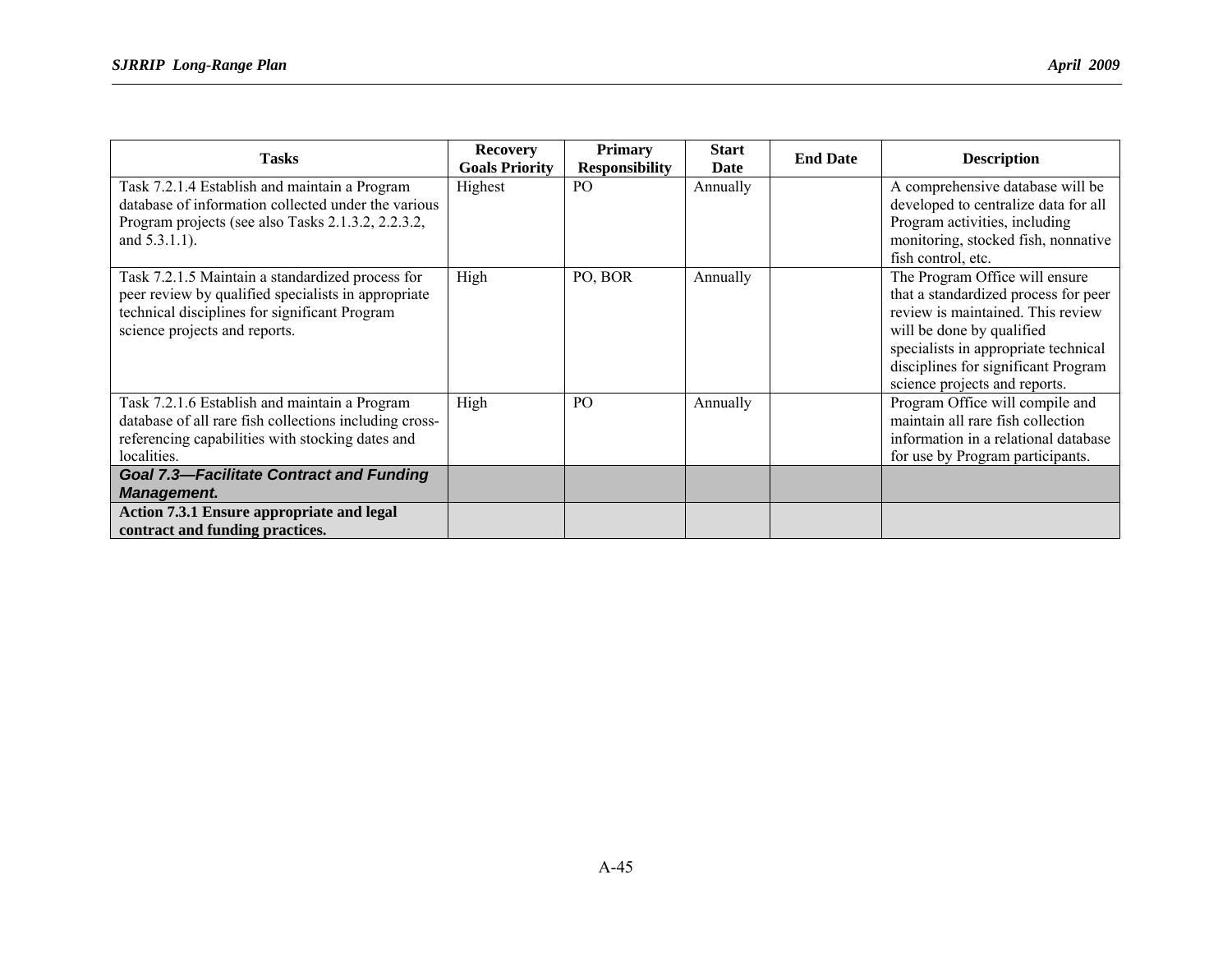| <b>Tasks</b>                                                                                                                                                                            | <b>Recovery</b><br><b>Goals Priority</b> | <b>Primary</b><br><b>Responsibility</b> | <b>Start</b><br>Date | <b>End Date</b> | <b>Description</b>                                                                                                                                                                                                                                                                                                                                                                                                                                                                                                                                                                                                                                               |
|-----------------------------------------------------------------------------------------------------------------------------------------------------------------------------------------|------------------------------------------|-----------------------------------------|----------------------|-----------------|------------------------------------------------------------------------------------------------------------------------------------------------------------------------------------------------------------------------------------------------------------------------------------------------------------------------------------------------------------------------------------------------------------------------------------------------------------------------------------------------------------------------------------------------------------------------------------------------------------------------------------------------------------------|
| Task 7.3.1.1 Work jointly with the Bureau of<br>Reclamation to maintain and distribute annual base<br>and capital funds allocated under the Annual Work<br>Plan by each funding source. | Highest                                  | BOR, PO                                 | Annually             |                 | The Program Office will work with<br>the Bureau of Reclamation to<br>maintain and distribute all annual<br>base and capital funds allocated<br>under the Work Plan by each<br>funding source. Reclamation will<br>administer the Program contracts<br>funded with power revenues or<br>state/local cost-shares. This task<br>includes development of scopes of<br>work, advertising of requests for<br>proposals, managing the contractor<br>selection process, contracting with<br>the selected contractor, monitoring<br>and reporting of performance to<br>the Program, ensuring contractor<br>compliance with the contract, and<br>closeout of the contract. |
| Task 7.3.1.2 Administer Program contracts and<br>provide an accounting of Program funds expended<br>at the end of each federal fiscal year.                                             | Highest                                  | BOR, PO                                 | Annually             |                 | Reclamation will provide an<br>accounting of Program funds and<br>any matching funds from other<br>sources within 60 days of the end<br>of each federal fiscal year. An<br>accounting of funds expended<br>during the preceding year will be<br>provided to the Program after the<br>end of each federal fiscal year.                                                                                                                                                                                                                                                                                                                                            |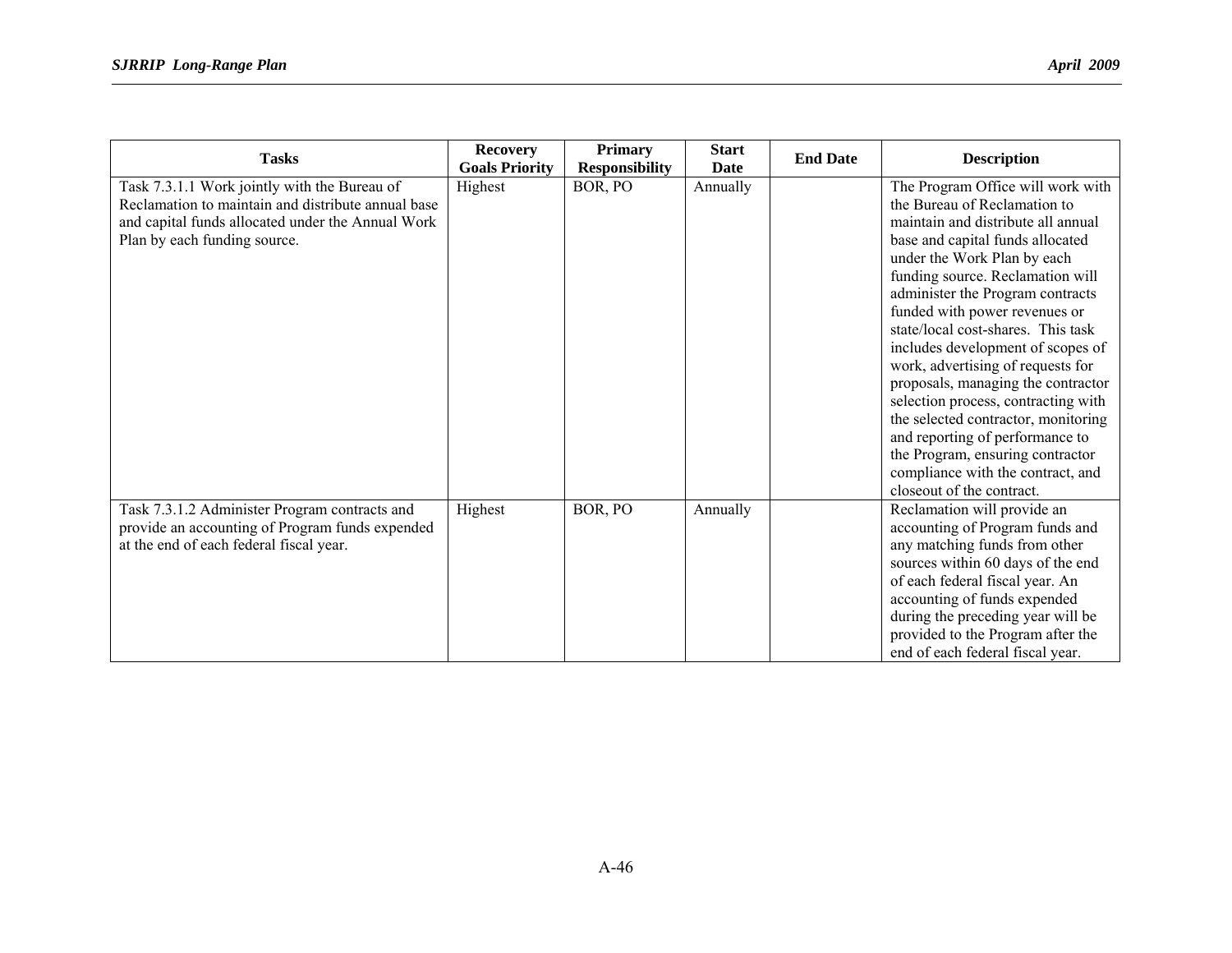| <b>Tasks</b>                                                                                                                                                                       | <b>Recovery</b><br><b>Goals Priority</b> | <b>Primary</b><br><b>Responsibility</b> | <b>Start</b><br>Date | <b>End Date</b> | <b>Description</b>                                                                                                                                                                                                                       |
|------------------------------------------------------------------------------------------------------------------------------------------------------------------------------------|------------------------------------------|-----------------------------------------|----------------------|-----------------|------------------------------------------------------------------------------------------------------------------------------------------------------------------------------------------------------------------------------------------|
| Task 7.3.1.3 Manage Capital Improvement<br>Program to maintain records showing the<br>distribution and expenditures of capital funds<br>under the Annual Work Plan by each funding | Highest                                  | BOR, PO                                 | Annually             |                 | Reclamation will manage the<br>Capital Improvement Program and<br>work with the Program Office to<br>maintain records showing the                                                                                                        |
| source, and provide an accounting of funds<br>expended at the end of each federal fiscal year.                                                                                     |                                          |                                         |                      |                 | distribution and expenditures of<br>capital funds expended under the<br>Work Plan by each funding source.<br>An accounting of funds expended<br>during the preceding year will be<br>provided at the end of each federal<br>fiscal year. |